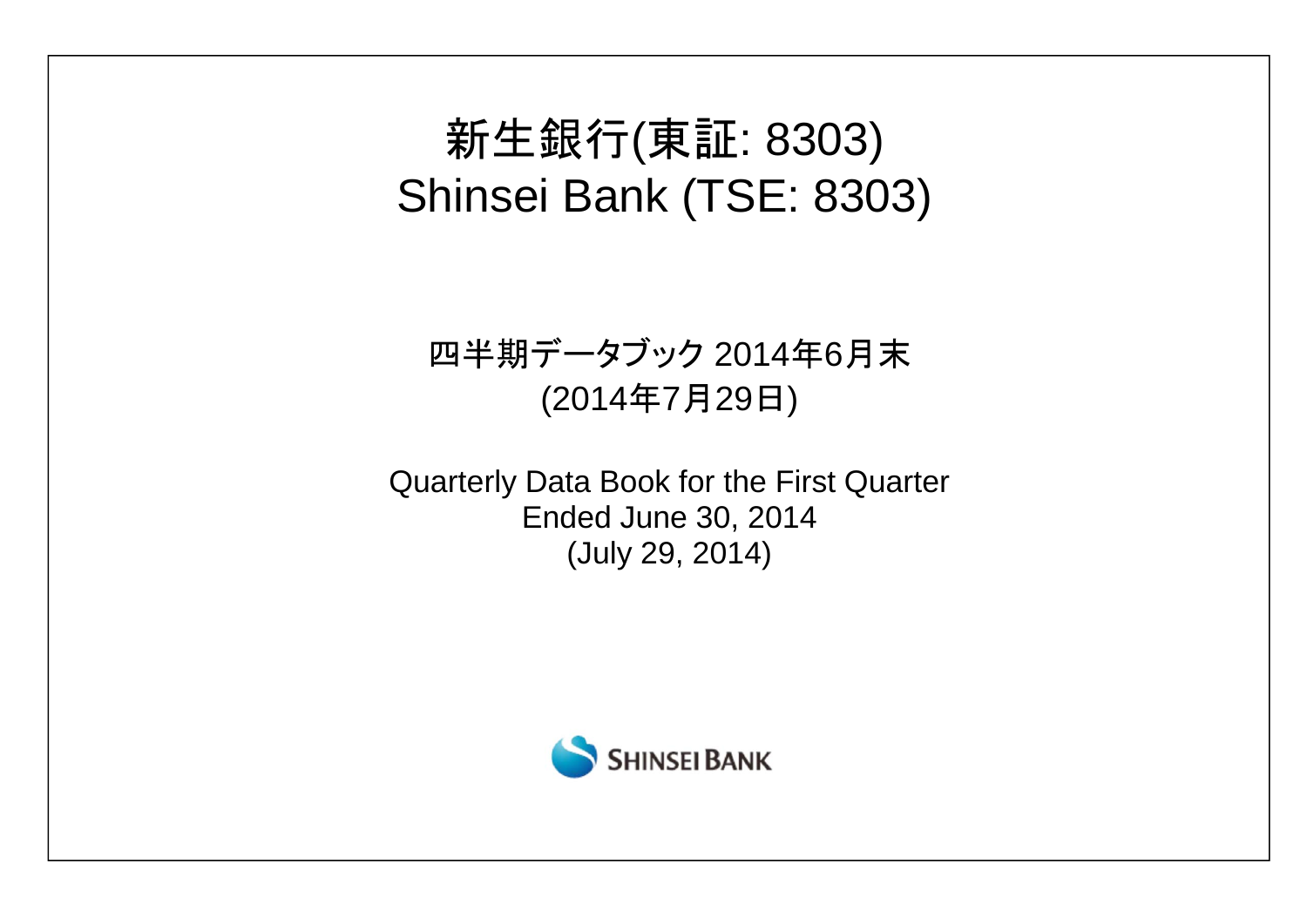| Section 1. Shinsei Bank Consolidated P/L and B/S Dat<br>Section 1. 新生銀行 連結財務関連データ<br>$\mathbf{1}$<br>財務の概要<br><b>Results of Operations</b><br>-1<br>業務粗利益<br>1<br><b>Total Revenue</b><br>経費<br>General and Administrative Expenses<br>-1<br>与信関連費用<br>1<br>Net Credit Costs (Recoveries)<br>のれん及び無形資産償却額<br>1<br>Amortization of Goodwill and Other Intangible Assets<br>その他利益(損失)<br>1<br>Other Gains (Losses)<br>少数株主利益<br>Minority Interests in Net Income of Subsidiaries<br>$\mathbf{1}$<br>$\boldsymbol{2}$<br>連結損益計算書<br><b>Consolidated Statements of Operations</b><br>2<br>連結包括利益計算書<br><b>Consolidated Statements of Comprehensive Income</b><br>資金運用/調達(リース・割賦売掛金を含む)の状況 (平均残高)<br>3<br>Interest-Earning Assets and Interest-Bearing Liabilities (Average Balance) | Page<br>$\mathbf{1}$<br>$\mathbf{1}$<br>$\mathbf{1}$<br>$\mathbf{1}$<br>$\mathbf{1}$<br>$\mathbf{1}$<br>$\mathbf{1}$<br>$\mathbf{1}$<br>$\sqrt{2}$<br>2<br>3<br>4<br>5<br>6<br>$\boldsymbol{7}$<br>$\overline{7}$<br>$\boldsymbol{7}$ |
|---------------------------------------------------------------------------------------------------------------------------------------------------------------------------------------------------------------------------------------------------------------------------------------------------------------------------------------------------------------------------------------------------------------------------------------------------------------------------------------------------------------------------------------------------------------------------------------------------------------------------------------------------------------------------------------------------------------------------------------------------------------------------------|---------------------------------------------------------------------------------------------------------------------------------------------------------------------------------------------------------------------------------------|
|                                                                                                                                                                                                                                                                                                                                                                                                                                                                                                                                                                                                                                                                                                                                                                                 |                                                                                                                                                                                                                                       |
|                                                                                                                                                                                                                                                                                                                                                                                                                                                                                                                                                                                                                                                                                                                                                                                 |                                                                                                                                                                                                                                       |
|                                                                                                                                                                                                                                                                                                                                                                                                                                                                                                                                                                                                                                                                                                                                                                                 |                                                                                                                                                                                                                                       |
|                                                                                                                                                                                                                                                                                                                                                                                                                                                                                                                                                                                                                                                                                                                                                                                 |                                                                                                                                                                                                                                       |
|                                                                                                                                                                                                                                                                                                                                                                                                                                                                                                                                                                                                                                                                                                                                                                                 |                                                                                                                                                                                                                                       |
|                                                                                                                                                                                                                                                                                                                                                                                                                                                                                                                                                                                                                                                                                                                                                                                 |                                                                                                                                                                                                                                       |
|                                                                                                                                                                                                                                                                                                                                                                                                                                                                                                                                                                                                                                                                                                                                                                                 |                                                                                                                                                                                                                                       |
|                                                                                                                                                                                                                                                                                                                                                                                                                                                                                                                                                                                                                                                                                                                                                                                 |                                                                                                                                                                                                                                       |
|                                                                                                                                                                                                                                                                                                                                                                                                                                                                                                                                                                                                                                                                                                                                                                                 |                                                                                                                                                                                                                                       |
|                                                                                                                                                                                                                                                                                                                                                                                                                                                                                                                                                                                                                                                                                                                                                                                 |                                                                                                                                                                                                                                       |
|                                                                                                                                                                                                                                                                                                                                                                                                                                                                                                                                                                                                                                                                                                                                                                                 |                                                                                                                                                                                                                                       |
| 資金運用/調達(リース・割賦売掛金を含む)の状況 (利息)<br>Interest-Earning Assets and Interest-Bearing Liabilities (Interest)<br>4                                                                                                                                                                                                                                                                                                                                                                                                                                                                                                                                                                                                                                                                       |                                                                                                                                                                                                                                       |
| 資金運用/調達(リース・割賦売掛金を含む)の状況 (利回り(%))<br>5<br>Interest-Earning Assets and Interest-Bearing Liabilities (Yield/Rate (%))                                                                                                                                                                                                                                                                                                                                                                                                                                                                                                                                                                                                                                                             |                                                                                                                                                                                                                                       |
| 連結貸借対照表<br><b>Consolidated Balance Sheets</b><br>6                                                                                                                                                                                                                                                                                                                                                                                                                                                                                                                                                                                                                                                                                                                              |                                                                                                                                                                                                                                       |
| 買入金銭債権<br>$\overline{7}$<br><b>Other Monetary Claims Purchased</b>                                                                                                                                                                                                                                                                                                                                                                                                                                                                                                                                                                                                                                                                                                              |                                                                                                                                                                                                                                       |
| 金銭の信託<br>$\overline{7}$<br>Monetary Asset Held in Trust                                                                                                                                                                                                                                                                                                                                                                                                                                                                                                                                                                                                                                                                                                                         |                                                                                                                                                                                                                                       |
| 有価証券<br>7<br>Securities                                                                                                                                                                                                                                                                                                                                                                                                                                                                                                                                                                                                                                                                                                                                                         |                                                                                                                                                                                                                                       |
| $\overline{7}$<br>有価証券保有区分別残高<br>Securities by Category                                                                                                                                                                                                                                                                                                                                                                                                                                                                                                                                                                                                                                                                                                                         | $\overline{7}$                                                                                                                                                                                                                        |
| 有価証券満期別残高<br>8<br>Securities by Maturity                                                                                                                                                                                                                                                                                                                                                                                                                                                                                                                                                                                                                                                                                                                                        | 8                                                                                                                                                                                                                                     |
| 8<br>業種別貸出内訳<br>Loans by Borrower Industry                                                                                                                                                                                                                                                                                                                                                                                                                                                                                                                                                                                                                                                                                                                                      | 8                                                                                                                                                                                                                                     |
| 無形固定資産<br>8<br>Intangible Assets                                                                                                                                                                                                                                                                                                                                                                                                                                                                                                                                                                                                                                                                                                                                                | 8                                                                                                                                                                                                                                     |
| 繰越欠損金<br>Tax Loss Carryforwards<br>8                                                                                                                                                                                                                                                                                                                                                                                                                                                                                                                                                                                                                                                                                                                                            | 8                                                                                                                                                                                                                                     |
| 1株当たり配当金(円)<br>8<br>Dividends Per Share (JPY)                                                                                                                                                                                                                                                                                                                                                                                                                                                                                                                                                                                                                                                                                                                                   | 8                                                                                                                                                                                                                                     |
| リスク管理債権<br>9<br><b>Risk Monitored Loans</b>                                                                                                                                                                                                                                                                                                                                                                                                                                                                                                                                                                                                                                                                                                                                     | 9                                                                                                                                                                                                                                     |
| 子会社別連結リスク管理債権<br>9<br>Risk Monitored Loans Breakdown for Large Entities                                                                                                                                                                                                                                                                                                                                                                                                                                                                                                                                                                                                                                                                                                         | 9                                                                                                                                                                                                                                     |
| 連結リスク管理債権に準ずる割賦売掛金<br>9<br>Risk Monitored Installment Receivables Included in Other Assets                                                                                                                                                                                                                                                                                                                                                                                                                                                                                                                                                                                                                                                                                      | 9                                                                                                                                                                                                                                     |
| 貸倒引当金<br>9<br><b>Reserve for Credit Losses</b>                                                                                                                                                                                                                                                                                                                                                                                                                                                                                                                                                                                                                                                                                                                                  | $\boldsymbol{9}$                                                                                                                                                                                                                      |
| 資金調達内訳<br>9<br><b>Overall Funding Composition</b>                                                                                                                                                                                                                                                                                                                                                                                                                                                                                                                                                                                                                                                                                                                               | $\boldsymbol{9}$                                                                                                                                                                                                                      |
| 9<br>預金期末残高<br>Deposits and Negotiable Certificates of Deposits (NCDs)                                                                                                                                                                                                                                                                                                                                                                                                                                                                                                                                                                                                                                                                                                          | 9                                                                                                                                                                                                                                     |
| 定期預金の残存期間別残高<br>10<br>Time Deposits by Maturity                                                                                                                                                                                                                                                                                                                                                                                                                                                                                                                                                                                                                                                                                                                                 | 10                                                                                                                                                                                                                                    |
| 債券の残存期間別残高<br>10<br><b>Maturity Schedule of Debentures</b>                                                                                                                                                                                                                                                                                                                                                                                                                                                                                                                                                                                                                                                                                                                      | 10                                                                                                                                                                                                                                    |
| 借用金の残存期間別残高<br>10<br>Maturity Schedule of Borrowed Money                                                                                                                                                                                                                                                                                                                                                                                                                                                                                                                                                                                                                                                                                                                        | 10                                                                                                                                                                                                                                    |
| 社債の残存期間別残高<br>10<br>Maturity Schedule of Corporate Bonds                                                                                                                                                                                                                                                                                                                                                                                                                                                                                                                                                                                                                                                                                                                        | 10                                                                                                                                                                                                                                    |
|                                                                                                                                                                                                                                                                                                                                                                                                                                                                                                                                                                                                                                                                                                                                                                                 |                                                                                                                                                                                                                                       |
| Section 2. Shinsei Bank Consolidated Business Line Dat<br>Section 2. 新生銀行 連結部門別データ<br>11                                                                                                                                                                                                                                                                                                                                                                                                                                                                                                                                                                                                                                                                                        | 11                                                                                                                                                                                                                                    |
| Section 2.1 部門別業務粗利益<br>11<br><b>Section 2.1 Business Line Total Revenue</b>                                                                                                                                                                                                                                                                                                                                                                                                                                                                                                                                                                                                                                                                                                    | 11                                                                                                                                                                                                                                    |
| 法人部門 業務粗利益<br>11<br>Institutional Group Total Revenue                                                                                                                                                                                                                                                                                                                                                                                                                                                                                                                                                                                                                                                                                                                           | 11                                                                                                                                                                                                                                    |
| 金融市場部門 業務粗利益<br>11<br>Global Markets Group Total Revenue                                                                                                                                                                                                                                                                                                                                                                                                                                                                                                                                                                                                                                                                                                                        | 11                                                                                                                                                                                                                                    |
| 個人部門 業務粗利益<br>12<br>Individual Group Total Revenue                                                                                                                                                                                                                                                                                                                                                                                                                                                                                                                                                                                                                                                                                                                              | 12                                                                                                                                                                                                                                    |
| 経営勘定/その他 業務粗利益<br>12<br>Corporate/Other Total Revenue                                                                                                                                                                                                                                                                                                                                                                                                                                                                                                                                                                                                                                                                                                                           | 12                                                                                                                                                                                                                                    |
| 13<br>経費<br><b>General and Administrative Expenses</b>                                                                                                                                                                                                                                                                                                                                                                                                                                                                                                                                                                                                                                                                                                                          | 13                                                                                                                                                                                                                                    |
| 実質業務純益(損失)<br>13<br><b>Ordinary Business Profit (Loss)</b>                                                                                                                                                                                                                                                                                                                                                                                                                                                                                                                                                                                                                                                                                                                      | 13                                                                                                                                                                                                                                    |
| 14<br>与信関連費用<br>Net Credit Costs (Recoveries)                                                                                                                                                                                                                                                                                                                                                                                                                                                                                                                                                                                                                                                                                                                                   | 14                                                                                                                                                                                                                                    |
| Ordinary Business Profit (Loss) after Net Credit Costs (Recoveries)<br>与信関連費用加算後 実質業務純益(損失)<br>14                                                                                                                                                                                                                                                                                                                                                                                                                                                                                                                                                                                                                                                                               | 14                                                                                                                                                                                                                                    |
| Section 2.3 部門別主要データ<br>15<br>Section 2.3 Business Line Key Data                                                                                                                                                                                                                                                                                                                                                                                                                                                                                                                                                                                                                                                                                                                | 15                                                                                                                                                                                                                                    |
| 法人部門、金融市場部門<br>Institutional Group, Global Markets Group<br>15                                                                                                                                                                                                                                                                                                                                                                                                                                                                                                                                                                                                                                                                                                                  | 15                                                                                                                                                                                                                                    |
| 個人部門<br>15<br><b>Individual Group</b>                                                                                                                                                                                                                                                                                                                                                                                                                                                                                                                                                                                                                                                                                                                                           | 15                                                                                                                                                                                                                                    |
| 貸出残高<br>16<br>Total Loans and Bills Discounted                                                                                                                                                                                                                                                                                                                                                                                                                                                                                                                                                                                                                                                                                                                                  | 16                                                                                                                                                                                                                                    |
| 部門別、配賦リスク資本<br>16<br><b>Risk Capital Allocation by Business</b>                                                                                                                                                                                                                                                                                                                                                                                                                                                                                                                                                                                                                                                                                                                 | 16                                                                                                                                                                                                                                    |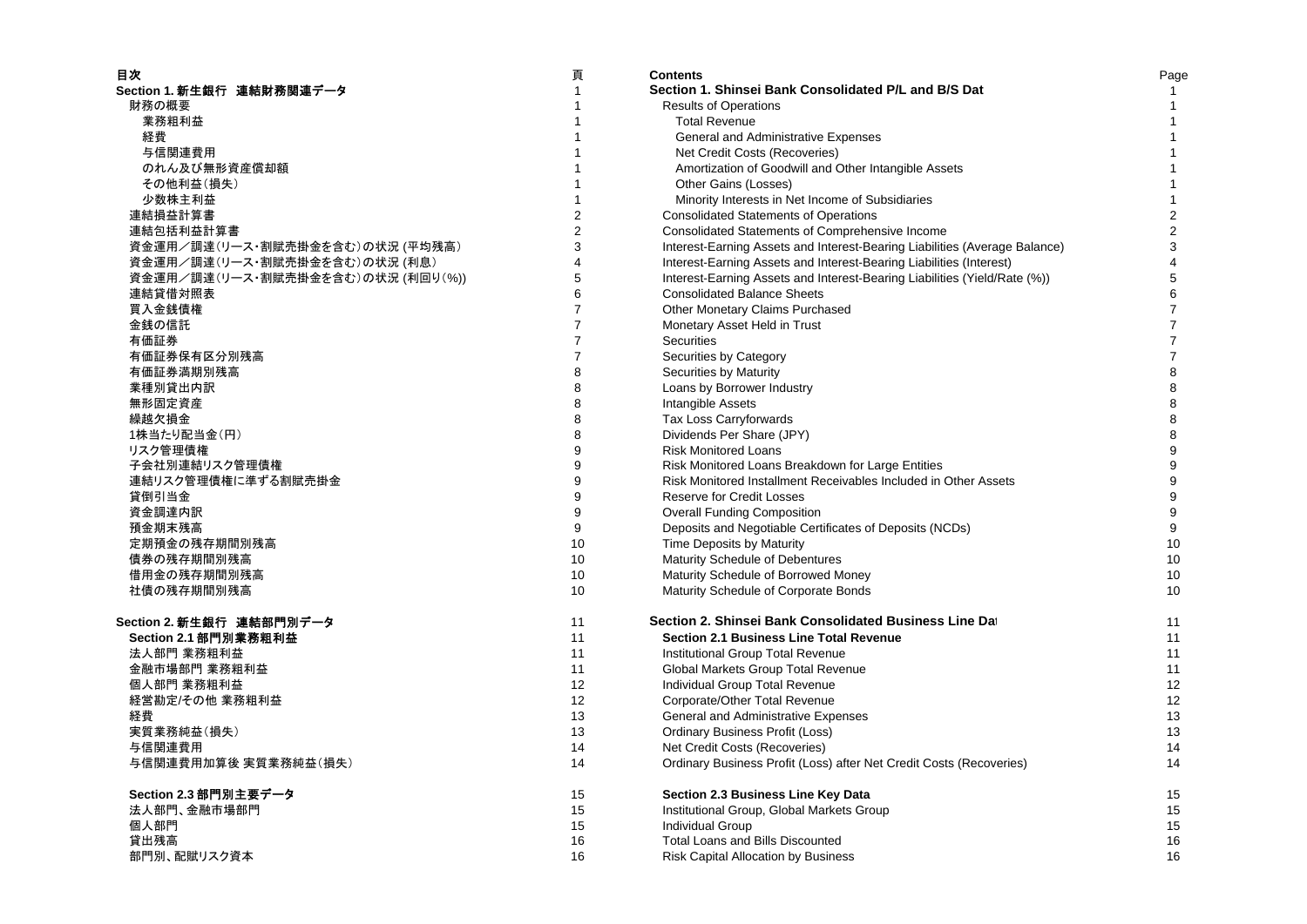| Section 3. 連結財務諸比率、自己資本、1株当たり数値、格付け情報他                      | 17 | Section 3. Shinsei Bank Consolidated Financial Ratios, Capital Adequacy and<br>Per Share Data, and Credit Ratings                               | 17 |
|-------------------------------------------------------------|----|-------------------------------------------------------------------------------------------------------------------------------------------------|----|
| 財務比率                                                        | 17 | <b>Financial Ratios</b>                                                                                                                         | 17 |
| リスク分類別リスク資本の配賦                                              | 17 | Risk Capital Allocation by Risk Categories                                                                                                      | 17 |
| 自己資本関連情報(バーゼルⅢ、国内基準)                                        | 17 | Capital Adequacy Data (BaselIII, Domestic Standard)                                                                                             | 17 |
| 自己資本関連情報(バーゼルⅡ)                                             | 17 | Capital Adequacy Data (BaselII)                                                                                                                 | 17 |
| 1株当たり数値(円)                                                  | 17 | Per Share Data (JPY)                                                                                                                            | 17 |
| 株式数                                                         | 17 | Share Data                                                                                                                                      | 17 |
| 格付け(新生銀行)                                                   | 18 | Credit Ratings (Shinsei Bank)                                                                                                                   | 18 |
| 格付け(新生フィナンシャル)                                              | 18 | Credit Ratings (Shinsei Financial)                                                                                                              | 18 |
| 格付け(アプラス)                                                   | 18 | Credit Ratings (APLUS)                                                                                                                          | 18 |
| 格付け(昭和リース)                                                  | 18 | Credit Ratings (Showa Leasing)                                                                                                                  | 18 |
| 連結対象会社数                                                     | 18 | Subsidiaries and Affiliates Data                                                                                                                | 18 |
| その他主要データ                                                    | 19 | Other Key Data                                                                                                                                  | 19 |
| Section 4. 主要子会社の財務データ他                                     | 20 | Section 4. Subsidiaries' Financial and Business Data                                                                                            | 20 |
| 新生フィナンシャルの、銀行の勘定科目体系に組替後の、連結損益計算書、                          | 20 | Shinsei Financial Consolidated P/L and B/S Data, after reclassification to                                                                      | 20 |
| 貸借対照表データ(新生銀行への連結会計処理前)                                     | 20 | conform to Bank's Financial Statements, before Consolidating to Shinsei Bank                                                                    | 20 |
| 連結損益計算書                                                     | 20 | <b>Consolidated Statements of Income</b>                                                                                                        | 20 |
| 連結貸借対照表                                                     | 20 | <b>Consolidated Balance Sheets</b>                                                                                                              | 20 |
| 利息返還関連                                                      | 20 | Grey Zone Related Information                                                                                                                   | 20 |
| 新生フィナンシャル主要計数                                               | 21 | Shinsei Financial Summary of Major Business Information                                                                                         | 21 |
| 営業債権残高                                                      | 21 | <b>Principal Balance</b>                                                                                                                        | 21 |
| 顧客数(千人)                                                     | 21 | Number of Customers (Thousands)                                                                                                                 | 21 |
| 店舗・チャネル                                                     | 21 | Number of Branches and Channels                                                                                                                 | 21 |
| 新生フィナンシャル 無担保パーソナルローンビジネス計数                                 | 21 | Shinsei Financial Unsecured Personal Loans (UPL) Business Information                                                                           | 21 |
| 新規獲得顧客数(千人)                                                 | 21 | Number of Newly Acquired Customers (Thousands)                                                                                                  | 21 |
| 成約率                                                         | 21 | Approval Rate                                                                                                                                   | 21 |
| 平均貸出金利                                                      | 21 | Average Lending Rates                                                                                                                           | 21 |
| 貸出金利帯別残高                                                    | 21 | Breakdown of Loans by Lending Rates                                                                                                             | 21 |
| 延滞残高、比率                                                     | 21 | Balance and Ratio of Delinquent Unsecured Personal Loans                                                                                        | 21 |
| 年齡別残高構成比                                                    | 21 | Balance by Age                                                                                                                                  | 21 |
| 性別、既婚·未婚別残高構成比                                              | 22 | <b>Balance by Gender and Marital Status</b>                                                                                                     | 22 |
| 実行残高別残高構成比                                                  | 22 | Balance by Amount of Origination                                                                                                                | 22 |
| 年収別残高構成比                                                    | 22 | Balance by Annual Income                                                                                                                        | 22 |
| シンキ株式会社の、銀行の勘定科目体系に組替後の、連結損益計算書、<br>貸借対照表データ(新生銀行への連結会計処理前) | 23 | Shinki Consolidated P/L and B/S Data, after Reclassification to Conform to<br>Bank's Financial Statements, before Consolidating to Shinsei Bank | 23 |
| 連結損益計算書                                                     | 23 | <b>Consolidated Statements of Income</b>                                                                                                        | 23 |
| 連結貸借対照表                                                     | 23 | <b>Consolidated Balance Sheets</b>                                                                                                              | 23 |
| 利息返還関連                                                      | 23 | Grey Zone Related Information                                                                                                                   | 23 |
| シンキ主要計数                                                     | 24 | <b>Shinki Summary of Major Business Information</b>                                                                                             | 24 |
| 貸付金残高                                                       | 24 | Loan Receivables                                                                                                                                | 24 |
| 顧客数(千人)                                                     | 24 | Number of Customers (Thousands)                                                                                                                 | 24 |
| 店舗・チャネル                                                     | 24 | Number of Branches and Channels                                                                                                                 | 24 |
| 成約率                                                         | 24 | Approval Rate                                                                                                                                   | 24 |
| 加重平均約定金利 (単体)                                               | 24 | Weighted Average Loan Interest Rate (Nonconsolidated)                                                                                           | 24 |
| 貸出金利帯別残高                                                    | 24 | Breakdown of Loans by Lending Rates                                                                                                             | 24 |
| 延滞残高、比率                                                     | 24 | Balance and Ratio of Delinguent Unsecured Personal Loans                                                                                        | 24 |
|                                                             |    |                                                                                                                                                 |    |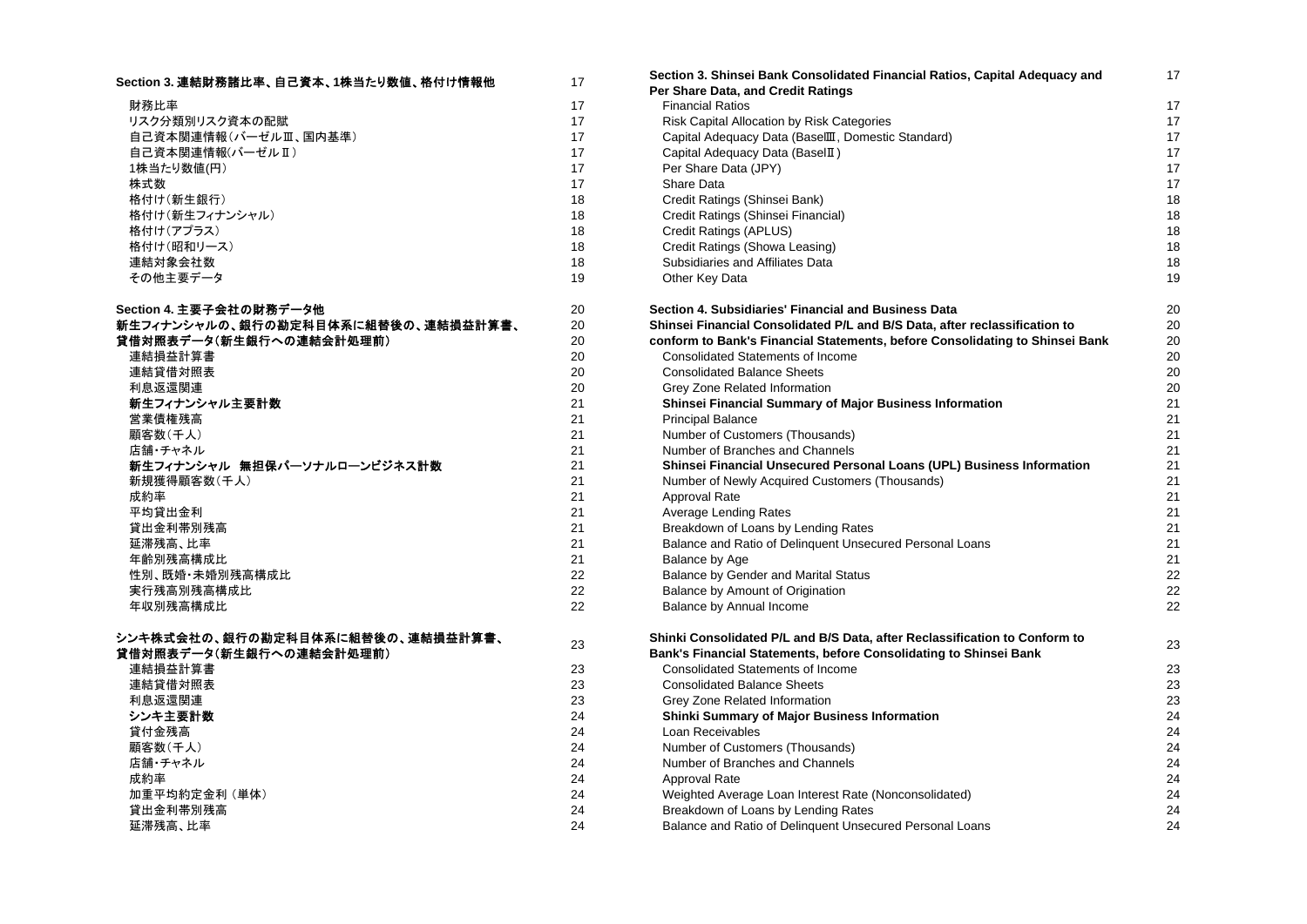| 加重平均借入金利(単体)   | 2! |
|----------------|----|
| 年齢別残高構成比       | 2! |
| 性別、既婚・未婚別残高構成比 | 2! |
| 実行残高別残高構成比     | 2! |
| 年収別残高構成比       | 2! |
|                |    |

# 株式会社アプラスフィナンシャルの、銀行の勘定科目体系に組替後の、 連結損益計算書、貸借対照表データ(新生銀行への連結会計処理前) **conform to Bank's Financial Statements, before Consolidating to Shinsei Bank**

| 連結損益計算書             |  |
|---------------------|--|
| 連結貸借対照表             |  |
| アプラスフィナンシャル開示の連結データ |  |
| 連結損益の概要             |  |
| 利息返還関連              |  |
| 営業債権残高              |  |
| 顧客数                 |  |
| 店舗・チャネル             |  |
| 平均貸出金利              |  |
| 融資残高内訳              |  |
| 延滞残高 比率             |  |
| 加重平均借入金利            |  |
| 1口座あたり残高(千円)        |  |
| 年齢別残高構成比.           |  |
| 性別残高構成比             |  |
| 実行残高別残高構成比          |  |
|                     |  |

#### 昭和リース株式会社の、銀行の勘定科目体系に組替後の、連結損益計算書、 **Showa Leasing Consolidated P/L and B/S Data, after reclassification to 貸借対照表データ(新生銀行への連結会計処理前)** 連結損益計算書

| 建術損益訂昇者<br>連結貸借対照表 |                          |  |  |
|--------------------|--------------------------|--|--|
|                    | ection 5. 新生銀行 単体財務関連データ |  |  |
| 単体損益の概要            |                          |  |  |
| 単体損益計算書            |                          |  |  |

| 与信関連費用(単体)               |
|--------------------------|
| 資金運用/調達の状況(平均残高)(単体)     |
| 資金運用/調達の状況(利息)(単体)       |
| 資金運用/調達の状況(利回り(%))(単体)   |
| 単体貸借対照表                  |
| 貸出金の残存期間別残高(単体)          |
| リスク管理債権(単体)              |
| 業種別貸出残高(単体)              |
| 業種別リスク管理債権残高(単体)         |
| 金融再生法の開示基準に基づく債権と保全率(単体) |
| 貸倒引当金(単体)                |
|                          |
| 債務者区分別の引当率(単体)           |
| 住宅ローン残高(単体)              |
| 中小企業等に対する貸出金及び比率(単体)     |
| 預金残高(単体)                 |

| 加重平均借入金利 (単体)                                                       | 25       | Weighted Average Funding Rate (Nonconsolidated)                                                                                                          | 25       |
|---------------------------------------------------------------------|----------|----------------------------------------------------------------------------------------------------------------------------------------------------------|----------|
| 年齡別残高構成比                                                            | 25       | Balance by Age                                                                                                                                           | 25       |
| 性別、既婚・未婚別残高構成比                                                      | 25       | <b>Balance by Gender and Marital Status</b>                                                                                                              | 25       |
| 実行残高別残高構成比                                                          | 25       | Balance by Amount of Origination                                                                                                                         | 25       |
| 年収別残高構成比                                                            | 25       | Balance by Annual Income                                                                                                                                 | 25       |
| 株式会社アプラスフィナンシャルの、銀行の勘定科目体系に組替後の、<br>連結損益計算書、貸借対照表データ(新生銀行への連結会計処理前) | 26       | APLUS FINANCIAL Consolidated P/L and B/S Data, after reclassification to<br>conform to Bank's Financial Statements, before Consolidating to Shinsei Bank | 26       |
| 連結損益計算書                                                             | 26       | <b>Consolidated Statements of Operations</b>                                                                                                             | 26       |
| 連結貸借対照表                                                             | 26       | <b>Consolidated Balance Sheets</b>                                                                                                                       | 26       |
| アプラスフィナンシャル開示の連結データ                                                 | 27       | APLUS FINANCIAL Consolidated Data Disclosed by APLUS FINANCIAL                                                                                           | 27       |
| 連結損益の概要                                                             | 27       | Summary of Income Statement                                                                                                                              | 27       |
| 利息返還関連                                                              | 27       | Grey Zone Related Information                                                                                                                            | 27       |
| 営業債権残高                                                              | 28       | <b>Account Receivables</b>                                                                                                                               | 28       |
| 顧客数                                                                 | 28       | <b>Number of Customers</b>                                                                                                                               | 28       |
| 店舗・チャネル                                                             | 28       | Number of Branches and Channels                                                                                                                          | 28       |
| 平均貸出金利                                                              | 28       | <b>Average Lending Rates</b>                                                                                                                             | 28       |
| 融資残高内訳                                                              | 29       | Breakdown of Loan Receivables                                                                                                                            | 29       |
| 延滞残高、比率                                                             | 29       | Balance and Ratio of Delinquent Unsecured Personal Loans                                                                                                 | 29       |
| 加重平均借入金利                                                            | 29       | Weighted Average Funding Rate                                                                                                                            | 29       |
| 1口座あたり残高(千円)                                                        | 29       | Credit Outstanding Per Account (Thousands of Yen)                                                                                                        | 29       |
| 年齡別残高構成比                                                            | 29       | Balance by Age                                                                                                                                           | 29       |
| 性別残高構成比                                                             | 29       | <b>Balance by Gender</b>                                                                                                                                 | 29       |
| 実行残高別残高構成比                                                          | 29       | Balance by Amount of Origination                                                                                                                         | 29       |
| 昭和リース株式会社の、銀行の勘定科目体系に組替後の、連結損益計算書、                                  | 30       | Showa Leasing Consolidated P/L and B/S Data, after reclassification to                                                                                   | 30       |
|                                                                     |          | conform to Bank's Financial Statements, before Consolidating to Shinsei Bank                                                                             |          |
| 貸借対照表データ(新生銀行への連結会計処理前)                                             |          |                                                                                                                                                          |          |
| 連結損益計算書                                                             | 30       | <b>Consolidated Statements of Income</b>                                                                                                                 | 30       |
| 連結貸借対照表                                                             | 30       | <b>Consolidated Balance Sheets</b>                                                                                                                       | 30       |
| Section 5. 新生銀行 単体財務関連データ                                           | 31       | Section 5. Shinsei Bank Nonconsolidated P/L and B/S Data                                                                                                 | 31       |
| 単体損益の概要                                                             | 31       | Results of Operations (Nonconsolidated)                                                                                                                  | 31       |
| 単体損益計算書                                                             | 31       | Nonconsolidated Statements of Operations                                                                                                                 | 31       |
| 与信関連費用(単体)                                                          | 31       | Net Credit Costs (Recoveries) (Nonconsolidated)                                                                                                          | 31       |
| 資金運用/調達の状況(平均残高)(単体)                                                | 32       | Interest-Earning Assets and Interest-Bearing Liabilities (Average Balance) (Nonconsolidated)                                                             | 32       |
| 資金運用/調達の状況(利息)(単体)                                                  | 32       | Interest-Earning Assets and Interest-Bearing Liabilities (Interest) (Nonconsolidated)                                                                    | 32       |
| 資金運用/調達の状況(利回り(%))(単体)                                              | 33       | Interest-Earning Assets and Interest-Bearing Liabilities (Yield/Rate (%)) (Nonconsolidated)                                                              | 33       |
| 単体貸借対照表                                                             | 34       | Nonconsolidated Balance Sheets                                                                                                                           | 34       |
| 貸出金の残存期間別残高(単体)                                                     | 35       | Loan Maturity (Nonconsolidated)                                                                                                                          | 35       |
| リスク管理債権(単体)                                                         | 35       | Risk Monitored Loans (Nonconsolidated)                                                                                                                   | 35       |
| 業種別貸出残高(単体)                                                         | 35       | Loans by Borrower Industry (Nonconsolidated)                                                                                                             | 35       |
| 業種別リスク管理債権残高(単体)                                                    | 36       | Risk Monitored Loans by Borrower Industry (Nonconsolidated)                                                                                              | 36       |
| 金融再生法の開示基準に基づく債権と保全率(単体)                                            | 36       | Coverage Ratios for Non-Performing Claims Disclosed                                                                                                      | 36       |
|                                                                     |          | under the Financial Revitalization Law (Nonconsolidated)                                                                                                 |          |
| 貸倒引当金(単体)                                                           | 36       | Reserve for Credit Losses (Nonconsolidated)                                                                                                              | 36       |
| 債務者区分別の引当率(単体)                                                      | 37       | Reserve Ratios for Borrowers' Category (Nonconsolidated)                                                                                                 | 37       |
| 住宅ローン残高(単体)                                                         | 37       | Housing Loans (Nonconsolidated)                                                                                                                          | 37       |
| 中小企業等に対する貸出金及び比率(単体)<br>預金残高(単体)                                    | 37<br>37 | Loans to Small- and Medium-Sized Entities (Nonconsolidated)<br>Balance of Deposits (Nonconsolidated)                                                     | 37<br>37 |

| (参考)    | ິ  | 'Reference)                      | 37 |
|---------|----|----------------------------------|----|
| 換算為替レート | υı | <b>Exchange Rate Information</b> | 37 |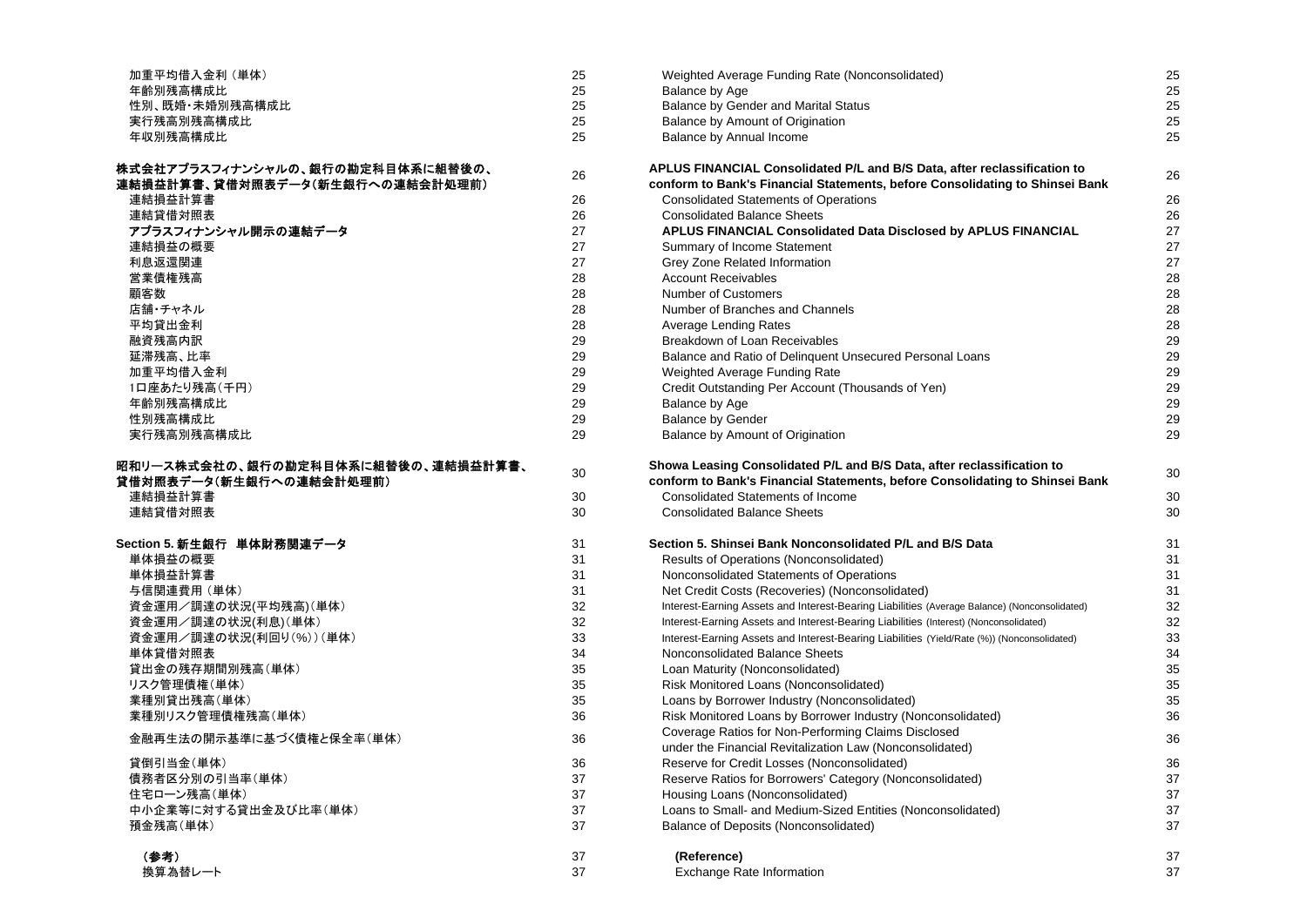| Section 1. 新生銀行 連結財務関連データ | Section 1. Shinsei Bank Consolidated P/L and B/S Data                                         |        |                     |          |          |        |                     | 未監査(単位: 10億円) Unaudited (Billions of Yen) |          |
|---------------------------|-----------------------------------------------------------------------------------------------|--------|---------------------|----------|----------|--------|---------------------|-------------------------------------------|----------|
| 財務の概要                     | <b>Results of Operations*</b>                                                                 |        | 2012.7-9 2012.10-12 | 2013.1-3 | 2013.4-6 |        | 2013.7-9 2013.10-12 | $2014.1 - 3$                              | 2014.4-6 |
| 業務粗利益                     | <b>Total Revenue</b>                                                                          | 52.0   | 46.2                | 48.6     | 50.5     | 49.7   | 51.8                | 50.8                                      | 57.8     |
| 資金利益                      | Net Interest Income                                                                           | 27.9   | 28.0                | 27.4     | 26.9     | 28.0   | 27.5                | 27.9                                      | 30.9     |
| 非資金利益                     | Noninterest Income                                                                            | 24.0   | 18.1                | 21.2     | 23.5     | 21.7   | 24.3                | 22.9                                      | 26.9     |
| 役務取引等利益                   | Net Fees and Commissions                                                                      | 4.0    | 5.2                 | 5.1      | 5.7      | 5.9    | 5.4                 | 5.3                                       | 4.8      |
| 特定取引利益                    | Net Trading Income                                                                            | 5.2    | 4.4                 | 6.0      | 3.5      | 3.4    | 3.9                 | 3.0                                       | 3.5      |
| その他業務利益                   | Net Other Business Income                                                                     | 14.8   | 8.5                 | 10.0     | 14.2     | 12.3   | 14.9                | 14.5                                      | 18.5     |
| うちリース収益・割賦収益              | Income on Leased Assets and Installment Receivables. Net                                      | 8.8    | 9.0                 | 8.8      | 8.8      | 9.0    | 9.2                 | 9.4                                       | 9.4      |
| 経費                        | <b>General and Administrative Expenses</b>                                                    | (31.9) | (31.8)              | (32.9)   | (32.6)   | (33.1) | (33.6)              | (33.3)                                    | (35.0)   |
| 人件費                       | <b>Personnel Expenses</b>                                                                     | (12.7) | (12.8)              | (13.5)   | (12.7)   | (13.4) | (13.3)              | (13.3)                                    | (13.9)   |
| 物件費                       | Nonpersonnel expenses                                                                         | (19.1) | (19.0)              | (19.4)   | (19.9)   | (19.7) | (20.3)              | (20.0)                                    | (21.0)   |
| 店舗関連費用                    | <b>Premises Expenses</b>                                                                      | (4.9)  | (4.8)               | (4.9)    | (4.8)    | (4.9)  | (4.9)               | (5.3)                                     | (4.7)    |
| 通信・データ費、システム費             | Technology and Data Processing Expenses                                                       | (4.4)  | (4.3)               | (4.3)    | (4.4)    | (4.4)  | (4.4)               | (4.8)                                     | (4.6)    |
| 広告費                       | <b>Advertising Expenses</b>                                                                   | (2.1)  | (2.2)               | (2.6)    | (2.4)    | (2.5)  | (2.5)               | (2.5)                                     | (2.8)    |
| 消費税·固定資産税等                | <b>Consumption and Property Taxes</b>                                                         | (1.5)  | (1.7)               | (1.4)    | (1.7)    | (1.4)  | (1.7)               | (1.1)                                     | (2.0)    |
| 預金保険料                     | Deposit Insurance Premium                                                                     | (1.0)  | (1.0)               | (0.3)    | (1.0)    | (1.0)  | (1.0)               | (0.3)                                     | (1.0)    |
| その他                       | Other General and Administrative Expenses                                                     | (5.0)  | (4.9)               | (5.6)    | (5.4)    | (5.2)  | (5.6)               | (5.7)                                     | (5.6)    |
| 実質業務純益                    | <b>Ordinary Business Profit</b>                                                               | 20.0   | 14.3                | 15.7     | 17.8     | 16.6   | 18.2                | 17.4                                      | 22.8     |
| 与信関連費用                    | <b>Net Credit Costs</b>                                                                       | (6.9)  | 1.4                 | (0.6)    | 0.0      | (0.4)  | (0.2)               | 0.3                                       | 0.7      |
| 貸出金償却·債権処分損               | Losses on Write-Off of Loans / Losses on Sale of Loans                                        | (2.1)  | (0.2)               | (4.9)    | (0.4)    | (1.2)  | 0.1                 | (1.5)                                     | (0.9)    |
| 貸倒引当金繰入                   | Net Provision of Reserve for Loan Losses                                                      | (7.6)  | (1.1)               | (3.5)    | (1.3)    | (1.2)  | (2.4)               | (1.1)                                     | (0.9)    |
| 一般貸倒引当金繰入                 | Net Provision of General Reserve for Loan Losses                                              | (1.9)  | (0.4)               | 6.5      | 0.0      | (2.3)  | (2.1)               | 1.4                                       | 0.0      |
| 個別貸倒引当金繰入                 | Net Provision of Specific Reserve for Loan Losses                                             | (5.6)  | (0.7)               | (10.0)   | (1.4)    | 1.0    | (0.3)               | (2.6)                                     | (1.0)    |
| その他貸倒引当金繰入                | Net Provision of Specific Reserve for Other Credit Losses                                     |        | $\sim$              |          |          |        |                     | $\sim$                                    | $\sim$   |
| リース業務関連のその他与信関連費用         | Other Credit Costs Relating to Leasing Business                                               | 0.0    | 0.2                 | (0.1)    | 0.0      | 0.0    | 0.0                 | 0.0                                       | 0.0      |
| 償却債権取立益                   | Recoveries of Written-off Claims                                                              | 2.7    | 2.6                 | 7.9      | 1.9      | 2.0    | 1.9                 | 2.9                                       | 2.5      |
| 与信関連費用加算後実質業務純益           | <b>Ordinary Business Profit after Net Credit Costs</b>                                        | 13.1   | 15.7                | 15.0     | 17.9     | 16.1   | 17.9                | 17.8                                      | 23.5     |
| のれん及び無形資産償却額(グロス)         | Amortization of Goodwill and Other Intangible Assets                                          | (2.8)  | (2.5)               | (2.5)    | (2.5)    | (2.5)  | (2.2)               | (2.2)                                     | (2.2)    |
| 新生フィナンシャル                 | Shinsei Financial                                                                             | (2.0)  | (1.7)               | (1.6)    | (1.7)    | (1.7)  | (1.4)               | (1.4)                                     | (1.4)    |
| シンキ                       | <b>SHINKI</b>                                                                                 | 0.0    | 0.0                 | 0.0      | 0.0      | 0.0    | 0.0                 | 0.0                                       | 0.0      |
| アプラスフィナンシャル               | <b>APLUS FINANCIAL</b>                                                                        | (0.2)  | (0.2)               | (0.2)    | (0.2)    | (0.2)  | (0.2)               | (0.2)                                     | (0.2)    |
| 昭和リース                     | Showa Leasing                                                                                 | (0.7)  | (0.7)               | (0.7)    | (0.7)    | (0.6)  | (0.6)               | (0.6)                                     | (0.6)    |
| その他                       | Others                                                                                        | 0.0    | 0.0                 | 0.0      | 0.0      | 0.0    | 0.0                 | 0.0                                       | 0.0      |
| その他利益(損失)                 | <b>Other Gains (Losses)</b>                                                                   | (0.0)  | (0.3)               | 0.6      | (0.8)    | (0.5)  | (13.6)              | 0.7                                       | 0.1      |
| 特別損益                      | Extraordinary Income (Loss)                                                                   | (0.0)  | (0.4)               | 0.0      | (0.5)    | (0.5)  | (0.0)               | 3.0                                       | 0.1      |
| 固定資産処分損益                  | Net Gain on Disposal of Premises and Equipment                                                | (0.0)  | 0.0                 | (0.0)    | (0.0)    | (0.1)  | (0.0)               | 1.5                                       | 0.3      |
| その他の特別利益                  | Other Extraordinary Income                                                                    | (0.0)  | (0.4)               | 0.1      | (0.5)    | (0.4)  | (0.0)               | 1.4                                       | (0.1)    |
| 利息返還損失引当金繰入額              | Provisions of Reserve for Losses on Interest Repayment                                        |        |                     |          |          |        | (13.6)              | (2.0)                                     | $\sim$   |
| 新生フィナンシャル                 | Shinsei Financial                                                                             |        |                     |          |          |        | (0.7)               | $\sim$                                    | $\sim$   |
| シンキ                       | <b>SHINKI</b>                                                                                 |        |                     |          |          |        | (12.8)              | $\sim$                                    | $\sim$   |
| アプラスフィナンシャル               | <b>APLUS FINANCIAL</b>                                                                        |        |                     |          |          |        |                     | (2.0)                                     | $\sim$   |
| その他                       | Other                                                                                         |        |                     |          |          |        |                     |                                           | $\sim$   |
| その他                       | Other                                                                                         | 0.0    | 0.0                 | 0.6      | (0.3)    | 0.0    | 0.0                 | (0.2)                                     | 0.0      |
| 税金等調整前四半期純利益(損失)          | Income (Loss) before Income Taxes and Minority Interests                                      | 10.2   | 12.7                | 13.1     | 14.5     | 13.0   | 2.0                 | 16.3                                      | 21.4     |
| 法人税、住民税及び事業税              | <b>Current Income Tax</b>                                                                     | (0.5)  | (0.2)               | 0.5      | (1.3)    | (0.5)  | (1.1)               | 0.6                                       | (0.9)    |
| 法人税等調整額                   | <b>Deferred Income Tax</b>                                                                    | 0.4    | 0.4                 | 0.4      | 0.3      | 2.7    | 0.2                 | (2.6)                                     | 0.2      |
| 少数株主利益                    | Minority Interests in Net Income of Subsidiaries                                              | (0.8)  | (0.9)               | (0.8)    | (0.8)    | (0.8)  | (0.6)               | (0.6)                                     | (0.8)    |
| 当行子会社SPCが発行する優先出資証券への利払い  | Dividends on Perpetual Preferred Securities (Hybrid Tier I Capital) issued by<br>Foreign SPCs | (0.7)  | (0.7)               | (0.8)    | (0.7)    | (0.7)  | (0.8)               | (0.7)                                     | (0.7)    |
| その他                       | Others                                                                                        | (0.0)  | (0.1)               | (0.0)    | (0.0)    | (0.0)  | 0.1                 | 0.1                                       | (0.0)    |
| 四半期純利益(損失)                | Net Income (Loss)                                                                             | 9.3    | 12.0                | 13.2     | 12.7     | 14.4   | 0.4                 | 13.6                                      | 19.9     |
| キャッシュベース四半期純利益(損失)        | Cash Basis Net Income (Loss)                                                                  | 11.7   | 14.2                | 15.4     | 15.0     | 16.7   | 2.4                 | 15.6                                      | 21.9     |
|                           |                                                                                               |        |                     |          |          |        |                     |                                           |          |

注記: 連結損益計算書における営業経費と経営管理ベースの経費(上記テーブル並びに以下の頁)の差は、退職給付費用の一部やその他で臨時費用等とみなされるものによる。

Note: The difference between "General and Administrative Expenses" in Consolidated Statements of Operations and "General and Administrative Expenses" under management accounting basis, which is used in the table above and

is mainly related to expenses associated with a portion of retirement and other lump-sum compensation expenses.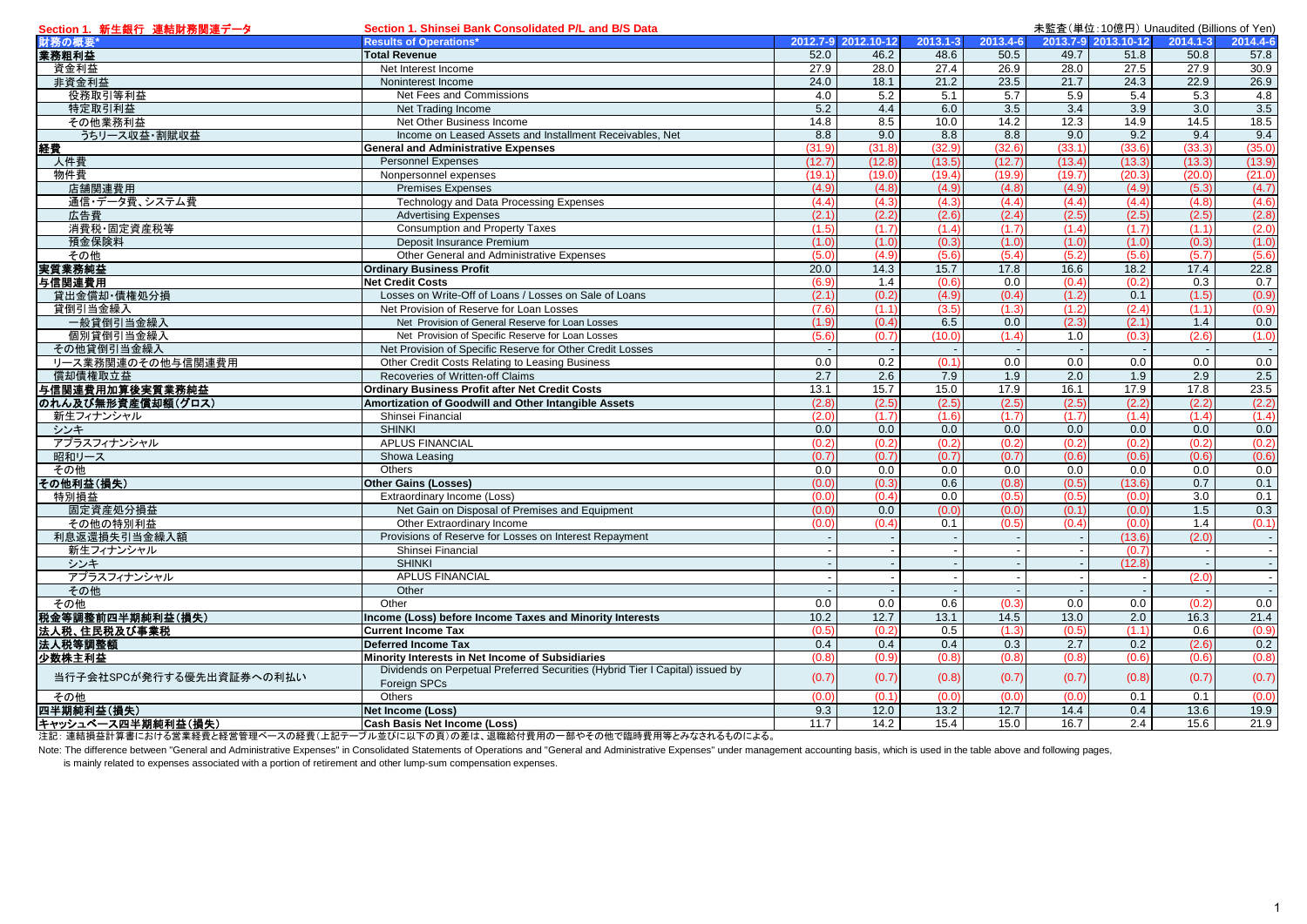|                      |                                                                     |            |                     |              |             |                  |                     | 木監査(単位:10息円) Unaudited (Billions of Yen) |                  |
|----------------------|---------------------------------------------------------------------|------------|---------------------|--------------|-------------|------------------|---------------------|------------------------------------------|------------------|
| 連結損益計算書              | <b>Consolidated Statements of Operations</b>                        |            | 2012.7-9 2012.10-12 | $2013.1 - 3$ | 2013.4-6    |                  | 2013.7-9 2013.10-12 | 2014.1-3                                 | 2014.4-6         |
| 経常収益                 | <b>Ordinary Income</b>                                              | 96.1       | 90.1                | 104.4        | 93.4        | 93.0             | 94.3                | 94.3                                     | 98.2             |
| 資金運用収益               | Interest Income                                                     | 36.9       | 37.0                | 36.5         | 35.8        | 36.7             | 35.7                | 34.9                                     | 36.9             |
| 貸出金利息                | Interest on Loans and Bills Discounted                              | 32.4       | 32.6                | 31.1         | 31.4        | 31.2             | 31.1                | 30.5                                     | 31.6             |
| 有価証券利息配当金            | Interest and Dividends on Securities                                | 4.0        | 3.9                 | 4.4          | 3.6         | 4.5              | 3.8                 | $\overline{3.5}$                         | 4.5              |
| その他の資金運用収益           | Other Interest Income                                               | 0.4        | 0.5                 | 0.9          | 0.6         | 0.8              | 0.7                 | 0.8                                      | 0.7              |
| 役務取引等収益              | Fees and Commissions Income                                         | 9.4        | 10.4                | 10.3         | 11.4        | 11.2             | 10.5                | 10.3                                     | 10.1             |
| 特定取引収益               | Trading Income                                                      | 5.6        | 4.1                 | 7.1          | 3.6         | 4.4              | 4.8                 | 3.6                                      | $\overline{3.7}$ |
| その他業務収益              | Other Business Income                                               | 35.8       | 32.0                | 37.8         | 35.2        | 34.8             | 35.5                | 36.9                                     | 38.0             |
| その他経常収益              | Other Ordinary Income                                               | 8.1        | 6.4                 | 12.4         | 7.4         | 5.7              | 7.5                 | 8.4                                      | 9.4              |
| 経常費用                 | <b>Ordinary Expenses</b>                                            | 85.8       | 76.9                | 91.3         | 78.4        | 79.4             | 92.2                | 81.0                                     | 76.9             |
| 資金調達費用               | <b>Interest Expenses</b>                                            | 8.9        | 9.0                 | 9.1          | 8.8         | 8.6              | 8.2                 | 7.0                                      | 6.0              |
| 預金利息                 | <b>Interest on Deposits</b>                                         | 5.7        | 5.6                 | 5.7          | 5.6         | 5.5              | 5.0                 | 4.1                                      | 3.1              |
| 借用金利息                | Interest on Borrowings                                              | 1.3        | 1.3                 | 1.2          | 1.2         | 1.2              | 1.2                 | 1.2                                      | 1.1              |
| 社債利息                 | <b>Interest on Corporate Bonds</b>                                  | 1.2        | 1.4                 | 1.4          | 1.4         | 1.5              | 1.5                 | 1.3                                      | 1.3              |
| その他の資金調達費用           | Other Interest Expenses                                             | 0.5        | 0.6                 | 0.5          | 0.4         | 0.3              | 0.3                 | 0.3                                      | 0.3              |
| 役務取引等費用              | Fees and Commissions Expenses                                       | 5.4        | 5.1                 | 5.2          | 5.6         | 5.3              | 5.1                 | 5.0                                      | 5.3              |
| 特定取引費用               | <b>Trading Losses</b>                                               | 0.4        | (0.2)               | 1.1          | 0.0         | 0.9              | 0.9                 | 0.5                                      | 0.1              |
| その他業務費用              | <b>Other Business Expenses</b>                                      | 25.0       | 25.1                | 27.5         | 25.1        | 24.6             | 23.9                | 26.6                                     | 24.6             |
| 営業経費                 | General and Administrative Expenses                                 | 35.2       | 34.9                | 36.4         | 35.8        | 36.3             | 36.5                | 36.0                                     | 37.8             |
| のれん償却額               | <b>Amortization of Goodwill</b>                                     | 1.8        | 1.6                 | 1.6          | 1.7         | 1.6              | 1.5                 | 1.5                                      | 1.5              |
| 無形資産償却額              | Amortization of Intangible Assets Acquired in Business Combinations | 1.0        | 0.8                 | 0.8          | 0.8         | 0.8              | 0.7                 | 0.7                                      | 0.7              |
| 営業経費(のれん及び無形資産償却を除く) | Other General and Administrative Expenses                           | 32.4       | 32.3                | 33.8         | 33.3        | 33.7             | 34.2                | 33.7                                     | 35.6             |
| その他経常費用              | Other Ordinary Expenses                                             | 10.6       | 2.8                 | 11.9         | 2.7         | $\overline{3.4}$ | 17.5                | 5.6                                      | 2.9              |
| 貸倒引当金繰入額             | Provision of Reserve for Credit Losses                              | 7.6        | 1.1                 | 3.5          | 1.3         | 1.2              | 2.4                 | 1.1                                      | 0.9              |
| その他                  | Other                                                               | 2.9        | 1.7                 | 8.3          | 1.3         | 2.1              | 15.0                | 4.5                                      | 1.9              |
| 経常利益(損失)             | <b>Ordinary Profit (Loss)</b>                                       | 10.2       | 13.2                | 13.1         | 15.0        | 13.6             | 2.0                 | 13.3                                     | 21.3             |
| 特別利益                 | <b>Extraordinary Gains</b>                                          | 0.0        | 0.1                 | 0.6          | 0.0         | 0.1              | 0.0                 | $\overline{3.7}$                         | 0.3              |
| 特別損失                 | <b>Extraordinary Losses</b>                                         | 0.1        | 0.5                 | 0.5          | 0.5         | 0.6              | 0.0                 | 0.7                                      | 0.2              |
| 税金等調整前四半期純利益(損失)     | Income (Loss) before Income Taxes and Minority Interests            | 10.2       | 12.7                | 13.1         | 14.5        | 13.0             | 2.0                 | 16.3                                     | 21.4             |
| 税金                   | Income Taxes:                                                       |            |                     |              |             |                  |                     |                                          |                  |
| 法人税、住民税及び事業税         | Income Taxes (Benefits) - Current                                   | 0.5        | 0.2                 | (0.5)        | 1.3         | 0.5              | 1.1                 | (0.6)                                    | 0.9              |
| 法人税等調整額              | Income Taxes (Benefits) - Deferred                                  | (0.4)      | (0.4)               | (0.4)        | (0.3)       | (2.7)            | (0.2)               | 2.6                                      | (0.2)            |
| 少数株主利益               | Minority Interests in Net Income of Subsidiaries                    | 0.8        | 0.9                 | 0.8          | 0.8         | 0.8              | 0.6                 | 0.6                                      | 0.8              |
| 四半期純利益(損失)           | Net Income (Loss)                                                   | 9.3        | 12.0                | 13.2         | 12.7        | 14.4             | 0.4                 | 13.6                                     | 19.9             |
|                      |                                                                     |            |                     |              |             |                  |                     |                                          |                  |
| 連結包括利益計算書            | <b>Consolidated Statements of Comprehensive Income</b>              |            | 2012.7-9 2012.10-12 | $2013.1 - 3$ | 2013.4-6    |                  | 2013.7-9 2013.10-12 | 2014.1-3                                 | 2014.4-6         |
| 少数株主損益調整前当期純利益       | Income before Minority Interests                                    | 10.1       | 12.9                | 14.1         | 13.5        | 15.2             | 1.1                 | 14.3                                     | 20.8             |
| その他の包括利益(損失)         | Other Comprehensive Income (Loss)                                   | (0.6)      | 4.7                 | 5.4          | (2.8)       | 3.1              | 2.8                 | 1.6                                      | 0.2              |
| その他有価証券評価差額金         | Unrealized Gain (Loss) on Available-for-sale Securities             | (0.3)      | 0.5                 | 4.2          | (6.2)       | 4.3              | 0.9                 | $\overline{3.7}$                         | 0.6              |
| 繰延ヘッジ損益              | Deferred Gain (Loss) on Derivatives under Hedge Accounting          | 0.1        | 0.2                 | (0.1)        | 2.5         | (0.0)            | 0.5                 | (0.2)                                    | (0.6)            |
| 為替換算調整勘定             | <b>Foreign Currency Translation Adjustments</b>                     | (0.3)      | 2.9                 | 1.2          | 0.7         | (1.1)            | 1.3                 | (1.6)                                    | (0.3)            |
| 退職給付に係る調整額           | Adjustments for Retirement Benefit                                  |            |                     |              |             |                  |                     |                                          | 0.5              |
| 持分法適用会社に対する持分相当額     | Share of Other Comprehensive Income in Affiliates                   | (0.0)      | 0.9                 | 0.0          | 0.0         | (0.0)            | 0.0                 | (0.2)                                    | 0.0              |
| 包括利益<br>親会社株主に係る包括利益 | Comprehensive Income                                                | 9.4<br>8.7 | 17.6<br>16.1        | 19.5<br>18.1 | 10.7<br>9.5 | 18.4<br>17.6     | 4.0<br>2.8          | 16.0<br>15.4                             | 21.0<br>20.2     |
|                      | Owners of the Parent                                                |            |                     |              |             |                  |                     |                                          |                  |

少数株主に係る包括利益(損失) Minority Interests 0.6 1.5 1.3 1.1 0.7 1.2 0.5 0.7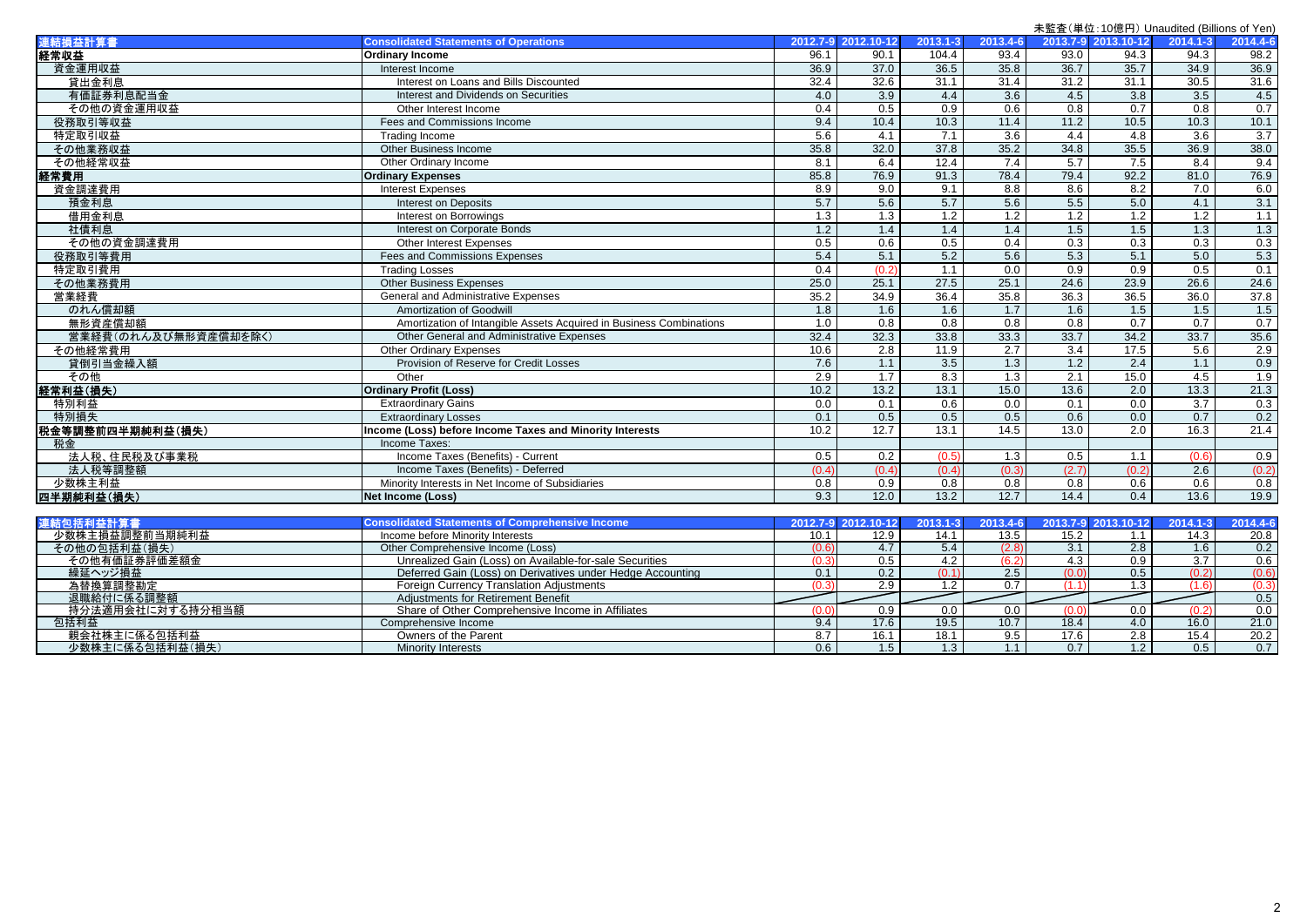|                                    |                                                                              |         |                     |                   |          |         | 木監査(单位:10息円) Unaudited (Billions of Yen) |              |           |
|------------------------------------|------------------------------------------------------------------------------|---------|---------------------|-------------------|----------|---------|------------------------------------------|--------------|-----------|
| 資金運用/調達(リース・割賦売掛金を含む)の状況           | <b>Interest-Earning Assets and Interest-Bearing Liabilities</b>              |         | 2012.7-9 2012.10-12 | 2013.1-3          | 2013.4-6 |         | 2013.7-9 2013.10-12                      | $2014.1 - 3$ | 2014.4-6  |
| (平均残高)*                            | (Average Balance)*                                                           |         |                     |                   |          |         |                                          |              |           |
| 資金運用勘定:                            | <b>Interest-Earning Assets:</b>                                              |         |                     |                   |          |         |                                          |              |           |
| 貸出金                                | Loans and Bills Discounted                                                   | 4,222.6 | 4,320.7             | 4,293.0           | 4,283.8  | 4,245.8 | 4,225.0                                  | 4,211.6      | 4,287.8   |
| リース債権およびリース投資資産・割賦売掛金              | Leased Assets and Installment Receivables                                    | 565.4   | 569.3               | 577.4             | 585.7    | 596.4   | 620.6                                    | 638.3        | 664.7     |
| 有価証券                               | <b>Securities</b>                                                            | 1,930.1 | 2,083.8             | 2,200.0           | 2,016.4  | 1,858.4 | 1,912.0                                  | 1,784.0      | 1,719.7   |
| その他資金運用勘定                          | Other Interest-Earning Assets                                                | 374.1   | 448.9               | 481.3             | 390.4    | 452.5   | 433.7                                    | 417.4        | 345.3     |
| 資金運用勘定合計(A)                        | Total Revenue on Interest-Earning Assets (A)                                 | 7,092.4 | 7.422.9             | 7,551.9           | 7.276.4  | 7,153.2 | 7,191.5                                  | 7,051.4      | 7,017.7   |
| 資金調達勘定:                            | <b>Interest-Bearing Liabilities:</b>                                         |         |                     |                   |          |         |                                          |              |           |
| 預金·讓渡性預金                           | Deposits, including Negotiable Certificates of Deposit                       | 5.350.2 | 5.477.7             | 5.631.4           | 5.666.8  | 5.784.2 | 5.905.7                                  | 5.931.1      | 5,793.2   |
| 債券                                 | <b>Debentures</b>                                                            | 286.0   | 276.8               | 271.0             | 121.7    | 48.7    | 44.8                                     | 43.1         | 40.9      |
| 借用金                                | <b>Borrowed Money</b>                                                        | 673.6   | 691.9               | 708.2             | 641.8    | 626.1   | 649.6                                    | 654.1        | 635.8     |
| 劣後借入                               | <b>Subordinated Debt</b>                                                     | 93.0    | 92.2                | 92.0              | 91.9     | 89.3    | 89.3                                     | 82.3         | 67.4      |
| その他借用金                             | <b>Other Borrowed Money</b>                                                  | 580.6   | 599.6               | 616.2             | 549.9    | 536.7   | 560.2                                    | 571.7        | 568.4     |
| 社債                                 | Corporate Bonds                                                              | 164.3   | 193.9               | 185.8             | 181.7    | 192.0   | 210.7                                    | 185.1        | 176.0     |
| 劣後社債                               | <b>Subordinated Bonds</b>                                                    | 140.4   | 170.4               | 163.8             | 161.3    | 172.5   | 192.0                                    | 164.2        | 152.8     |
| その他社債                              | <b>Other Corporate Bonds</b>                                                 | 23.8    | 23.5                | $\overline{21.9}$ | 20.4     | 19.5    | 18.6                                     | 20.9         | 23.1      |
| その他資金調達勘定                          | Other Interest-Bearing Liabilities                                           | 362.0   | 509.1               | 686.9             | 715.0    | 756.6   | 724.8                                    | 777.5        | 855.5     |
| 資金調達勘定合計(B)                        | Total Expense on Interest-Bearing Liabilities (B)                            | 6,836.2 | 7,149.5             | 7,483.6           | 7,327.3  | 7,407.8 | 7,535.8                                  | 7,591.2      | 7,501.7   |
| 純資金利鞘(ネットインタレストマージン) (A)-(B)       | Net Interest Margin (A)-(B)                                                  |         |                     |                   |          |         |                                          |              |           |
| 非金利負債                              | Non Interest-Bearing Sources of Funds:                                       |         |                     |                   |          |         |                                          |              |           |
| ネット非金利負債(非金利資産)                    | Non Interest-Bearing (Assets) Liabilities, Net                               | (326.4) | (321.6)             | (543.9)           | (675.6)  | (891.6) | (991.5)                                  | (1.193.5)    | (1.150.4) |
| 純資産の部合計ー少数株主持分                     | <b>Total Equity Excluding Minority Interest in Subsidiaries</b>              | 582.6   | 595.0               | 612.2             | 624.7    | 637.0   | 647.2                                    | 653.7        | 666.5     |
| 非金利負債合計(C)                         | Total Non Interest-Bearing Sources of Funds(C)                               | 256.1   | 273.3               | 68.2              | (50.8)   | (254.5) | (344.2)                                  | (539.7       | (483.9)   |
| 資金調達勘定·非金利負債合計 (D)=(B)+(C)         | Sum of Total Expense on Interest-Bearing Liabilities and Noninterest-Bearing | 7,092.4 | 7,422.9             | 7,551.9           | 7,276.4  | 7,153.2 | 7,191.5                                  | 7.051.4      | 7,017.7   |
|                                    | Sources of Funds (D)=(B)+(C)                                                 |         |                     |                   |          |         |                                          |              |           |
| 資金利益/資金運用利回り(リース·割賦売掛金を含む) (A)-(D) | Net Revenue/Yield on Interest-Earning Assets (A)-(D)                         |         |                     |                   |          |         |                                          |              |           |
| 経常収益ベース資金運用勘定/収益への組み替え             | Reconciliation of Total Revenue on Interest-Earning Assets to                |         |                     |                   |          |         |                                          |              |           |
|                                    | <b>Total Interest Income</b>                                                 |         |                     |                   |          |         |                                          |              |           |
| 資金運用勘定合計                           | Total Revenue on Interest-Earning Assets                                     | 7.092.4 | 7.422.9             | 7,551.9           | 7,276.4  | 7.153.2 | 7,191.5                                  | 7,051.4      | 7,017.7   |
| 差引:リース債権およびリース投資資産・割賦売掛金           | Less: Income on Leased Assets and Installment Receivables. Net               | 565.4   | 569.3               | 577.4             | 585.7    | 596.4   | 620.6                                    | 638.3        | 664.7     |
| 経常収益ベース資金運用勘定                      | <b>Total Interest Income</b>                                                 | 6,527.0 | 6,853.5             | 6,974.4           | 6,690.7  | 6,556.8 | 6,570.8                                  | 6,413.0      | 6,352.9   |
| 資金調達費用                             | <b>Total Interest Expenses</b>                                               |         |                     |                   |          |         |                                          |              |           |
| 資金利益                               | Net Interest Income                                                          |         |                     |                   |          |         |                                          |              |           |
|                                    |                                                                              |         |                     |                   |          |         |                                          |              |           |

注記: 1. 前期の数値については、有価証券の平均残高と利回りの訂正による修正を行っております。 2. 前期の数字は今期の表記に調整されています。

Note: 1. Previous period figures for average balance and yield are adjusted to conform to recalculation of the average balance of securities.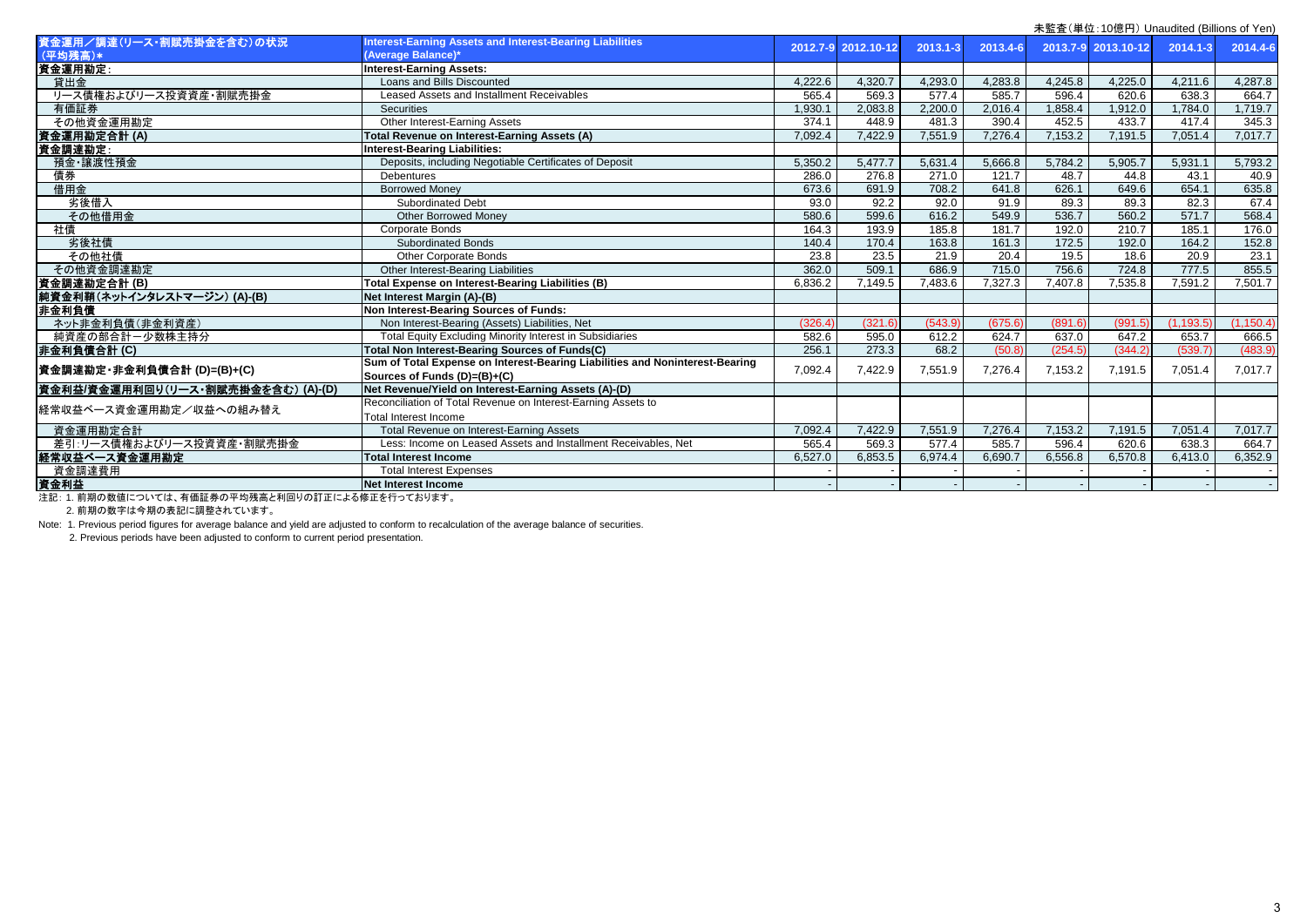|                                    |                                                                              |      |                     |                  |          |      | 木血且 \ 丰 山 . TV 忌 门 / UT laudited (Dillions Of Terry |          |          |
|------------------------------------|------------------------------------------------------------------------------|------|---------------------|------------------|----------|------|-----------------------------------------------------|----------|----------|
| 資金運用/調達(リース·割賦売掛金を含む)の状況           | Interest-Earning Assets and Interest-Bearing Liabilities                     |      | 2012.7-9 2012.10-12 | $2013.1 - 3$     | 2013.4-6 |      | 2013.7-9 2013.10-12                                 | 2014.1-3 | 2014.4-6 |
| (利息)*                              | (Interest)*                                                                  |      |                     |                  |          |      |                                                     |          |          |
| 資金運用勘定:                            | <b>Interest-Earning Assets:</b>                                              |      |                     |                  |          |      |                                                     |          |          |
| 貸出金                                | Loans and Bills Discounted                                                   | 32.4 | 32.6                | 31.1             | 31.4     | 31.2 | 31.1                                                | 30.5     | 31.6     |
| リース債権およびリース投資資産・割賦売掛金              | <b>Leased Assets and Installment Receivables</b>                             | 8.8  | 9.0                 | 8.8              | 8.8      | 9.0  | 9.2                                                 | 9.4      | 9.4      |
| 有価証券                               | <b>Securities</b>                                                            | 4.0  | 3.9                 | 4.4              | 3.6      | 4.5  | 3.8                                                 | 3.5      | 4.5      |
| その他資金運用勘定                          | Other Interest-Earning Assets                                                | 0.4  | 0.5                 | 0.9              | 0.6      | 0.8  | $\overline{0.7}$                                    | 0.8      | 0.7      |
| 資金運用勘定合計(A)                        | Total Revenue on Interest-Earning Assets (A)                                 | 45.7 | 46.1                | 45.4             | 44.6     | 45.7 | 44.9                                                | 44.4     | 46.3     |
| 資金調達勘定:                            | Interest-Bearing Liabilities:                                                |      |                     |                  |          |      |                                                     |          |          |
| 預金·讓渡性預金                           | Deposits, including Negotiable Certificates of Deposit                       | 5.8  | 5.7                 | 5.8              | 5.7      | 5.5  | 5.1                                                 | 4.1      | 3.2      |
| 債券                                 | <b>Debentures</b>                                                            | 0.2  | 0.2                 | 0.1              | 0.0      | 0.0  | 0.0                                                 | 0.0      | 0.0      |
| 借用金                                | <b>Borrowed Monev</b>                                                        | 1.3  | 1.3                 | 1.2              | 1.2      | 1.2  | 1.2                                                 | 1.2      | 1.1      |
| 劣後借入                               | <b>Subordinated Debt</b>                                                     | 0.4  | 0.4                 | 0.4              | 0.5      | 0.5  | 0.5                                                 | 0.4      | 0.4      |
| その他借用金                             | Other Borrowed Money                                                         | 0.8  | 0.8                 | 0.8              | 0.7      | 0.7  | 0.7                                                 | 0.7      | 0.7      |
| 社債                                 | Corporate Bonds                                                              | 1.2  | 1.4                 | 1.4              | 1.4      | 1.5  | 1.5                                                 | 1.3      | 1.3      |
| 劣後社債                               | <b>Subordinated Bonds</b>                                                    | 1.2  | 1.3                 | 1.3              | 1.3      | 1.4  | 1.5                                                 | 1.3      | 1.2      |
| その他社債                              | Other Corporate Bonds                                                        | 0.0  | 0.1                 | 0.1              | 0.0      | 0.0  | 0.0                                                 | 0.0      | 0.0      |
| その他資金調達勘定                          | Other Interest-Bearing Liabilities                                           | 0.2  | 0.2                 | $\overline{0.3}$ | 0.2      | 0.2  | 0.2                                                 | 0.2      | 0.3      |
| 資金調達勘定合計 (B)                       | Total Expense on Interest-Bearing Liabilities (B)                            | 8.9  | 9.0                 | 9.1              | 8.8      | 8.6  | 8.2                                                 | 7.0      | 6.0      |
| 純資金利鞘(ネットインタレストマージン) (A)-(B)       | Net Interest Margin (A)-(B)                                                  | 36.8 | 37.1                | 36.3             | 35.8     | 37.0 | 36.7                                                | 37.3     | 40.3     |
| 非金利負債                              | <b>Noninterest-Bearing Sources of Funds:</b>                                 |      |                     |                  |          |      |                                                     |          |          |
| ネット非金利負債(非金利資産)                    | Non Interest-Bearing (Assets) Liabilities, Net                               |      |                     |                  |          |      |                                                     |          |          |
| 純資産の部合計ー少数株主持分                     | Total Equity Excluding Minority Interest in Subsidiaries                     |      |                     |                  |          |      |                                                     |          |          |
| 非金利負債合計(C)                         | Total Non Interest-Bearing Sources of Funds (C)                              |      |                     |                  |          |      |                                                     |          |          |
| 資金調達勘定・非金利負債合計 (D)=(B)+(C)         | Sum of Total Expense on Interest-Bearing Liabilities and Noninterest-Bearing | 8.9  | 9.0                 | 9.1              | 8.8      | 8.6  | 8.2                                                 | 7.0      | 6.0      |
|                                    | Sources of Funds (D)=(B)+(C)                                                 |      |                     |                  |          |      |                                                     |          |          |
| 資金利益/資金運用利回り(リース·割賦売掛金を含む) (A)-(D) | Net Revenue/Yield on Interest-Earning Assets (A)-(D)                         | 36.8 | 37.1                | 36.3             | 35.8     | 37.0 | 36.7                                                | 37.3     | 40.3     |
| 経常収益ベース資金運用勘定/収益への組み替え             | Reconciliation of Total Revenue on Interest-Earning Assets to                |      |                     |                  |          |      |                                                     |          |          |
|                                    | Total Interest Income                                                        |      |                     |                  |          |      |                                                     |          |          |
| 資金運用勘定合計                           | Total Revenue on Interest-Earning Assets                                     | 45.7 | 46.1                | 45.4             | 44.6     | 45.7 | 44.9                                                | 44.4     | 46.3     |
| 差引:リース債権およびリース投資資産・割賦売掛金           | Less: Income on Leased Assets and Installment Receivables. Net               | 8.8  | 9.0                 | 8.8              | 8.8      | 9.0  | 9.2                                                 | 9.4      | 9.4      |
| 経常収益ベース資金運用勘定                      | <b>Total Interest Income</b>                                                 | 36.9 | 37.0                | 36.5             | 35.8     | 36.7 | 35.7                                                | 34.9     | 36.9     |
| 資金調達費用                             | <b>Total Interest Expenses</b>                                               | 8.9  | 9.0                 | 9.1              | 8.8      | 8.6  | 8.2                                                 | 7.0      | 6.0      |
| 資金利益                               | Net Interest Income                                                          | 27.9 | 28.0                | 27.4             | 26.9     | 28.0 | 27.5                                                | 27.9     | 30.9     |
|                                    |                                                                              |      |                     |                  |          |      |                                                     |          |          |

注記: 1. 前期の数値については、有価証券の平均残高と利回りの訂正による修正を行っております。

2. 前期の数字は今期の表記に調整されています。

Note: 1. Previous period figures for average balance and yield are adjusted to conform to recalculation of the average balance of securities.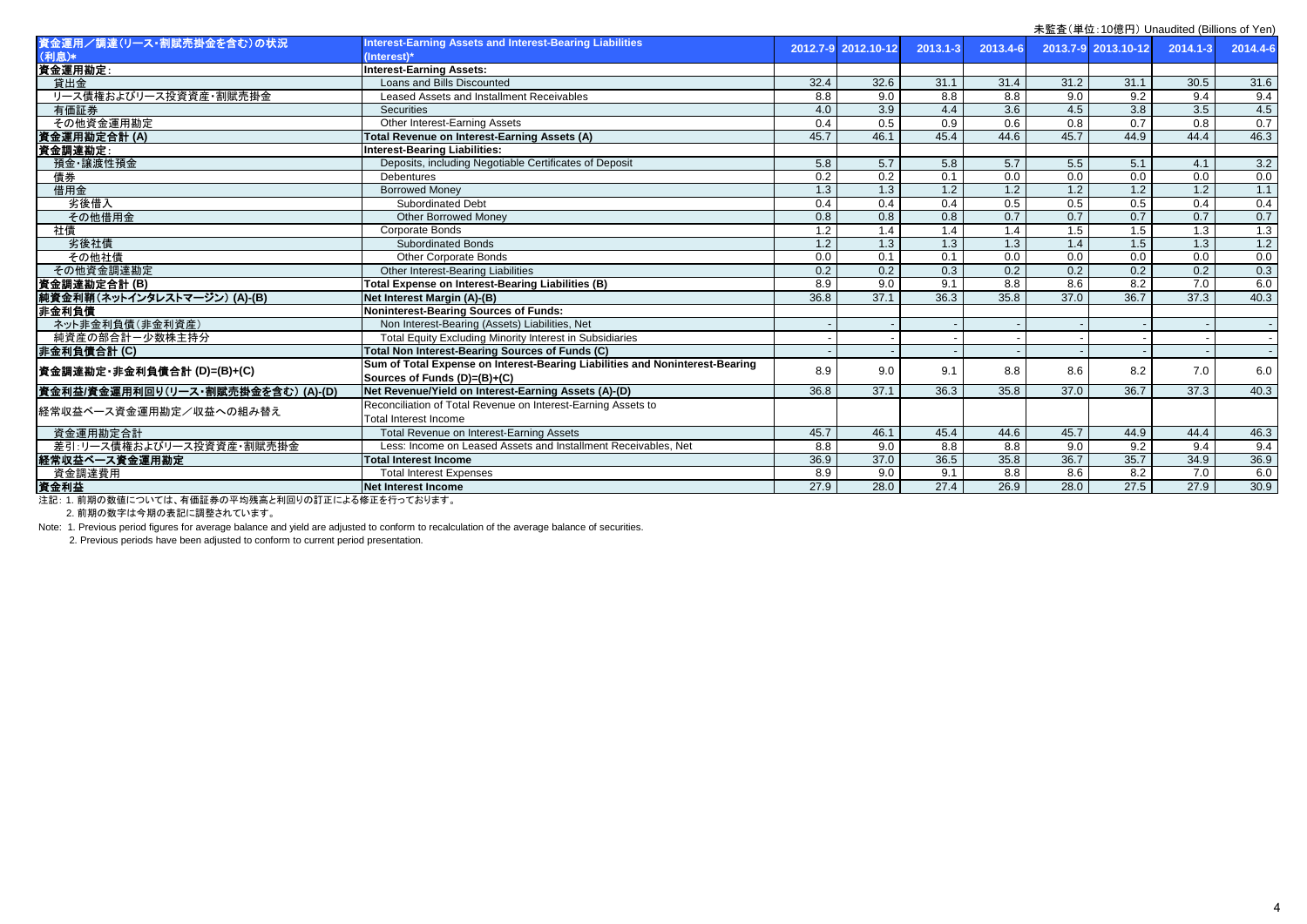|                                                |                                                                              |       |                     |              |          |       |                     |          | 未監査 Unaudited |
|------------------------------------------------|------------------------------------------------------------------------------|-------|---------------------|--------------|----------|-------|---------------------|----------|---------------|
| 資金運用/調達(リース·割賦売掛金を含む)の状況                       | Interest-Earning Assets and Interest-Bearing Liabilities                     |       | 2012.7-9 2012.10-12 | $2013.1 - 3$ | 2013.4-6 |       | 2013.7-9 2013.10-12 | 2014.1-3 | 2014.4-6      |
| (利回り(%))*                                      | (Yield/Rate (%))*                                                            |       |                     |              |          |       |                     |          |               |
| 資金運用勘定:                                        | <b>Interest-Earning Assets:</b>                                              |       |                     |              |          |       |                     |          |               |
| 貸出金                                            | Loans and Bills Discounted                                                   | 3.05  | 3.00                | 2.95         | 2.95     | 2.92  | 2.92                | 2.94     | 2.96          |
| リース債権およびリース投資資産・割賦売掛金                          | Leased Assets and Installment Receivables                                    | 6.19  | 6.33                | 6.25         | 6.06     | 5.99  | 5.90                | 6.00     | 5.70          |
| 有価証券                                           | <b>Securities</b>                                                            | 0.84  | 0.75                | 0.83         | 0.73     | 0.98  | 0.81                | 0.81     | 1.06          |
| その他資金運用勘定                                      | Other Interest-Earning Assets                                                | $***$ | $***$               | $***$        | $***$    | $***$ | $***$               | $***$    | $***$         |
| 資金運用勘定合計(A)                                    | Total Revenue on Interest-Earning Assets (A)                                 | 2.56  | 2.47                | 2.44         | 2.46     | 2.54  | 2.48                | 2.56     | 2.65          |
| 資金調達勘定:                                        | <b>Interest-Bearing Liabilities:</b>                                         |       |                     |              |          |       |                     |          |               |
| 預金·讓渡性預金                                       | Deposits, including Negotiable Certificates of Deposit                       | 0.43  | 0.42                | 0.42         | 0.41     | 0.38  | 0.34                | 0.29     | 0.22          |
| 債券                                             | Debentures                                                                   | 0.37  | 0.34                | 0.29         | 0.30     | 0.24  | 0.16                | 0.14     | 0.14          |
| 借用金                                            | <b>Borrowed Money</b>                                                        | 0.79  | 0.78                | 0.74         | 0.79     | 0.78  | 0.76                | 0.76     | 0.73          |
| 劣後借入                                           | <b>Subordinated Debt</b>                                                     | 2.07  | 2.06                | 2.15         | 2.22     | 2.24  | 2.23                | 2.35     | 2.71          |
| その他借用金                                         | <b>Other Borrowed Monev</b>                                                  | 0.58  | 0.59                | 0.53         | 0.55     | 0.54  | 0.52                | 0.53     | 0.50          |
| 社債                                             | <b>Corporate Bonds</b>                                                       | 3.08  | 2.93                | 3.25         | 3.21     | 3.18  | 2.95                | 3.03     | 3.02          |
| 劣後社債                                           | <b>Subordinated Bonds</b>                                                    | 3.43  | 3.03                | 3.41         | 3.46     | 3.41  | 3.13                | 3.29     | 3.34          |
| その他社債                                          | <b>Other Corporate Bonds</b>                                                 | 1.04  | 2.25                | 2.08         | 1.25     | 1.13  | 1.11                | 1.00     | 0.95          |
| その他資金調達勘定                                      | Other Interest-Bearing Liabilities                                           | $***$ | $***$               | $***$        | $***$    | $***$ | $***$               | $***$    | $***$         |
| 資金調達勘定合計 (B)<br>  純資金利鞘(ネットインタレストマージン) (A)-(B) | Total Expense on Interest-Bearing Liabilities (B)                            | 0.52  | 0.50                | 0.49         | 0.48     | 0.46  | 0.43                | 0.38     | 0.32          |
|                                                | Net Interest Margin (A)-(B)                                                  | 2.04  | 1.97                | 1.95         | 1.98     | 2.07  | 2.05                | 2.18     | 2.33          |
| 非金利負債                                          | Noninterest-Bearing Sources of Funds:                                        |       |                     |              |          |       |                     |          |               |
| ネット非金利負債(非金利資産)                                | Non Interest-Bearing (Assets) Liabilities, Net                               |       |                     |              |          |       |                     |          |               |
| 純資産の部合計ー少数株主持分                                 | Total Equity Excluding Minority Interest in Subsidiaries                     |       |                     |              |          |       |                     |          |               |
| 非金利負債合計                                        | <b>Total Non Interest-Bearing Sources of Funds</b>                           |       |                     |              |          |       |                     |          | $\sim$        |
| 資金調達勘定・非金利負債合計                                 | Sum of Total Expense on Interest-Bearing Liabilities and Noninterest-Bearing | 0.50  | 0.48                | 0.49         | 0.49     | 0.48  | 0.45                | 0.40     | 0.34          |
|                                                | <b>Sources of Funds</b>                                                      |       |                     |              |          |       |                     |          |               |
| 資金利益/資金運用利回り(リース・割賦売掛金を含む)                     | Net Revenue/Yield on Interest-Earning Assets                                 | 2.06  | 1.98                | 1.95         | 1.98     | 2.06  | 2.03                | 2.15     | 2.31          |
| 経常収益ベース資金運用勘定/収益への組み替え                         | Reconciliation of Total Revenue on Interest-Earning Assets to                |       |                     |              |          |       |                     |          |               |
|                                                | Total Interest Income                                                        |       |                     |              |          |       |                     |          |               |
| 資金運用勘定合計                                       | Total Revenue on Interest-Earning Assets                                     | 2.56  | 2.47                | 2.44         | 2.46     | 2.54  | 2.48                | 2.56     | 2.65          |
| 差引:リース債権およびリース投資資産・割賦売掛金                       | Less: Income on Leased Assets and Installment Receivables. Net               | 6.19  | 6.33                | 6.25         | 6.06     | 5.99  | 5.90                | 6.00     | 5.70          |
| 経常収益ペース資金運用勘定                                  | <b>Total Interest Income</b>                                                 | 2.25  | 2.15                | 2.13         | 2.15     | 2.22  | 2.16                | 2.21     | 2.33          |
| 資金調達費用                                         | <b>Total Interest Expenses</b>                                               |       |                     |              |          |       |                     |          |               |
| 資金利益                                           | Net Interest Income                                                          |       |                     |              |          |       |                     |          |               |

注記: 1. 前期の数値については、有価証券の平均残高と利回りの訂正による修正を行っております。

2. 前期の数字は今期の表記に調整されています。

Note: 1. Previous period figures for average balance and yield are adjusted to conform to recalculation of the average balance of securities.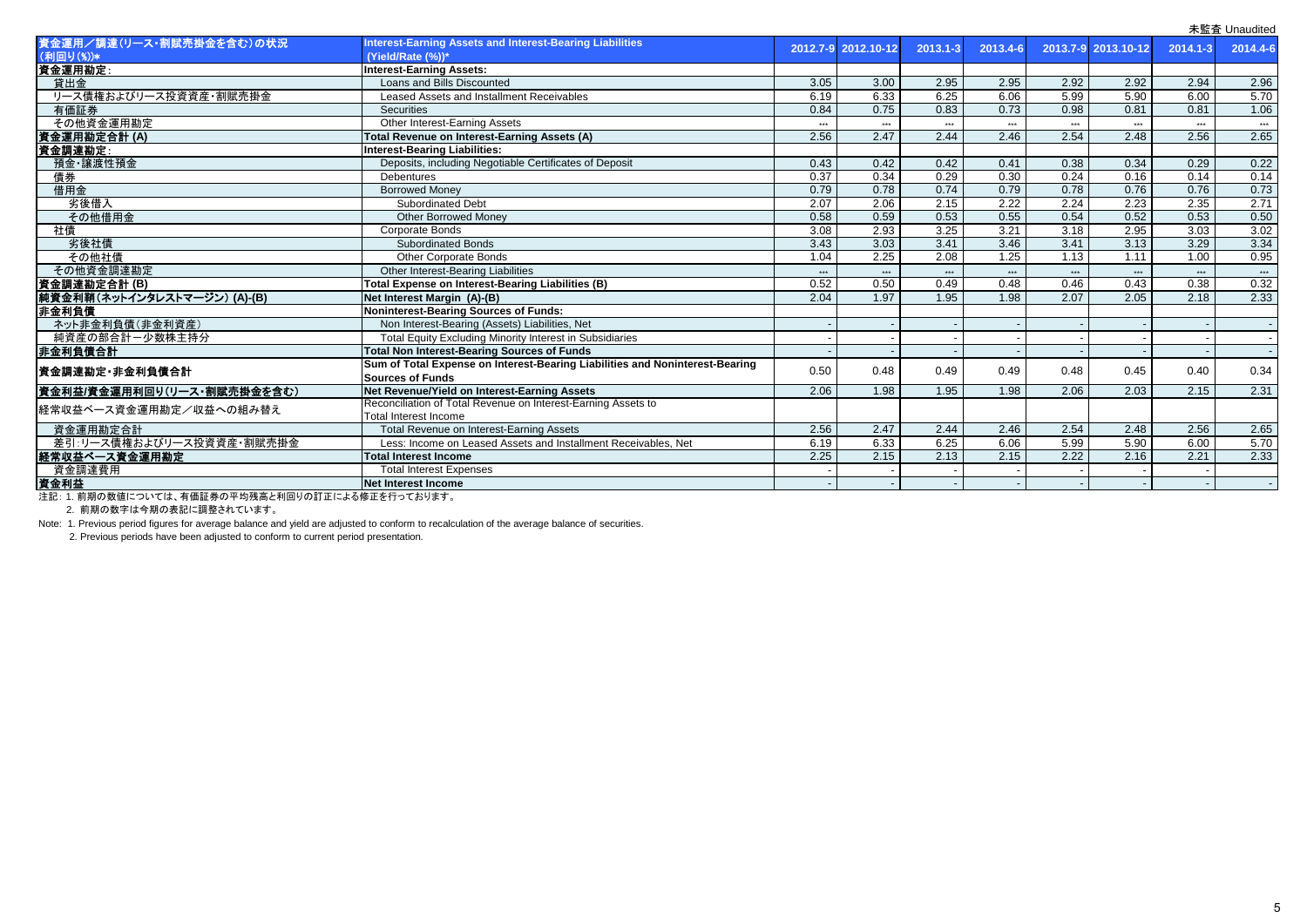| 連結貸借対照表        | <b>Consolidated Balance Sheets</b>                         | 2012.9  | 2012.12                  | 2013.3  | 2013.6  | 2013.9  | 2013.12 | 2014.3                   | 2014.6     |
|----------------|------------------------------------------------------------|---------|--------------------------|---------|---------|---------|---------|--------------------------|------------|
| 資産の部:          | Assets:                                                    |         |                          |         |         |         |         |                          |            |
|                |                                                            |         | 460.2                    |         |         | 724.5   |         |                          | 1,385.9    |
| 現金預け金          | Cash and Due from Banks                                    | 414.0   |                          | 648.8   | 481.7   |         | 828.9   | 1,451.4                  |            |
| コールローン及び買入手形   | Call Loans and Bills Bought                                |         |                          | 18.8    |         |         | 25.0    | 36.4                     | 62.4       |
| 買現先勘定          | Receivables under Resale Agreements                        | 38.3    | 58.5                     | 78.5    | 58.5    | 53.2    | 53.2    | 53.2                     | 53.2       |
| 債券貸借取引支払保証金    | Receivables under Securities Borrowing Transactions        | 31.9    | 55.6                     | 19.0    | 40.8    | 51.5    | 43.6    | 23.6                     | 16.5       |
| 買入金銭債権         | Other Monetary Claims Purchased                            | 120.3   | 122.8                    | 112.3   | 105.4   | 99.8    | 111.3   | 105.8                    | 96.8       |
| 特定取引資産         | <b>Trading Assets</b>                                      | 217.9   | 312.9                    | 287.9   | 304.4   | 318.1   | 301.9   | 249.1                    | 274.3      |
| 金銭の信託          | Monetary Assets Held in Trust                              | 260.1   | 249.7                    | 233.8   | 228.6   | 211.0   | 203.0   | 199.1                    | 186.9      |
|                |                                                            |         |                          |         |         |         |         |                          |            |
| 有価証券           | Securities                                                 | 2,003.4 | 2,168.3                  | 1,842.3 | 1,871.5 | 1,794.7 | 1,882.6 | 1,557.0                  | 1,653.2    |
| 貸出金            | Loans and Bills Discounted                                 | 4,281.9 | 4,270.1                  | 4,292.4 | 4,232.9 | 4,208.6 | 4,215.4 | 4,319.8                  | 4,217.0    |
| 外国為替           | Foreign Exchanges                                          | 22.7    | 26.6                     | 33.8    | 26.8    | 37.7    | 31.9    | 25.6                     | 24.2       |
| リース債権及びリース投資資産 | Lease Receivables and Leased Investment Assets             | 196.9   | 196.4                    | 203.5   | 204.0   | 211.6   | 215.7   | 227.7                    | 223.9      |
| その他資産          | <b>Other Assets</b>                                        | 771.5   | 707.0                    | 770.9   | 784.0   | 754.5   | 821.7   | 724.9                    | 984.9      |
| 割賦売掛金          | Installment Receivables                                    | 356.0   | 360.1                    | 365.8   | 364.7   | 380.1   | 400.1   | 421.9                    | 423.8      |
| 有形固定資産         |                                                            | 55.0    | 54.7                     | 52.7    |         | 49.9    | 50.7    | 50.1                     | 48.1       |
|                | Premises and Equipment                                     |         |                          |         | 51.4    |         |         |                          |            |
| 有形リース資産        | Tangible Leased Assets as Lessor                           | 19.6    | 20.2                     | 18.9    | 18.6    | 17.4    | 17.3    | 17.8                     | 16.6       |
| 無形固定資産         | <b>Intangible Assets</b>                                   | 73.9    | 70.6                     | 68.4    | 64.9    | 61.8    | 59.0    | 57.6                     | 54.7       |
| のれん            | Goodwill                                                   | 38.2    | 36.5                     | 35.3    | 33.6    | 31.9    | 30.4    | 28.9                     | 27.4       |
| 無形資産           | Intangible Assets Acquired in Business Combinations        | 14.2    | 13.3                     | 12.4    | 11.6    | 10.7    | 9.9     | 9.1                      | 8.4        |
| 退職給付に係る資産      | Asset for Retirement Benefit                               |         |                          |         |         |         |         | 1.5                      | 2.8        |
| 債券繰延資産         | Deferred Issuance Expenses for Debentures                  | 0.1     | 0.1                      | 0.0     | 0.0     | 0.0     | 0.0     | 0.0                      | 0.0        |
|                |                                                            |         |                          |         |         |         |         |                          |            |
| 繰延税金資産         | <b>Deferred Tax Assets</b>                                 | 15.7    | 16.0                     | 16.3    | 17.1    | 18.8    | 18.9    | 16.5                     | 16.1       |
| 支払承諾見返         | Customers' Liabilities for Acceptances and Guarantees      | 550.2   | 514.5                    | 511.0   | 485.5   | 453.0   | 433.5   | 358.4                    | 353.7      |
| 貸倒引当金          | <b>Reserve for Credit Losses</b>                           | (171.9) | (170.9)                  | (161.8) | (147.1) | (143.9) | (143.0) | (137.3)                  | (116.5)    |
| 資産の部合計         | <b>Total Assets</b>                                        | 8,882.5 | 9,113.7                  | 9,029.3 | 8,811.3 | 8,905.5 | 9,154.2 | 9,321.1                  | 9,538.9    |
| 負債及び純資産の部      | <b>Liabilities and Equity</b>                              |         |                          |         |         |         |         |                          |            |
|                | ∟iabilities:                                               |         |                          |         |         |         |         |                          |            |
| 負債の部:          |                                                            |         |                          |         |         |         |         |                          |            |
| 預金             | <b>Deposits</b>                                            | 5,058.2 | 5,213.4                  | 5,252.9 | 5,526.4 | 5,544.3 | 5,754.4 | 5,733.2                  | 5,627.7    |
| 讓渡性預金          | Negotiable Certificates of Deposit                         | 316.4   | 215.9                    | 204.6   | 154.3   | 209.0   | 199.7   | 117.2                    | 127.2      |
| 債券             | <b>Debentures</b>                                          | 277.6   | 272.1                    | 262.3   | 49.5    | 45.8    | 43.6    | 41.7                     | 40.1       |
| コールマネー及び売渡手形   | Call Money and Bills Sold                                  | 230.0   | 143.0                    | 170.0   | 120.0   | 120.0   | 120.0   | 180.0                    | 392.0      |
| 売現先勘定          | Payables under Repurchase Agreements                       |         | 8.6                      | $\sim$  |         |         | 5.2     |                          | $\sim 100$ |
| 債券貸借取引受入担保金    | Pavables under Securities Lending Transactions             | 139.4   | 335.2                    | 47.0    | 41.2    | 60.2    | 59.0    | 317.5                    | 278.8      |
|                |                                                            |         |                          |         |         |         |         |                          |            |
| コマーシャル・ペーパー    | <b>Commercial Paper</b>                                    |         | $\overline{\phantom{a}}$ |         |         |         |         | $\overline{\phantom{a}}$ | $\sim$ $-$ |
| 特定取引負債         | <b>Trading Liabilities</b>                                 | 158.2   | 244.3                    | 240.0   | 265.0   | 273.5   | 262.5   | 218.5                    | 236.8      |
| 借用金            | <b>Borrowed Money</b>                                      | 718.3   | 617.2                    | 719.2   | 587.9   | 619.3   | 630.0   | 643.4                    | 672.7      |
| 外国為替           | Foreign Exchanges                                          | 0.0     | 0.0                      | 0.1     | 0.0     | 0.0     | 0.3     | 0.0                      | 0.0        |
| 短期社債           | Short-Term Corporate Bonds                                 | 63.4    | 66.8                     | 82.8    | 100.5   | 107.9   | 97.7    | 86.9                     | 106.2      |
| 社債             | Corporate Bonds                                            | 163.5   | 172.4                    | 174.2   | 187.9   | 189.1   | 202.1   | 177.2                    | 175.6      |
| その他負債          | <b>Other Liabilities</b>                                   | 506.4   | 594.2                    | 630.7   | 559.3   | 535.0   | 581.1   | 497.8                    | 576.9      |
|                |                                                            |         |                          |         |         |         |         |                          |            |
| 賞与引当金          | <b>Accrued Employees' Bonuses</b>                          | 4.1     | 4.7                      | 7.6     | 2.3     | 4.6     | 5.4     | 7.7                      | 2.6        |
| 役員賞与引当金        | <b>Accrued Directors' Bonuses</b>                          | 0.0     | 0.0                      | 0.0     | 0.0     | 0.0     | 0.0     | 0.0                      | 0.0        |
| 退職給付引当金        | Reserve for Employees' Retirement Benefits                 | 7.1     | 7.2                      | 7.3     | 7.3     | 7.5     | 7.6     |                          |            |
| 退職給付に係る負債      | Liability for Retirement Benefit                           |         |                          |         |         |         |         | 10.1                     | 13.2       |
| 役員退職慰労引当金      | Reserve for Directors' Retirement Benefits                 | 0.2     | 0.2                      | 0.2     | 0.1     | 0.1     | 0.1     | 0.1                      | 0.0        |
| 利息返還損失引当金      | Reserve for Losses on Interest Repayments                  | 41.5    | 38.0                     | 34.9    | 31.6    | 28.6    | 39.2    | 208.2                    | 196.2      |
| 固定資産処分損失引当金    | Reserve for Losses on Disposal of Premises and Equipment   |         |                          |         |         |         |         |                          |            |
|                |                                                            |         |                          |         |         |         |         |                          |            |
| 訴訟損失引当金        | Reserve for Losses on Litigation                           |         | $\sim$                   | $\sim$  |         |         |         | $\overline{\phantom{a}}$ | $\sim$     |
| 繰延税金負債         | <b>Deferred Tax Liabilities</b>                            | 0.2     | 0.2                      | 0.0     | 0.0     | 0.0     | 0.1     | $\overline{0.0}$         | 0.0        |
| 支払承諾           | Acceptances and Guarantees                                 | 550.2   | 514.5                    | 511.0   | 485.5   | 453.0   | 433.5   | 358.4                    | 353.7      |
| 負債の部合計         | <b>Total Liabilities</b>                                   | 8,235.2 | 8,448.8                  | 8,345.6 | 8,119.6 | 8,198.5 | 8,442.4 | 8,598.5                  | 8,800.4    |
| 純資産の部:         | Equity:                                                    |         |                          |         |         |         |         |                          |            |
| 株主資本合計         | Shareholders' Equity                                       | 601.0   | 613.1                    | 626.3   | 636.5   | 650.9   | 651.4   | 665.1                    | 680.6      |
| 資本金            | <b>Common Stock</b>                                        | 512.2   | 512.2                    | 512.2   | 512.2   | 512.2   | 512.2   | 512.2                    | 512.2      |
|                |                                                            |         |                          |         |         |         |         |                          |            |
| 資本剰余金          | Capital Surplus                                            | 79.4    | 79.4                     | 79.4    | 79.4    | 79.4    | 79.4    | 79.4                     | 79.4       |
| 利益剰余金          | <b>Retained Earnings</b>                                   | 81.9    | 94.0                     | 107.2   | 117.4   | 131.8   | 132.3   | 146.0                    | 161.5      |
| 自己株式           | Treasury Stock, at Cost                                    | (72.5)  | (72.5)                   | (72.5)  | (72.5)  | (72.5)  | (72.5)  | (72.5)                   | (72.5)     |
| その他の包括利益累計額合計  | Accumulated Other Comprehensive Income                     | (15.3)  | (11.2)                   | (6.3)   | (9.5)   | (6.3)   | (3.9)   | (7.4)                    | (7.7)      |
| その他有価証券評価差額金   | Unrealized Gain (Loss) on Available-for-Sale Securities    | (1.0)   | (0.4)                    | 3.8     | (2.4)   | 1.8     | 2.8     | 6.2                      | 6.8        |
|                |                                                            | (11.6)  | (11.4)                   | (11.6)  | (9.0)   | (9.0)   |         | (8.7)                    |            |
| 繰延ヘッジ損益        | Deferred Gain (Loss) on Derivatives under Hedge Accounting |         |                          |         |         |         | (8.5)   |                          | (9.3)      |
| 為替換算調整勘定       | Foreign Currency Translation Adjustments                   | (2.5)   | 0.6                      | 1.4     | 1.9     | 0.8     | 1.7     | 0.2                      | 0.0        |
| 退職給付に係る調整累計額   | Accumulated Adjustments for Retirement Benefit             |         |                          |         |         |         |         | (5.1)                    | (5.2)      |
| 新株予約権          | <b>Stock Acquisition Rights</b>                            | 1.3     | 1.2                      | 1.2     | 1.2     | 1.2     | 1.2     | 1.2                      | 1.2        |
| 少数株主持分         | Minority Interests                                         | 60.1    | 61.7                     | 62.3    | 63.4    | 61.1    | 63.1    | 63.6                     | 64.3       |
|                |                                                            |         |                          |         |         |         |         |                          |            |
| 純資産の部合計        | <b>Total Equity</b>                                        | 647.2   | 664.8                    | 683.6   | 691.6   | 706.9   | 711.8   | 722.5                    | 738.4      |
| 自信及び純資産の部合計    | <b>Total Liabilities and Equity</b>                        | 8,882.5 | 9,113.7                  | 9,029.3 | 8,811.3 | 8,905.5 | 9,154.2 | 9,321.1                  | 9,538.9    |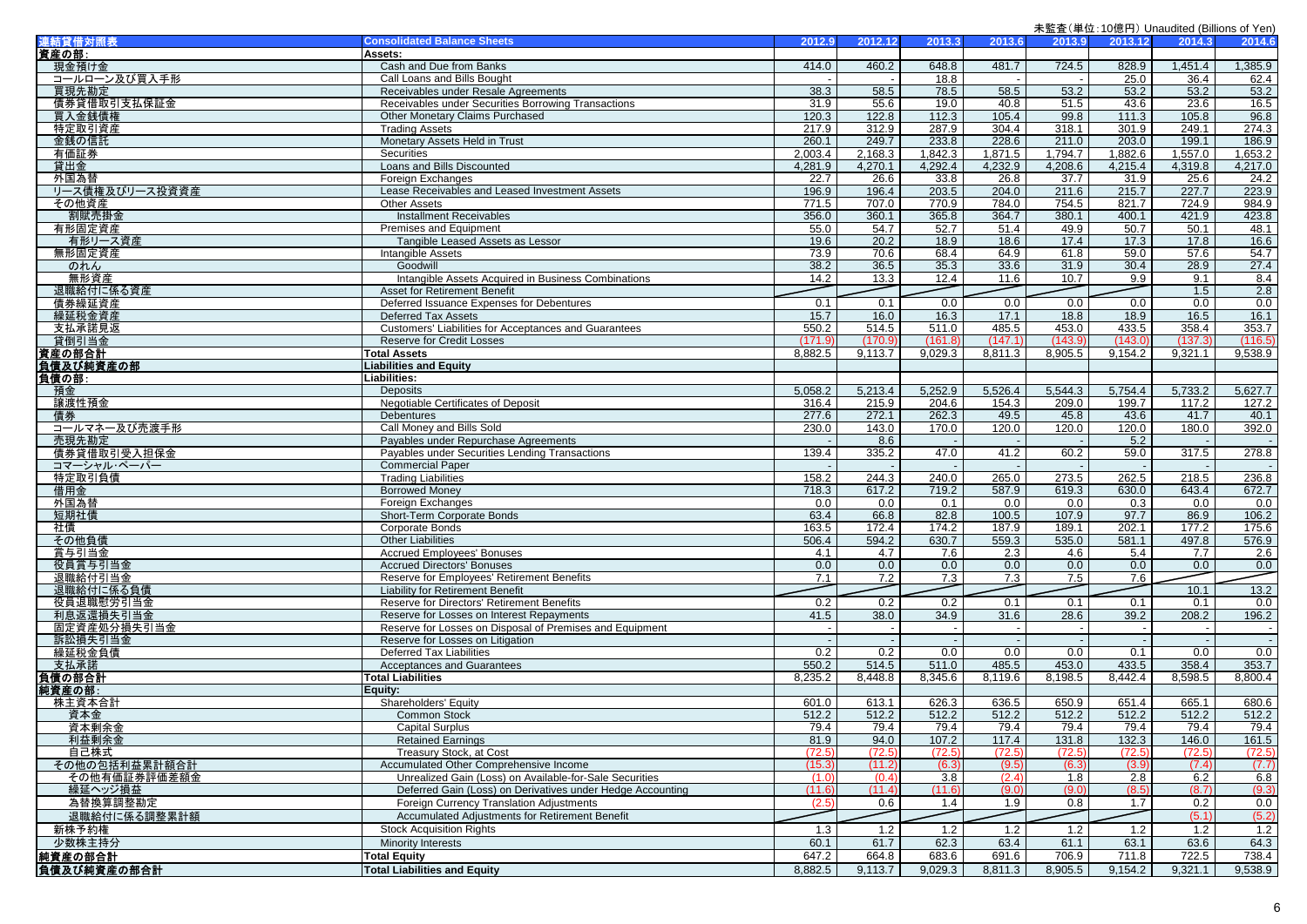| 未監査(単位:10億円) Unaudited (Billions of Yen) |                                                                               |                  |         |                   |                  |         |                   |         |         |
|------------------------------------------|-------------------------------------------------------------------------------|------------------|---------|-------------------|------------------|---------|-------------------|---------|---------|
| 買入金銭債権                                   | <b>Other Monetary Claims Purchased</b>                                        | 2012.9           | 2012.12 | 2013.3            | 2013.6           | 2013.9  | 2013.12           | 2014.3  | 2014.6  |
| 売買目的の買入金銭債権                              | <b>Trading Purpose</b>                                                        | 60.6             | n/a     | 66.9              | n/a              | 52.7    | n/a               | 51.2    | n/a     |
| その他の買入金銭債権                               | Other                                                                         | 59.6             | n/a     | 45.3              | n/a              | 47.0    | n/a               | 54.5    | n/a     |
| 買入金銭債権                                   | <b>Total Other Monetary Claims Purchased</b>                                  | 120.3            | 122.8   | 112.3             | 105.4            | 99.8    | 111.3             | 105.8   | 96.8    |
| 金銭の信託                                    | <b>Monetary Assets Held in Trust</b>                                          | 2012.9           | 2012.12 | 2013.3            | 2013.6           | 2013.9  | 2013.12           | 2014.3  | 2014.6  |
| 運用目的の金銭の信託                               | <b>Trading Purpose</b>                                                        | 113.9            | n/a     | 98.2              | n/a              | 77.3    | n/a               | 67.9    | n/a     |
| その他の金銭の信託                                | Other                                                                         | 146.2            | n/a     | 135.5             | n/a              | 133.6   | n/a               | 131.1   | n/a     |
| 金銭の信託                                    | <b>Total Monetary Assets Held in Trust</b>                                    | 260.1            | 249.7   | 233.8             | 228.6            | 211.0   | 203.0             | 199.1   | 186.9   |
|                                          |                                                                               |                  |         |                   |                  |         |                   |         |         |
| 有価証券                                     | <b>Securities</b>                                                             | 2012.9           | 2012.12 | 2013.3            | 2013.6           | 2013.9  | 2013.12           | 2014.3  | 2014.6  |
| 国債                                       | Japanese National Government Bonds                                            | 1.476.1          | n/a     | 1.337.3           | n/a              | 1.324.8 | n/a               | 1.126.8 | n/a     |
| 地方債                                      | Japanese Local Government Bonds                                               | 1.7              | n/a     | 0.5               | n/a              | 0.5     | n/a               | 0.5     | n/a     |
| 社債                                       | Japanese Corporate Bonds                                                      | 237.2            | n/a     | 183.6             | n/a              | 123.0   | n/a               | 116.1   | n/a     |
| 株式                                       | Japanese Equity Securities                                                    | 23.6             | n/a     | $\overline{27.2}$ | n/a              | 28.0    | n/a               | 26.2    | n/a     |
| その他の証券                                   | Foreign Bonds and Other                                                       | 264.5            | n/a     | 293.5             | n/a              | 318.3   | n/a               | 287.2   | n/a     |
| 有価証券                                     | <b>Total Securities</b>                                                       | 2.003.4          | 2,168.3 | 1,842.3           | 1,871.5          | 1.794.7 | 1.882.6           | 1.557.0 | 1,653.2 |
| 有価証券保有区分別残高                              | <b>Securities by Category</b>                                                 | 2012.9           | 2012.12 | 2013.3            | 2013.6           | 2013.9  | 2013.12           | 2014.3  | 2014.6  |
| 売買目的有価証券のうち有価証券に含まれるもの                   | <b>Trading Securities</b>                                                     | 0.5              | n/a     | 0.6               | n/a              | 0.5     | n/a               | 0.1     | n/a     |
| 満期保有目的の債券                                | Securities Being Held to Maturity                                             | 653.9            | 654.9   | 639.8             | 640.3            | 636.7   | 704.6             | 545.6   | 546.0   |
| 国債                                       | Japanese National Government Bonds                                            | 585.2            | 585.0   | 584.8             | 584.6            | 584.4   | 650.6             | 497.4   | 502.8   |
| 社債                                       | Japanese Corporate Bonds                                                      | 21.5             | 17.8    |                   |                  |         |                   |         |         |
| その他                                      | Other                                                                         | 47.0             | 52.0    | 54.9              | 55.6             | 52.2    | 54.0              | 48.2    | 43.2    |
| その他有価証券                                  | Securities Available for Sale                                                 | 1.312.2          | n/a     | 1,162.7           | n/a              | 1,115.7 | n/a               | 967.6   | n/a     |
| その他有価証券で時価のあるもの                          | Securities Carried at Fair Value                                              | 1,249.1          | 1,404.8 | 1,094.8           | 1,119.6          | 1,045.9 | 1,061.1           | 895.4   | 993.8   |
| 株式                                       | <b>Equity Securities</b>                                                      | 15.9             | 16.9    | 19.4              | 21.8             | 20.7    | $\overline{20.8}$ | 19.9    | 20.8    |
| 国債                                       | Japanese National Government Bonds                                            | 890.9            | 1,011.3 | 752.4             | 747.8            | 740.3   | 729.8             | 629.3   | 758.5   |
| 地方債                                      | Japanese Local Government Bonds                                               | 1.7              | 1.7     | 0.5               | 0.5              | 0.5     | 0.5               | 0.5     | 0.5     |
| 社債                                       | Japanese Corporate Bonds                                                      | 215.6            | 208.4   | 183.6             | 181.8            | 123.0   | 119.0             | 116.1   | 93.0    |
| その他                                      | Other, Mainly Foreign Debt Securities                                         | 124.8            | 166.4   | 138.6             | 167.5            | 161.2   | 190.8             | 129.4   | 120.7   |
| 外国証券                                     | <b>Foreign Securities</b>                                                     | 123.1            | 164.6   | 136.9             | 164.7            | 157.2   | 185.7             | 123.1   | 114.3   |
| 外貨外国公社債                                  | Foreign Currency Denominated Foreign Corporate and Government<br><b>Bonds</b> | 78.5             | 119.3   | 92.8              | 117.0            | 111.0   | 139.0             | 73.3    | 73.6    |
| 邦貨外国公社債                                  | Yen-Denominated Foreign Corporate and Government Bonds                        | 42.8             | 42.4    | 40.9              | 42.9             | 42.0    | 42.1              | 46.0    | 38.1    |
| 外国株式·その他                                 | Foreign Equity Securities and Others                                          | 1.6              | 2.9     | 3.1               | 4.7              | 4.2     | 4.5               | 3.7     | 2.5     |
| その他証券                                    | <b>Other Securities</b>                                                       | $\overline{1.7}$ | 1.7     | 1.7               | $\overline{2.7}$ | 3.9     | 5.1               | 6.2     | 6.4     |
| その他有価証券で時価を把握することが極めて困難なもの               | Securities Carried at Cost whose Fair Value cannnot be Reliably Determined    | 63.0             | n/a     | 67.8              | n/a              | 69.8    | n/a               | 72.2    | n/a     |
| 株式                                       | <b>Equity Securities</b>                                                      | 7.5              | n/a     | 7.6               | n/a              | 7.0     | n/a               | 6.1     | n/a     |
| 外国証券                                     | <b>Foreign Securities</b>                                                     | 43.8             | n/a     | 49.6              | n/a              | 52.1    | n/a               | 54.3    | n/a     |
| その他                                      | Other                                                                         | 11.6             | n/a     | 10.5              | n/a              | 10.5    | n/a               | 11.7    | n/a     |
| 非連結子会社・関連会社株式                            | Equity Securities of Unconsolidated Subsidiaries and Affiliates               | 36.7             | n/a     | 39.1              | n/a              | 41.7    | n/a               | 43.5    | n/a     |
| 有価証券                                     | <b>Total Securities</b>                                                       | 2,003.4          | 2,168.3 | 1,842.3           | 1,871.5          | 1,794.7 | 1,882.6           | 1,557.0 | 1,653.2 |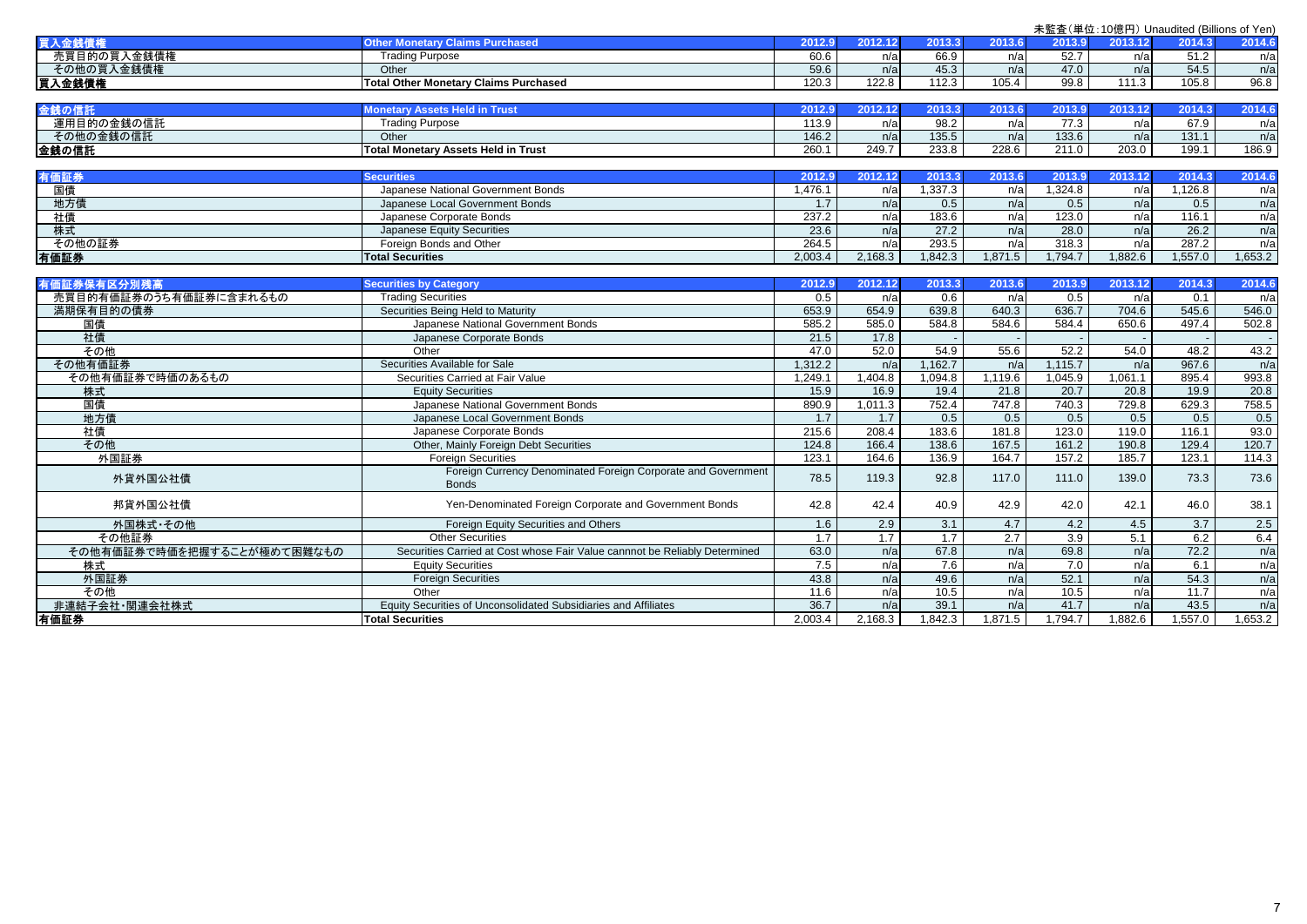|       |                                |         |         |        |         |         |         | $\sim$ , $\sim$ , $\sim$ , $\sim$ , $\sim$ , $\sim$ , $\sim$ , $\sim$ , $\sim$ , $\sim$ , $\sim$ , $\sim$ , $\sim$ , $\sim$ , $\sim$ , $\sim$ , $\sim$ , $\sim$ , $\sim$ , $\sim$ , $\sim$ , $\sim$ , $\sim$ , $\sim$ , $\sim$ , $\sim$ , $\sim$ , $\sim$ , $\sim$ , $\sim$ , $\sim$ , $\sim$ |         |
|-------|--------------------------------|---------|---------|--------|---------|---------|---------|-----------------------------------------------------------------------------------------------------------------------------------------------------------------------------------------------------------------------------------------------------------------------------------------------|---------|
|       | <b>Securities by Maturity</b>  | 2012.9  |         | 2013.3 | 2013.6  |         | 2013.12 | 2014.3                                                                                                                                                                                                                                                                                        | 2014.6  |
| 1年以内  | One Year or Less               | n/a     | n/a     | 238.1  | n/a     |         | n/al    | 350.2                                                                                                                                                                                                                                                                                         | n/a     |
| 1~3年  | Over One Year to Three Years   | n/a     | n/a     | 539.6  | n/a     |         | n/a     | 224.7                                                                                                                                                                                                                                                                                         | n/a     |
| 3~5年  | Over Three Years to Five Years | n/a     | n/a     | 741.8  | n/a     |         | n/a     | 752.2                                                                                                                                                                                                                                                                                         | n/a     |
| 5~7年  | Over Five Years to Seven Years | n/a     | n/a     | 135.1  | n/al    |         | n/a     | 34.6                                                                                                                                                                                                                                                                                          | n/a     |
| 7~10年 | Over Seven Years to Ten Years  | n/a     | n/a     | 68.4   | n/a     |         | n/al    | 68.3                                                                                                                                                                                                                                                                                          | n/a     |
| 10年超  | Over Ten Years                 | n/a     | n/a     | 3.5    | n/a     |         | n/a     | 9.1                                                                                                                                                                                                                                                                                           | n/a     |
| 期限なし  | <b>Unspecified Term</b>        | n/a     | n/a     | 115.4  | n/a     |         | n/a     | $117.7$ .                                                                                                                                                                                                                                                                                     | n/a     |
| 有価証券  | <b>Total Securities</b>        | 2,003.4 | 2.168.3 | .842.3 | 1,871.5 | 1,794.7 | 1,882.6 | 1,557.0                                                                                                                                                                                                                                                                                       | 1,653.2 |

| 業種別貸出内訳                     | <b>Loans by Borrower Industry</b>                                   | 2012.9  | 2012.12 | 2013.3  | 2013.6  | 2013.9  | 2013.12 | 2014.3  | 2014.6  |
|-----------------------------|---------------------------------------------------------------------|---------|---------|---------|---------|---------|---------|---------|---------|
| 国内(除く特別国際金融取引勘定分)           | Domestic Offices (excluding Japan Offshore Market Account):         |         |         |         |         |         |         |         |         |
| 製造業                         | Manufacturing                                                       | 234.6   | 236.8   | 242.9   | 231.9   | 206.5   | 208.6   | 212.4   | 203.5   |
| 農業、林業                       | Agriculture and Forestry                                            | 0.2     | 0.2     | 0.2     | 0.2     | 0.2     | 0.2     | 0.1     | 0.1     |
| 漁業                          | Fisherv                                                             |         |         |         |         |         |         | 0.0     | 0.0     |
| 鉱業、砕石業、砂利採取業                | Mining, Quarrying and Gravel Extraction                             | 0.2     | 0.1     | 0.1     | 0.1     | 0.1     |         | 0.1     | 0.0     |
| 建設業                         | Construction                                                        | 16.8    | 18.4    | 13.9    | 12.5    | 13.9    | 12.2    | 9.9     | 9.2     |
| 電気・ガス・熱供給・水道業               | Electric Power, Gas, Heat Supply and Water Supply                   | 110.2   | 107.7   | 124.8   | 133.5   | 139.3   | 157.1   | 170.1   | 178.4   |
| 情報通信業                       | Information and Communications                                      | 40.0    | 34.9    | 31.7    | 31.1    | 35.5    | 35.1    | 40.7    | 38.0    |
| 運輸業、郵便業                     | <b>Transportation and Postal Service</b>                            | 232.4   | 234.3   | 230.0   | 224.1   | 214.2   | 214.2   | 203.2   | 199.3   |
| 卸売業、小売業                     | Wholesale and Retail                                                | 83.0    | 82.7    | 74.4    | 73.2    | 75.4    | 74.5    | 89.2    | 80.2    |
| 金融業、保険業                     | Finance and Insurance                                               | 748.9   | 699.0   | 720.0   | 691.8   | 698.6   | 663.4   | 662.6   | 607.8   |
| 不動産業                        | <b>Real Estate</b>                                                  | 614.8   | 616.3   | 597.7   | 568.3   | 561.7   | 554.2   | 580.0   | 526.4   |
| 各種サービス業                     | <b>Services</b>                                                     | 309.8   | 310.1   | 314.2   | 313.7   | 286.7   | 291.2   | 317.9   | 315.3   |
| 地方公共団体                      | <b>Local Government</b>                                             | 118.0   | 117.9   | 114.0   | 109.1   | 108.4   | 107.4   | 104.3   | 101.5   |
| その他                         | Others                                                              | 1.687.2 | 1,723.5 | .768.1  | .797.3  | 1.816.1 | 1.847.7 | 1,897.0 | 1,914.6 |
| 個人向け貸出(リテールバンキング、新生銀行レイク    | Loans to Individual Customers in Retail Banking, Shinsei Bank Lake, | 1,493.2 | 1,516.8 | 1,561.3 | 1,589.7 | 1,622.4 | 1,637.3 | 1,657.5 | 1,676.4 |
| 新生フィナンシャル、シンキ及びアプラスフィナンシャル) | Shinsei Financial, SHINKI and APLUS FINANCIAL                       |         |         |         |         |         |         |         |         |
| 国内合計 (A)                    | Total Domestic (A)                                                  | 4,196.7 | 4,182.5 | 4,232.7 | 4,187.4 | 4,157.1 | 4,166.3 | 4,288.2 | 4,175.0 |
| 海外及び特別国際金融取引勘定分             | Overseas Offices (including Japan Offshore Market Account):         |         |         |         |         |         |         |         |         |
| 政府等                         | Governments                                                         | 1.9     | 1.9     | 1.8     | 1.8     | 1.6     | 1.6     | 1.5     | 1.5     |
| 金融機関                        | <b>Financial Institutions</b>                                       | 0.8     | 0.9     | 0.8     | 0.9     | 0.6     | 0.5     | 0.5     | 0.2     |
| その他                         | Others                                                              | 82.3    | 84.6    | 56.9    | 42.7    | 49.0    | 46.8    | 29.4    | 40.1    |
| 海外合計 (B)                    | Total Overseas (B)                                                  | 85.1    | 87.5    | 59.7    | 45.5    | 51.4    | 49.0    | 31.5    | 41.9    |
| 合計 (A)+(B)                  | Total $(A)+(B)$                                                     | 4,281.9 | 4,270.1 | 4,292.4 | 4,232.9 | 4,208.6 | 4,215.4 | 4,319.8 | 4,217.0 |

| 無形固定資産      | <b>Intangible Assets</b>                    | 2012.9 | 2012. |      |      |       | 201242 | 2014.3           | 2014.6 |
|-------------|---------------------------------------------|--------|-------|------|------|-------|--------|------------------|--------|
| のれん         | Goodwill                                    | 38.2   | 36.5  | 35.3 | 33.6 | 31.9  | 30.4   | 28.9             | 27.4   |
| 新生フィナンシャル   | Shinsei Financial                           | 13.8   | 12.8  | 11.8 | 10.8 | 9.8   | 9.0    | 8.2              | 7.4    |
| シンキ         | <b>SHINKI</b>                               | (5.4)  | (5.3) |      | (5.1 | (5.0) | (4.9)  | (4.8)            | (4.8)  |
| アプラスフィナンシャル | <b>APLUS FINANCIAL</b>                      | 2.9    | 2.7   | 2.5  | 2.3  | 2.1   | 1.9    | 1.7 <sup>2</sup> | 1.5    |
| 昭和リース       | Showa Leasing                               | 26.9   | 26.3  | 25.7 | 25.2 | 24.6  | 24.1   | 23.6             | 23.0   |
| その他         | Others                                      | (0.0)  | (0.0) | 0.4  | 0.3  | 0.3   | 0.2    | 0.2              | 0.2    |
| 連結に伴う無形資産   | Intangible Assets Related with Acquisitions | 14.2   | 13.3  | 12.4 | 11.6 | 10.7  | 9.9    | 9.1              | 8.4    |
| 新生フィナンシャル   | Shinsei Financial                           | 10.9   | 10.2  | 9.4  | 8.7  | 8.0   | 7.4    | 6.7              | 6.1    |
| シンキ         | <b>SHINKI</b>                               |        |       |      |      |       |        |                  |        |
| アプラスフィナンシャル | <b>APLUS FINANCIAL</b>                      |        |       |      |      |       |        |                  |        |
| 昭和リース       | Showa Leasing                               | 3.3    |       | 2.9  | 2.8  | 2.6   | 2.5    | 2.3 <sub>1</sub> | 2.2    |
| その他         | Other                                       | 21.3   | 20.6  | 20.5 | 19.6 | 19.1  | 18.6   | 19.5             | 18.8   |
| 無形固定資産      | Intangible Assets                           | 73.9   | 70.6  | 68.4 | 64.9 | 61.8  | 59.0   | 57.6             | 54.7   |

|             | <b>Naxe</b><br><b>Loss Ca</b><br>rwards | 2012 |      |      | 2013          |              | ZU 13. 17 | . והת          |     |
|-------------|-----------------------------------------|------|------|------|---------------|--------------|-----------|----------------|-----|
| 新生銀行単体      | Shinsei Bank                            | n/al | n/a  | 160. | n/a           |              | n/al      | 174.7          | n/a |
| 新生フィナンシャル   | Shinsei Financial                       | n/a  | n/a  | 291. | n/a           | n/a          | n/a       | 1212<br>IZ 1.Z | n/a |
| ンンユ         | <b>SHINKI</b>                           | n/al | n/al | JU.C | nır<br>11/a   |              | n/al      | 58.9           | n/a |
| アプラスフィナンシャル | <b>APLUS FINANCIAL</b>                  | n/a  | n/a  | 47   | n/a           | $n/\epsilon$ | n/a       | 25.7           | n/a |
| 昭和リース       | Showa Leasing                           | n/al | n/a  |      | nır<br>I I/ C |              | ı val     |                | n/a |
|             |                                         |      |      |      |               |              |           |                |     |

| --<br><b>Contract Contract</b> |                  | . |   |  | 11 T Z |  |
|--------------------------------|------------------|---|---|--|--------|--|
| 普通株                            | Commo<br>າ Share |   | . |  | .      |  |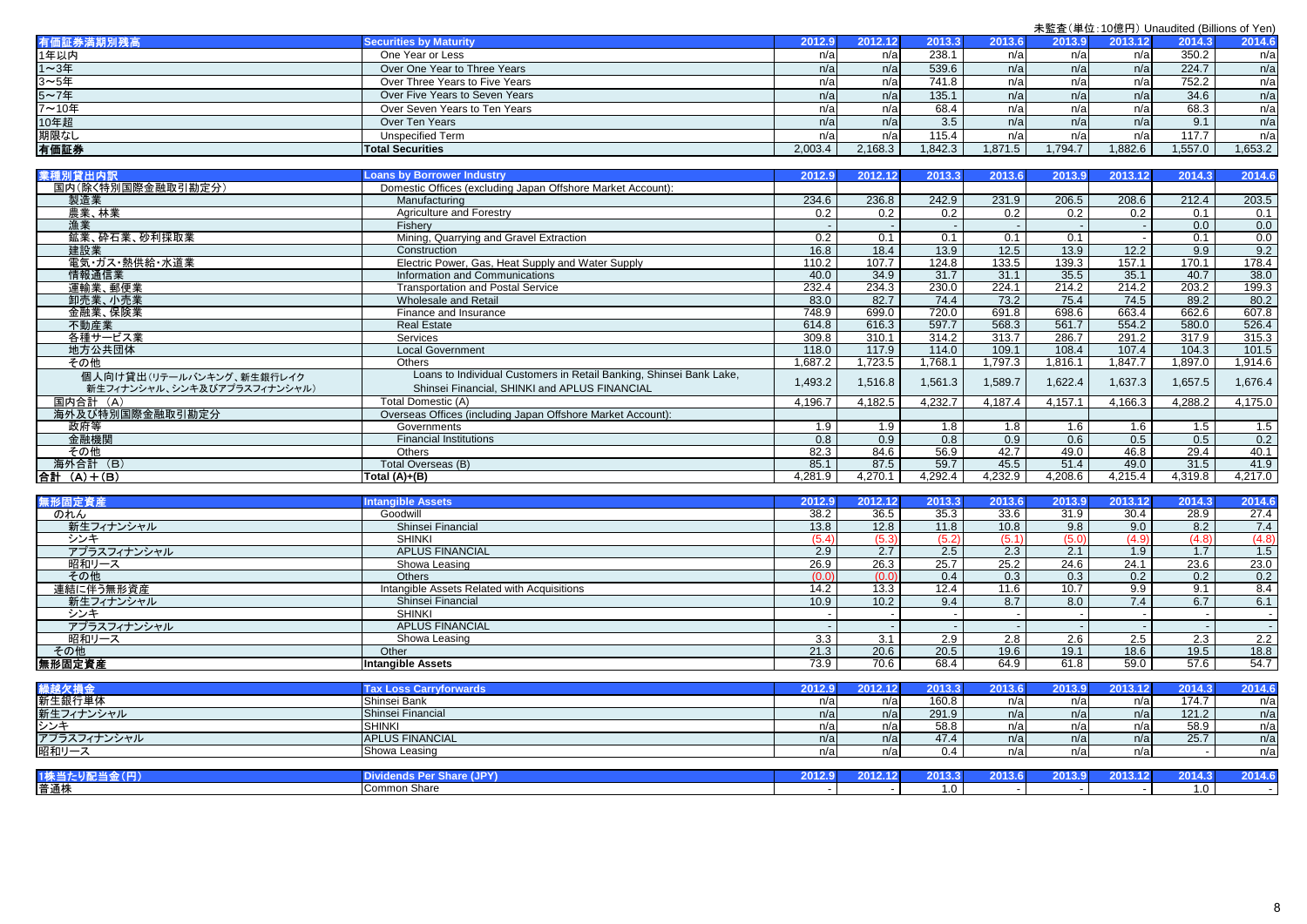|                             |                                                                        |         |         |                  |         |         | 未監査(単位:10億円) Unaudited (Billions of Yen) |         |         |
|-----------------------------|------------------------------------------------------------------------|---------|---------|------------------|---------|---------|------------------------------------------|---------|---------|
| リスク管理値権                     | <b>Risk Monitored Loans</b>                                            | 2012.9  | 2012.12 | 2013.3           | 2013.6  | 2013.9  | 2013.12                                  | 2014.3  | 2014.6  |
| 破綻先債権額                      | Loans to Bankrupt Obligors                                             | 18.9    | 18.9    | 20.5             | 12.8    | 12.5    | 13.0                                     | 10.0    | 6.9     |
| 延滞債権額                       | Nonaccrual Delinguent Loans                                            | 284.6   | 278.9   | 252.9            | 227.7   | 212.5   | 200.5                                    | 177.7   | 150.2   |
| 3ヵ月以上延滞債権額                  | Loans Past Due Three Months or More                                    | 1.7     | 1.8     | 1.2              | 1.2     | 1.4     | 1.1                                      | 1.1     | 1.2     |
| 貸出条件緩和債権額                   | <b>Restructured Loans</b>                                              | 40.8    | 41.0    | 38.1             | 36.2    | 35.7    | 34.5                                     | 31.7    | 30.9    |
| 合計 (A)                      | Total (A)                                                              | 346.0   | 340.7   | 312.8            | 278.2   | 262.2   | 249.3                                    | 220.7   | 189.3   |
| 貸出金残高 (B)                   | Loans and Bills Discounted (B)                                         | 4,281.9 | 4.270.1 | 4,292.4          | 4,232.9 | 4,208.6 | 4,215.4                                  | 4,319.8 | 4,217.0 |
| 貸出残高比 (A)/(B)               | (A)/(B)                                                                | 8.08%   | 7.98%   | 7.29%            | 6.57%   | 6.23%   | 5.91%                                    | 5.11%   | 4.49%   |
| 貸倒引当金(C)                    | Reserve for Credit Losses (C)                                          | 171.9   | 170.9   | 161.8            | 147.1   | 143.9   | 143.0                                    | 137.3   | 116.5   |
| 引当率 (C)/(A)                 | Reserve Ratios (C)/(A)                                                 | 49.7%   | 50.2%   | 51.7%            | 52.9%   | 54.9%   | 57.4%                                    | 62.2%   | 61.5%   |
| 子会社別連結リスク管理債権               | <b>Risk Monitored Loans Breakdown for Large Entities</b>               | 2012.9  | 2012.12 | 2013.3           | 2013.6  | 2013.9  | 2013.12                                  | 2014.3  | 2014.6  |
| 新生銀行単体                      | Shinsei Bank                                                           | 249.8   | n/a     | 225.0            | n/a     | 186.5   | n/a                                      | 150.7   | n/a     |
| 新生フィナンシャル                   | Shinsei Financial                                                      | 33.2    | n/a     | 29.2             | n/a     | 26.7    | n/a                                      | 25.7    | n/a     |
| シンギ                         | <b>SHINKI</b>                                                          | 3.4     | n/a     | 2.7              | n/a     | 2.4     | n/a                                      | 2.3     | n/a     |
| アプラスフィナンシャル                 | <b>APLUS FINANCIAL</b>                                                 | 26.1    | n/a     | 25.1             | n/a     | 24.3    | n/a                                      | 23.3    | n/a     |
| その他子会社                      | <b>Other Subsidiaries</b>                                              | 33.3    | n/a     | 30.5             | n/a     | 22.1    | n/a                                      | 18.6    | n/a     |
| 合計                          | Risk-Monitored Loans Breakdown For Large Entities                      | 346.0   | 340.7   | 312.8            | 278.2   | 262.2   | 249.3                                    | 220.7   | 189.3   |
|                             |                                                                        |         |         |                  |         |         |                                          |         |         |
| 連結リスク管理債権に準ずる割賦売掛金          | Risk Monitored Installment Receivables Included in Other Assets        | 2012.9  | 2012.12 | 2013.3           | 2013.6  | 2013.9  | 2013.12                                  | 2014.3  | 2014.6  |
| 新生フィナンシャル                   | Shinsei Financial                                                      | 0.0     | n/a     | 0.0              | n/a     | $0.0\,$ | n/a                                      | 0.0     | n/a     |
| アプラスフィナンシャル                 | <b>APLUS FINANCIAL</b>                                                 | 6.1     | n/a     | 6.2              | n/a     | 6.2     | n/a                                      | 6.2     | n/a     |
| 昭和リース                       | Showa Leasing                                                          | 5.2     | n/a     | 4.4              | n/a     | 4.3     | n/a                                      | 4.2     | n/a     |
| その他子会社                      | <b>Other Subsidiaries</b>                                              | 0.4     | n/a     | 0.3              | n/a     | 0.2     | n/a                                      | 0.1     | n/a     |
| 合計                          | <b>Risk-Monitored Installment Receivables Included in Other Assets</b> | 11.8    | n/a     | 11.0             | n/a     | 10.8    | n/a                                      | 10.6    | n/a     |
|                             |                                                                        |         |         |                  |         |         |                                          |         |         |
| 貸倒引当金                       | <b>Reserve for Credit Losses</b>                                       | 2012.9  | 2012.12 | 2013.3           | 2013.6  | 2013.9  | 2013.12                                  | 2014.3  | 2014.6  |
| 一般貸倒引当金                     | General Reserve for Loan Losses                                        | 77.8    | 76.3    | 67.7             | 65.7    | 65.5    | 64.6                                     | 59.8    | 57.1    |
| 個別貸倒引当金                     | Specific Reserve for Loan Losses                                       | 94.1    | 94.5    | 94.1             | 81.3    | 78.3    | 78.3                                     | 77.5    | 59.3    |
| 特定海外債権引当勘定                  | Reserve for Loans to Restructuring Countries                           | 0.0     | 0.0     | $\overline{0.0}$ | 0.0     | 0.0     | 0.0                                      | 0.0     | 0.0     |
| 貸倒引当金合計                     | <b>Total</b>                                                           | 171.9   | 170.9   | 161.8            | 147.1   | 143.9   | 143.0                                    | 137.3   | 116.5   |
|                             | <b>Overall Funding Composition*</b>                                    |         |         |                  |         |         |                                          |         |         |
| 資金調達内訳*                     |                                                                        | 2012.9  | 2012.12 | 2013.3           | 2013.6  | 2013.9  | 2013.12                                  | 2014.3  | 2014.6  |
| 顧客からの資金調達                   | <b>Total Customer Based Funding</b>                                    | 5,652.2 | 5,701.5 | 5,719.8          | 5,730.3 | 5,799.3 | 5,997.8                                  | 5,892.1 | 5,795.1 |
| 法人預金                        | <b>Institutional Deposits</b>                                          | 881.7   | 755.7   | 762.5            | 714.3   | 765.6   | 830.4                                    | 758.7   | 763.8   |
| 法人債券                        | <b>Institutional Debentures</b>                                        | 16.7    | 12.5    | 8.5              | 3.1     | 1.8     | 1.8                                      | 1.8     | 1.8     |
| リテール預金                      | <b>Retail Deposits</b>                                                 | 4,492.9 | 4,673.5 | 4,694.9          | 4,966.4 | 4,987.7 | 5,123.7                                  | 5,091.7 | 4,991.1 |
| 仕組預金                        | <b>Structured Deposits</b>                                             | 521.0   | 489.6   | 451.1            | 420.7   | 420.1   | 455.3                                    | 458.7   | 454.6   |
| リテール債券                      | <b>Retail Debentures</b>                                               | 260.9   | 259.6   | 253.8            | 46.4    | 44.0    | 41.8                                     | 39.9    | 38.3    |
| コールマネー及び売渡手形                | Call Money                                                             | 230.0   | 143.0   | 170.0            | 120.0   | 120.0   | 120.0                                    | 180.0   | 392.0   |
| 売現先勘定                       | Payables under Repurchase Agreements                                   |         | 8.6     |                  |         |         | 5.2                                      |         |         |
| 債券貸借取引受入担保金                 | <b>Collateral Related Securities Lending Transactions</b>              | 139.4   | 335.2   | 47.0             | 41.2    | 60.2    | 59.0                                     | 317.5   | 278.8   |
| コマーシャル・ペーパー                 | <b>Commercial Paper</b>                                                |         |         |                  |         |         |                                          |         |         |
| 借用金                         | <b>Borrowed Money</b>                                                  | 718.3   | 617.2   | 719.2            | 587.9   | 619.3   | 630.0                                    | 643.4   | 672.7   |
| 社債及び短期社債                    | Corporate Bonds and Short-Term Corporate Bonds                         | 226.9   | 239.2   | 257.0            | 288.4   | 297.0   | 299.8                                    | 264.1   | 281.8   |
| 合計                          | <b>Total</b>                                                           | 6,967.0 | 7,045.0 | 6,913.5          | 6,768.1 | 6,895.9 | 7,112.4                                  | 7,297.4 | 7,420.6 |
| 注記:1. 前期の数字は今期の表記に調整されています。 |                                                                        |         |         |                  |         |         |                                          |         |         |

2. 2013年4月より、財形金融債から財形定期預金への移行に伴い、債券の一部を定期預金へ振り替えております。

Note: 1. Previous periods have been adjusted to conform to current period presentation.

2. In accordance with migration from Zaikei debentures to Zaikei time deposits in April 2013, the amount of debentures has been moved into time deposits.

|       | Deposits and Negotiable Certificates of Deposits (NCDs) | 2012    |         |         | 013     |         |         | 2014.31 | 2014.6  |
|-------|---------------------------------------------------------|---------|---------|---------|---------|---------|---------|---------|---------|
| 預金    | Deposits                                                | 5,058.2 | 5.213.4 | 5.252.9 | 5.526.4 | 5.544.3 | 5.754.4 | 5,733.2 | 5.627.7 |
| 流動性預金 | Liquid (Current, Ordinary, Note) Deposits               | .563.0  | .569.9  | .584.5  | 1,612.9 | 1,605.5 | 759.2   | .741.8  | 1,901.4 |
| 定期性預金 | Time Deposits                                           | 3.112.1 | 3.238.6 | 3,250.5 | 3,489.0 | 3,521.3 | 3,597.2 | 3,576.9 | 3,329.5 |
| その他   | Othei                                                   | 383.0   | 404.7   | 417.8   | 424.3   | 417.4   | 397.9   | 414.4   | 396.7   |
| 讓渡性預金 | Negotiable Certificates of Deposits (NCDs)              | 316.4   | 215.9   | 204.6   | 154.3   | 209.0   | 199.7   | 117.2   | 127.2   |
| 合計    | Total                                                   | 5.374.6 | 5.429.3 | 5.457.5 | 5,680.7 | 5.753.4 | 5.954.2 | 5,850.4 | 5,754.9 |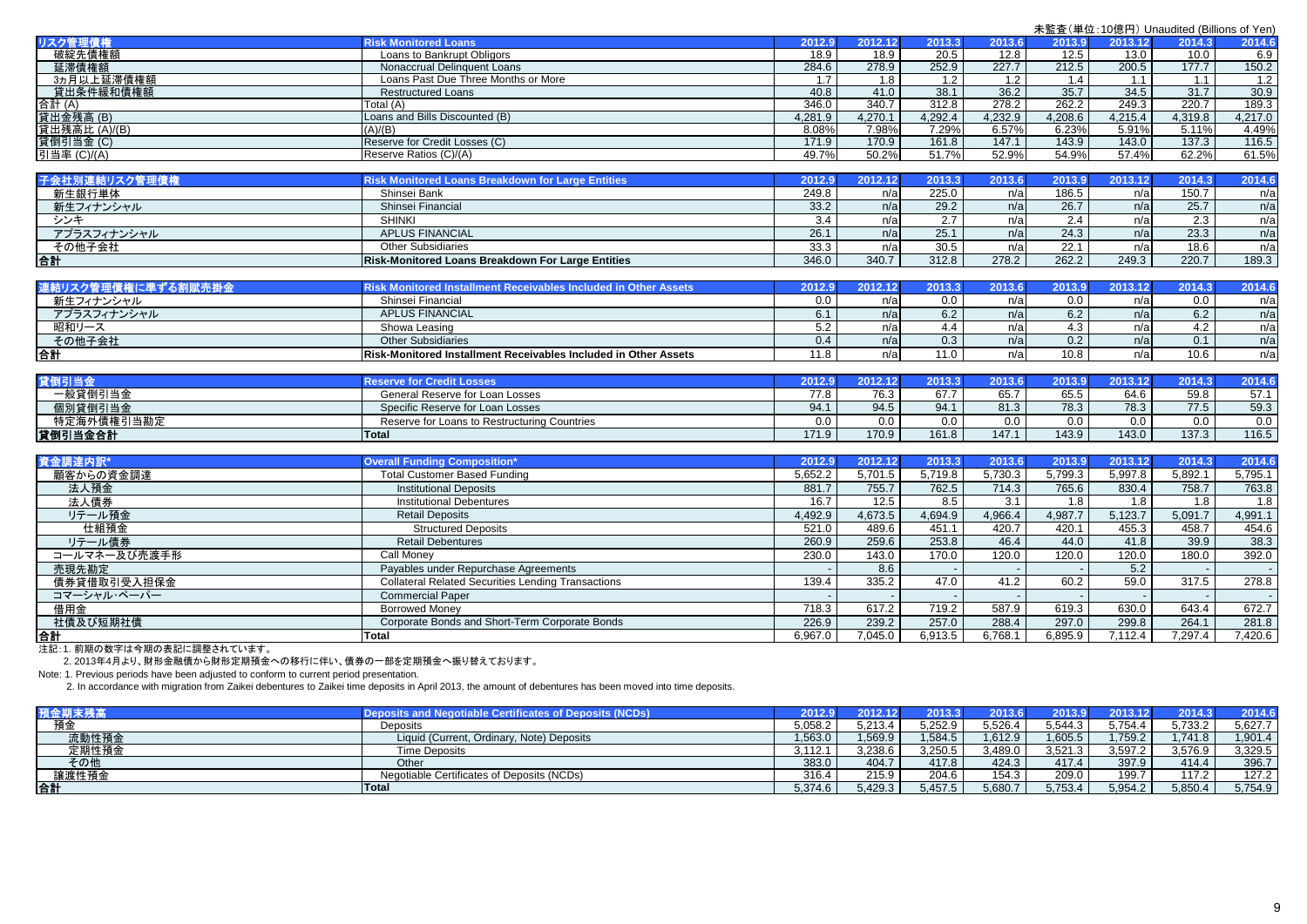|               |                                                |         |         |         |         |         |         | 未監査(単位:10億円) Unaudited (Billions of Yen) |         |
|---------------|------------------------------------------------|---------|---------|---------|---------|---------|---------|------------------------------------------|---------|
| ▌定期預金の残存期間別残高 | Time Deposits by Maturity                      |         | 2012.12 |         |         | 2013.9  | 2013.12 | 2014.3                                   | 2014.6  |
| 3カ月未満         | Less than Three Months                         |         | n/a     | l.487.0 |         |         | n/a     | 1,658.3                                  | n/a     |
| 3カ月以上6カ月未満    | Three Months or More, but Less than Six Months |         | n/al    | 184.9   | n/a     | n/al    | n/a     | 197.6                                    | n/a     |
| 6カ月以上1年未満     | Six Months or More, but Less than One Year     |         | n/a     | 548.3   |         | n/a     | n/al    | 572.9                                    | n/a     |
| 1年以上2年未満      | One Year or More, but Less than Two Years      |         | n/a     | 521.5   | n a     |         | n/a     | 249.4                                    | n/a     |
| 2年以上3年未満      | Two Years or More, but Less than Three Years   |         | n/a     | 209.3   |         |         | n/al    | 159.9                                    | n/a     |
| 3年以上          | Three Years or More                            |         | n/a     | 299.3   | n a     |         | n/a     | 738.5                                    | n/a     |
| 合計            | <b>Total</b>                                   | 3,112.1 | 3,238.6 | 3,250.5 | 3,489.0 | 3,521.3 | 3,597.2 | 3,576.9                                  | 3,329.5 |

注記: 2013年4月より、財形金融債から財形定期預金への移行に伴い、債券の一部を定期預金へ振り替えております。

Note: In accordance with migration from Zaikei debentures to Zaikei time deposits in April 2013, the amount of debentures has been moved into time deposits.

| 債券の残存期間別残高 | Maturity Schedule of Debentures | 2012.9 |       |       | 2013.6 | 201: | 2013.12 | 2014.3 |      |
|------------|---------------------------------|--------|-------|-------|--------|------|---------|--------|------|
| 1年以下       | One Year or Less                | 57.4   | n/a   | 45.5  | n/a    | 5.4  | n/a     | 7.3    | n/a  |
| 1年超2年以下    | Over One Year to Two Years      | 43.2   | n/a   | 44.2  | n/a    | 11.3 | n/al    | 15.3   | n/a  |
| 2年超3年以下    | Over Two Years to Three Years   | 53.3   | n/al  | 56.8  | n/a    | 14.9 | n/a     | 10.9   | n/al |
| 3年超4年以下    | Over Three Years to Four Years  | 62.0   | n/a   | 57.2  | n/a    | 9.0  | n/a     | 7.5    | n/a  |
| 4年超        | Over Four Years                 |        | n/a   | 58.5  | n/a    | 4.9  | n/a     | 0.5    | n/a  |
| 合計         | Total                           | 277.6  | 272.1 | 262.3 | 49.5   | 45.8 | 43.6    | 41.7   | 40.1 |

注記: 2013年4月より、財形金融債から財形定期預金への移行に伴い、債券の一部を定期預金へ振り替えております。

合計

Note: In accordance with migration from Zaikei debentures to Zaikei time deposits in April 2013, the amount of debentures has been moved into time deposits.

| 借用金の残存期間別残高 | <b>Maturity Schedule of Borrowed Money</b>  | 2012.9 | 2012.12 | 2013.3 | 2013.6 | 2013.9 | 2013.12 | 2014.3 | 2014.6 |
|-------------|---------------------------------------------|--------|---------|--------|--------|--------|---------|--------|--------|
| 1年以下        | One Year or Less                            | 430.3  | n/a     | 390.0  | n/a    | 273.0  | n/a     | 311.8  | n/a    |
| 1年超2年以下     | Over One Year to Two Years                  | 42.4   | n/a     | 63.7   | n/a    | 85.3   | n/a     | 69.7   | n/a    |
| 2年超3年以下     | Over Two Years to Three Years               | 56.6   | n/a     | 51.7   | n/a    | 64.9   | n/a     | 64.1   | n/a    |
| 3年超4年以下     | Over Three Years to Four Years              | 40.7   | n/a     | 54.4   | n/a    | 63.4   | n/a     | 76.0   | n/a    |
| 4年超         | Over Four Years                             | 148.1  | n/a     | 159.2  | n/al   | 132.5  | n/al    | 121.6  | n/a    |
| 合計          | Total                                       | 718.3  | 617.2   | 719.2  | 587.9  | 619.3  | 630.0   | 643.4  | 672.7  |
|             |                                             |        |         |        |        |        |         |        |        |
| 社債の残存期間別残高  | <b>Maturity Schedule of Corporate Bonds</b> | 2012.9 | 2012.12 | 2013.3 | 2013.6 | 2013.9 | 2013.12 | 2014.3 | 2014.6 |
| 1年以下        | One Year or Less                            |        | n/a     | 1.5    | n/a    |        | n/a     | 34.5   | n/a    |
| 1年超2年以下     | Over One Year to Two Years                  | 1.5    | n/a     | 34.5   | n/a    | 34.3   | n/al    | 36.8   | n/a    |
| 2年超3年以下     | Over Two Years to Three Years               | 34.5   | n/al    | 61.1   | n/al   | 63.3   | n/al    | 10.5   | n/a    |
| 3年超4年以下     | Over Three Years to Four Years              | 57.1   | n/a     | 4.6    | n/a    | 6.5    | n/a     | 2.9    | n/a    |
| 4年超         | Over Four Years                             | 68.5   | n/a     | 72.3   | n/al   | 83.4   | n/al    | 92.3   | n/a    |

**Total** 163.5 172.4 174.2 187.9 189.1 202.1 177.2 175.6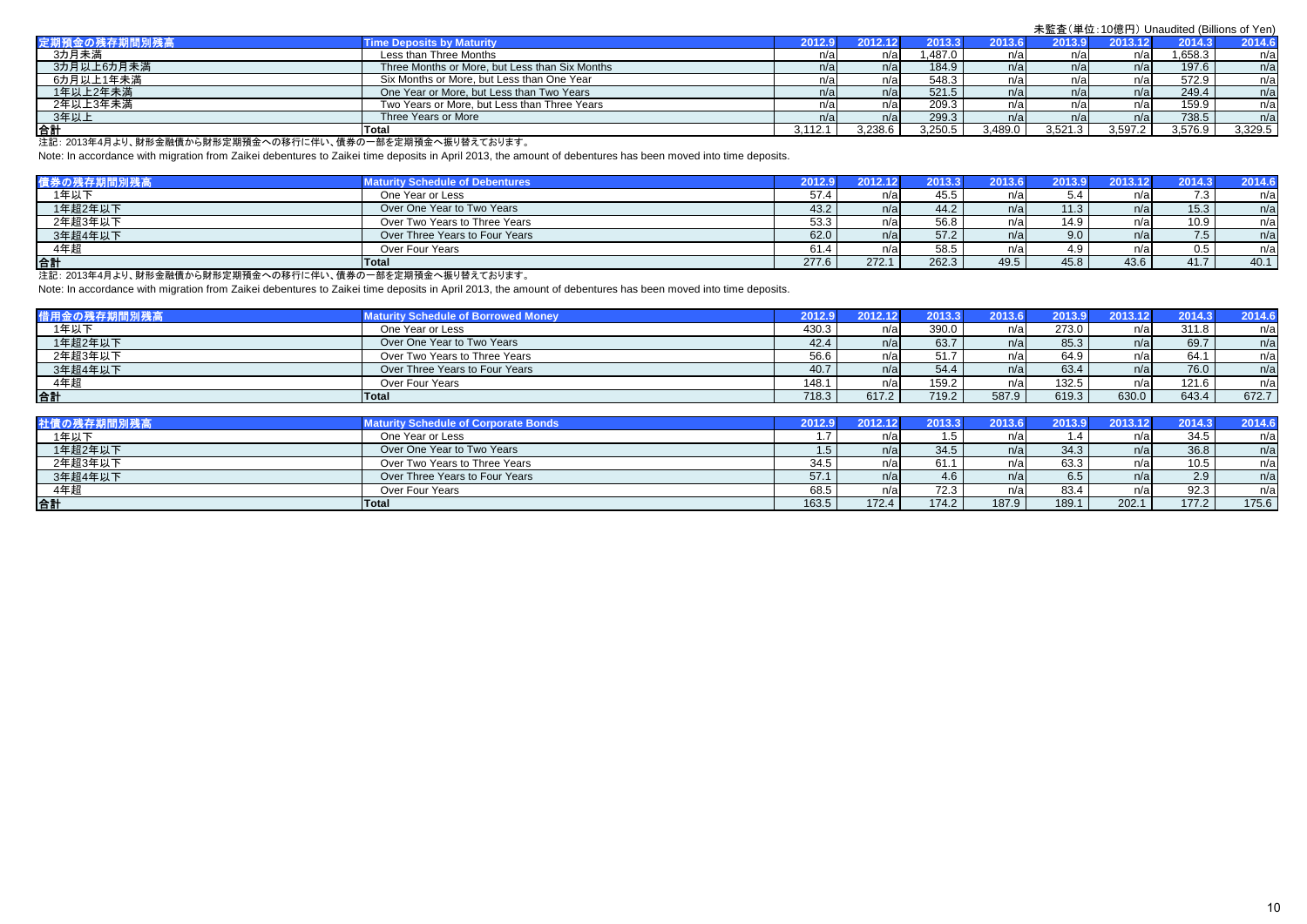**Section 2.** 新生銀行 連結部門別データ

**Section 2. Shinsei Bank Consolidated Business Line Data**

| Section 2.1 部門別業務粗利益 | <b>Section 2.1 Business Line Total Revenue</b> |       |                     |              |          |       |                     | 未監査(単位: 10億円) Unaudited (Billions of Yen) |                  |
|----------------------|------------------------------------------------|-------|---------------------|--------------|----------|-------|---------------------|-------------------------------------------|------------------|
| 法人部門 業務粗利益*          | <b>Institutional Group Total Revenue*</b>      |       | 2012.7-9 2012.10-12 | $2013.1 - 3$ | 2013.4-6 |       | 2013.7-9 2013.10-12 | $2014.1 - 3$                              | 2014.4-6         |
| 資金利益                 | Net Interest Income                            | 7.5   | 7.2                 | 8.0          |          | 7.6   | 6.5                 | 6.2                                       | 7.9              |
| 法人営業                 | Institutional Banking                          | 2.4   | 2.1                 | 2.3          | 2.4      | 2.3   | 2.3                 | 2.1                                       | 2.9              |
| ストラクチャードファイナンス       | <b>Structured Finance</b>                      | 4.8   | 4.0                 | 3.8          | 4.0      | 4.8   | 3.5                 | 3.1                                       | 4.0              |
| プリンシパルトランザクションズ      | <b>Principal Transactions</b>                  |       | 1.4                 | 1.5          | 1.3      | 0.8   | 1.2                 | 1.7                                       | 1.5              |
| 昭和リース                | Showa Leasing                                  |       | (0.2)               | 0.0          | (0.6     | (0.7) | 0.6                 | (0.4)                                     | (0.5)            |
| その他                  | <b>Others</b>                                  | (0.0) | (0.0)               | 0.1          | (0.0)    | 0.2   | 0.0                 | (0.4)                                     | (0.0)            |
| 非資金利益                | Noninterest Income                             | 8.6   | 4.8                 | 5.2          | 11.6     | 9.4   | 9.9                 | 10.8                                      | 12.5             |
| 法人営業                 | Institutional Banking                          | 0.7   | 1.0                 | 1.8          | 0.7      |       | 0.3                 | 0.9                                       | 0.3              |
| ストラクチャードファイナンス       | <b>Structured Finance</b>                      |       | 0.9                 | 2.0          | 2.7      |       | 2.5                 | 1.6                                       | $\overline{2.3}$ |
| プリンシパルトランザクションズ      | <b>Principal Transactions</b>                  | 3.9   | (0.4)               |              | 4.1      | 3.2   | 2.5                 | 2.7                                       | 5.7              |
| 昭和リース                | Showa Leasing                                  | 4.0   | 3.6                 | 4.2          | 3.9      | 4.1   | 3.9                 | 5.5                                       | 3.6              |
| その他                  | <b>Others</b>                                  | (0.1) | (0.4)               | (3.9)        | 0.1      | (0.3) | 0.4                 | (0.0)                                     | 0.4              |
| 法人部門 業務粗利益           | <b>Institutional Group Total Revenue</b>       | 16.2  | 12.1                | 13.2         | 18.8     | 17.1  | 16.5                | 17.0                                      | 20.5             |
| 法人営業                 | <b>Institutional Banking</b>                   | 3.2   | 3.2                 | 4.2          | 3.2      | 3.5   | 2.7                 | 3.1                                       | 3.3              |
| ストラクチャードファイナンス       | <b>Structured Finance</b>                      | 4.7   | 4.9                 | 5.9          | 6.7      | 6.0   | 6.1                 | 4.7                                       | 6.4              |
| プリンシパルトランザクションズ      | <b>Principal Transactions</b>                  | 5.0   | 1.0                 | 2.6          | 5.4      | 4.1   | 3.8                 | 4.4                                       | $7.\overline{3}$ |
| 昭和リース                | Showa Leasing                                  | 3.2   | 3.4                 | 4.2          | 3.3      | 3.4   | 3.3                 | 5.1                                       | 3.0              |
| その他                  | <b>Others</b>                                  | (0.2) | (0.5)               | (3.8)        | 0.0      | (0.1) | 0.4                 | (0.4)                                     | 0.3              |
| 法人部門 業務粗利益           | <b>Institutional Group Total Revenue</b>       | 16.2  | 12.1                | 13.2         | 18.8     | 17.1  | 16.5                | 17.0                                      | 20.5             |

注記:1. 前期の数字は今期の表記に調整されています。

Note: 1. Previous periods have been adjusted to conform to current period presentation.

| 金融市場部門 業務粗利益* | <b>Global Markets Group Total Revenue*</b> |     | 2012.7-9 2012.10-12 | $2013.1 - 3$     | 2013.4-6 |       | 2013.7-9 2013.10-12 | $2014.1 - 3$ | 2014.4-6 |
|---------------|--------------------------------------------|-----|---------------------|------------------|----------|-------|---------------------|--------------|----------|
| 資金利益          | Net Interest Income                        | 0.6 | 0.7                 | 0.6              | ا 0. ا   | 0.8   | 0.8                 | 1.1          | 1.3      |
| 金融法人          | <b>Financial Institutions</b>              | 0.3 | 0.3                 | 0.3              | 0.4      | 0.3   | 0.3                 | 0.3          | 0.4      |
| 市場営業          | <b>Markets</b>                             | 0.2 | 0.3                 | 0.2              | 0.5      | 0.5   | 0.3                 | 0.6          | 0.8      |
| その他           | Others                                     | 0.0 | 0.0                 | 0.0              | 0.0      | (0.0) | 0.0                 | 0.0          | 0.0      |
| 非資金利益         | Noninterest Income                         | 2.3 | 1.7                 | $3.4 \square$    | 2.0      | 1.2   | 2.1                 | 1.9          | 2.3      |
| 金融法人          | <b>Financial Institutions</b>              | 0.2 | 0.4                 | 0.9              | 0.5      | 0.3   | 0.5                 | 0.2          | 0.4      |
| 市場営業          | Markets                                    |     | 0.6                 | 1.9 <sub>1</sub> |          | 0.1   | 0.9                 | 0.7          | 1.2      |
| その他           | Others                                     | 0.5 | 0.6                 | 0.5              | 0.7      | 0.7   | 0.6                 | 0.8          | 0.6      |
| 金融市場部門 業務粗利益  | <b>Global Markets Group Total Revenue</b>  | 3.0 | 2.5                 |                  |          | 2.1   | 2.9                 | 3.0          | 3.6      |
| 金融法人          | <b>Financial Institutions</b>              | 0.6 | 0.8                 |                  | 0.9      | 0.7   | 0.8                 | 0.6          | 0.9      |
| 市場営業          | Markets                                    |     | 0.9                 | 2.1              |          | 0.6   | 1.3                 | 1.4          | 2.0      |
| その他           | Others                                     | 0.5 | 0.7                 | 0.6              | 0.7      | 0.6   | 0.7                 | 0.9          | 0.6      |
| 金融市場部門 業務粗利益  | <b>Global Markets Group Total Revenue</b>  | 3.0 | 2.5                 |                  |          | 2.1   | 2.9                 | 3.0          | 3.6      |

注記: 前期の数字は今期の表記に調整されています。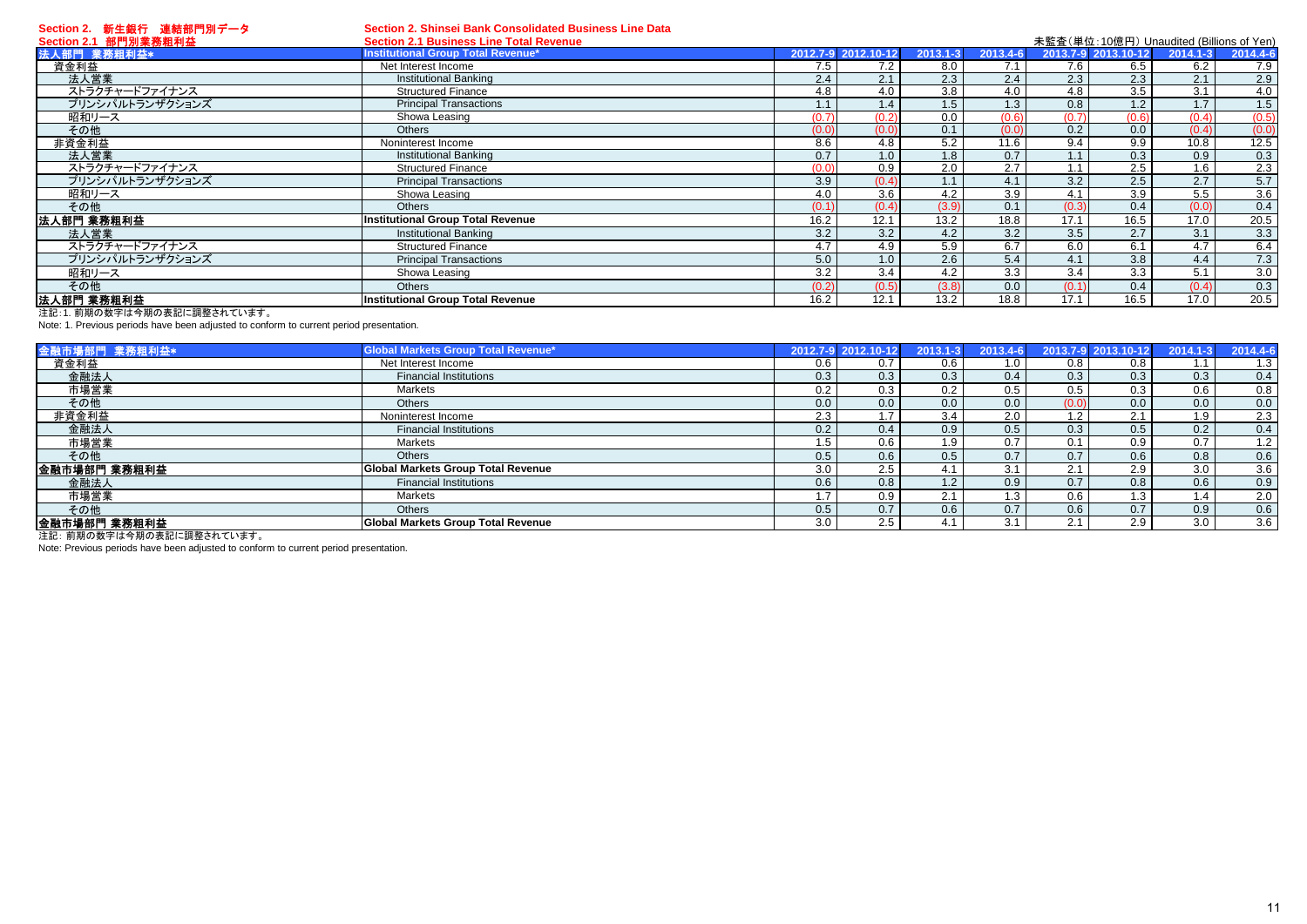|                                                                                                                                                                                                                                                                |                                             |       |                     |              |          | 未監査(単位:10億円) Unaudited (Billions of Yen) |       |              |          |
|----------------------------------------------------------------------------------------------------------------------------------------------------------------------------------------------------------------------------------------------------------------|---------------------------------------------|-------|---------------------|--------------|----------|------------------------------------------|-------|--------------|----------|
| 個人部門 業務粗利益*                                                                                                                                                                                                                                                    | Individual Group Total Revenue*             |       | 2012.7-9 2012.10-12 | $2013.1 - 3$ | 2013.4-6 | 2013.7-9 2013.10-12                      |       | $2014.1 - 3$ | 2014.4-6 |
| 資金利益                                                                                                                                                                                                                                                           | Net Interest Income                         | 21.2  | 21.0                | 20.3         | 20.6     | 20.9                                     | 22.1  | 21.6         | 21.7     |
| リテールバンキング                                                                                                                                                                                                                                                      | Retail Banking                              | 6.5   | 6.5                 | 6.2          | 6.3      | 6.4                                      | 6.4   | 6.2          | 5.9      |
| 新生フィナンシャルおよび新生銀行レイク                                                                                                                                                                                                                                            | Shinsei Financial and Shinsei Bank Lake     | 10.2  | 10.2                | 9.9          | 10.2     | 10.5                                     | 11.7  | 11.6         | 12.2     |
| シンキ                                                                                                                                                                                                                                                            | <b>SHINKI</b>                               | 1.7   | 1.7                 | 1.6          | 1.6      | 1.6                                      | 1.7   | 1.6          | 1.6      |
| アプラスフィナンシャル                                                                                                                                                                                                                                                    | <b>APLUS FINANCIAL</b>                      | 2.3   | 2.2                 | 2.0          | 2.0      | 1.8                                      | 1.8   | 1.7          | 1.6      |
| その他                                                                                                                                                                                                                                                            | <b>Others</b>                               | 0.3   | 0.3                 | 0.3          | 0.3      | 0.3                                      | 0.3   | 0.3          | 0.3      |
| 非資金利益                                                                                                                                                                                                                                                          | Noninterest Income                          | 10.2  | 10.3                | 11.2         | 10.9     | 10.4                                     | 11.2  | 11.3         | 10.8     |
| リテールバンキング                                                                                                                                                                                                                                                      | Retail Banking                              | 1.6   | 1.2                 | 2.2          | 2.4      | 1.6                                      | 1.5   | 1.4          | 1.0      |
| 新生フィナンシャルおよび新生銀行レイク                                                                                                                                                                                                                                            | Shinsei Financial and Shinsei Bank Lake     | (0.9) | (0.7)               | (0.9)        | (0.9)    | (0.9)                                    | (0.6) | (0.7)        | (0.6)    |
| シンキ                                                                                                                                                                                                                                                            | <b>SHINKI</b>                               | (0.1) | (0.1)               | (0.1)        | (0.1)    | (0.1)                                    | (0.1) | (0.1)        | (0.1)    |
| アプラスフィナンシャル                                                                                                                                                                                                                                                    | <b>APLUS FINANCIAL</b>                      | 9.5   | 9.9                 | 10.0         | 9.6      | 9.8                                      | 10.3  | 10.7         | 10.5     |
| その他                                                                                                                                                                                                                                                            | <b>Others</b>                               | 0.0   | 0.0                 | 0.0          | 0.0      | 0.0                                      | 0.0   | 0.0          | 0.0      |
| 個人部門 業務粗利益                                                                                                                                                                                                                                                     | <b>Individual Group Total Revenue</b>       | 31.4  | 31.4                | 31.6         | 31.6     | 31.3                                     | 33.4  | 32.9         | 32.6     |
| リテールバンキング                                                                                                                                                                                                                                                      | Retail Banking                              | 8.2   | 7.8                 | 8.5          | 8.7      | 8.0                                      | 7.9   | 7.6          | 6.9      |
| 預金·債券関連金利収益                                                                                                                                                                                                                                                    | Deposits and Debentures Net Interest Income | 4.5   | 4.4                 | 4.0          | 4.0      | 3.9                                      | 3.9   | 3.7          | 3.3      |
| 預金·債券関連非金利収益                                                                                                                                                                                                                                                   | Deposits and Debentures Noninterest Income  | 1.0   | 0.4                 | 1.1          | 1.0      | 0.5                                      | 0.5   | 0.6          | 0.2      |
| アセットマネージメント                                                                                                                                                                                                                                                    | Asset Management                            | 0.8   | 1.0                 | 1.2          | 1.4      | 1.2                                      | 1.2   | 0.9          | 1.0      |
| 貸出                                                                                                                                                                                                                                                             | Loans                                       |       | 1.9                 | 2.0          | 2.2      | 2.3                                      | 2.2   | 2.2          | 2.2      |
| 新生フィナンシャルおよび新生銀行レイク                                                                                                                                                                                                                                            | Shinsei Financial and Shinsei Bank Lake     | 9.3   | 9.4                 | 9.0          | 9.2      | 9.6                                      | 11.1  | 10.8         | 11.6     |
| シンキ                                                                                                                                                                                                                                                            | <b>SHINKI</b>                               | 1.5   | 1.5                 | 1.4          | 1.5      | 1.5                                      | 1.5   | 1.5          | 1.5      |
| アプラスフィナンシャル                                                                                                                                                                                                                                                    | <b>APLUS FINANCIAL</b>                      | 11.8  | 12.1                | 12.0         | 11.6     | 11.7                                     | 12.2  | 12.4         | 12.1     |
| その他                                                                                                                                                                                                                                                            | <b>Others</b>                               | 0.3   | 0.4                 | 0.3          | 0.4      | 0.4                                      | 0.4   | 0.4          | 0.3      |
| 個人部門 業務粗利益<br>$\mathbf{A} = \mathbf{A} \cdot \mathbf{A}$ and the second second contract of the second second second second second second second second second second second second second second second second second second second second second second secon | <b>Individual Group Total Revenue</b>       | 31.4  | 31.4                | 31.6         | 31.6     | 31.3                                     | 33.4  | 32.9         | 32.6     |

注記:1. 前期の数字は今期の表記に調整されています。

2. 経営管理上、新生フィナンシャルの収益と、2011年10月1日より開始した「新生銀行カードローン レイク」によるレイク事業収益を合算して表示しております。

Note:1. Previous periods have been adjusted to conform to current period presentation.

2. Results for Shinsei Financial and "Shinsei Bank Card Loan – Lake" in the Lake business (started on October 1, 2011) are combined on a management accounting basis.

| 経営勘定/その他 業務粗利益*    | <b>Corporate/Other Total Revenue*</b> |       | 2012.7-9 2012.10-12 | $2013.1 - 3$ | 2013.4-6 |       | 2013.7-9 2013.10-12 | $2014.1 - 3$ | 2014.4-6 |
|--------------------|---------------------------------------|-------|---------------------|--------------|----------|-------|---------------------|--------------|----------|
| 資金利益               | Net Interest Income                   | 1.4   |                     |              |          | (1.4) |                     |              | (0.2)    |
| トレジャリー             | Treasurv                              | (0.8) |                     | 0.6          | (1.0)    | (0.6) | (1.2)               | (0.3)        | (0.2)    |
| 経営勘定/その他(トレジャリ一除く) | Corporate/Other (excluding Treasury)  | 0.6   |                     |              | (0.8)    | (0.8) |                     |              | (0.0)    |
| 非資金利益              | Noninterest Income                    | 2.7   |                     | 1.2          | (1.1)    | 0.5   | 0.9 <sup>°</sup>    |              |          |
| トレジャリー             | Treasurv                              | 2.6   |                     | 1.8          |          | 0.4   | 0.9                 |              |          |
| 経営勘定/その他(トレジャリー除く) | Corporate/Other (excluding Treasury)  | 0.0   |                     |              | 0.0      | 0.0   | 0.0                 | 0.0          | 0.1      |
| 経営勘定/その他 業務粗利益(損失) | Corporate/Other Total Revenue (Loss)  | 1.3   |                     |              | (3.0)    | (0.8) | 1.V)                | (2.1)        |          |
| トレジャリー             | Treasurv                              | 1.8   |                     |              | (2.3)    | (0.1) | (0.3)               |              | 0.9      |
| 経営勘定/その他(トレジャリ一除く) | Corporate/Other (excluding Treasury)  | 0.5)  |                     |              | (0.7)    | (0.7) | (0.7)               | (0.5)        | 0.1      |
| 経営勘定/その他 業務粗利益(損失) | Corporate/Other Total Revenue (Loss)  | 1.3   |                     |              | (3.0)    | (0.8) |                     | (2.1)        | 1.0      |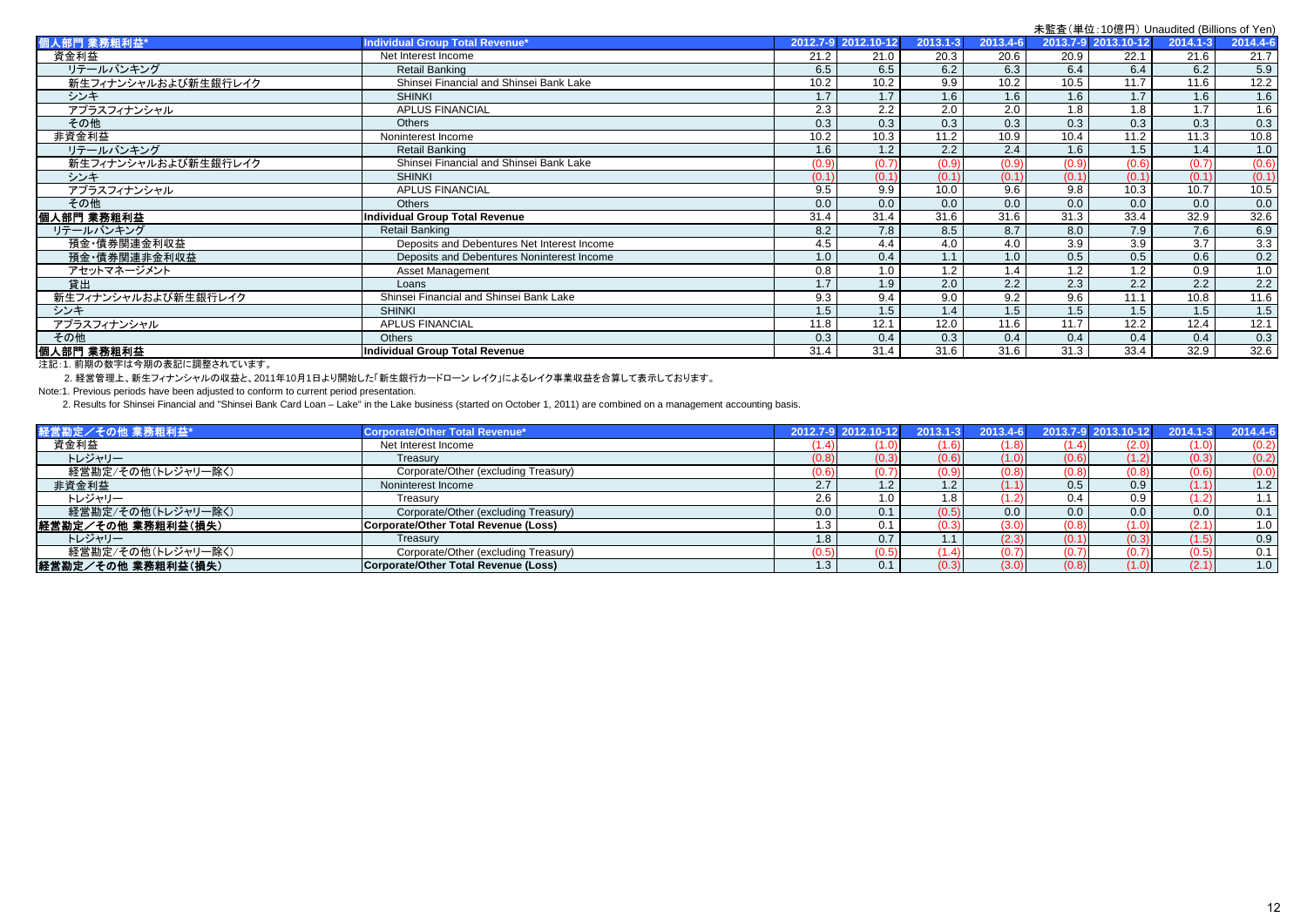|                     |                                             |        |                     |              |          |        | $\frac{1}{2}$ . $\frac{1}{2}$ . To fight $\frac{1}{2}$ or leadshoot (Dimono or Ton) |              |          |
|---------------------|---------------------------------------------|--------|---------------------|--------------|----------|--------|-------------------------------------------------------------------------------------|--------------|----------|
| 2文 魂…★              | <b>General and Administrative Expenses*</b> |        | 2012.7-9 2012.10-12 | $2013.1 - 3$ | 2013.4-6 |        | 2013.7-9 2013.10-12                                                                 | $2014.1 - 3$ | 2014.4-6 |
| 法人部門                | <b>Institutional Group</b>                  | (6.0)  | (5.9)               | (6.2)        | (5.8)    | (6.2)  | (6.1)                                                                               | (6.5)        | (6.7)    |
| 法人営業                | <b>Institutional Banking</b>                | (1.5)  | (1.5)               | (1.5)        | (1.6)    | (1.6)  | (1.6)                                                                               | (1.5)        | (1.7)    |
| ストラクチャードファイナンス      | <b>Structured Finance</b>                   | (1.2)  | (1.2)               | (1.2)        | (1.1)    | (1.2)  | (1.2)                                                                               | (1.1)        | (1.3)    |
| プリンシパルトランザクションズ     | <b>Principal Transactions</b>               | (0.9)  | (0.9)               | (1.0)        | (0.9)    | (1.2)  | (0.9)                                                                               | (1.1)        | (1.4)    |
| 昭和リース               | Showa Leasing                               | (1.9)  | (1.8)               | (2.1)        | (1.9)    | (1.9)  | (2.0)                                                                               | (2.4)        | (1.9)    |
| その他                 | Others                                      | (0.3)  | (0.3)               | (0.3)        | (0.2)    | (0.2)  | (0.3)                                                                               | (0.3)        | (0.3)    |
| 金融市場部門              | <b>Global Markets Group</b>                 | (2.2)  | (2.2)               | (2.2)        | (2.1)    | (2.2)  | (2.2)                                                                               | (2.2)        | (2.2)    |
| 金融法人                | <b>Financial Institutions</b>               | (0.5)  | (0.5)               | (0.5)        | (0.5)    | (0.5)  | (0.5)                                                                               | (0.5)        | (0.5)    |
| 市場営業                | Markets                                     | (0.7)  | (0.7)               |              | (0.8)    | (0.8)  | (0.8)                                                                               | (0.8)        | (0.8)    |
| その他                 | <b>Others</b>                               | (0.8)  | (0.8)               | (0.8)        | (0.8)    | (0.8)  | (0.9)                                                                               | (0.9)        | (0.8)    |
| 個人部門                | Individual Group                            | (23.4) | (23.1)              | (23.2)       | (24.4)   | (24.4) | (24.6)                                                                              | (23.8)       | (25.7)   |
| リテールバンキング           | <b>Retail Banking</b>                       | (7.6)  | (7.6)               | (7.2)        | (8.1)    | (8.0)  | (8.0)                                                                               | (7.5)        | (8.3)    |
| 新生フィナンシャルおよび新生銀行レイク | Shinsei Financial and Shinsei Bank Lake     | (6.3)  | (6.2)               | (6.3)        | (6.5)    | (6.5)  | (6.5)                                                                               | (6.1)        | (6.9)    |
| シンキ                 | <b>SHINKI</b>                               | (0.9)  | (1.0)               |              | (1.0)    | (1.0)  | (1.0)                                                                               | (1.1)        | (1.1)    |
| アプラスフィナンシャル         | <b>APLUS FINANCIAL</b>                      | (8.4)  | (8.1)               |              | (8.6)    | (8.6)  | (8.7)                                                                               | (8.7)        | (9.1)    |
| その他                 | <b>Others</b>                               | (0.1)  | (0.1)               |              | (0.1)    | (0.1)  | (0.1)                                                                               | (0.2)        | (0.1)    |
| 経営勘定/その他            | Corporate/Other                             | (0.1)  | (0.5)               |              | (0.1)    | (0.2)  | (0.5)                                                                               | (0.7)        | (0.2)    |
| トレジャリー              | Treasurv                                    | (0.3)  | (0.3)               |              | (0.3)    | (0.3)  | (0.3)                                                                               | (0.3)        | (0.4)    |
| 経営勘定/その他(トレジャリー除く)  | Corporate/Other (excluding Treasury)        | 0.1    |                     | (0.9)        | 0.2      | 0.1    | (0.1)                                                                               | (0.3)        | 0.1      |
| 経費                  | <b>General and Administrative Expenses</b>  | (31.9) | (31.8)              | (32.9)       | (32.6)   | (33.1) | (33.6)                                                                              | (33.3)       | (35.0)   |

#### 注記:1. 前期の数字は今期の表記に調整されています。

2. 経営管理上、新生フィナンシャルの収益と、2011年10月1日より開始した「新生銀行カードローン レイク」によるレイク事業収益を合算して表示しております。

Note:1. Previous periods have been adjusted to conform to current period presentation.

2. Results for Shinsei Financial and "Shinsei Bank Card Loan – Lake" in the Lake business (started on October 1, 2011) are combined on a management accounting basis.

| 実質業務純益(損失)*         | <b>Ordinary Business Profit (Loss)*</b> |       | 2012.7-9 2012.10-12 | $2013.1 - 3$ | 2013.4-6 |       | 2013.7-9 2013.10-12 | $2014.1 - 3$     | 2014.4-6 |
|---------------------|-----------------------------------------|-------|---------------------|--------------|----------|-------|---------------------|------------------|----------|
| 法人部門                | <b>Institutional Group</b>              | 10.1  | 6.1                 | 7.0          | 12.9     | 10.8  | 10.4                | 10.4             | 13.7     |
| 法人営業                | <b>Institutional Banking</b>            | 1.6   | 1.6                 | 2.6          | 1.6      | 1.9   | 1.1                 | 1.5              | 1.6      |
| ストラクチャードファイナンス      | <b>Structured Finance</b>               | 3.5   | 3.7                 | 4.7          | 5.5      | 4.8   | 4.9                 | 3.6              | 5.1      |
| プリンシパルトランザクションズ     | <b>Principal Transactions</b>           | 4.0   | 0.1                 | 1.6          | 4.5      | 2.9   | 2.8                 | $3.\overline{3}$ | 5.8      |
| 昭和リース               | Showa Leasing                           | 1.3   | $1.5^{\circ}$       | 2.1          | 1.4      | 1.5   | 1.2                 | 2.6              | 1.1      |
| その他                 | <b>Others</b>                           | (0.5) | (0.9)               | (4.2)        | (0.2)    | (0.3) | 0.1                 | (0.7)            | 0.0      |
| 金融市場部門              | <b>Global Markets Group</b>             | 0.7   | 0.2                 | 1.8          | 0.9      | (0.1) | 0.7                 | 0.7              | 1.3      |
| 金融法人                | <b>Financial Institutions</b>           | 0.0   | 0.2                 | 0.7          | 0.4      | 0.2   | 0.3                 | 0.1              | 0.3      |
| 市場営業                | <b>Markets</b>                          | 0.9   | 0.1                 | 1.3          | 0.5      | (0.1) | 0.5                 | 0.6              | 1.2      |
| その他                 | <b>Others</b>                           | (0.3) | (0.1)               | (0.2)        | (0.0)    | (0.1) | (0.1)               | 0.0              | (0.2)    |
| 個人部門                | Individual Group                        | 7.9   | 8.2                 | 8.3          | 7.1      | 6.9   | 8.7                 | 9.1              | 6.8      |
| リテールバンキング           | Retail Banking                          | 0.5   | 0.1                 | 1.3          | 0.6      | 0.0   | (0.0)               | 0.0              | (1.4)    |
| 新生フィナンシャルおよび新生銀行レイク | Shinsei Financial and Shinsei Bank Lake | 3.0   | 3.2                 | 2.7          | 2.7      | 3.0   | 4.6                 | 4.7              | 4.6      |
| シンキ                 | <b>SHINKI</b>                           | 0.6   | 0.5                 | 0.3          | 0.4      | 0.4   | 0.4                 | 0.4              | 0.3      |
| アプラスフィナンシャル         | <b>APLUS FINANCIAL</b>                  | 3.4   | 4.0                 | 3.6          | 3.0      | 3.1   | 3.5                 | 3.7              | 3.0      |
| その他                 | <b>Others</b>                           | 0.2   | 0.2                 | 0.2          | 0.2      | 0.2   | 0.2                 | 0.1              | 0.2      |
| 経営勘定/その他            | Corporate/Other                         | 1.1   | (0.3)               | (1.6)        | (3.2)    | (1.0) | (1.6)               | (2.8)            | 0.8      |
| トレジャリー              | Treasury                                | 1.5   | 0.3                 | 0.8          | (2.7)    | (0.5) | (0.7)               | (1.9)            | 0.5      |
| 経営勘定/その他(トレジャリー除く)  | Corporate/Other (excluding Treasury)    | (0.4) | (0.7)               | (2.4)        | (0.4)    | (0.5) | (0.9)               | (0.9)            | 0.2      |
| 実質業務純益(損失)          | <b>Ordinary Business Profit (Loss)</b>  | 20.0  | 14.3                | 15.7         | 17.8     | 16.6  | 18.2                | 17.4             | 22.8     |

注記:1. 前期の数字は今期の表記に調整されています。

2. 経営管理上、新生フィナンシャルの収益と、2011年10月1日より開始した「新生銀行カードローン レイク」によるレイク事業収益を合算して表示しております。

Note:1. Previous periods have been adjusted to conform to current period presentation.

2. Results for Shinsei Financial and "Shinsei Bank Card Loan – Lake" in the Lake business (started on October 1, 2011) are combined on a management accounting basis.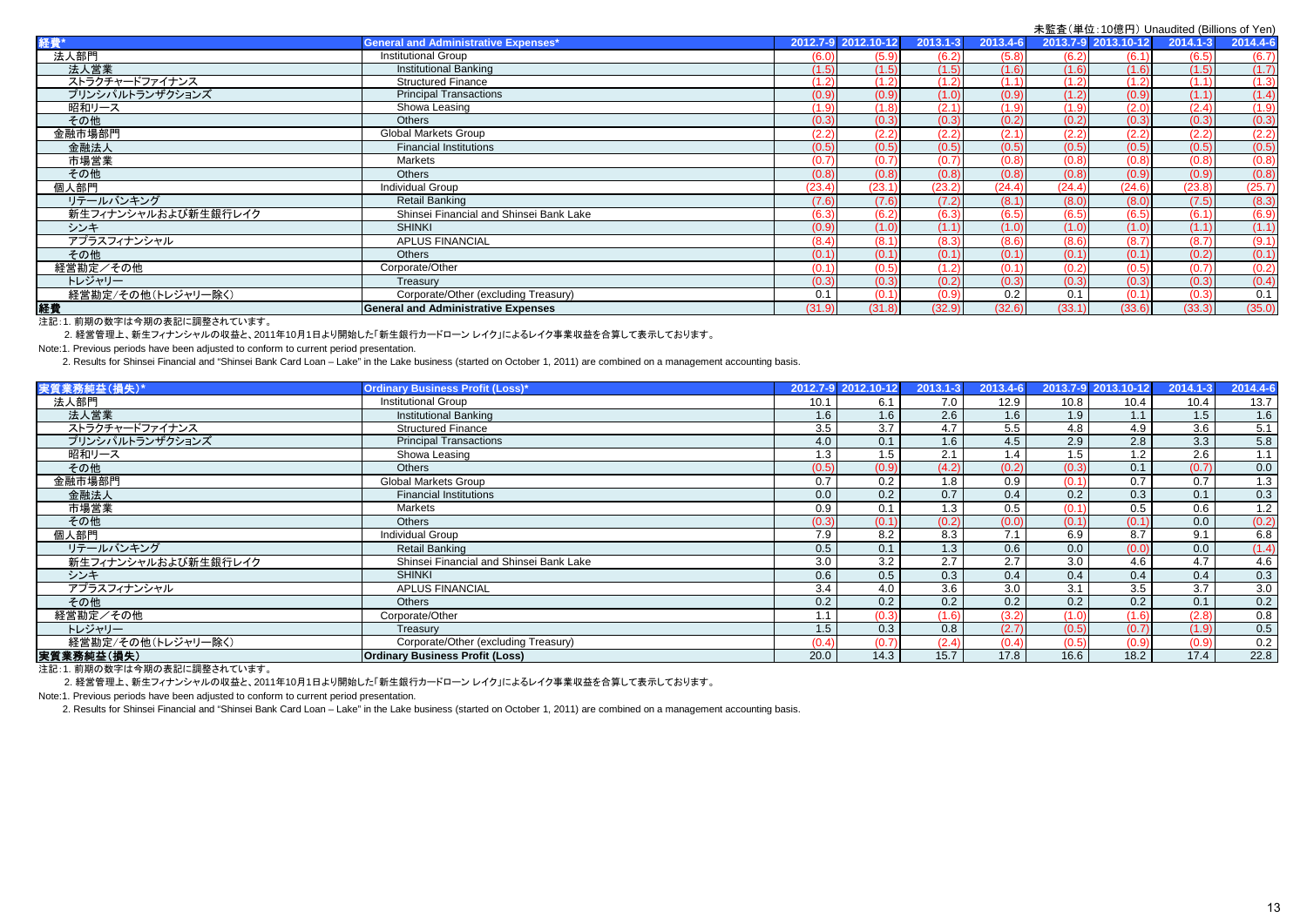|                     |                                         |       |                     |              |          |       |                     | 木盅且\芈立. IU息冂/ UIIduulled (DilliUIIS UI Tell) |          |
|---------------------|-----------------------------------------|-------|---------------------|--------------|----------|-------|---------------------|----------------------------------------------|----------|
| 与信関連費用*             | Net Credit Costs*                       |       | 2012.7-9 2012.10-12 | $2013.1 - 3$ | 2013.4-6 |       | 2013.7-9 2013.10-12 | $2014.1 - 3$                                 | 2014.4-6 |
| 法人部門                | <b>Institutional Group</b>              | (3.2) | 2.1                 |              | (0.0)    | 2.9   | 2.3                 | 3.4                                          | 2.8      |
| 法人営業                | <b>Institutional Banking</b>            | 1.6   | 1.5                 | (0.2)        | 0.4      | (1.2) | 0.0                 | 2.8                                          | 0.2      |
| ストラクチャードファイナンス      | <b>Structured Finance</b>               | (3.4  | (0.6)               |              | (1.3)    | 4.7   | 2.6                 | 1.9                                          | 1.2      |
| プリンシパルトランザクションズ     | <b>Principal Transactions</b>           | (0.1) | 0.5                 | 0.0          | 0.0      | (0.0) | 0.0                 | 0.2                                          | 0.1      |
| 昭和リース               | Showa Leasing                           | (0.3) | 0.9                 |              | 1.2      | 0.6   | (0.3)               | 1.1                                          | 1.2      |
| その他                 | Others                                  | (0.9) | (0.3)               | (2.4)        | (0.4)    | (1.1) | 0.0                 | (2.7)                                        | (0.0)    |
| 金融市場部門              | Global Markets Group                    | 0.8   | 0.3                 | 5.4          | 0.0      | 0.0   | (0.0)               | 0.5                                          | 0.1      |
| 金融法人                | <b>Financial Institutions</b>           | 0.7   | 0.4                 | 4.4          | (0.0)    | (0.0) | (0.0)               | 0.5                                          | 0.1      |
| 市場営業                | Markets                                 | (0.0) | (0.0)               | 0.9          | 0.0      | 0.0   | (0.0)               | (0.0)                                        | (0.0)    |
| その他                 | <b>Others</b>                           | 0.1   | (0.0)               | 0.0          | 0.0      | 0.0   | (0.0)               | 0.0                                          | 0.0      |
| 個人部門                | <b>Individual Group</b>                 | (4.4) | (0.8)               | (0.9)        | 0.3      | (3.5) | (2.5)               | (3.5)                                        | (2.2)    |
| リテールバンキング           | <b>Retail Banking</b>                   | 0.0   | (0.0)               | (0.0)        | 0.0      | (0.1) | (0.0)               | 0.2                                          | (0.0)    |
| 新生フィナンシャルおよび新生銀行レイク | Shinsei Financial and Shinsei Bank Lake | (2.4) | (0.0)               | 1.1          | 1.6      | (1.1) | (1.3)               | (1.7)                                        | 0.1      |
| シンキ                 | <b>SHINKI</b>                           | (0.1) | (0.0)               | 0.1          | (0.0)    | (0.1) | 0.1                 | (0.0)                                        | (0.2)    |
| アプラスフィナンシャル         | <b>APLUS FINANCIAL</b>                  | (1.8) | (0.8)               | (2.2)        | (1.2)    | (2.0) | (1.3)               | (2.1)                                        | (2.0)    |
| その他                 | <b>Others</b>                           | 0.0   | 0.0                 | 0.0          | 0.0      | 0.0   | 0.0                 | 0.1                                          | 0.0      |
| 経営勘定/その他            | Corporate/Other                         | (0.1) | (0.1)               | (0.0)        | (0.1)    | 0.1   | 0.0                 | (0.0)                                        | (0.0)    |
| トレジャリー              | Treasury                                |       |                     |              |          |       |                     |                                              |          |
| 経営勘定/その他(トレジャリー除く)  | Corporate/Other (excluding Treasury)    | (0.1) | 0.1                 | (0.0)        | (0.1)    | 0.1   | 0.0                 | (0.0)                                        | (0.0)    |
| 与信関連費用              | Net Credit Costs                        | (6.9) | 1.4                 | (0.6)        | 0.0      | (0.4) | (0.2)               | 0.3                                          | 0.7      |

#### 注記:1. 前期の数字は今期の表記に調整されています。

2. 経営管理上、新生フィナンシャルの収益と、2011年10月1日より開始した「新生銀行カードローン レイク」によるレイク事業収益を合算して表示しております。

Note:1. Previous periods have been adjusted to conform to current period presentation.

2. Results for Shinsei Financial and "Shinsei Bank Card Loan – Lake" in the Lake business (started on October 1, 2011) are combined on a management accounting basis.

| 与信関連費用加算後実質業務純益(損失)* | Ordinary Business Profit (Loss) after Net Credit Costs *      |       | 2012.7-9 2012.10-12 | $2013.1 - 3$ | 2013.4-6 |       | 2013.7-9 2013.10-12 | $2014.1 - 3$ | 2014.4-6 |
|----------------------|---------------------------------------------------------------|-------|---------------------|--------------|----------|-------|---------------------|--------------|----------|
| 法人部門                 | Institutional Group                                           | 6.9   | 8.2                 | 1.9          | 12.8     | 13.8  | 12.7                | 13.8         | 16.5     |
| 法人営業                 | Institutional Banking                                         | 3.3   | 3.2                 | 2.4          | 2.1      | 0.7   | 1.1                 | 4.3          | 1.8      |
| ストラクチャードファイナンス       | <b>Structured Finance</b>                                     | 0.1   | 3.0                 | 3.5          | 4.2      | 9.6   | 7.6                 | 5.5          | 6.3      |
| プリンシパルトランザクションズ      | <b>Principal Transactions</b>                                 | 3.9   | 0.6                 | 1.7          | 4.5      | 2.8   | 2.9                 | 3.6          | 6.0      |
| 昭和リース                | Showa Leasing                                                 | 0.9   | 2.5                 | 0.8          | 2.6      | 2.1   | 0.9                 | 3.8          | 2.3      |
| その他                  | <b>Others</b>                                                 | (1.4) | (1.2)               | (6.7)        | (0.6)    | (1.5) | 0.1                 | (3.5)        | (0.0)    |
| 金融市場部門               | Global Markets Group                                          | 1.5   | 0.6                 | 7.3          | 0.9      | (0.0) | 0.6                 | 1.2          | 1.5      |
| 金融法人                 | <b>Financial Institutions</b>                                 | 0.8   | 0.7                 | 5.1          | 0.4      | 0.1   | 0.3                 | 0.6          | 0.4      |
| 市場営業                 | Markets                                                       | 0.9   | 0.0                 | 2.3          | 0.5      | (0.0) | 0.4                 | 0.5          | 1.2      |
| その他                  | <b>Others</b>                                                 | (0.1) | (0.1)               | (0.1)        | (0.0)    | (0.1) | (0.1)               | 0.1          | (0.1)    |
| 個人部門                 | <b>Individual Group</b>                                       | 3.5   | 7.4                 | 7.3          | 7.4      | 3.3   | 6.2                 | 5.5          | 4.6      |
| リテールバンキング            | Retail Banking                                                | 0.6   | 0.1                 | 1.3          | 0.6      | (0.1) | (0.0)               | 0.2          | (1.4)    |
| 新生フィナンシャルおよび新生銀行レイク  | Shinsei Financial and Shinsei Bank Lake                       | 0.5   | 3.1                 | 3.8          | 4.3      | 1.8   | 3.2                 | 2.9          | 4.7      |
| シンキ                  | <b>SHINKI</b>                                                 | 0.4   | 0.5                 | 0.4          | 0.4      | 0.3   | 0.6                 | 0.3          | 0.1      |
| アプラスフィナンシャル          | <b>APLUS FINANCIAL</b>                                        | 1.5   | 3.2                 | 1.4          | 1.7      | 1.0   | 2.1                 | 1.6          | 1.0      |
| その他                  | <b>Others</b>                                                 | 0.2   | 0.3                 | 0.2          | 0.3      | 0.2   | 0.2                 | 0.3          | 0.2      |
| 経営勘定/その他             | Corporate/Other                                               | 1.0   | (0.5)               | (1.6)        | (3.3)    | (0.9) | (1.6)               | (2.8)        | 0.8      |
| トレジャリー               | Treasury                                                      | 1.5   | 0.3                 | 0.8          | (2.7)    | (0.5) | (0.7)               | (1.9)        | 0.5      |
| 経営勘定/その他(トレジャリー除く)   | Corporate/Other (excluding Treasury)                          | (0.5) | (0.9                | (2.5)        | (0.6)    | (0.3) | (0.9)               | (0.9)        | 0.2      |
| 与信関連費用加算後実質業務純益(損失)  | <b>Ordinary Business Profit (Loss) after Net Credit Costs</b> | 13.1  | 15.7                | 15.0         | 17.9     | 16.1  | 17.9                | 17.8         | 23.5     |

注記:1. 前期の数字は今期の表記に調整されています。

2. 経営管理上、新生フィナンシャルの収益と、2011年10月1日より開始した「新生銀行カードローン レイク」によるレイク事業収益を合算して表示しております。

Note:1. Previous periods have been adjusted to conform to current period presentation.

2. Results for Shinsei Financial and "Shinsei Bank Card Loan – Lake" in the Lake business (started on October 1, 2011) are combined on a management accounting basis.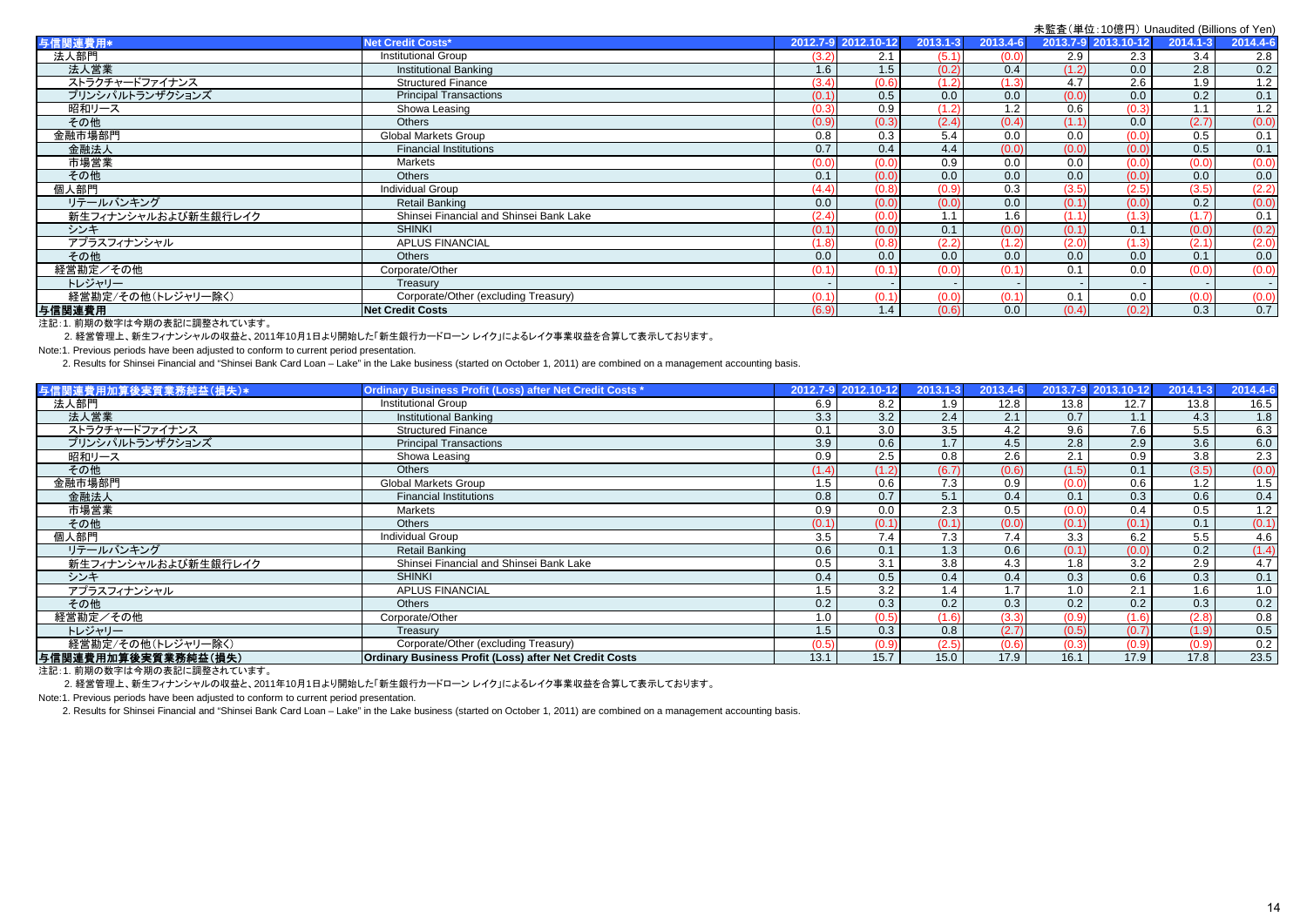| Section 2.2 部門別主要データ    | <b>Section 2.2 Business Line Key Data</b>                     |        |        |         |         |         |         | 未監査(単位:10億円) Unaudited (Billions of Yen) |         |
|-------------------------|---------------------------------------------------------------|--------|--------|---------|---------|---------|---------|------------------------------------------|---------|
| 法人部門、金融市場部門*            | Institutional Group, Global Markets Group*                    | 2012.9 | 2012.1 | 2013.3  |         |         | 2013.12 |                                          | 2014.6  |
| 法人営業(ローン形熊及び社債形熊等)      | Institutional Business (Loans, Bonds and Others)              |        |        | .515.8  | .488.9  | 1.489.1 | 1.465.4 | .500.3                                   | .459.0  |
| 不動産ノンリコースファイナンス(ローン形態)  | Real Estate Nonrecourse Loans                                 |        |        | 345.3   | 312.8   | 286.7   | 271.9   | 262.8                                    | 247.7   |
| 不動産ノンリコースファイナンス(私募債形態等) | Real Estate Nonrecourse Bonds and Others                      |        |        | 181.4   | 170.3   | 111.6   | 107.4   | 110.6                                    | 87.1    |
| 不動産法人·REIT向けローン         | Reals Estate Companies and REITS                              |        |        | 194.4   | 197.0   | 209.0   | 211.5   | 246.5                                    | 221.3   |
| スペシャルティファイナンス           | <b>Specialty Finance</b>                                      |        |        | 320.8   | 327.1   | 291.2   | 299.9   | 307.3                                    | 288.7   |
| 金融市場                    | <b>Global Markets</b>                                         |        |        | 183.2   | 171.6   | 171.4   | 186.9   | 219.0                                    | 201.9   |
| その他                     | Other                                                         |        |        | 165.7   | 148.6   | 141.1   | 143.4   | 129.9                                    | 125.2   |
| 貸出及び社債形態等               | <b>Total Loans, Bonds and Others</b>                          |        |        | 2,907.0 | 2.816.7 | 2.700.4 | 2.686.7 | 2.776.7                                  | 2,631.1 |
| リース債権及びリース投資資産          | Lease Receivables and Leased Investment Assets                | 196.9  | 196.4  | 203.5   | 204.5   | 211.6   | 215.7   | 227.7                                    | 223.9   |
| 割賦売掛金                   | <b>Installment Receivables</b>                                | 122.7  | 119.2  | 125.1   | 120.8   | 134.6   | 138.9   | 147.1                                    | 144.0   |
| 法人預金(含む讓渡性預金)           | Institutional Deposits and Negotiable Certificates of Deposit | 881.7  | 755.7  | 762.5   | 714.3   | 765.6   | 830.4   | 758.7                                    | 763.8   |
| 法人債券                    | <b>Institutional Debentures</b>                               | 16.7   | 12.5   | 8.4     | 3.1     | 1.8     | 1.8     | 1.8                                      | 1.8     |
| 預金·債券                   | <b>Total Deposits and Debentures</b>                          | 898.4  | 768.2  | 771.0   | 717.4   | 767.4   | 832.2   | 760.5                                    | 765.6   |
|                         |                                                               |        |        |         |         |         |         |                                          |         |

注記:1. 前期の数字は今期の表記に調整されています。

2. 不動産ノンリコースファイナンス(私募債形態等)には、買入金銭債権形態を含めております。

3. 2013年4月1日付の組織改正に伴い、シッピングファイナンスに係る残高(2013年6月末1,032億円)を法人営業からスペシャルティファイナンスへ組み替えています。2013年3月末の残高についても、今期の表記に調整されています。

Note: 1. Previous periods have been adjusted to conform to current period presentation.

2. Real Estate Nonrecourse Bonds and Others include other monetary claims purchased.

3. In accordance with the organizational changes implemented on April 1, 2013, outstanding balance of shipping finance (JPY 103.2 billion as of June 30, 2013) has been transferred from Institutional Business to Specialty F

Outstanding balance as of March 31, 2013 has been adjusted to conform to current period presentation.

| 個人部門*                    | Individual Group*                                             | 2012.9  | 2012.12 | 2013.3  | 2013.6  | 2013.9  | 2013.12 | 2014.3  | 2014.6  |
|--------------------------|---------------------------------------------------------------|---------|---------|---------|---------|---------|---------|---------|---------|
| リテール顧客向け貸出               | Retail Banking Loans Outstanding                              | 1,026.5 | 1,058.5 | .098.4  | ,127.4  | 1.158.2 | 1,173.8 | 1,190.3 | 1,201.8 |
| 住宅ローン                    | Housing Loan Balance                                          | 1.019.8 | 1,052.2 | 1,091.6 | ,120.8  | 1.151.5 | 1,167.8 | 1,184.0 | 1,196.8 |
| 新生銀行レイク顧客向け貸出            | Loans to Shinsei Bank Lake Customers                          | 37.9    | 50.5    | 64.6    | 79.7    | 94.7    | 106.5   | 118.8   | 132.3   |
| コンシューマーファイナンス子会社顧客向け貸出   | Loans to Consumer Finance Subsidiaries' Customers             | 446.2   | 425.6   | 414.6   | 399.6   | 387.2   | 376.0   | 364.8   | 359.5   |
| 新生フィナンシャル顧客向け            | To Shinsei Financial Customers                                | 268.8   | 253.7   | 241.9   | 230.7   | 220.6   | 211.0   | 203.3   | 196.4   |
| シンキ顧客向け                  | <b>To SHINKI Customers</b>                                    | 42.3    | 41.2    | 41.7    | 41.8    | 42.5    | 43.4    | 45.0    | 46.3    |
| アプラスフィナンシャル顧客向け          | To APLUS FINANCIAL Customers                                  | 108.5   | 103.7   | 105.5   | 101.4   | 98.3    | 95.5    | 93.5    | 93.0    |
| その他顧客向け                  | <b>To Other Customers</b>                                     | 26.3    | 26.8    | 25.3    | 25.5    | 25.6    | 25.9    | 22.8    | 23.5    |
| 貸出                       | <b>Total Loans</b>                                            | 1,510.6 | ,534.6  | 577.7   | 0.606.9 | .640.3  | 1,656.4 | 674.0   | ,693.7  |
| 割賦売掛金(コンシューマーファイナンス)     | Installment Receivables (Consumer Finance)                    | 233.2   | 240.8   | 240.7   | 243.8   | 245.4   | 261.1   | 274.7   | 279.7   |
| 支払承諾見返                   | <b>Customers' Liabilities for Acceptances and Guarantees</b>  | 539.9   | 504.3   | 499.0   | 468.0   | 441.7   | 417.3   | 346.8   | 327.0   |
| 預り総資産                    | <b>Assets under Management (AUM)</b>                          | 5,632.8 | 5,819.3 | 5,825.4 | 5,867.5 | 5,893.6 | 6,029.6 | 6,013.2 | 5,934.3 |
| リテール預金                   | <b>Retail Deposits</b>                                        | 4,492.9 | 4,673.5 | 4,694.9 | 4,966.4 | 4,987.7 | 5,123.7 | 5,091.7 | 4,991.1 |
| 仕組預金                     | <b>Structured Deposits</b>                                    | 521.0   | 489.6   | 451.1   | 420.7   | 420.1   | 455.3   | 458.7   | 454.6   |
| リテール債券                   | <b>Retail Debentures</b>                                      | 260.9   | 259.6   | 253.8   | 46.4    | 44.0    | 41.8    | 39.9    | 38.3    |
| 投信/年金                    | Mutual Funds and Variable Annuities                           | 706.8   | 706.5   | 714.0   | 714.7   | 714.7   | 702.4   | 701.3   | 700.8   |
| 投資信託                     | <b>Mutual Funds</b>                                           | 382.6   | 378.4   | 382.2   | 383.9   | 381.6   | 370.3   | 370.1   | 367.9   |
| 変額年金                     | Variable Annuities                                            | 324.1   | 328.1   | 331.7   | 330.8   | 333.0   | 332.0   | 331.1   | 332.8   |
| 仕組債(金融商品仲介業務)            | Structured Bonds (Financial Product Intermediary Business)    | 159.0   | 166.8   | 150.5   | 127.9   | 136.1   | 151.4   | 170.6   | 195.0   |
| 支払承諾                     | <b>Acceptances and Guarantees</b>                             | 539.9   | 504.3   | 499.0   | 468.0   | 441.7   | 417.3   | 346.8   | 327.0   |
| リテールロ座数(千口座)             | Total Number of Retail Accounts (Thousands)                   | 2,664.6 | 2,680.3 | 2,701.3 | 2,718.5 | 2,736.1 | 2,752.3 | 2,776.1 | 2,791.4 |
| パワースマート住宅ローン顧客数(千人)      | Total Number of PowerSmart Housing Loan Customers (Thousands) | 53.4    | 55.0    | 56.9    | 58.5    | 60.1    | 61.0    | 61.9    | 62.8    |
| 新生フィナンシャル顧客数(千人)         | Shinsei Financial's Number of Customers (Thousands)           | 535.0   | 503.0   | 476.2   | 450.3   | 426.8   | 405.5   | 386.1   | 368.6   |
| 無担保パーソナルローン(千人)          | <b>Unsecured Personal Loans (Thousands)</b>                   | 529.0   | 496.9   | 470.4   | 444.8   | 421.5   | 400.5   | 381.3   | 363.9   |
| クレジットカード(残あり顧客数)         | Credit Card (on book customer)                                | 37.0    | 34.2    | 31.3    | 28.6    | 25.9    | 23.5    | 21.1    | 19.1    |
| 信販事業(残あり顧客数)             | Installment Sales Finance (valid customer)                    | 1.0     | 0.9     | 0.8     | 0.7     | 0.6     | 0.5     | 0.4     | 0.4     |
| 不動産担保ローン(HEL)            | Mortgage (Home Equity Loans)                                  | 5.0     | 5.1     | 5.0     | 4.8     | 4.6     | 4.4     | 4.3     | 4.1     |
| シンキ 顧客数(千人)              | SHINKI's Number of Customers (Thousands)                      | 100.1   | 95.3    | 92.6    | 89.7    | 87.5    | 86.1    | 86.0    | 85.9    |
| アプラスフィナンシャル 有効カード会員数(千人) | APLUS FINANCIAL's Total Available Cardholders (Thousands)     | 6,748.3 | 6,622.0 | 6,499.5 | 6,348.4 | 6,231.0 | 6,100.6 | 6,002.7 | 5,917.6 |

注記:1. 預り総資産残高には未償還債券残高を含んでおります。

2. 前期の数字は今期の表記に調整されています。

3. 2013年4月より、財形金融債から財形定期預金への移行に伴い、債券の一部を定期預金へ振り替えております。

Note: 1. AUM includes unclaimed debentures

2. Previous periods have been adjusted to conform to current period presentation.

3. In accordance with migration from Zaikei debentures to Zaikei time deposits in April 2013, the amount of debentures has been moved into time deposits.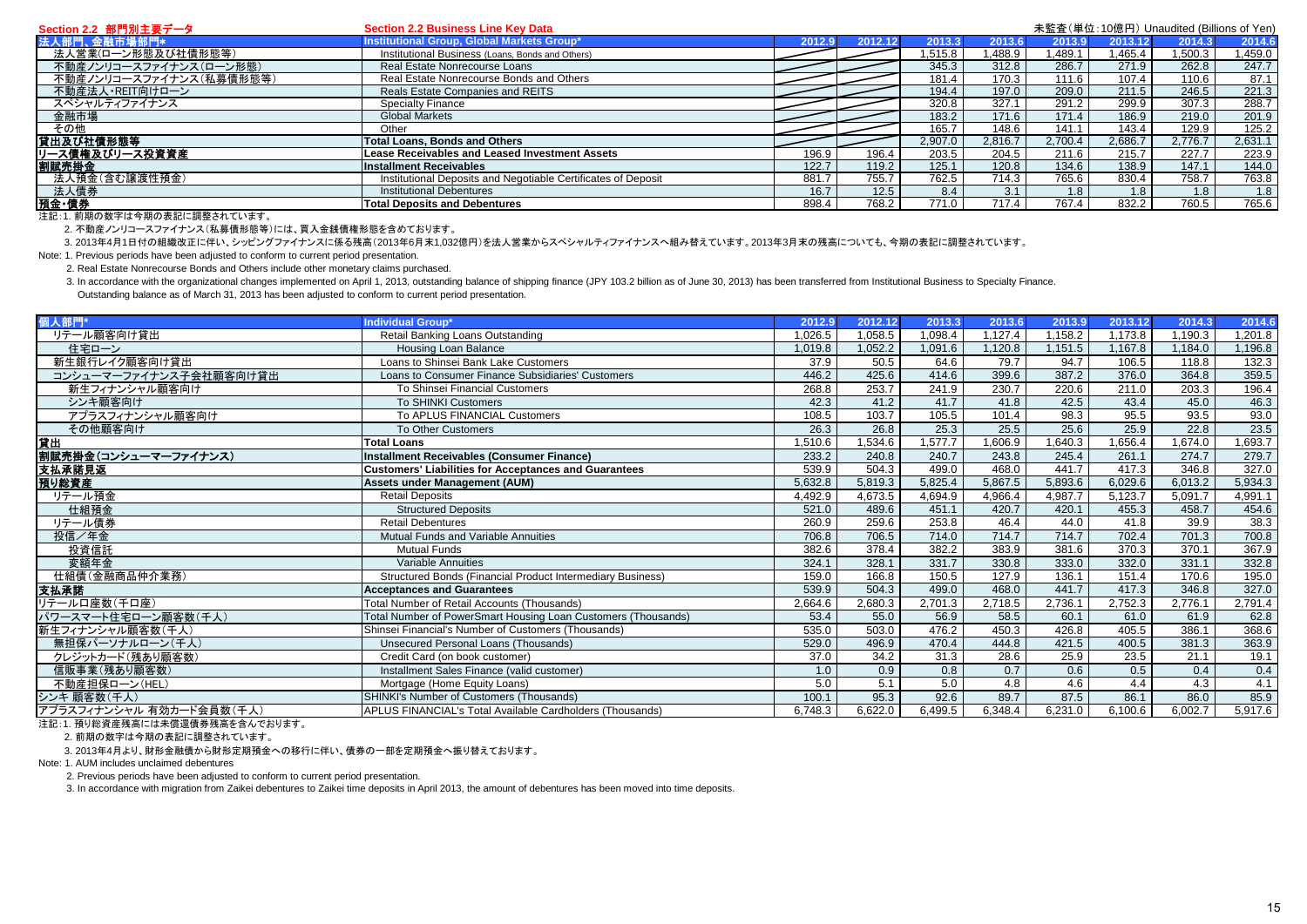|                        |                                                    |         |         |         |         |         |         | 未監査(単位: 10億円) Unaudited (Billions of Yen) |         |
|------------------------|----------------------------------------------------|---------|---------|---------|---------|---------|---------|-------------------------------------------|---------|
| 貸出残高                   | <b>Total Loans and Bills Discounted</b>            | 2012.9  | 2012.12 | 2013.3  | 2013.6  | 2013.9  | 2013.12 | 2014.3                                    | 2014.6  |
| 法人部門、金融市場部門            | Loans in Institutional Group, Global Markets Group | 2,771.3 | 2,735.4 | 2.714.6 | 2,626.0 | 2,568.2 | 2,558.9 | 2,645.7                                   | 2,523.2 |
| 法人営業                   | <b>Institutional Business</b>                      |         |         | .504.9  | ,468.6  | 1.468.6 | 1,445.1 | 1.479.9                                   | 1,438.3 |
| 不動産ノンリコースファイナンス(ローン形態) | Real Estate Nonrecourse Loans                      |         |         | 345.3   | 312.8   | 286.7   | 271.9   | 262.8                                     | 247.7   |
| 不動産法人・REIT向けローン        | Reals Estate Companies and REITS                   |         |         | 194.4   | 197.0   | 209.0   | 211.5   | 246.5                                     | 221.3   |
| スペシャルティファイナンス          | <b>Specialty Finance</b>                           |         |         | 320.8   | 327.1   | 291.2   | 299.9   | 307.3                                     | 288.7   |
| 金融市場                   | <b>Global Markets</b>                              |         |         | 183.2   | 171.6   | 171.4   | 186.9   | 219.0                                     | 201.9   |
| その他                    | Other                                              |         |         | 165.7   | 148.6   | 141.1   | 143.4   | 129.9                                     | 125.2   |
| 個人部門                   | Loans in Individual Group                          | 1,510.6 | 1,534.6 | 1,577.7 | 1,606.9 | 1,640.3 | 1,656.4 | 1,674.0                                   | 1,693.7 |
| リテール顧客向け貸出             | Retail Banking Loans Outstanding                   | 1,026.5 | .058.5  | .098.4  | .127.4  | 1,158.2 | 1,173.8 | 1,190.3                                   | 1,201.8 |
| 住宅ローン                  | Housing Loan Balance                               | 1,019.8 | 1,052.2 | 1,091.6 | ,120.8  | 1,151.5 | 1,167.8 | 1,184.0                                   | 1,196.8 |
| 新生銀行レイク顧客向け貸出          | Loans to Shinsei Bank Lake Customers               | 37.9    | 50.5    | 64.6    | 79.7    | 94.7    | 106.5   | 118.8                                     | 132.3   |
| コンシューマーファイナンス子会社顧客向け貸出 | Loans to Consumer Finance Subsidiaries' Customers  | 446.2   | 425.6   | 414.6   | 399.6   | 387.2   | 376.0   | 364.8                                     | 359.5   |
| 新生フィナンシャル顧客向け          | To Shinsei Financial Customers                     | 268.8   | 253.7   | 241.9   | 230.7   | 220.6   | 211.0   | 203.3                                     | 196.4   |
| シンキ顧客向け                | To SHINKI Customers                                | 42.3    | 41.2    | 41.7    | 41.8    | 42.5    | 43.4    | 45.0                                      | 46.3    |
| アプラスフィナンシャル顧客向け        | To APLUS FINANCIAL Customers                       | 108.5   | 103.7   | 105.5   | 101.4   | 98.3    | 95.5    | 93.5                                      | 93.0    |
| その他顧客向け                | To Other Customers                                 | 26.3    | 26.8    | 25.3    | 25.5    | 25.6    | 25.9    | 22.8                                      | 23.5    |
| 貸出残高                   | <b>Total Loans and Bills Discounted</b>            | 4.281.9 | 4.270.1 | 4.292.4 | 4.232.9 | 4.208.6 | 4.215.4 | 4.319.8                                   | 4.217.0 |

#### 注記: 1. 前期の数字は今期の表記に調整されています。

2. 2013年4月1日付の組織改正に伴い、シッピングファイナンスに係る残高(2013年6月末1,032億円)を法人営業からスペシャルティファイナンスへ組み替えています。2013年3月末の残高についても、今期の表記に調整されています。

Note: 1. Previous periods have been adjusted to conform to current period presentation.

2. In accordance with the organizational changes implemented on April 1, 2013, outstanding balance of shipping finance (JPY 103.2 billion as of June 30, 2013) has been transferred from Institutional Business to Specialty F Outstanding balance as of March 31, 2013 has been adjusted to conform to current period presentation.

| フ資ス      | ' Business                  | 2012.             | 2012.12 | 0040           | 2013.6 | 2013.9             | $-201342$       | 2014.3 | 0.140 |
|----------|-----------------------------|-------------------|---------|----------------|--------|--------------------|-----------------|--------|-------|
| 法人部門     | <b>Institutional Group</b>  | 299               | n/a     | ึ่ 3∪3         | ٦/a    | 272                | n/a             | 271    | n/a   |
| 金融市場部門   | <b>Global Markets Group</b> |                   |         |                |        |                    |                 |        |       |
| 個人部門     | <b>Individual Group</b>     | 140               | n/a     | $\overline{ }$ | n/a i  | 132                | n/a             | 126    | n/a   |
| 経営勘定/その他 | Corporate/Other             | ᅩ                 | n/al    |                | n/a    | ت                  | $n/\varepsilon$ | 26     | n/a   |
| 配賦可能資本   | Excess Capital              | <i><b>AAA</b></i> | n/a     |                | ll/di  | 247<br><u> 21.</u> | n/a             | 240    | n/a   |

注記: 前期の数字は今期の表記に調整されています。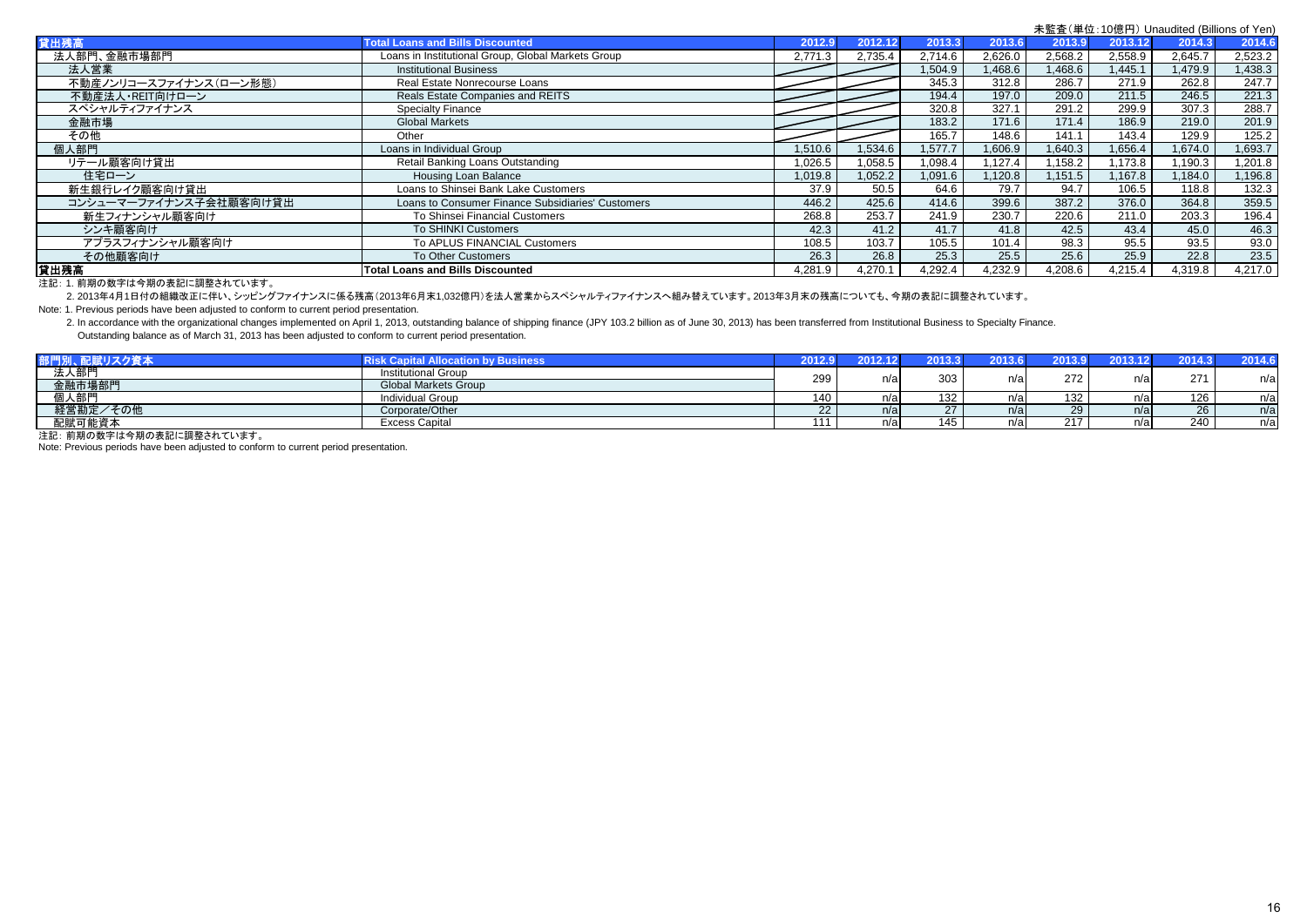| Section 3. 連結財務諸比率、自己資本、                | Section 3. Shinsei Bank Consolidated Financial Ratios, Capital Adequacy and |       |                     |       |          |       |                     |                                          |          |
|-----------------------------------------|-----------------------------------------------------------------------------|-------|---------------------|-------|----------|-------|---------------------|------------------------------------------|----------|
| 1株当たり数値、格付け情報他                          | Per Share Data, and Credit Ratings                                          |       |                     |       |          |       |                     | 未監査(単位:10億円) Unaudited (Billions of Yen) |          |
| 財務比率                                    | <b>Financial Ratios</b>                                                     |       | 2012.7-9 2012.10-12 |       | 2013.4-6 |       | 2013.7-9 2013.10-12 | $2014.1 - 3$                             | 2014.4-6 |
| ROA(年換算後)                               | Return on Assets (Annualized)                                               | 0.4%  | 0.5%                | 0.6%  | 0.6%     | 0.6%  | $0.0\%$             | 0.6%                                     | 0.9%     |
| ROE(潜在株式調整後)(年換算後)                      | Return on Equity (Fully Diluted) (Annualized)                               | 6.3%  | 8.0%                | 8.7%  | 8.2%     | 9.0%  | 0.3%                | 8.5%                                     | 12.1%    |
| ROA(キャッシュベース四半期純利益) (年換算後)              | Cash Basis Return on Assets (Annualized)                                    | 0.5%  | 0.6%                | 0.7%  | 0.7%     | 0.7%  | 0.1%                | 0.7%                                     | 0.9%     |
| ROE(潜在株式調整後)<br>(キャッシュベース四半期純利益) (年換算後) | Cash Basis Return on Equity (Fully Diluted) (Annualized)                    | 8.8%  | 10.2%               | 10.9% | 10.4%    | 11.0% | 1.6%                | 10.3%                                    | 14.0%    |
| 経費率<br>$\cdots$ $\cdots$                | Expense-to-Revenue Ratio                                                    | 61.5% | 69.0%               | 67.7% | 64.7%    | 66.6% | 64.9%               | 65.6%                                    | 60.5%    |

注記: キャッシュベースのROEにおける分母については、((期首の(自己資本-のれん-企業結合に伴う無形資産(繰延税金負債控除後))+(期末の同金額))/2として計算しております。

Note: The denominator for Cash Basis Return on Equity is calculated as:

((Total capital – goodwill – intangible assets acquired in business combinations (net of associated deferred tax liability) at the beginning of the period) + (the same values at the end of the period))/2.

| ク分類別リスク資本の配賦 |                           | 2012.               | $\sim$ $\sim$ $\sim$ | 2013. | 0012 | <b>Sonde</b> | 0042<br>2013. L | 20112           | $-944.6$ |
|--------------|---------------------------|---------------------|----------------------|-------|------|--------------|-----------------|-----------------|----------|
| 信用リスク        | <b>Credit Risk</b>        | 392                 | n/a                  | 387   |      | 360          | n/al            | 356             | n/al     |
| 市場リスク        | <b>Market Risk</b>        |                     | n/a                  | 1 Q   |      |              | n/a             | 17 <sub>1</sub> | n/al     |
| 金利リスク        | <b>Interest Rate Risk</b> |                     | n/a                  |       |      |              | n/a             | 22              | n/a      |
| オペレーショナル・リスク | <b>Operational Risk</b>   | 3 <sub>A</sub><br>ື | n/a                  |       |      | ററ<br>ZC     | n/a             | 28              | n/al     |
| 配賦可能資本       | <b>Excess Capital</b>     |                     | n/a                  | 145   | n/a  | 217          | n/a             | 240             | n/a      |

| 自己資本関連情報(バーゼルⅢ、国内基準) | Capital Adequacy Data (Basel III, Domestic Standard) | 2012.9 |  | 2017 | 201: | 212 | 2014.3  | 2014.6  |
|----------------------|------------------------------------------------------|--------|--|------|------|-----|---------|---------|
| コア資本に係る基礎項目          | <b>Core Capital</b>                                  |        |  |      |      |     | 889.5   | 898.4   |
| コア資本に係る調整項目          | Deduction                                            |        |  |      |      |     | (71.9)  | (68.2)  |
| 自己資本の額               | <b>Total Capital</b>                                 |        |  |      |      |     | 817.6   | 830.1   |
| リスクアセット等の額           | <b>Risk Assets</b>                                   |        |  |      |      |     | 6,016.7 | 5,867.5 |
| コア自己資本比率             | Capital Adequacy Ratio                               |        |  |      |      |     | 13.58%  | 14.14%  |
| リスク資本                | <b>Risk Capital</b>                                  |        |  |      |      |     | 424     | n/a     |
| 自己資本に対するリスク資本の割合     | Risk Capital as a Percentage of Total Capital        |        |  |      |      |     | 51.9%   | n/a     |

| 1株当たり数値(円)             | Per Share Data (JPY)                  |        | 2012.12 | 2013.3 |        | 2013.9 | 2013.12 | 2014.3 | 2014.6 |
|------------------------|---------------------------------------|--------|---------|--------|--------|--------|---------|--------|--------|
| 1株当たり純資産               | Common Equity Per Share               | 220.70 | 226.79  | 233.65 | 236.25 | 242.90 | 243.96  | 247.82 | 253.54 |
| 潜在株式調整後1株当たり純資産        | <b>Fully Diluted Equity Per Share</b> | 220.70 | 226.79  | 233.65 | 236.25 | 242.90 | 243.96  | 247.82 | 253.54 |
| 1株当たり四半期純利益(損失)        | Basic Net Income (Loss) Per Share     | 3.51   | 4.54    | 4.99   | 4.81   | 5.44   | 0.17    | 5.15   | 7.53   |
| 潜在株式調整後1株当たり四半期純利益(損失) | Diluted Net Income (Loss) Per Share   | 3.51   | 4.54    | 4.99   | 4.81   | 5.44   | 0.17    | 5.15   | 7.53   |
| キャッシュベース:              | Cash Basis:                           |        |         |        |        |        |         |        |        |
| 1株当たり四半期純利益(損失)        | Basic Net Income (Loss) Per Share     | 4.44   | 5.38    | 5.82   | 5.66   | 6.29   | 0.93    | 5.89   | 8.28   |
| 潜在株式調整後1株当たり四半期純利益(損失) | Diluted Net Income (Loss) Per Share   | 4.44   | 5.38    | 5.82   | 5.66   | 6.29   | 0.93    | 5.89   | 8.28   |

| 株式数                      | <b>Share Data</b>                                                  | 2012.9     | 2012.12                                                                                                         | 2013.3     | 2013.6     | 2013.9     | 2013.12    | 2014.3     | 2014.6                                                                                                          |
|--------------------------|--------------------------------------------------------------------|------------|-----------------------------------------------------------------------------------------------------------------|------------|------------|------------|------------|------------|-----------------------------------------------------------------------------------------------------------------|
| 潜在株式調整後期末発行済普通株式数        | Fully Diluted Number of Shares Outstanding at End of Period        |            |                                                                                                                 |            |            |            |            |            | 2,653,919,247 2,653,919,247 2,653,919,247 2,653,924,683 2,653,922,375 2,653,922,643 2,653,921,423 2,653,919,247 |
| 期末発行済普通株式数               | Number of Common Shares                                            |            |                                                                                                                 |            |            |            |            |            | 2,653,919,247 2,653,919,247 2,653,919,247 2,653,919,247 2,653,919,247 2,653,919,247 2,653,919,247 2,653,919,247 |
| ストックオプションによる潜在株式数        | Number of Fully Diluted Stock Options                              |            |                                                                                                                 |            | 5.436      | 3,128      | 3,396      | 2.176      |                                                                                                                 |
| (参考)期末自己株式数              | (Ref) Treasury Shares at End of Period (not included in the above) | 96,427,644 | 96,427,644                                                                                                      | 96,427,644 | 96,427,644 | 96,427,644 | 96,427,644 | 96,427,644 | 96,427,644                                                                                                      |
| <b> 潜在株式調整後期中平均普通株式数</b> | Weighted Average Fully Diluted Number of Shares Outstanding        |            | 2,653,919,247 2,653,919,247 2,653,919,247 2,653,924,683 2,653,922,375 2,653,922,643 2,653,921,423 2,653,919,247 |            |            |            |            |            |                                                                                                                 |
| 期中平均普通株式数                | Weighted Average Number of Common Shares Outstanding               |            |                                                                                                                 |            |            |            |            |            | 2,653,919,247 2,653,919,247 2,653,919,247 2,653,919,247 2,653,919,247 2,653,919,247 2,653,919,247 2,653,919,247 |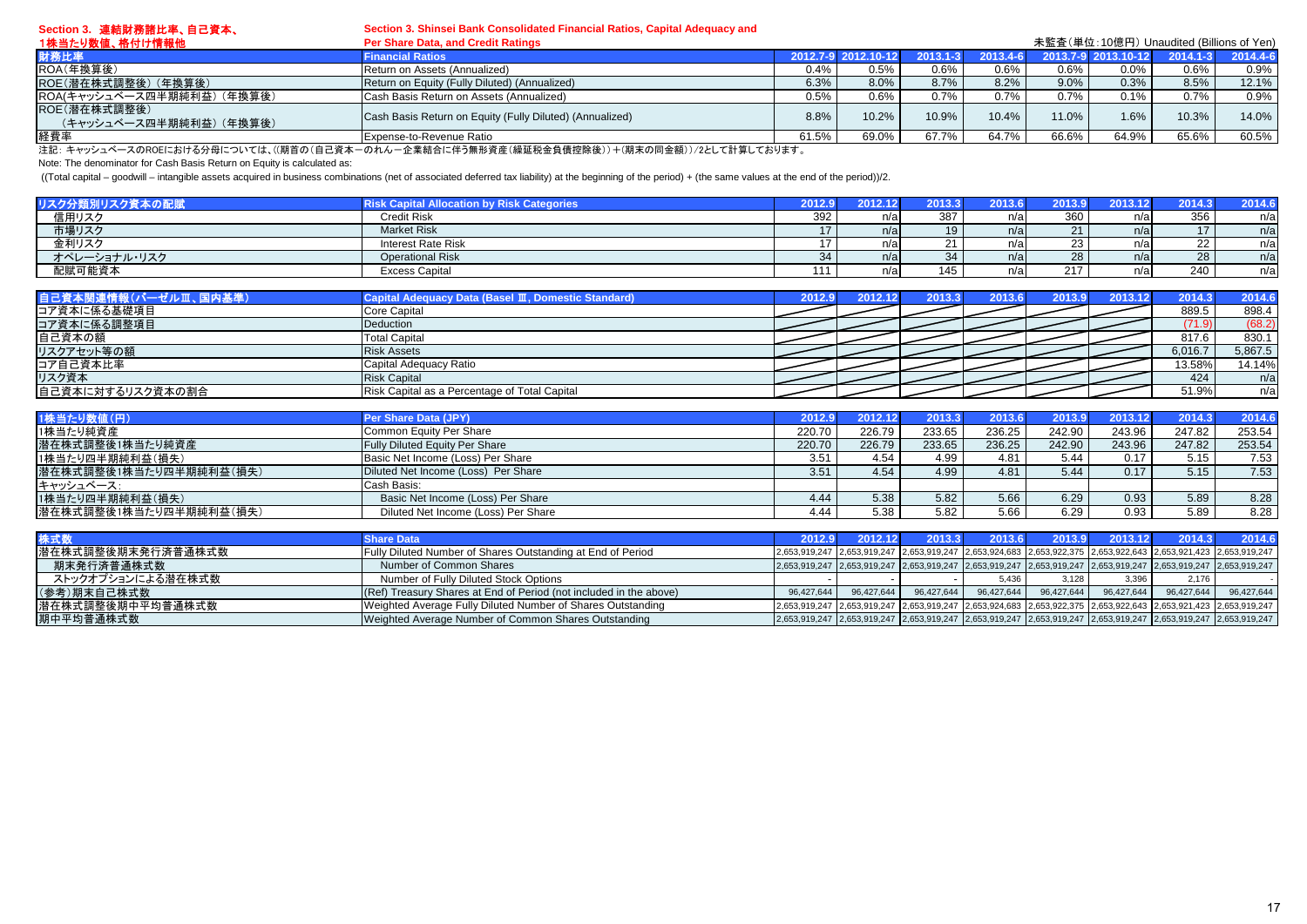| 格付け(新生銀行)                 | <b>Credit Ratings (Shinsei Bank)</b>          | 2012.9     | 2012.12    | 2013.3     | 2013.6     | 2013.9              | 2013.12    | 2014.3     | 2014.6     |
|---------------------------|-----------------------------------------------|------------|------------|------------|------------|---------------------|------------|------------|------------|
| Moody's                   | Moody's                                       |            |            |            |            |                     |            |            |            |
| 短期                        | Short-Term                                    | Not Prime  | Not Prime  | Not Prime  |            | Not Prime Not Prime | $P-3$      | $P-3$      | $P-3$      |
|                           |                                               | Ba1        | Ba1        | Ba1        | Ba1        | Ba1                 | Baa3       | Baa3       | Baa3       |
| 長期                        | Long-Term                                     | (安定的)      | (安定的)      | (安定的)      | (安定的)      | (安定的)               | (安定的)      | (安定的)      | (安定的)      |
|                           |                                               | (Stable)   | (Stable)   | (Stable)   | (Stable)   | (Stable)            | (Stable)   | (Stable)   | (Stable)   |
| Standard and Poor's (S&P) | <b>Standard and Poor's (S&amp;P)</b>          |            |            |            |            |                     |            |            |            |
| 短期                        | Short-Term                                    | $A-2$      | $A-2$      | $A-2$      | $A-2$      | $A-2$               | $A-2$      | $A-2$      | $A-2$      |
|                           |                                               | BBB+       | BBB+       | BBB+       | BBB+       | BBB+                | BBB+       | BBB+       | BBB+       |
| 長期                        | Long-Term                                     | (ネガティブ)    | (安定的)      | (安定的)      | (安定的)      | (安定的)               | (安定的)      | (安定的)      | (安定的)      |
|                           |                                               | (Negative) | (Stable)   | (Stable)   | (Stable)   | (Stable)            | (Stable)   | (Stable)   | (Stable)   |
| 日本格付研究所(JCR)              | Japan Credit Rating Agency, Ltd. (JCR)        |            |            |            |            |                     |            |            |            |
| 短期                        | Short-Term                                    | $J-2$      | $J-2$      | $J-2$      | $J-2$      | $J-2$               | $J-2$      | $J-2$      | $J-2$      |
|                           |                                               | <b>BBB</b> | <b>BBB</b> | <b>BBB</b> | <b>BBB</b> | <b>BBB</b>          | BBB+       | BBB+       | BBB+       |
| 長期                        | Long-Term                                     | (安定的)      | (ポジティブ)    | (ポジティブ)    |            | (ポジティブ)   (ポジティブ)   | (安定的)      | (安定的)      | (安定的)      |
|                           |                                               | (Stable)   | (Positive) | (Positive) | (Positive) | (Positive)          | (Stable)   | (Stable)   | (Stable)   |
| 格付投資情報センター(R&I)           | Rating and Investment Information, Inc. (R&I) |            |            |            |            |                     |            |            |            |
| 短期                        | Short-Term                                    | $a-2$      | $a-2$      | $a-2$      | $a-2$      | $a-2$               | $a-2$      | $a-2$      | $a-2$      |
|                           |                                               | BBB+       | BBB+       | BBB+       | BBB+       | BBB+                | BBB+       | BBB+       | BBB+       |
| 長期                        | Long-Term                                     | (安定的)      | (安定的)      | (安定的)      | (安定的)      | (安定的)               | (ポジティブ)    | (ポジティブ)    | (ポジティブ)    |
|                           |                                               | (Stable)   | (Stable)   | (Stable)   | (Stable)   | (Stable)            | (Positive) | (Positive) | (Positive) |

| チ牛 フィナンシャル                | Credit Ratings (Shinsei Financial) | zv. | 2012.12 | 2013.3 | 2013.6     | 2013.9   | 2013.12           | OMA2    | 2014.     |
|---------------------------|------------------------------------|-----|---------|--------|------------|----------|-------------------|---------|-----------|
| Standard and Poor's (S&P) | Standard and Poor's (S&P)          |     |         |        |            |          |                   |         |           |
| 短期                        | Short-Term                         |     |         |        | A-3        | $A-3$    | $\sqrt{2}$<br>A-3 | A-3     | ົ<br>79-3 |
|                           |                                    |     |         |        | <b>BBB</b> | BBB-     | BBB-              | BBB-    | BBB-      |
| 長期                        | Long-Term                          |     |         |        | (安定的)      | (安定的)    | (安定的              | (安定的    | (安定的)     |
|                           |                                    |     |         |        | 'Stable)   | (Stable) | (Stable)          | (Stable | (Stable)  |

| 格付け(アプラスフィナンシャル) | Credit Ratings (APLUS Financial)              | 2012.9   | 2012.12  | 2013     | 2013.6   | 2013.9   | 2013.12    | 2014.3     | 2014.6     |
|------------------|-----------------------------------------------|----------|----------|----------|----------|----------|------------|------------|------------|
| 格付投資情報センター(R&I)  | Rating and Investment Information, Inc. (R&I) |          |          |          |          |          |            |            |            |
| 短期               | Short-Term                                    | $a-2$    | $a-2$    | $a-2$    | $a-2$    | $a-2$    | $a-2$      | $a-2$      | a-2        |
|                  |                                               | BBB+     | BBB+     | BBB+     | BBB-     | BBB+     | BBB+       | BBB+       | BBB+       |
| 長期               | Long-Term                                     | (安定的)    | (安定的)    | (安定的)    | (安定的)    | (安定的)    | (ポジティブ)    | (ポジティブ)    | (ポジティブ)    |
|                  |                                               | (Stable) | (Stable) | (Stable) | (Stable) | (Stable) | (Positive) | (Positive) | (Positive) |

| 格付け(昭和リース)      | <b>Credit Ratings (Showa Leasing)</b>         | 2012.9     | 2012.12    | 2013.3     | 2013.6     | 2013.9                          | 2013.12  | 2014.3   | 2014.6   |
|-----------------|-----------------------------------------------|------------|------------|------------|------------|---------------------------------|----------|----------|----------|
| 日本格付研究所(JCR)    | Japan Credit Rating Agency, Ltd. (JCR)        |            |            |            |            |                                 |          |          |          |
| 短期              | Short-Term                                    | J-2        | J-2        | J-2        | $J-2$      | $J-2$                           | $J-2$    | $J-2$    | $J-2$    |
|                 |                                               | <b>BBB</b> | <b>BBB</b> | <b>BBB</b> | <b>BBB</b> | <b>BBB</b>                      | BBB+     | BBB+     | BBB+     |
| 長期              | Long-Term                                     | (安定的)      |            |            |            | (ポジティブ) (ポジティブ) (ポジティブ) (ポジティブ) | (安定的)    | (安定的)    | (安定的)    |
|                 |                                               | (Stable)   | (Positive) | (Positive) | (Positive) | (Positive)                      | (Stable) | (Stable) | (Stable) |
| 格付投資情報センター(R&I) | Rating and Investment Information, Inc. (R&I) |            |            |            |            |                                 |          |          |          |
| 短期              | Short-Term                                    |            |            |            |            |                                 |          |          |          |
|                 |                                               |            |            |            |            | BBB+                            | BBB+     | BBB+     | BBB+     |
| 長期              | Long-Term                                     |            |            |            |            | (安定的)                           | (安定的)    | (安定的)    | (安定的)    |
|                 |                                               |            |            |            |            | (Stable)                        | (Stable) | (Stable) | (Stable) |

| 4I I     |                                                          | w         | 2012        |                         |               | 2013 |     |     |              |
|----------|----------------------------------------------------------|-----------|-------------|-------------------------|---------------|------|-----|-----|--------------|
| 連結子会社数   | <b>Consolidated Subsidiaries</b>                         | 161<br>υ4 | 175<br>. 70 | 186                     | $\sim$<br>oe  | 184  | 187 | 184 | 182          |
| 持分法適用会社数 | Affiliates Accounted for Using the Equity Method         |           |             |                         |               |      | 18  | 19  | $\sim$<br>۷J |
| 連結対象会社数  | Total Number of Consolidated Subsidiaries and Affiliates | 178       | 189         | 0 <sup>A</sup><br>ZU 1. | $\sim$<br>203 | 202  | 205 | 203 | 202          |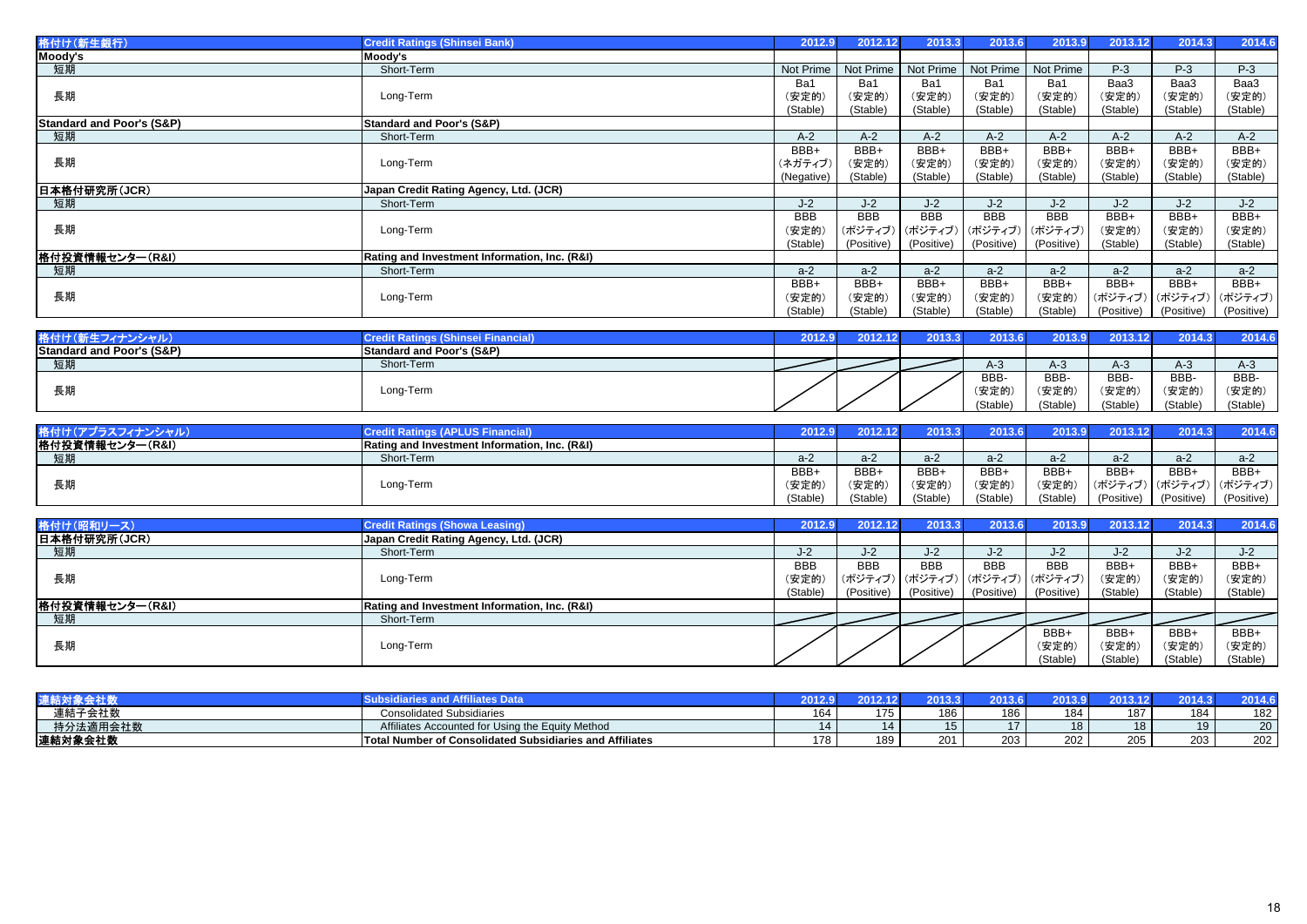| その他主要データ               | <b>Other Kev Data</b>                         | 2012.9 | 2012.12         | 2013.3           | 2013.6           | 2013.9          | 2013.12        | 2014.3 | 2014.6          |
|------------------------|-----------------------------------------------|--------|-----------------|------------------|------------------|-----------------|----------------|--------|-----------------|
| 店舗数(本支店·出張所数·本支店内室)    | Total Number of Outlets                       | 43     | 43              | 43               | 43               | 43              | 41             | 39     | $\frac{39}{28}$ |
| 本支店                    | <b>Head Office and Branches</b>               | 29     | $\overline{29}$ | 29               | $\overline{29}$  | 29              | 29             | 28     |                 |
| 出張所                    | Annexes                                       | 14     | 14              | 14               | 14               | 14              | 12             | 11     | 11              |
| リテール店舗形態               | <b>Retail Banking Business Category</b>       |        |                 |                  |                  |                 |                |        |                 |
| 新生フィナンシャルセンター          | <b>Shinsei Financial Centers</b>              | 28     | 28              | 28               | 28               | 28              | 28             | 27     | $\overline{27}$ |
| コンサルティングスポット           | <b>Shinsei Consulting Spots</b>               | 12     | 12              | $\overline{12}$  | 12 <sup>2</sup>  | 12 <sup>2</sup> | 11             | 10     | 10              |
| 住宅ローンセンター              | <b>Housing Loan Centers</b>                   | 9      |                 | 9                |                  |                 | $\overline{7}$ | 8      | 8 <sup>°</sup>  |
| ATM台数                  | Number of ATMs                                | 276    | 272             | 248              | $\overline{245}$ | 236             | 234            | 173    | 164             |
| 新生銀行レイク無人店舗            | Shinsei Bank Lake Unmanned Branches           | 784    | 784             | 785              | 785              | 785             | 783            | 780    | 780             |
| 新生銀行レイク自社 CD·ATM台数     | Shinsei Bank Lake Own CD/ATMs                 | 821    | 821             | 822              | 822              | 822             | 820            | 818    | 818             |
| 新生銀行レイク提携 CD·ATM台数(千台) | Shinsei Bank Lake Tie-up CD/ATMs (Thousands)  | 16     | 17              | 18               | 18               | 18              | 42             | 42     | 43              |
| 新生銀行レイク自動契約機台数         | Shinsei Bank Lake Automated Contract Machines | 795    | 795             | 796              | 796              | 796             | 796            | 793    | 793             |
| 従業員数(連結)               | Number of Employees (Consolidated Basis)      | 4,848  | 4,851           | 4,863            | 4,982            | 4,991           | 5,024          | 5,064  | 5,239           |
| 法人部門、金融市場部門            | Institutional Group, Global Markets Group     | 1,258  | 1,253           | 1.261            | 1,316            | 1,321           | 1,329          | 1,323  | 1,364           |
| 新生証券                   | <b>Shinsei Securities</b>                     | 65     | 64              | 66               | 66               | 65              | 66             | 63     | 64              |
| 新生信託銀行                 | Shinsei Trust & Banking                       | 63     | 59              | 58               | 64               | 66              | 64             | 66     | 66              |
| 昭和リース                  | Showa Leasing                                 | 511    | 507             | 504              | 522              | 518             | 515            | 508    | 520             |
| その他                    | Others                                        | 619    | 623             | 633              | 664              | 672             | 684            | 686    | 714             |
| 個人部門                   | <b>Individual Group</b>                       | 2,900  | 2,911           | 2,914            | 2,974            | 2,982           | 2,998          | 3,028  | 3,129           |
| リテールバンキング              | <b>Retail Banking</b>                         | 583    | 593             | 600              | 624              | 613             | 612            | 623    | 678             |
| 新生フィナンシャルおよび新生銀行レイク    | Shinsei Financial and Shinsei Bank Lake       | 815    | 817             | 839              | 843              | 852             | 853            | 854    | 860             |
| シンキ                    | <b>SHINKI</b>                                 | 166    | 167             | 166              | 167              | 168             | 169            | 169    | 166             |
| アプラスフィナンシャル            | <b>APLUS FINANCIAL</b>                        | .290   | 1.288           | .260             | .292             | .300            | .314           | 1.329  | 1,371           |
| その他                    | Others                                        | 46     | 46              | 49               | 48               | 49              | 50             | 53     | 54              |
| 金融インフラグループ             | Banking Infrastructure Group                  | 350    | 345             | 348              | 345              | 339             | 341            | 351    | 378             |
| 経営勘定/その他               | Corporate/Other                               | 340    | 342             | $\overline{340}$ | $\overline{347}$ | 349             | 356            | 362    | 368             |
| 従業員数(単体)               | Number of Employees (Nonconsolidated Basis)   | 1.903  | 1,912           | 1.931            | 1,989            | 1,995           | 2,006          | 2,030  | 2,140           |
| 男性                     | Male                                          | 1.047  | 1,050           | 1,063            | 1,106            | 1,112           | 1,121          | 1,141  | 1,208           |
| 女性                     | Female                                        | 856    | 862             | 868              | 883              | 883             | 885            | 889    | 932             |

注記: 1. 住宅ローンセンターには、新生フィナンシャルセンター又はコンサルティングスポットを兼ねる店舗も含まれます。

2. 前期の数字は今期の表記に調整されています。

Note: 1. Housing Loan Centers include outlets which are combined with Shinsei Financial Centers or Shinsei Consulting Spots.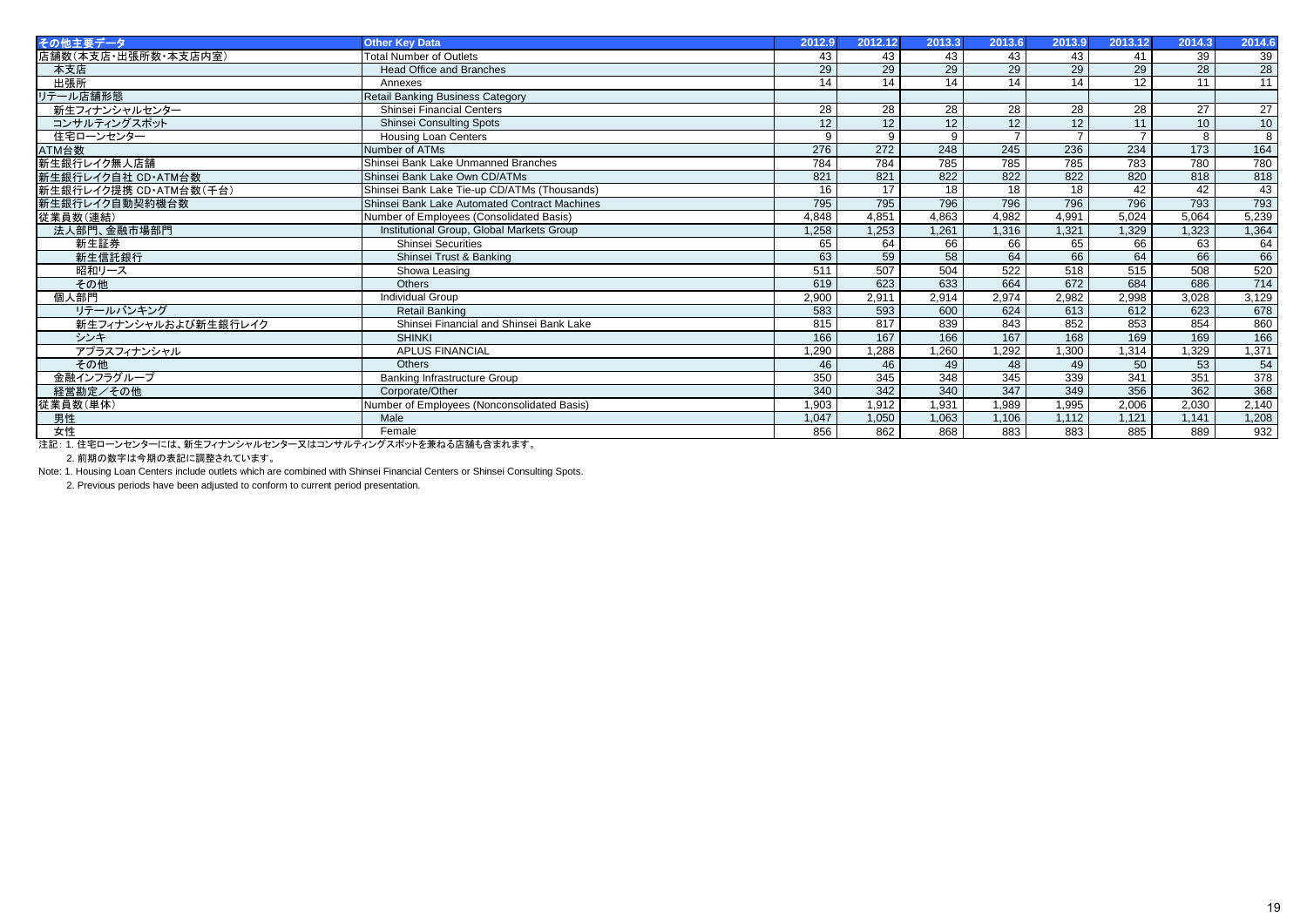# **Section 4.** 主要子会社の財務データ他新生フィナンシャルの、銀行の勘定科目体系に組替後の、 連結損益計算書、貸借対照表データ

#### **Section 4. Subsidiaries' Financial and Business Data**

# **Shinsei Financial Consolidated P/L and B/S Data, after Reclassification to**

**Conform to Bank's Financial Statements, before Consolidating to Shinsei Bank**

| (新生銀行への連結会計処理前) | <b>COMOTH to Dank 3 I Mancial OtalChichts, Delote Consolidating to Official Dank</b> |                  |                     |                  |          |        |                     | 未監査(単位:10億円) Unaudited (Billions of Yen) |          |
|-----------------|--------------------------------------------------------------------------------------|------------------|---------------------|------------------|----------|--------|---------------------|------------------------------------------|----------|
| 連結損益計算書         | <b>Consolidated Statements of Income</b>                                             |                  | 2012.7-9 2012.10-12 | 2013.1-3         | 2013.4-6 |        | 2013.7-9 2013.10-12 | $2014.1 - 3$                             | 2014.4-6 |
| 資金運用収益          | Total Interest Income                                                                | 10.5             | 9.9                 | 9.2              | 8.8      | 8.4    | 8.0                 | 7.5                                      | 7.4      |
| 役務取引等収益         | Fees and Commissions Income                                                          | 0.5              | 0.8                 | $\overline{1.0}$ | 1.2      | 1.5    | 1.8                 | 1.9                                      | 2.2      |
| その他業務収益         | Other Business Income                                                                | 0.0              | 0.0                 | $\overline{0.0}$ | 0.0      | 0.0    | 0.0                 | 0.0                                      | 0.0      |
| その他経常収益         | Other Ordinary Income                                                                | 2.0              | $\overline{2.0}$    | $\overline{1.8}$ | 1.9      | 1.7    | 1.9                 | 1.8                                      | 1.7      |
| 経常収益            | <b>Ordinary Income</b>                                                               | 13.2             | 12.8                | 12.1             | 12.0     | 11.7   | 11.8                | 11.3                                     | 11.4     |
| 資金調達費用          | <b>Total Interest Expenses</b>                                                       | 1.0              | 0.9                 | $\overline{0.8}$ | 0.8      | 0.7    | 0.7                 | 0.6                                      | 0.1      |
| 役務取引等費用         | Fees and Commissions Expenses                                                        | 1.1              | 0.9                 | $\overline{1.0}$ | 1.0      | 0.9    | 0.7                 | 0.8                                      | 0.7      |
| その他業務費用         | <b>Other Business Expenses</b>                                                       | 0.0              | 0.0                 |                  |          |        |                     |                                          | 0.0      |
| 営業経費            | <b>Total General and Administrative Expenses</b>                                     | $\overline{3.2}$ | 3.2                 | 3.2              | 3.1      | 3.1    | 3.1                 | $\overline{2.8}$                         | 3.0      |
| その他経常費用         | <b>Other Ordinary Expenses</b>                                                       | 4.1              | 1.7                 | 0.3              | 0.0      | 2.5    | 3.6                 | 3.2                                      | 2.8      |
| 貸倒引当金繰入額        | Provision of Reserve for Loan Losses                                                 | 4.0              | 1.7                 | $\overline{0.3}$ | (0.1)    | 2.4    | 2.8                 | $\overline{3.1}$                         | 2.7      |
| その他             | <b>Others</b>                                                                        | 0.0              | 0.0                 | 0.0              | 0.0      | 0.0    | 0.8                 | 0.1                                      | 0.0      |
| 経常費用            | <b>Ordinary Expenses</b>                                                             | 9.5              | 6.9                 | 5.5              | 4.9      | 7.4    | 8.3                 | 7.6                                      | 6.8      |
| 経常利益            | <b>Net Ordinary Income</b>                                                           | 3.6              | 5.9                 | 6.6              | 7.0      | 4.3    | 3.4                 | 3.6                                      | 4.5      |
| 特別利益            | <b>Special Gains</b>                                                                 |                  | 0.0                 | 0.0              |          |        |                     | 0.3                                      |          |
| 特別損失            | Special Losses                                                                       |                  | 0.0                 | $\overline{0.0}$ | 0.0      | 0.0    | 18.2                | (0.2)                                    |          |
| 税引前四半期純利益(損失)   | Income (Loss) before Income Taxes and Minority Interests                             | 3.6              | 5.9                 | 6.6              | 7.0      | 4.3    | (14.7)              | 4.2                                      | 4.5      |
| 税金              | Income Taxes (Benefit)                                                               | 0.3              | 0.0                 | 0.0              | 0.1      | (0.1)  | 0.1                 | 0.0                                      | 0.0      |
| 少数株主利益          | Minority Interests in Net Income of Subsidiaries                                     |                  |                     |                  |          |        |                     |                                          |          |
| 四半期純利益(損失)      | Net Income (Loss)                                                                    | 3.3              | 5.8                 | 6.5              | 6.9      | 4.4    | (14.9)              | 4.3                                      | 4.5      |
|                 |                                                                                      |                  |                     |                  |          |        |                     |                                          |          |
| 連結貸借対照表         | <b>Consolidated Balance Sheets</b>                                                   | 2012.9           | 2012.12             | 2013.3           | 2013.6   | 2013.9 | 2013.12             | 2014.3                                   | 2014.6   |
| 資産の部:           | Assets:                                                                              |                  |                     |                  |          |        |                     |                                          |          |
| 現金預け金           | Cash and Due from Banks                                                              | 9.3              | 10.2                | 8.5              | 10.8     | 8.2    | 8.6                 | 173.4                                    | 17.7     |
| 有価証券            | <b>Securities</b>                                                                    | 93.6             | 93.6                | 93.6             | 93.6     | 93.6   | 75.3                | 75.6                                     | 75.6     |
| 貸出金             | Loans and Bills Discounted                                                           | 276.3            | 260.5               | 248.1            | 236.4    | 225.9  | 215.9               | 207.9                                    | 241.8    |
| その他資産           | <b>Other Assets</b>                                                                  | 16.4             | 16.5                | 15.0             | 15.0     | 14.2   | 15.6                | 10.2                                     | 4.7      |
| 割賦売掛金           | <b>Installment Sales Credit</b>                                                      | 0.8              | 0.7                 | 0.5              | 0.4      | 0.4    | 0.3                 | 0.2                                      | 0.2      |
| 有形固定資産          | Premises and Equipment                                                               | 8.5              | 8.4                 | 8.5              | 8.4      | 8.3    | 8.2                 | 7.7                                      | 7.6      |
| 無形固定資産          | <b>Intangible Assets</b>                                                             | 0.8              | 0.7                 | 0.7              | 0.7      | 0.6    | 0.7                 | 0.7                                      | 0.6      |
| 繰延税金資産          | <b>Deferred Tax Assets</b>                                                           | 9.7              | 9.6                 | 9.6              | 9.6      | 9.9    | 9.9                 | 9.5                                      | 9.5      |
| 貸倒引当金           | <b>Reserve for Credit Losses</b>                                                     | (27.8)           | (26.7)              | (24.6)           | (22.1)   | (21.9) | (22.0)              | (22.2)                                   | (22.4)   |
| 資産の部合計          | <b>Total Assets</b>                                                                  | 389.9            | 375.5               | 362.2            | 354.8    | 341.4  | 314.6               | 464.9                                    | 335.4    |
| 負債及び純資産         | <b>Liabilities and Equity</b>                                                        |                  |                     |                  |          |        |                     |                                          |          |
| 負債の部:           | Liabilities:                                                                         |                  |                     |                  |          |        |                     |                                          |          |
| 借用金             | <b>Borrowed Money</b>                                                                | 208.4            | 190.0               | 171.0            | 162.1    | 147.0  | 134.1               | 119.8                                    | 1.0      |
| その他負債           | <b>Other Liabilities</b>                                                             | 8.9              | 7.9                 | 7.8              | 9.6      | 7.7    | 8.9                 | 10.3                                     | 8.7      |
|                 |                                                                                      |                  |                     |                  |          |        |                     |                                          |          |

| しいに只良                                             | <b>UTTUL LIUDIIITUS</b>                   | ັບເປ  | .     | $\cdot$ . $\circ$ | ັບເປ  | .     | ັບ.ບ         | $\sim$        | ◡.    |
|---------------------------------------------------|-------------------------------------------|-------|-------|-------------------|-------|-------|--------------|---------------|-------|
| 利息返還損失引当金                                         | Reserve for Losses on Interest Repayments | 23.6  | 22.4  | 21.3              | 20.2  | 19.1  | 18.6         | 1872<br>د. וס | 177.2 |
|                                                   | <b>Total Liabilities</b>                  | 245.4 | 225.2 | 205.2             | 196.4 | 178.5 | 166.7        | 322.8         | 191.9 |
|                                                   | Equity:                                   |       |       |                   |       |       |              |               |       |
| 株主資本合計                                            | <b>Total Shareholders' Equity</b>         | 144.5 | 150.3 | 156.9             | 158.3 | 162.8 | 147.8        | 142.1         | 143.4 |
| 資本金                                               | <b>Capital Stock</b>                      | 91.5  | 91.5  | 91.5              | 91.5  | 91.5  | 01F<br>ອ ເ.ບ | ∪. ı          |       |
|                                                   | <b>Total Equity</b>                       | 144.5 | 150.3 | 156.9             | 158.3 | 162.8 | 147.8        | 142.1         | 143.4 |
|                                                   | <b>Total Liabilities and Equity</b>       | 389.9 | 375.5 | 362.2             | 354.8 | 341.4 | 314.6        | 464.9         | 335.4 |
| <u>負債の部合計</u><br>純資産の部:<br>純資産の部合計<br>負債及び純資産の部合計 |                                           |       |       |                   |       |       |              |               |       |

| 利息返還関         | <b>Grev Zone Related Information</b>                   |        | 2012.7-9 2012.10-12 | $2013.1 - 3$ |        | 2013.4-6 2013.7-9 2013.10-12 |        | $2014.1 - 3$ | 2014.4-6 |
|---------------|--------------------------------------------------------|--------|---------------------|--------------|--------|------------------------------|--------|--------------|----------|
| 利息返還額         | Amount of Refund for Grey Zone Claim                   |        |                     |              |        |                              |        |              | 9.9      |
| 債権放棄額         | Amount of Debt Write-Off                               | 0.5    | U.4                 |              | 0.4    | 0.3                          | 0.3    | 0.3          | 0.9      |
| キャッシュアウト利息返還額 | Amount of Interest Repayment                           | 0.6    | 0.6                 |              | 0.6    | 0.7                          | 0.8    | 0.8          | 8.9      |
| 利息返還損失引当金     | Reserve for Losses on Interest Repayment               | 23.6   | 22.4                | 21.3         | 20.2   | 19.1                         | 18.6   | 17.2         | 177.2    |
| 利息返還損失引当金繰入額  | Provisions of Reserve for Losses on Interest Repayment | (0.0)  |                     |              |        | (0.0)                        |        | (0.0)        | (0.1)    |
| 利息返還損失引当金使用額  | Usage of Reserve for Losses on Interest Repayment      |        |                     |              |        | 1.0                          | 1.1    |              | 9.9      |
| 開示請求件数        | Number of Claims                                       | 14.418 | 14.003              | 4.205        | 14.199 | 12.549                       | 12,975 | 12.768       | 14,383   |

注記: 1. 2014 年3月末に1,750億円の対価を受領し、同日を以ってGEによる過払い利息返還損失補償は終了しました。

尚、2014.1-3までの利息返還額および2014.3の利息返還損失引当金はGEによる過払い利息返還損失補償対象外であった資産に対する額を記載しております。

2. 利息返還損失引当金の取り崩しには、貸倒引当金取崩益で計上されているものが含まれています。

3. 利息返還損失引当金繰入額については、取崩額とネットで記載しており、一部貸倒引当金取り崩し益で計上されているものも含まれています。

Note: 1. The GE indemnity for losses on interest repayment has been concluded as of March 31, 2014 in exchange for a payment of JPY175 billion received on the same day as the conclusion of the indemnity.

It should be noted that the amounts of interest repayments for grey zone claims until 2014.1-3 and reserves for losses on interest repayment as of 2014.3 are for assets not covered under the GE indemnity for losses on inte

2. Usage of reserves for interest repayment includes items that correspond to reversal of reserves for loan losses.

3. Provision of reserve for losses on interest repayment is net of reversals, and includes items that correspond to reversal of reserves for loan losses.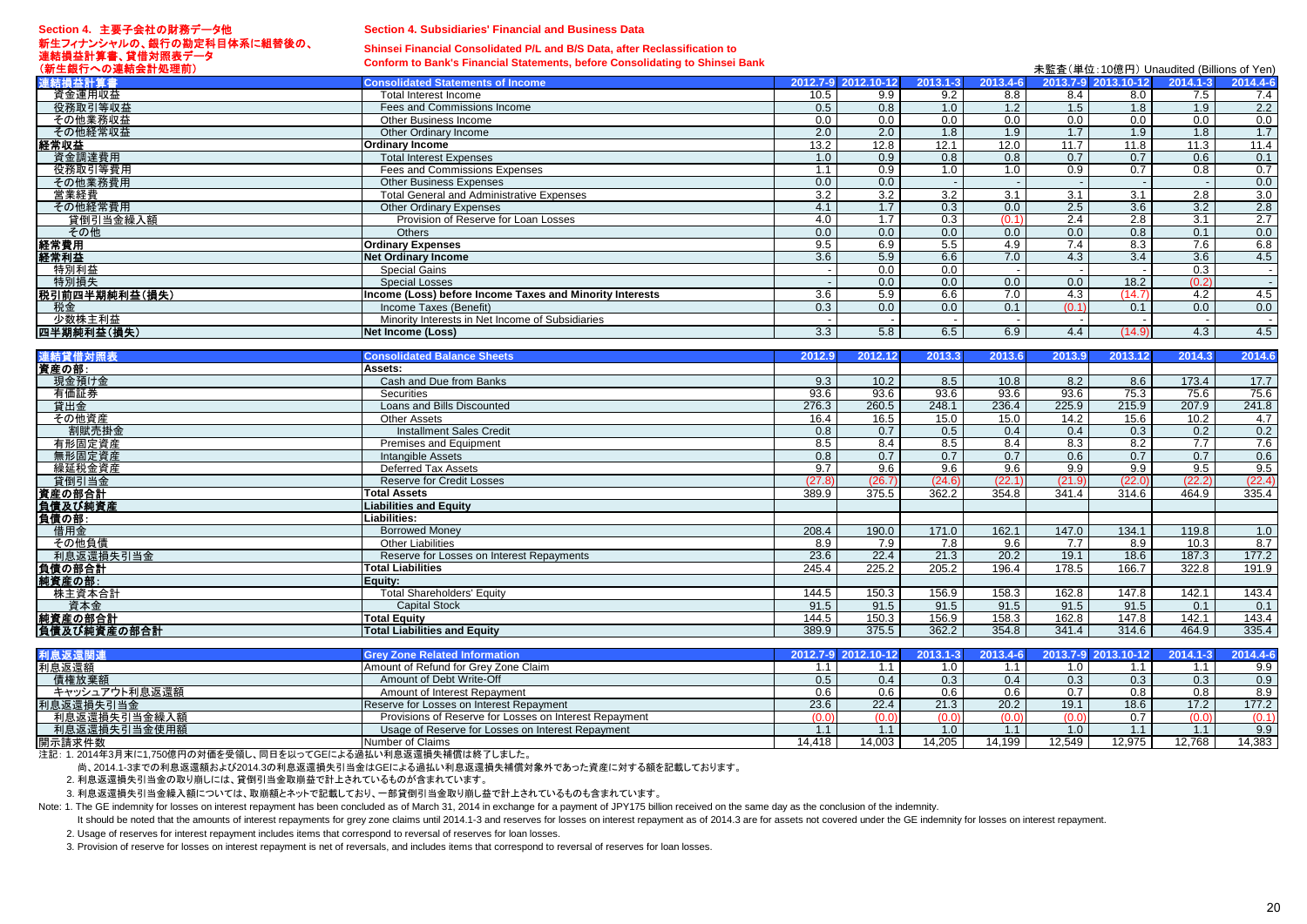| 新生フィナンシャル主要計数 | <b>Shinsei Financial Summary of Major Business Information</b> |        |         |       |         |       |         | 未監査(単位:10億円) Unaudited (Billions of Yen) |        |
|---------------|----------------------------------------------------------------|--------|---------|-------|---------|-------|---------|------------------------------------------|--------|
| 営業債権残高        | <b>Principal Balance(*)</b>                                    | 2012.9 | 2012.12 |       | 2013.6. | 2013  | 2013.12 | 2014.3                                   | 2014.6 |
| 無担保パーソナルローン   | Unsecured Personal Loans (UPL)                                 | 252.7  | 238.4   | 227.4 | 217.1   | 207.8 | 199.0   | 192.0                                    | 185.7  |
| クレジットカード      | Credit Card                                                    |        | 6.2     |       |         |       | 3.6     | 3.1                                      | 2.7    |
| 信販事業          | Installment Sales Finance                                      |        |         |       |         | 0.0   | 0.0     | 0.0                                      | 0.0    |
| 不動産担保ローン(HEL) | Mortgage (Home Equity Loans)                                   | 17.2   | 16.4    | 15.7  | 14.9    | 14.2  | 13.5    | 12.9                                     | 12.3   |
| 営業債権残高        | <b>Total Principal Balance</b>                                 | 277.2  | 261.2   | 248.7 | 236.9   | 226.3 | 216.3   | 208.2                                    | 201.0  |
|               |                                                                |        |         |       |         |       |         |                                          |        |

# 注記: 証券化実施分を含む残高であります。

Note: Balance before securitization.

合計

| 3(千人)            | Number of Customers (Thousands)            | 2012.9 | 2012.12 |                 | 2013.6 |       | 2013.12 | 2014.3 | 2014.6 |
|------------------|--------------------------------------------|--------|---------|-----------------|--------|-------|---------|--------|--------|
| 無担保パーソナルローン      | Unsecured Personal Loans (UPL)             | 529.0  | 496.9   | 470.4           | 444.8  | 421.5 | 400.5   | 381.3  | 363.9  |
| クレジットカード(残あり顧客数) | Credit Card (On Book Customer)             | 37.0   | 34.2    | 31 <sup>2</sup> | 28.6   | 25.9  | 23.5    | 21.1   | 19.1   |
| 信販事業(残あり顧客数)     | Installment Sales Finance (Valid Customer) | 1.0    | 0.9     |                 | 0.7    | 0.6   | 0.5     | 0.4    | 0.4    |
| 不動産担保ローン(HEL)    | Mortgage (Home Equity Loans)               | 5.0    |         |                 |        | 4.6   | 4.4     | 4.3    | 4.1    |
| 顧客数合計            | <b>Total Customers</b>                     | 535.0  | 503.0   | 476.2           | 450.3  | 426.8 | 405.5   | 386.1  | 368.6  |

| 店舗・チャネル                |                                                                | 2012. |     | 2013.3 | 2012 | 0010 | ZU 13. TZ | 0014.2 <sup>h</sup> |     |
|------------------------|----------------------------------------------------------------|-------|-----|--------|------|------|-----------|---------------------|-----|
| CD・ATM台数               | CD/ATMs:                                                       |       |     |        |      |      |           |                     |     |
| 提携分:無担保パーソナルローン(千台)    | Tie-up: Unsecured Personal Loans (UPL) (Thousands)             | O L   | 63  |        |      | 66   | CZ        | 68                  | 69  |
| 無担保パーソナルローン 自動契約機台数(台) | Automated Contract Machines for Unsecured Personal Loans (UPL) |       |     |        |      |      |           |                     |     |
| 提携分(台)                 | Tie-up                                                         | 795   | 795 | 796    | 796  | 796  | 796       | 793                 | 793 |

| 新生フィナンシャル 無担保パーソナルローンビジネス計数 | <b>Shinsei Financial Unsecured Personal Loans (UPL) Business Information</b> |         |                     |              |          |         |                     |          |                  |
|-----------------------------|------------------------------------------------------------------------------|---------|---------------------|--------------|----------|---------|---------------------|----------|------------------|
| 平均貸出金利                      | <b>Average Lending Rates</b>                                                 |         | 2012.7-9 2012.10-12 | $2013.1 - 3$ | 2013.4-6 |         | 2013.7-9 2013.10-12 | 2014.1-3 | 2014.4-6         |
| 無担保パーソナルローン                 | Unsecured Personal Loans (UPL)                                               | 15.3%   | 15.3%               | 15.2%        | 15.2%    | 15.2%   | 15.2%               | 15.2%    | 15.2%            |
| 貸出金利帯別残高                    | <b>Breakdown of Loans by Lending Rates</b>                                   | 2012.9  | 2012.12             | 2013.3       | 2013.6   | 2013.9  | 2013.12             | 2014.3   | 2014.6           |
| 無担保パーソナルローン                 | Unsecured personal loans (UPL)                                               |         |                     |              |          |         |                     |          |                  |
| 残高:                         | <b>Outstanding:</b>                                                          |         |                     |              |          |         |                     |          |                  |
| $\sim$ 15%                  | ~15%                                                                         | 139.9   | 134.1               | 129.9        | 125.9    | 122.3   | 118.9               | 116.2    | 113.7            |
| $\sim$ 18%                  | $~18\%$                                                                      | 95.4    | 89.6                | 85.0         | 80.7     | 76.7    | 72.7                | 69.4     | 66.5             |
| $\sim$ 20%                  | $\sim 20\%$                                                                  | 1.2     | 1.0                 | 0.9          | 0.7      | 0.6     | 0.5                 | 0.4      | 0.4              |
| $\sim$ 25%                  | $\sim 25%$                                                                   | 6.5     | 5.6                 | 4.8          | 4.0      | 3.4     | 2.9                 | 2.4      | 2.1              |
| $\sim$ 29.2%                | $\sim$ 29.2%                                                                 | 9.4     | 7.9                 | 6.6          | 5.5      | 4.6     | 3.9                 | 3.3      | $2.\overline{9}$ |
| $>$ /= 29.2%                | Over 29.2%                                                                   | 0.0     | 0.0                 | 0.0          | 0.0      | 0.0     | 0.0                 | 0.0      | 0.0              |
| 合計                          | <b>Total</b>                                                                 | 252.7   | 238.4               | 227.4        | 217.1    | 207.8   | 199.0               | 192.0    | 185.7            |
| 比率:                         | <b>Ratios:</b>                                                               |         |                     |              |          |         |                     |          |                  |
| ~15%                        | $\sim$ 15%                                                                   | 55.4%   | 56.3%               | 57.2%        | 58.0%    | 58.9%   | 59.8%               | 60.5%    | 61.2%            |
| $\sim$ 18%                  | $~18\%$                                                                      | 37.8%   | 37.6%               | 37.4%        | 37.2%    | 36.9%   | 36.5%               | 36.2%    | 35.8%            |
| $\sim 20\%$                 | $\sim 20\%$                                                                  | 0.5%    | 0.4%                | 0.4%         | 0.4%     | 0.3%    | 0.3%                | 0.3%     | 0.2%             |
| $\sim$ 25%                  | $\sim 25%$                                                                   | 2.6%    | 2.4%                | 2.1%         | 1.9%     | 1.6%    | 1.5%                | 1.3%     | 1.1%             |
| $\sim$ 29.2%                | $\sim$ 29.2%                                                                 | 3.7%    | 3.3%                | 2.9%         | 2.5%     | $2.2\%$ | 2.0%                | 1.7%     | 1.6%             |
| $>$ /= 29.2%                | Over 29.2%                                                                   | $0.0\%$ | $0.0\%$             | 0.0%         | 0.0%     | 0.0%    | $0.0\%$             | 0.0%     | 0.0%             |

注記: 旧金利体系で契約し、貸金業法完全施行後においても、新たな貸付が発生していない債権の一部については、金利を旧金利体系のまま据え置いており、金利体系として20%超に分類される債権は存在しております。 Note: Interest rates for receivables whose contracts were made under the previous interest rate system, and for which there has been no new borrowing, are not required to be changed after the full implementation of the rev

As a result, some receivables are classified as having interest rates of over 20%.

|             |                                 |       |       |       | 2013          |       | 2013. L | 0.14A |       |
|-------------|---------------------------------|-------|-------|-------|---------------|-------|---------|-------|-------|
| 無担保パーソナルローン | Unsecured Personal Loans (UPL): |       |       |       |               |       |         |       |       |
| 残高          | Outstanding                     | 252.7 | 238.4 | 227.4 | 217.1         | 207.8 | 199.0   | 192.0 | 185.7 |
| 91~180日延滞残高 | 91-180 Davs Delinguency Amount  | ບ.ບ   |       |       | $\sim$<br>z.o |       |         | C ו   | .     |
| 91~180日延滞比率 | 91-180 Days Delinguency Ratio   | 1.4%  | 1.2%  | 1.47c | 1.2%          | 1.0%  | 0.9%    | 1.2%  | 0.9%  |

**Total** 100.0% 100.0% 100.0% 100.0% 100.0% 100.0% 100.0% 100.0%

| 年齡別残高構成比    | <b>Balance by Age</b>          | 2012.9 | 2012.12. | 2013   |        |        | 2013   | <b>DOM:</b> | 2014.  |
|-------------|--------------------------------|--------|----------|--------|--------|--------|--------|-------------|--------|
| 無担保パーソナルローン | Unsecured Personal Loans (UPL) |        |          |        |        |        |        |             |        |
| $30$        | <30                            | 20.5%  | 20.0%    | 19.6%  | 19.1%  | 18.4%  | 17.8%  | 17.1%       | 16.4%  |
| $<$ 40      | <40                            | 26.2%  | 26.4%    | 26.4%  | 26.6%  | 26.7%  | 26.8%  | 26.9%       | 27.1%  |
| $50$        | $50$                           | 24.0%  | 24.2%    | 24.4%  | 24.8%  | 25.2%  | 25.6%  | 25.9%       | 26.2%  |
| <60         | <60                            | 17.5%  | 17.6%    | 17.6%  | 17.7%  | 17.7%  | 17.8%  | 17.9%       | 18.2%  |
| $>$ /= 60   | Over 60                        | 11.8%  | 11.8%    | 12.0%  | 11.9%  | 12.0%  | 12.0%  | 12.2%       | 12.1%  |
| 合計          | Total                          | 100.0% | 100.0%   | 100.0% | 100.0% | 100.0% | 100.0% | 100.0%      | 100.0% |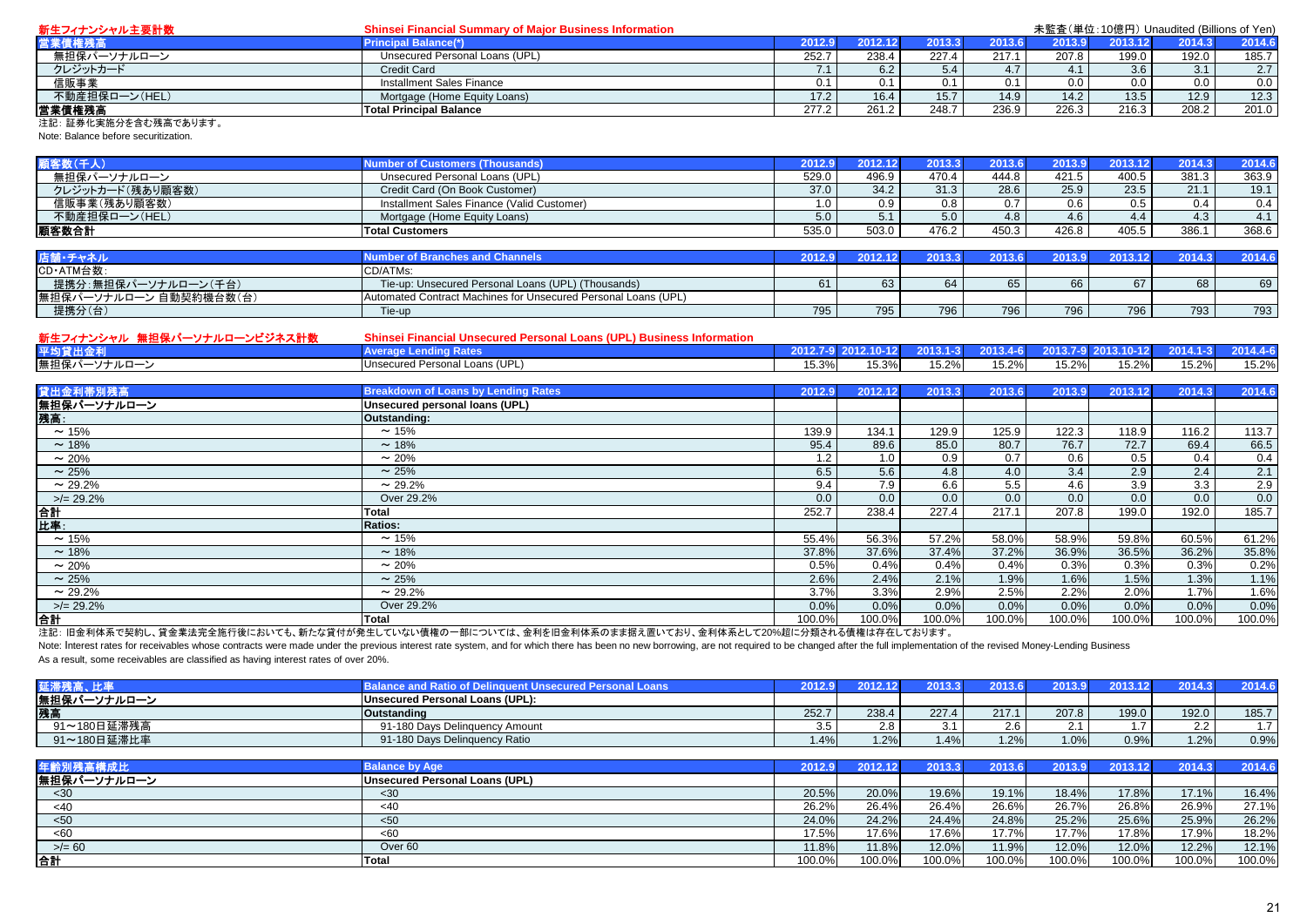|                 |                                                  |        |                          |             |        |        |         | 未監査(単位: 10億円) Unaudited (Billions of Yen) |                |
|-----------------|--------------------------------------------------|--------|--------------------------|-------------|--------|--------|---------|-------------------------------------------|----------------|
| 性別、既婚・未婚別残高構成比  | <b>Balance by Gender and Marital Status</b>      | 2012.9 | 2012.12                  | 2013.3      | 2013.6 | 2013.9 | 2013.12 | 2014.3                                    | 2014.6         |
| 無担保パーソナルローン     | <b>Unsecured Personal Loans (UPL)</b>            |        |                          |             |        |        |         |                                           |                |
| 男性独身            | Single Male                                      | 42.3%  | 42.3%                    | 42.2%       | 42.3%  | 42.2%  | 42.0%   | 41.8%                                     | 41.8%          |
| 男性既婚            | <b>Married Male</b>                              | 35.6%  | 35.8%                    | 36.1%       | 36.2%  | 36.5%  | 36.7%   | 37.0%                                     | 37.1%          |
| 女性独身            | Single Female                                    | 11.9%  | 11.9%                    | 11.8%       | 11.7%  | 11.7%  | 11.7%   | 11.6%                                     | 11.6%          |
| 女性既婚            | <b>Married Female</b>                            | 10.2%  | 10.0%                    | 9.9%        | 9.7%   | 9.7%   | 9.6%    | 9.6%                                      | 9.6%           |
| 合計              | Total                                            | 100.0% | 100.0%                   | 100.0%      | 100.0% | 100.0% | 100.0%  | 100.0%                                    | 100.0%         |
|                 |                                                  |        |                          |             |        |        |         |                                           |                |
| 実行残高別残高構成比      | <b>Balance by Amount of Origination</b>          | 2012.9 | 2012.12                  | 2013.3      | 2013.6 | 2013.9 | 2013.12 | 2014.3                                    | 2014.6         |
| 無担保パーソナルローン     | <b>Unsecured Personal Loans (UPL)</b>            |        |                          |             |        |        |         |                                           |                |
| 10万円以下          | Less than or Equal to JPY 100K                   | 1.7%   | 1.7%                     | 1.7%        | 1.6%   | 1.6%   | 1.5%    | 1.4%                                      | 1.4%           |
| 10万円超、30万円以下    | Over JPY 100K and Less than or Equal to JPY 300K | 11.5%  | 11.2%                    | 10.8%       | 10.3%  | 9.9%   | 9.7%    | 9.5%                                      | 9.3%           |
| 30万円超、50万円以下    | Over JPY 300K and Less than or Equal to JPY 500K | 23.0%  | 22.7%                    | 22.5%       | 22.5%  | 22.6%  | 22.6%   | 22.5%                                     | 22.3%          |
| 50万円超、100万円以下   | Over JPY 500K and Less than or Equal to JPY 1M   | 30.0%  | 30.8%                    | 31.7%       | 32.0%  | 31.8%  | 31.7%   | 31.4%                                     | 31.3%          |
| 100万円超          | Over JPY 1M                                      | 33.8%  | 33.6%                    | 33.4%       | 33.6%  | 34.1%  | 34.5%   | 35.1%                                     | 35.7%          |
| 情               | <b>Total</b>                                     | 100.0% | 100.0%                   | 100.0%      | 100.0% | 100.0% | 100.0%  | 100.0%                                    | 100.0%         |
|                 |                                                  |        |                          |             |        |        |         |                                           |                |
| 年収別残高構成比        | <b>Balance by Annual Income</b>                  | 2012.9 | 2012.12                  | 2013.3      | 2013.6 | 2013.9 | 2013.12 | 2014.3                                    | 2014.6         |
| 無担保パーソナルローン     | <b>Unsecured Personal Loans (UPL)</b>            |        |                          |             |        |        |         |                                           |                |
| 年収2百万円未満        | Less than JPY 2M                                 | 14.6%  | 14.1%                    | 13.7%       | 13.3%  | 12.9%  | 12.6%   | 12.4%                                     | 12.1%          |
| 年収2百万円以上、5百万円未満 | Over JPY 2M and Less than JPY 5M                 | 62.4%  | 62.5%                    | 62.4%       | 62.5%  | 62.5%  | 62.4%   | 62.2%                                     | 62.1%          |
| 年収5百万円以上、7百万円未満 | Over JPY 5M and Less than JPY 7M                 | 14.9%  | 15.1%                    | 15.5%       | 15.7%  | 15.9%  | 16.1%   | 16.4%                                     | 16.6%          |
| 年収7百万円以上        | Over JPY 7M                                      | 8.1%   | 8.3%                     | 8.5%        | 8.6%   | 8.7%   | 8.8%    | 9.1%                                      | 9.1%           |
| $\overline{1}$  |                                                  | .      | $\overline{\phantom{a}}$ | $1 - 2 - 2$ | 122222 | 122221 | 122222  | $\mathbf{r}$ and $\mathbf{r}$             | $\overline{1}$ |

合計 **Total** 100.0% 100.0% 100.0% 100.0% 100.0% 100.0% 100.0% 100.0% 注記: 新生フィナンシャル主要計数と無担保パーソナルローンビジネス計数の前期の数値については、他計数との入り繰りの修正を一部行っております。 Note: Minor amendments have been made to previous period figures of Shinsei Financial Summary of Major Business Information and Shinsei Financial Unsecured Personal Loans (UPL) Business Information.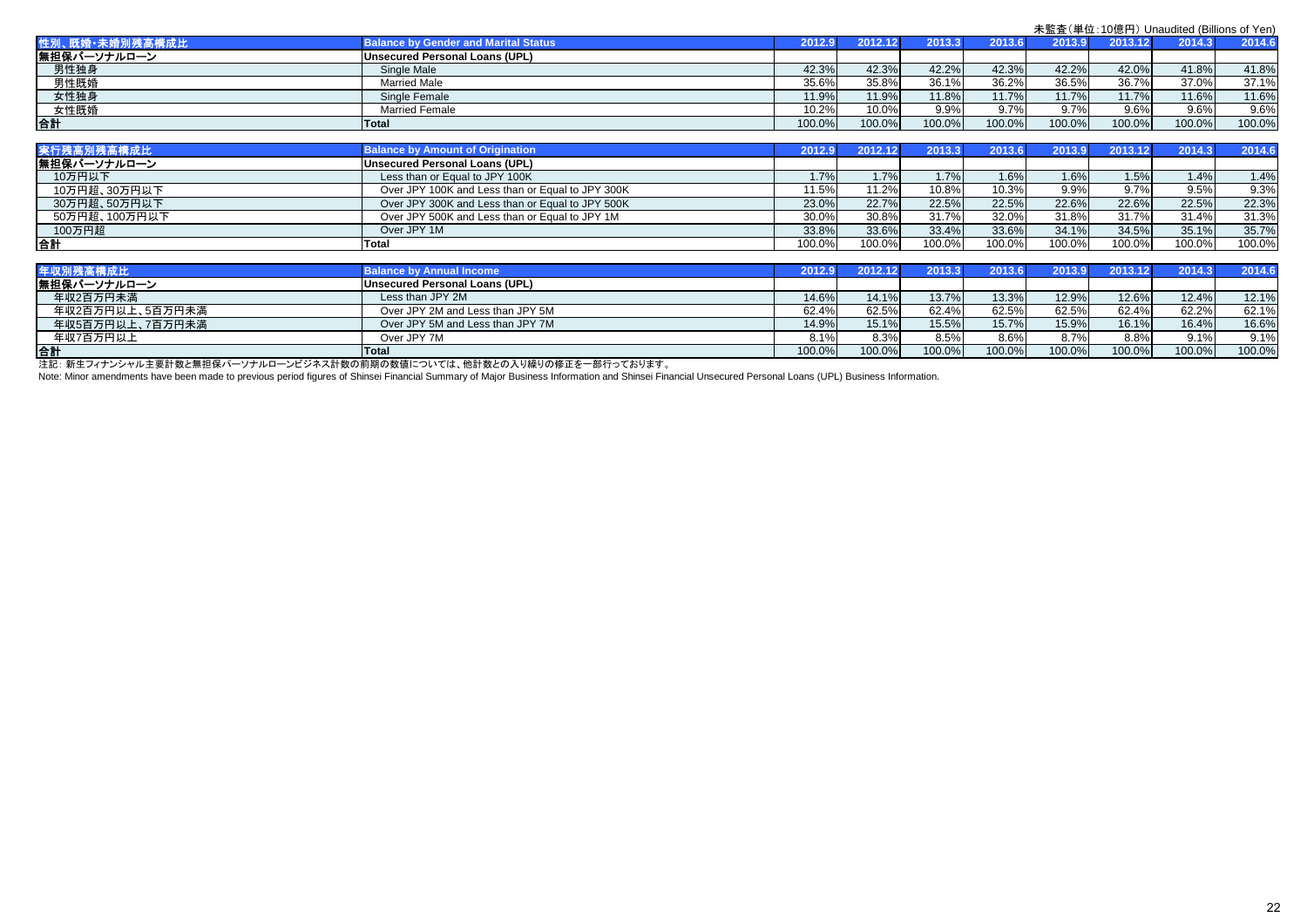#### シンキ株式会社の、銀行の勘定科目体系に組替後の、 連結損益計算書、貸借対照表データ (新生銀行への連結会計処理前)

**SHINKI Consolidated P/L and B/S Data, after Reclassification to Conform to Bank's Financial Statements, before Consolidating to Shinsei Bank**

未監査(単位:10億円) Unaudited (Billions of Yen) 連結損益計算書 **Consolidated Statements of Income 2012.7-9 2012.10-12 2013.1-3 2013.4-6 2013.7-9 2013.10-12 2014.1-3 2014.4-6** 資金運用収益 Total Interest Income 1.7 1.7 1.6 1.6 1.6 1.7 1.7 1.7 役務取引等収益 Fees and Commissions Income 0.0 0.0 0.0 0.0 0.0 0.0 0.0 0.0 その他業務収益 Other Business Income - - - - - - - - その他経常収益益 Other Ordinary Income 0.2 | 0.2 | 0.2 | 0.2 | 0.2 経常収益 **Ordinary Income** 2.0 2.0 1.9 1.9 1.9 2.0 1.9 2.0 資金調達費用 Total Interest Expenses 0.1 0.1 0.1 0.1 0.1 0.1 0.1 0.1 役務取引等費用 Fees and Commissions Expenses 0.1 0.1 0.1 0.1 0.1 0.1 0.1 0.1 その他業務費用Other Business Expenses and the set of the set of the set of the set of the set of the set of the set of the set of the set of the set of the set of the set of the set of the set of the set of the set of the set of the set 営業経費 Total General and Administrative Expenses 0.9 0.9 1.1 1.0 0.9 1.0 1.0 1.0 その他経常費用Other Ordinary Expenses 2012 12.9 0.2 0.4 12.9 0.2 0.4 0.2 0.4 0.2 0.4 0.2 0.4 貸倒引当金繰入額Provision of Reserve for Loan Losses and the control of the control of the control of the control of the control of the control of the control of the control of the control of the control of the control of the control of t その他他 | Others | 0.0 | 0.1 | 0.1 | 0.0 | 12.9 | 0.0 | 0.1 経常費用 **Ordinary Expenses** 1.5 1.4 1.5 1.6 1.6 14.3 1.6 1.8 経常利益(損失) **Net Ordinary Income (Loss)** 0.5 0.5 0.4 0.3 0.2 (12.3) 0.3 0.2 特別利益益 | Special Gains | 0.0 | - | 0.0 | - | - | 0.0 特別損失失 | Special Losses | 0.0 | 0.0 | 0.0 | 0.0 | 0.0 | 0.0 | 0.0 税引前四半期純利益(損失) **Income (Loss) before Income Taxes and Minority Interests** 0.5 0.5 0.4 0.3 0.2 (12.3) 0.3 0.2 税金 Income Taxes (Benefit) 0.0 0.0 0.0 0.0 0.0 0.0 0.0 0.0 少数株主利益 Minority Interests in Net Income of Subsidiaries - - - - - - - - 四半期純利益(損失) Net Income (Loss) 0.5 | 0.4 | 0.3 | 0.2 | (12.3)| 0.3 | 0.2

| <b>Consolidated Balance Sheets</b>        | 2012.9                                                                                                   | 2012.12   | 2013.3                            | 2013.6                             | 2013.9                         | 2013.12               | 2014.3                                       | 2014.6                                |
|-------------------------------------------|----------------------------------------------------------------------------------------------------------|-----------|-----------------------------------|------------------------------------|--------------------------------|-----------------------|----------------------------------------------|---------------------------------------|
| Assets:                                   |                                                                                                          |           |                                   |                                    |                                |                       |                                              |                                       |
| Cash and Due from Banks                   | 1.7                                                                                                      | 2.2       | 1.3                               | 1.2                                | 1.0                            | 0.8                   | 1.1                                          | 1.4                                   |
| <b>Securities</b>                         | 0.1                                                                                                      | 0.1       | 0.1                               | 0.1                                | 0.1                            | 0.1                   | 0.1                                          | 0.1                                   |
| Loans and Bills Discounted                | 46.8                                                                                                     | 41.7      | 42.1                              | 42.1                               | 42.7                           | 43.5                  | 45.0                                         | 46.3                                  |
| <b>Other Assets</b>                       | 1.1                                                                                                      | 1.3       | 1.0                               | 1.2                                | 1.2                            | 1.4                   | 1.2                                          | 1.2                                   |
| Premises and Equipment                    | 5.3                                                                                                      | 5.3       | 5.4                               | 5.4                                | 5.4                            | 5.3                   | 5.3                                          | 4.8                                   |
| Intangible Assets                         | 0.2                                                                                                      | 0.2       | 0.2                               | 0.2                                | 0.2                            | 0.2                   | 0.1                                          | 0.1                                   |
| <b>Deferred Tax Assets</b>                |                                                                                                          |           |                                   |                                    |                                |                       |                                              |                                       |
| <b>Reserve for Credit Losses</b>          | (3.4)                                                                                                    | (3.2)     | (2.9)                             | (2.8)                              | (2.8)                          | (2.5)                 | (2.3)                                        | (2.4)                                 |
| <b>Total Assets</b>                       | 53.2                                                                                                     | 48.9      | 48.4                              | 48.3                               | 48.3                           | 49.2                  | 50.8                                         | 51.8                                  |
| <b>Liabilities and Equity</b>             |                                                                                                          |           |                                   |                                    |                                |                       |                                              |                                       |
| Liabilities:                              |                                                                                                          |           |                                   |                                    |                                |                       |                                              |                                       |
| <b>Commercial Paper</b>                   |                                                                                                          |           |                                   |                                    |                                |                       |                                              | $\sim$                                |
| <b>Borrowed Money</b>                     | 21.5                                                                                                     | 18.3      | 18.4                              | 19.3                               | 20.3                           | 21.8                  | 24.0                                         | 25.8                                  |
| Corporate Bonds                           |                                                                                                          |           |                                   |                                    |                                |                       |                                              |                                       |
| <b>Other Liabilities</b>                  | 1.6                                                                                                      | 1.4       | 1.4                               | 1.4                                | 1.2                            | 1.1                   | 1.1                                          | 1.2                                   |
| Reserve for Losses on Interest Repayments | 10.3                                                                                                     | 8.9       | 7.8                               | 6.5                                | 5.3                            | 17.1                  | 16.2                                         | 15.1                                  |
| <b>Deferred Tax Liabilities</b>           |                                                                                                          |           | 0.0                               | 0.0                                | 0.0                            | 0.0                   | 0.0                                          | 0.0                                   |
| <b>Total Liabilities</b>                  | 33.6                                                                                                     | 28.7      | 27.8                              | $\overline{27.3}$                  | 27.0                           | 40.2                  | 41.5                                         | 42.2                                  |
| Equity:                                   |                                                                                                          |           |                                   |                                    |                                |                       |                                              |                                       |
| <b>Total Shareholders' Equity</b>         | 19.6                                                                                                     | 20.2      | 20.6                              | 21.0                               | 21.3                           | 8.9                   | 9.2                                          | 9.5                                   |
| <b>Capital Stock</b>                      | 28.6                                                                                                     | 28.6      | 28.6                              | 28.6                               | 28.6                           | 28.6                  | 28.6                                         | 28.6                                  |
| <b>Total Equity</b>                       | 19.6                                                                                                     | 20.2      | 20.6                              | 21.0                               | 21.3                           | 8.9                   | 9.2                                          | 9.5                                   |
| <b>Total Liabilities and Equity</b>       | 53.2                                                                                                     | 48.9      | 48.4                              | 48.3                               | 48.3                           | 49.2                  | 50.8                                         | 51.8                                  |
|                                           |                                                                                                          |           |                                   |                                    |                                |                       |                                              |                                       |
|                                           |                                                                                                          |           |                                   |                                    |                                |                       |                                              | 2014.4-6                              |
|                                           |                                                                                                          |           |                                   |                                    |                                |                       |                                              | 1.1<br>0 <sub>0</sub>                 |
|                                           | <b>Grey Zone Related Information</b><br>Amount of Refund for Grey Zone Claim<br>Amount of Debt Write-Off | 1.5<br>02 | 2012.7-9 2012.10-12<br>1.3<br>0.1 | $2013.1 - 3$<br>1.1<br>$\bigcap$ 1 | 2013.4-6<br>1.3<br>$\bigcap$ 1 | 1.1<br>0 <sub>0</sub> | 2013.7-9 2013.10-12<br>1.0<br>0 <sub>0</sub> | $2014.1 - 3$<br>0.9<br>0 <sub>0</sub> |

| 竹心丛丛民连        | <b>DIEY LUITE INFIGURE INTERNATIONAL</b>               |                 | LUILUI LUILUILUILU |       |       |       | 3.1-3 ZUI 3.10-121 | -4014.191        | - 2014.470 |
|---------------|--------------------------------------------------------|-----------------|--------------------|-------|-------|-------|--------------------|------------------|------------|
| 利息返還額         | Amount of Refund for Grey Zone Claim                   | . ب             |                    |       |       |       | 1.0                | 0.9              |            |
| 債権放棄額         | Amount of Debt Write-Off                               | 0.2             | U. 1               |       |       | 0.0   | 0.0 <sub>1</sub>   | 0.0              | 0.0        |
| キャッシュアウト利息返還額 | Amount of Interest Repayment                           | ں. ا            |                    |       |       | 0.1   | 0.9                | 0.9              |            |
| 利息返還損失引当金     | Reserve for Losses on Interest Repayment               | 10.3            | 8.9                |       | 6.5   | 5.3   | 17.1               | 16.2             | 15.1       |
| 利息返還損失引当金繰入額  | Provisions of Reserve for Losses on Interest Repayment | 0.0             | 0.0                |       |       | 0.0   | 12.8               | 0.0              | 0.0        |
| 利息返還損失引当金使用額  | Usage of Reserve for Losses on Interest Repayment      | $\cdot$ $\cdot$ |                    |       |       |       | 1.0                | 0.9 <sub>1</sub> |            |
| 開示請求件数        | Number of Claims                                       | 2,566           | 2.562              | 2.610 | 2,638 | 2,397 | 2,563              | 2.370            | 2.716      |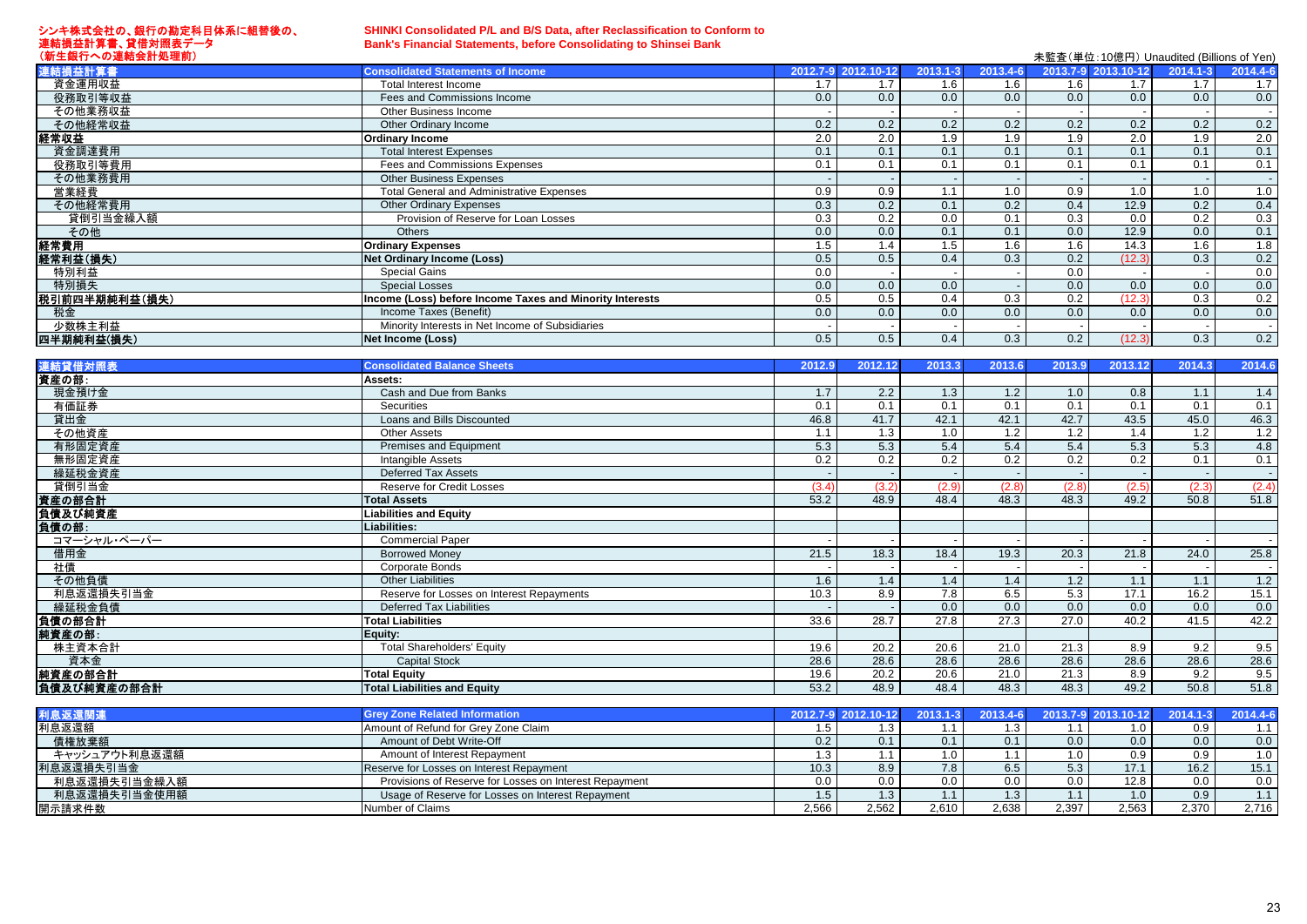| シンキ主要計数               | <b>SHINKI Financial Summary of Major Business Information</b> |               | 未監査(単位: 10億円) Unaudited (Billions of Yen) |                      |                  |               |                             |                  |                  |
|-----------------------|---------------------------------------------------------------|---------------|-------------------------------------------|----------------------|------------------|---------------|-----------------------------|------------------|------------------|
| 貸付金残高                 | <b>Loan Receivables</b>                                       | 2012.9        | 2012.12                                   | 2013.3               | 2013.6           | 2013.9        | 2013.12                     | 2014.3           | 2014.6           |
| 消費者向け貸付               | <b>Total Personal Loans</b>                                   | 38.2          | 37.5                                      | 38.3                 | 38.7             | 39.5          | 40.5                        | 42.1             | 43.6             |
| 無担保ローン                | <b>Unsecured Loans</b>                                        | 38.1          | 37.4                                      | 38.2                 | 38.6             | 39.4          | 40.4                        | 42.0             | 43.5             |
| 有担保ローン                | <b>Secured Loans</b>                                          | 0.1           | 0.1                                       | 0.1                  | 0.1              | 0.1           | 0.1                         | 0.1              | 0.1              |
| 事業者向け貸付               | <b>Total Business Loans</b>                                   | 4.7           | 4.2                                       | 3.8                  | 3.5              | 3.3           | 3.1                         | 3.0              | 2.8              |
| 証書貸付                  | Loans on Deeds                                                | 0.0           | 0.0                                       | 0.0                  | 0.0              | 0.0           | 0.0                         | $\overline{0.0}$ | 0.0              |
| ノーローンビジネス             | <b>NOLOAN Business</b>                                        | 4.7           | 4.2                                       | 3.8                  | 3.5              | 3.3           | 3.1                         | 3.0              | 2.8              |
| 有担保貸付                 | <b>Secured Loans</b>                                          | 0.0           | 0.0                                       | 0.0                  | 0.0              | 0.0           | 0.0                         | 0.0              | 0.0              |
| 貸付金合計                 | <b>Total Loan Receivables</b>                                 | 42.9          | 41.7                                      | 42.1                 | 42.2             | 42.8          | 43.6                        | 45.1             | 46.4             |
|                       |                                                               |               |                                           |                      |                  |               |                             |                  |                  |
| 顧客数(千人)               | <b>Number of Customers (Thousands)</b>                        | 2012.9        | 2012.12                                   | 2013.3               | 2013.6           | 2013.9        | 2013.12                     | 2014.3           | 2014.6           |
| 顧客数                   | Number of Customers                                           | 100.1         | 95.3                                      | 92.6                 | 89.7             | 87.5          | 86.1                        | 86.0             | 85.9             |
| 新規獲得顧客数               | Number of Newly Acquired Customers                            | 4.4           | 4.7                                       | 6.5                  | 6.3              | 5.8           | 6.1                         | 4.7              | 5.5              |
|                       |                                                               |               |                                           |                      |                  |               |                             |                  |                  |
| 店舗・チャネル               | <b>Number of Branches and Channels</b>                        | 2012.9        | 2012.12                                   | 2013.3               | 2013.6           | 2013.9        | 2013.12                     | 2014.3           | 2014.6           |
| 無人店舗数(箇所)             | <b>Unmanned Branches</b>                                      | $\mathcal{P}$ | 2                                         | 2                    | $\mathcal{P}$    | $\mathcal{P}$ | 2                           | 2                | $\overline{2}$   |
| ATM台数:                | ATMs:                                                         |               |                                           |                      |                  |               |                             |                  |                  |
| 自社分(台)                | Own                                                           |               |                                           |                      |                  |               |                             |                  |                  |
| 提携分(千台)               | Tie-up (Thousands)                                            | 50.1          | 50.1                                      | 50.1                 | 50.1             | 56.0          | 57.0                        | 57.7             | 57.0             |
| 自動契約機台数(台)            | <b>Automated Contract Machines</b>                            |               |                                           |                      |                  |               |                             |                  |                  |
|                       | <b>Approval Rate</b>                                          |               | 2012.7-9 2012.10-12                       |                      |                  |               |                             | $2014.1 - 3$     |                  |
| 成約率<br>申込数(ノーローン)(千件) | Number of Application (NOLOAN) (Thousands)                    | 22.9          | 24.5                                      | $2013.1 - 3$<br>29.0 | 2013.4-6<br>25.8 | 22.6          | 2013.7-9 2013.10-12<br>25.8 | 23.8             | 2014.4-6<br>27.7 |
|                       |                                                               |               |                                           |                      |                  |               |                             |                  |                  |
| 成約率(ノーローン)            | Approval Rate (NOLOAN)                                        | 19.2%         | 19.1%                                     | 22.3%                | 24.3%            | 25.7%         | 23.6%                       | 19.7%            | 19.9%            |
| 加重平均約定金利 (単体)         | Weighted Average Loan Interest Rate (Nonconsolidated)         | 2012.9        | 2012.12                                   | 2013.3               | 2013.6           | 2013.9        | 2013.12                     | 2014.3           | 2014.6           |
| 加重平均約定金利              | Weighted Average Loan Interest Rate                           | 16.4%         | 16.3%                                     | 16.1%                | 16.1%            | 15.9%         | 15.9%                       | 15.8%            | 15.7%            |
| 消費者向け                 | <b>Personal Loans</b>                                         | 17.5%         | 17.3%                                     | 17.0%                | 16.8%            | 16.6%         | 16.5%                       | 16.3%            | 16.3%            |
| 無担保ローン                | <b>Unsecured Loans</b>                                        | 17.5%         | 17.3%                                     | 17.0%                | 16.8%            | 16.6%         | 16.5%                       | 16.3%            | 16.3%            |
| 有担保ローン                | <b>Secured Loans</b>                                          | 16.4%         | 16.2%                                     | 16.1%                | 16.0%            | 15.9%         | 15.8%                       | 15.7%            | 15.7%            |
| 事業者向け                 | <b>Business Loans</b>                                         | 17.9%         | 17.7%                                     | 17.4%                | 17.3%            | 17.2%         | 17.0%                       | 16.9%            | 16.7%            |
| 証書貸付                  | Loans on Deeds                                                | n/a           | n/a                                       | n/a                  | n/a              | n/a           | n/a                         | n/a              | n/a              |
| ノーローンビジネス             | <b>NOLOAN Business</b>                                        | 17.9%         | 17.7%                                     | 17.4%                | 17.3%            | 17.2%         | 17.0%                       | 16.9%            | 16.7%            |

 有担保貸付 Secured Loans n/a n/a n/a n/a n/a n/a n/a n/a 注記: 商品内訳は、和解分を含まない数値となっております。

Note: Figures for individual products do not include cases that have been settled.

| 貸出金利帯別残高     | <b>Breakdown of Loans by Lending Rates</b> | 2012.9 | 2012.12 | 2013.3 | 2013.6 | 2013.9 | 2013.12 | 2014.3 | 2014.6 |
|--------------|--------------------------------------------|--------|---------|--------|--------|--------|---------|--------|--------|
| 無担保ローン       | <b>Unsecured Personal Loans</b>            |        |         |        |        |        |         |        |        |
| 残高:          | Outstanding:                               |        |         |        |        |        |         |        |        |
| $\sim$ 15%   | $\sim$ 15%                                 | 15.1   | 16.0    | 17.6   | 18.9   | 20.3   | 21.6    | 23.2   | 24.6   |
| $\sim$ 18%   | $~18\%$                                    | 19.5   | 18.6    | 18.3   | 17.7   | 17.5   | 17.3    | 17.6   | 17.7   |
| $\sim 20\%$  | $\sim 20\%$                                | 0.0    | 0.0     | 0.0    | 0.0    | 0.0    | 0.0     | 0.0    | 0.0    |
| $\sim$ 25%   | $\sim 25%$                                 | 1.0    | 0.8     | 0.7    | 0.6    | 0.5    | 0.4     | 0.3    | 0.3    |
| $\sim$ 29.2% | $\sim$ 29.2%                               | 2.5    | 2.0     | 1.6    | 1.4    | 1.1    | 1.1     | 0.9    | 0.9    |
| 合計           | Total                                      | 38.1   | 37.4    | 38.2   | 38.6   | 39.4   | 40.4    | 42.0   | 43.5   |
| 比率:          | <b>Ratios:</b>                             |        |         |        |        |        |         |        |        |
| $\sim$ 15%   | $\sim$ 15%                                 | 39.6%  | 42.8%   | 46.1%  | 48.9%  | 51.4%  | 53.4%   | 55.1%  | 56.7%  |
| $\sim$ 18%   | ~18%                                       | 51.2%  | 49.7%   | 47.9%  | 46.0%  | 44.3%  | 42.9%   | 41.8%  | 40.7%  |
| $\sim$ 20%   | $\sim 20\%$                                | 0.0%   | 0.0%    | 0.0%   | 0.0%   | 0.0%   | 0.0%    | 0.0%   | 0.0%   |
| $\sim$ 25%   | $\sim$ 25%                                 | 2.6%   | 2.1%    | 1.8%   | 1.6%   | 1.3%   | 1.0%    | 0.8%   | 0.6%   |
| $\sim$ 29.2% | $\sim$ 29.2%                               | 6.6%   | 5.4%    | 4.2%   | 3.5%   | 3.0%   | 2.7%    | 2.3%   | 2.0%   |
| 合計           | Total                                      | 100.0% | 100.0%  | 100.0% | 100.0% | 100.0% | 100.0%  | 100.0% | 100.0% |

注記: 旧金利体系で契約し、貸金業法完全施行後においても、新たな貸付が発生していない債権の一部については、金利を旧金利体系のまま据え置いており、金利体系として20%超に分類される債権は存在しております。

Note: Interest rates for receivables whose contracts were made under the previous interest rate system, and for which there has been no new borrowing, are not required to be changed after the full implementation of the rev As a result, some receivables are classified as having interest rates of over 20%.

|              |                                                              | 2012.5 |               |      |      |      |      | 00112 |      |
|--------------|--------------------------------------------------------------|--------|---------------|------|------|------|------|-------|------|
| 無担保ローン       | Unsecured Personal Loans                                     |        |               |      |      |      |      |       |      |
| 残高(固定化債権を含む) | <b>Outstanding (including Long-Term Accounts Receivable)</b> | 38.1   |               | 38.2 | 38.6 | 39.4 | 40.4 | 42.0  | 43.5 |
| 91~180日延滞残高  | 91-180 Days Delinguency Amount                               | 0.3    | $\sim$        |      | 0.3  | U.4  | 0.4  | 0.4   | 0.4  |
| 91~180日延滞比率  | 91-180 Days Delinguency Ratio                                | 0.9%   | n a%<br>U.J/1 | 0.8% | 0.8% | 1.0% | 1.0% | 0.8%  | 0.9% |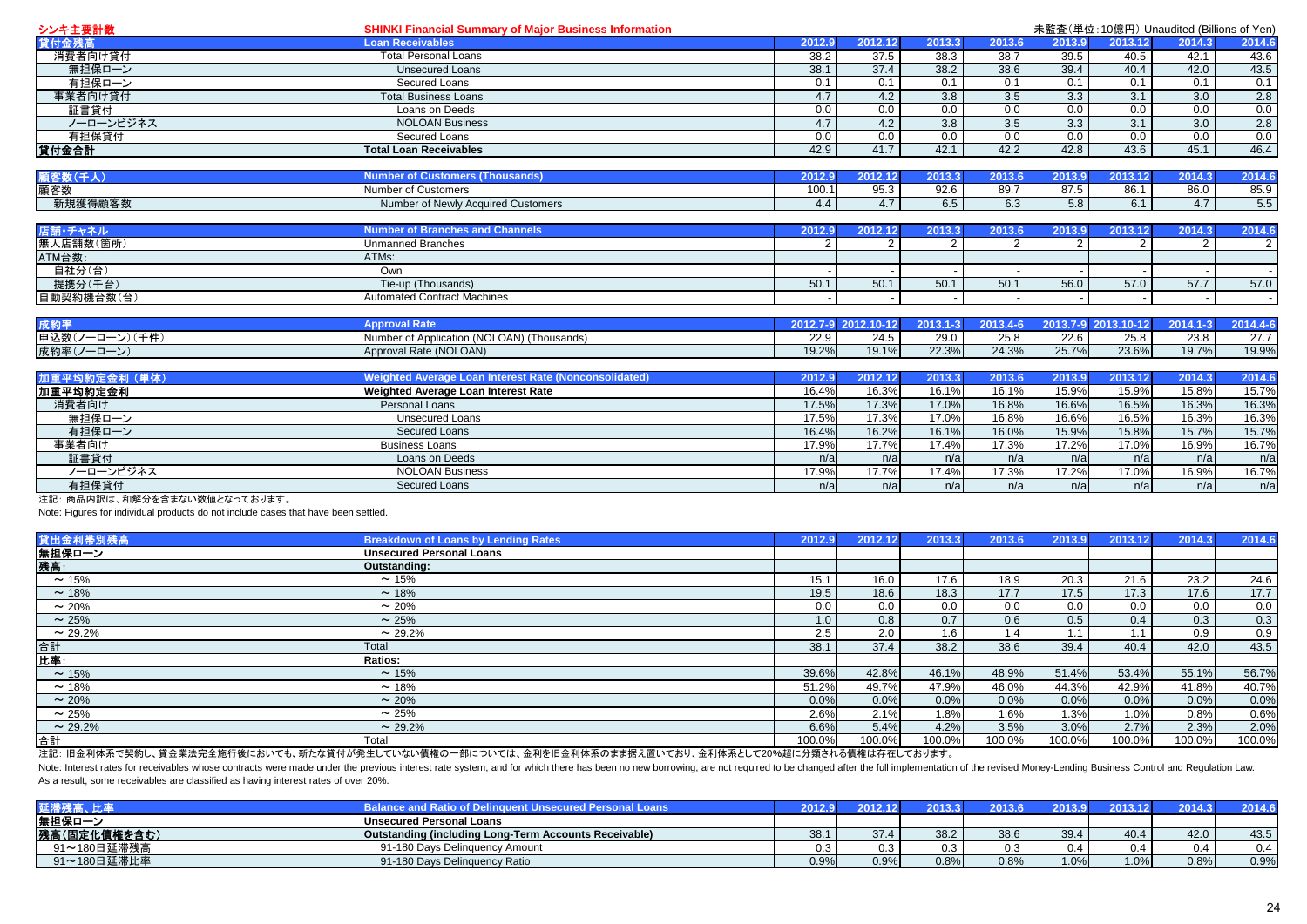| 未監査(単位: 10億円) Unaudited (Billions of Yen) |                                                        |        |         |        |        |        |         |        |        |
|-------------------------------------------|--------------------------------------------------------|--------|---------|--------|--------|--------|---------|--------|--------|
| 加重平均借入金利 (単体)                             | <b>Weighted Average Funding Rate (Nonconsolidated)</b> | 2012.9 | 2012.12 | 2013.3 | 2013.6 | 2013.9 | 2013.12 | 2014.3 | 2014.6 |
| 期中加重平均                                    | During the Fiscal Year                                 | 2.1%   | 2.2%    | 2.3%   | 2.4%   | 2.4%   | 2.5%    | 2.4%   | 1.9%   |
| 期末加重平均                                    | As of the Fiscal Year End                              | 2.1%   | 2.2%    | 2.3%   | 2.4%   | 2.4%   | 2.5%    | 2.4%   | 1.9%   |
|                                           |                                                        |        |         |        |        |        |         |        |        |
| 年齢別残高横成比                                  | <b>Balance by Age</b>                                  | 2012.9 | 2012.12 | 2013.3 | 2013.6 | 2013.9 | 2013.12 | 2014.3 | 2014.6 |
| 無担保ローン                                    | <b>Unsecured Personal Loans</b>                        |        |         |        |        |        |         |        |        |
| $30$                                      | $30$                                                   | 7.4%   | 6.9%    | 6.6%   | 6.2%   | 5.9%   | 5.6%    | 5.4%   | 5.2%   |
| <40                                       | <40                                                    | 27.4%  | 27.0%   | 26.6%  | 26.0%  | 25.7%  | 25.3%   | 24.8%  | 24.4%  |
| 50<                                       | 50<                                                    | 35.8%  | 36.2%   | 36.5%  | 37.0%  | 37.3%  | 37.6%   | 37.6%  | 37.9%  |
| <60                                       | <60                                                    | 19.9%  | 20.4%   | 20.7%  | 21.2%  | 21.5%  | 21.9%   | 22.3%  | 22.6%  |
| $>1/10 = 60$                              | Over <sub>60</sub>                                     | 9.5%   | 9.5%    | 9.6%   | 9.6%   | 9.6%   | 9.6%    | 9.9%   | 9.9%   |
| 合計                                        | Total                                                  | 100.0% | 100.0%  | 100.0% | 100.0% | 100.0% | 100.0%  | 100.0% | 100.0% |
|                                           |                                                        |        |         |        |        |        |         |        |        |
| 性別、既婚·未婚別残高構成比                            | <b>Balance by Gender and Marital Status</b>            | 2012.9 | 2012.12 | 2013.3 | 2013.6 | 2013.9 | 2013.12 | 2014.3 | 2014.6 |
| 無担保ローン                                    | <b>Unsecured Personal Loans</b>                        |        |         |        |        |        |         |        |        |
| 男性独身                                      | Single Male                                            | 38.6%  | 38.5%   | 38.4%  | 38.4%  | 38.2%  | 38.1%   | 37.9%  | 38.0%  |
| 男性既婚                                      | <b>Married Male</b>                                    | 47.2%  | 47.9%   | 48.6%  | 49.0%  | 49.4%  | 49.7%   | 50.1%  | 50.0%  |
| 女性独身                                      | Single Female                                          | 7.9%   | 7.6%    | 7.3%   | 7.1%   | 7.0%   | 6.9%    | 6.8%   | 6.8%   |
| 女性既婚                                      | <b>Married Female</b>                                  | 6.3%   | 6.0%    | 5.7%   | 5.5%   | 5.4%   | 5.3%    | 5.2%   | 5.2%   |
| 合計                                        | Total                                                  | 100.0% | 100.0%  | 100.0% | 100.0% | 100.0% | 100.0%  | 100.0% | 100.0% |
|                                           |                                                        |        |         |        |        |        |         |        |        |
| 実行残高別残高構成比                                | <b>Balance by Amount of Origination</b>                | 2012.9 | 2012.12 | 2013.3 | 2013.6 | 2013.9 | 2013.12 | 2014.3 | 2014.6 |
| 無担保ローン                                    | <b>Unsecured Personal Loans</b>                        |        |         |        |        |        |         |        |        |
| 10万円未満                                    | Less than JPY 100K                                     | 3.2%   | 3.2%    | 3.1%   | 3.0%   | 2.8%   | 2.7%    | 2.5%   | 2.5%   |
| 10万円以上、30万円未満                             | Over JPY 100K and Less than JPY 300K                   | 16.7%  | 15.5%   | 14.3%  | 13.3%  | 12.5%  | 11.4%   | 10.5%  | 9.8%   |
| 30万円以上、50万円未満                             | Over JPY 300K and Less than JPY 500K                   | 22.5%  | 21.3%   | 19.9%  | 19.0%  | 18.1%  | 17.7%   | 17.3%  | 16.8%  |
| 50万円以上、100万円未満                            | Over JPY 500K and Less than JPY 1M                     | 26.4%  | 25.9%   | 25.5%  | 25.2%  | 24.6%  | 24.3%   | 24.2%  | 24.0%  |
| 100万円以上                                   | Over JPY 1M                                            | 31.2%  | 34.1%   | 37.2%  | 39.5%  | 42.0%  | 43.9%   | 45.5%  | 46.9%  |
| 合計                                        | Total                                                  | 100.0% | 100.0%  | 100.0% | 100.0% | 100.0% | 100.0%  | 100.0% | 100.0% |
|                                           |                                                        |        |         |        |        |        |         |        |        |
| 年収別残高構成比                                  | <b>Balance by Annual Income</b>                        | 2012.9 | 2012.12 | 2013.3 | 2013.6 | 2013.9 | 2013.12 | 2014.3 | 2014.6 |
| 無担保ローン                                    | <b>Unsecured Personal Loans</b>                        |        |         |        |        |        |         |        |        |
| 年収2百万円未満                                  | Less than JPY 2M                                       | 7.8%   | 7.6%    | 7.2%   | 6.9%   | 6.7%   | 6.5%    | 6.4%   | 6.4%   |
| 年収2百万円以上、5百万円未満                           | Over JPY 2M and Less than JPY 5M                       | 54.1%  | 54.0%   | 53.3%  | 53.2%  | 52.9%  | 52.8%   | 52.5%  | 52.3%  |
| 年収5百万円以上、7百万円未満                           | Over JPY 5M and Less than JPY 7M                       | 21.8%  | 21.9%   | 22.3%  | 22.4%  | 22.5%  | 22.6%   | 22.7%  | 22.8%  |
| 年収7百万円以上                                  | Over JPY 7M                                            | 16.3%  | 16.5%   | 17.2%  | 17.5%  | 17.9%  | 18.1%   | 18.4%  | 18.5%  |
| 合計                                        | Total                                                  | 100.0% | 100.0%  | 100.0% | 100.0% | 100.0% | 100.0%  | 100.0% | 100.0% |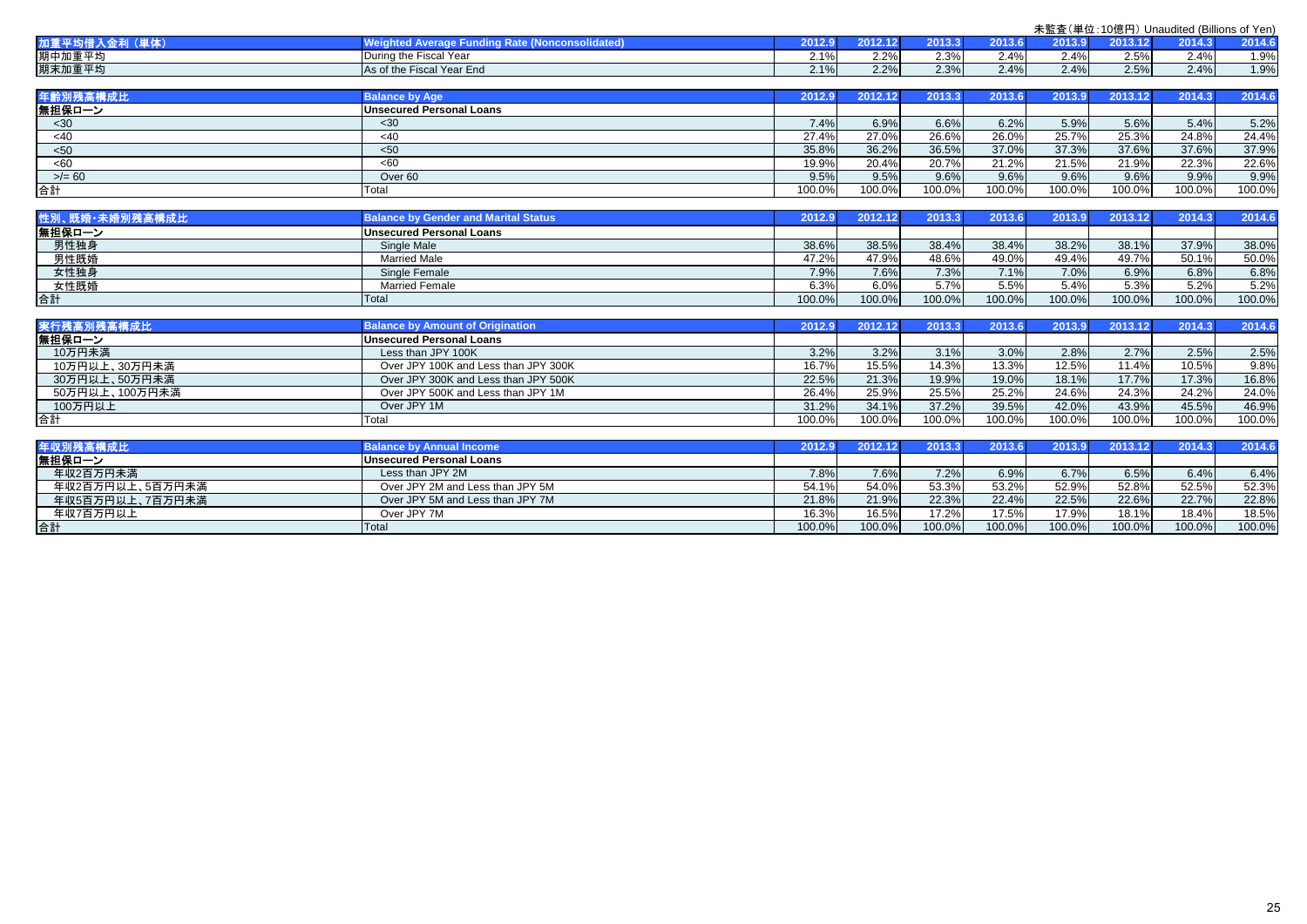# 株式会社アプラスフィナンシャルの、銀行の勘定科目体系に組替後 **APLUS FINANCIAL Consolidated P/L and B/S Data, after Reclassification to**

| の、連結損益計算書、貸借対照表データ<br>(新生銀行への連結会計処理前) | <b>Conform to Bank's Financial Statements, before Consolidating to Shinsei</b><br><b>Bank</b> |      |                     |          |          |      | 未監査(単位: 10億円) Unaudited (Billions of Yen) |          |          |
|---------------------------------------|-----------------------------------------------------------------------------------------------|------|---------------------|----------|----------|------|-------------------------------------------|----------|----------|
| 連結損益計算書                               | <b>Consolidated Statements of Operations</b>                                                  |      | 2012.7-9 2012.10-12 | 2013.1-3 | 2013.4-6 |      | 2013.7-9 2013.10-12                       | 2014.1-3 | 2014.4-6 |
| 資金運用収益                                | Total Interest Income                                                                         | 3.2  | 3.1                 | 2.9      | 2.8      | 2.7  | 2.7                                       | 2.5      | 2.5      |
| 役務取引等収益                               | Fees and Commissions Income                                                                   | 5.5  | 5.4                 | 5.5      | 5.8      | 5.8  | 5.9                                       | 6.0      | 6.1      |
| その他業務収益                               | Other Business Income                                                                         | 5.9  | 6.2                 | 6.3      | 6.3      | 6.5  | 6.9                                       | 7.0      | 7.0      |
| その他経常収益                               | Other Ordinary Income                                                                         | 1.1  | 0.8                 | 1.0      | 0.3      | 0.3  | 0.3                                       | 0.3      | 0.3      |
| 経常収益                                  | <b>Ordinary Income</b>                                                                        | 15.8 | 15.7                | 15.9     | 15.4     | 15.5 | 16.0                                      | 16.0     | 16.1     |
| 資金調達費用                                | <b>Total Interest Expenses</b>                                                                | 0.4  | 0.4                 | 0.3      | 0.4      | 0.3  | 0.3                                       | 0.3      | 0.3      |
| 役務取引等費用                               | Fees and Commissions Expenses                                                                 | 2.6  | 2.5                 | 2.4      | 2.6      | 2.5  | 2.5                                       | 2.3      | 2.6      |
| その他業務費用                               | <b>Other Business Expenses</b>                                                                | 0.6  | 0.4                 | 0.5      | 0.5      | 0.5  | 0.5                                       | 0.5      | 0.5      |
| 営業経費                                  | <b>Total General and Administrative Expenses</b>                                              | 8.4  | 8.1                 | 8.3      | 8.6      | 8.6  | 8.7                                       | 8.7      | 9.0      |
| その他経常費用                               | Other Ordinary Expenses                                                                       | 1.9  | 0.8                 | 2.4      | 1.3      | 2.1  | 1.3                                       | 4.2      | 2.0      |
| 貸倒引当金繰入額                              | Provision of Reserve for Loan Losses                                                          | 1.8  | 0.8                 | 2.2      | 1.3      | 2.1  | 1.3                                       | 2.1      | 2.0      |
| その他                                   | <b>Others</b>                                                                                 | 0.0  | 0.0                 | 0.1      | 0.0      | 0.0  | 0.0                                       | 2.0      | 0.0      |
| 経常費用                                  | <b>Ordinary Expenses</b>                                                                      | 14.2 | 12.3                | 14.2     | 13.5     | 14.2 | 13.6                                      | 16.2     | 14.8     |
| 経常利益(損失)                              | <b>Net Ordinary Income (Loss)</b>                                                             | 1.6  | 3.3                 | 1.7      | 1.9      | 1.2  | 2.4                                       | (0.1)    | 1.3      |
| 特別利益                                  | <b>Special Gains</b>                                                                          |      | 0.0                 |          | 0.0      |      |                                           | 1.1      | 0.0      |
| 特別損失                                  | Special Losses                                                                                |      |                     | 0.0      | 0.0      | 0.0  | 0.0                                       | 0.0      | 0.0      |
| 税引前四半期純利益(損失)                         | Income (Loss) before Income Taxes and Minority Interests                                      | 1.6  | 3.3                 | 1.7      | 1.9      | 1.2  | 2.4                                       | 0.9      | 1.3      |
| 税金                                    | Income Taxes (Benefit)                                                                        | 0.1  | 0.0                 | 0.5      | 0.1      | 0.1  | 0.2                                       | 0.4      | 0.1      |
| 少数株主利益                                | Minority Interests in Net Income of Subsidiaries                                              | 0.0  | 0.0                 | 0.0      |          |      |                                           |          |          |
| 四半期純利益(損失)                            | Net Income (Loss)                                                                             | 1.4  | 3.4                 |          | 1.7      | 1.0  | 2.2                                       | 0.5      | 1.1      |

| 連結貸借対照表     | <b>Consolidated Balance Sheets</b>                    | 2012.9  | 2012.12 | 2013.3  | 2013.6  | 2013.9  | 2013.12 | 2014.3 | 2014.6 |
|-------------|-------------------------------------------------------|---------|---------|---------|---------|---------|---------|--------|--------|
| 資産の部:       | Assets:                                               |         |         |         |         |         |         |        |        |
| 現金預け金       | Cash and Due from Banks                               | 65.0    | 46.3    | 105.8   | 66.9    | 80.7    | 59.7    | 74.8   | 30.8   |
| 買入金銭債権      | Other Monetary Claims Purchased                       | 8.5     | 8.1     | 7.7     | 7.4     | 7.0     | 6.8     | 6.4    | 6.1    |
| 金銭の信託       | Monetary Assets Held in Trust                         | 105.0   | 104.4   | 87.1    | 90.2    | 93.8    | 98.2    | 101.6  | 106.5  |
| 有価証券        | <b>Securities</b>                                     | 2.8     | 1.9     | 0.6     | 0.5     | 0.5     | 0.5     | 0.5    | 0.5    |
| 貸出金         | Loans and Bills Discounted                            | 108.8   | 103.8   | 105.5   | 101.4   | 98.3    | 95.5    | 93.5   | 93.0   |
| その他資産       | <b>Other Assets</b>                                   | 306.9   | 327.3   | 275.9   | 330.3   | 336.4   | 362.4   | 318.0  | 373.5  |
| 割賦売掛金       | <b>Installment Sales Credit</b>                       | 202.7   | 214.5   | 218.1   | 224.7   | 229.4   | 247.7   | 263.6  | 270.7  |
| 有形固定資産      | Premises and Equipment                                | 8.9     | 8.7     | 8.3     | 8.2     | 8.1     | 8.1     | 6.6    | 6.2    |
| 無形固定資産      | <b>Intangible Assets</b>                              | 14.6    | 14.1    | 13.9    | 13.0    | 12.7    | 11.9    | 11.7   | 11.0   |
| のれん         | Goodwill, Net                                         | 2.9     | 2.7     | 2.5     | 2.3     | 2.1     | 1.9     | 1.7    | 1.5    |
| 繰延税金資産      | <b>Deferred Tax Assets</b>                            | 6.8     | 6.8     | 6.2     | 6.2     | 6.2     | 6.2     | 5.5    | 5.5    |
| 支払承諾見返      | Customers' Liabilities for Acceptances and Guarantees | 515.7   | 486.0   | 479.7   | 449.2   | 423.3   | 399.2   | 328.5  | 308.7  |
| 貸倒引当金       | <b>Reserve for Credit Losses</b>                      | (28.8)  | (28.5)  | (28.6)  | (28.5)  | (29.3)  | (29.4)  | (29.7) | (29.5) |
| 資産の部合計      | <b>Total Assets</b>                                   | 1,115.0 | 1,079.6 | 1.062.9 | 1.045.2 | 1,038.3 | 1,019.6 | 919.4  | 915.5  |
| 負債及び純資産     | <b>Liabilities and Equity</b>                         |         |         |         |         |         |         |        |        |
| 負債の部:       | Liabilities:                                          |         |         |         |         |         |         |        |        |
| コマーシャル・ペーパー | <b>Commercial Paper</b>                               |         |         |         |         |         |         |        | $\sim$ |
| 借用金         | <b>Borrowed Monev</b>                                 | 202.4   | 187.7   | 170.3   | 168.9   | 172.4   | 176.4   | 156.3  | 163.5  |
| 短期社債        | Short-Term Corporate Bonds                            | 27.5    | 26.8    | 48.0    | 60.5    | 73.9    | 64.0    | 60.5   | 74.5   |
| 社債          | <b>Corporate Bonds</b>                                |         |         |         |         |         |         |        |        |
| その他負債       | <b>Other Liabilities</b>                              | 271.4   | 279.0   | 264.2   | 265.8   | 267.1   | 277.2   | 270.5  | 264.3  |
| 利息返還損失引当金   | Reserve for Losses on Interest Repayments             | 7.5     | 6.6     | 5.7     | 4.9     | 4.1     | 3.3     | 4.6    | 3.8    |
| 繰延税金負債      | <b>Deferred Tax Liabilities</b>                       | 0.1     | 0.1     | 0.0     | 0.0     | 0.0     | 0.0     | 0.0    | 0.0    |
| 支払承諾        | Acceptances and Guarantees                            | 515.7   | 486.0   | 479.7   | 449.2   | 423.3   | 399.2   | 328.5  | 308.7  |
| 負債の部合計      | <b>Total Liabilities</b>                              | 1.026.9 | 988.1   | 970.4   | 951.0   | 943.0   | 922.0   | 823.1  | 816.7  |
| 純資産の部       | Equity:                                               |         |         |         |         |         |         |        |        |
| 株主資本合計      | <b>Total Shareholders' Equity</b>                     | 87.9    | 91.3    | 92.4    | 94.1    | 95.2    | 97.5    | 98.0   | 100.4  |
| 資本金         | <b>Capital Stock</b>                                  | 15.0    | 15.0    | 15.0    | 15.0    | 15.0    | 15.0    | 15.0   | 15.0   |
| 純資産の部合計     | <b>Total Equity</b>                                   | 88.0    | 91.4    | 92.5    | 94.2    | 95.3    | 97.5    | 96.3   | 98.7   |
| 負債及び純資産の部合計 | <b>Total Liabilities and Equity</b>                   | 1,115.0 | 1,079.6 | 1.062.9 | ,045.2  | 1,038.3 | 1.019.6 | 919.4  | 915.5  |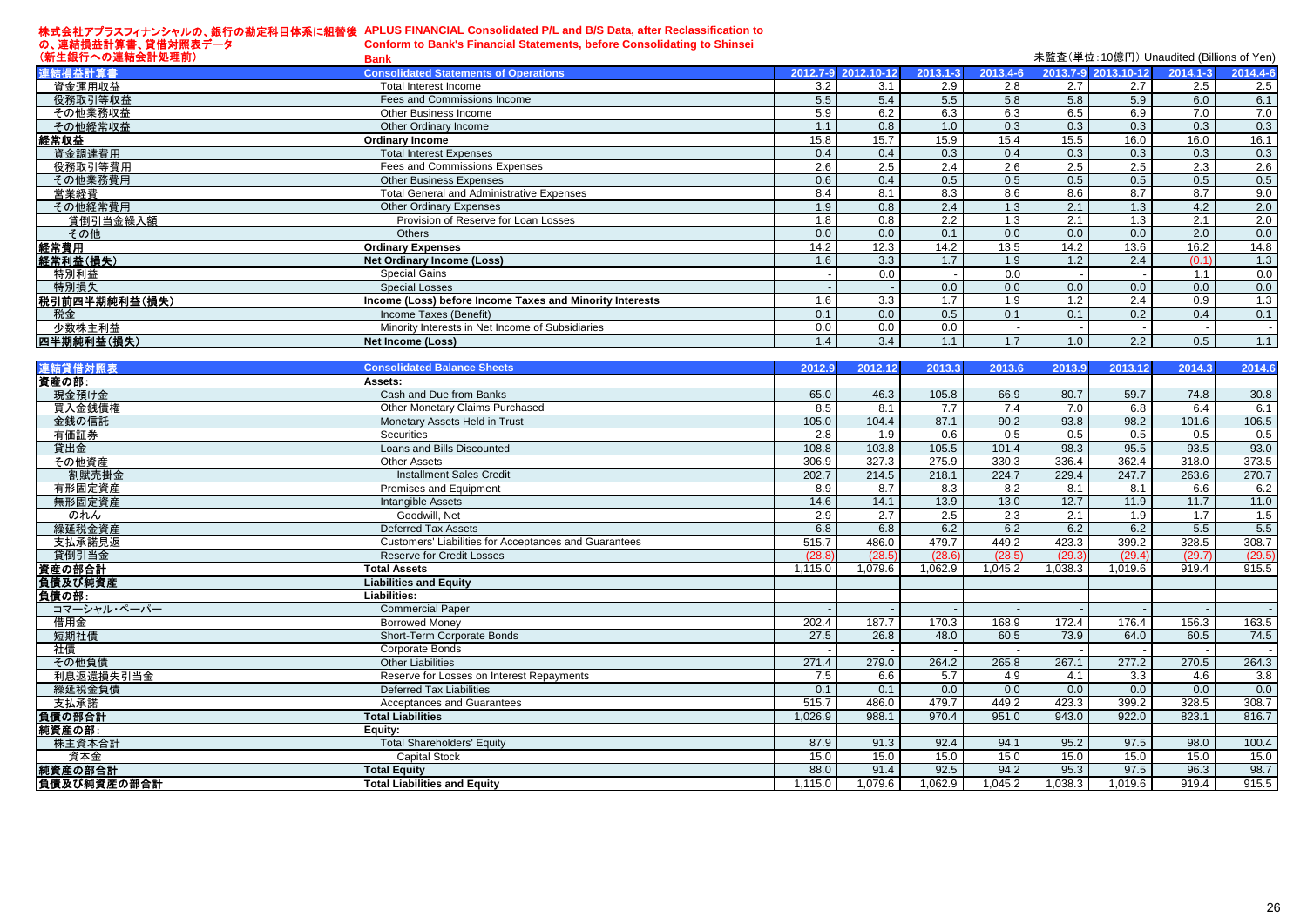| アプラスフィナンシャル開示の連結データ | <b>APLUS FINANCIAL Consolidated Data Disclosed by APLUS FINANCIAL</b> |                  |                     |                  |                  |      | 未監査(単位: 10億円) Unaudited (Billions of Yen) |                  |                          |
|---------------------|-----------------------------------------------------------------------|------------------|---------------------|------------------|------------------|------|-------------------------------------------|------------------|--------------------------|
| 連結損益の概要             | <b>Summary of Income Statement</b>                                    |                  | 2012.7-9 2012.10-12 | $2013.1 - 3$     | 2013.4-6         |      | 2013.7-9 2013.10-12                       | $2014.1 - 3$     | 2014.4-6                 |
| 包括信用購入あっせん          | Credit Card Shopping (Hokatsu)                                        | 3.3              | 3.6                 | 3.5              | 3.6              | 3.8  | 4.0                                       | 4.0              | 4.0                      |
| 個別信用購入あっせん          | Installment Shopping Credit (Kobetsu)                                 | 2.3              | 2.2                 | 2.3              | 2.3              | 2.4  | 2.5                                       | $\overline{2.6}$ | 2.7                      |
| オートクレジット            | <b>Auto Credit</b>                                                    | 0.9              | 0.9                 | 1.0              | $\overline{1.0}$ | 1.0  | 1.0                                       | 1.1              | 1.1                      |
| その他ショッピングクレジット      | Other Shopping Credit                                                 | 1.3              | 1.3                 | 1.2              | 1.3              | 1.3  | 1.4                                       | 1.5              | 1.6                      |
| 信用保証                | <b>Credit Guarantee</b>                                               | $\overline{3.5}$ | $\overline{3.4}$    | $\overline{3.5}$ | $\overline{3.8}$ | 3.8  | 3.8                                       | $\overline{3.8}$ | $\frac{3.9}{2.1}$        |
| オートクレジット            | <b>Auto Credit</b>                                                    | $\overline{2.2}$ | 2.0                 | 2.1              | 2.3              | 2.2  | 2.2                                       | 2.1              |                          |
| その他ショッピングクレジット      | Other Shopping Credit                                                 | 0.9              | 1.0                 | 1.1              | 1.2              | 1.2  | 1.3                                       | 1.4              | 1.4                      |
| その他信用保証             | Others                                                                | 0.3              | 0.3                 | 0.3              | 0.2              | 0.2  | 0.2                                       | $\overline{0.2}$ | 0.2                      |
| 融資                  | <b>Total Loans</b>                                                    | $\overline{3.2}$ | 3.1                 | 2.9              | 2.8              | 2.7  | 2.7                                       | 2.5              | 2.5                      |
| 消費者金融               | <b>Consumer Loans</b>                                                 | 2.9              | $\overline{2.8}$    | 2.6              | 2.6              | 2.5  | 2.5                                       | 2.3              | 2.3                      |
| カードキャッシング           | Cashing by Credit Card                                                | 1.4              | 1.3                 | 1.3              | 1.3              | 1.2  | 1.2                                       | 1.1              | $\overline{1.1}$         |
| ローンカード              | Loan Card                                                             | 1.1              | 1.0                 | 0.9              | 0.9              | 0.8  | 0.8                                       | 0.7              | 0.7                      |
| その他消費者金融            | Other Consumer Loans                                                  | 0.4              | 0.4                 | 0.4              | 0.4              | 0.4  | 0.4                                       | 0.4              | 0.4                      |
| その他融資               | <b>Other Loans</b>                                                    | 0.2              | 0.2                 | 0.2              | 0.2              | 0.1  | 0.2                                       | 0.1              | 0.1                      |
| 金融収益                | Financial Income                                                      | 1.1              | 0.9                 | 0.8              | 0.4              | 0.3  | 0.4                                       | 0.3              | 0.3                      |
| その他                 | Others                                                                | 2.2              | 2.3                 | 2.4              | 2.3              | 2.3  | 2.4                                       | 2.5              | 2.5                      |
| 営業収益                | <b>Operating Revenue</b>                                              | 15.8             | 15.6                | 15.5             | 15.4             | 15.5 | 16.0                                      | 16.0             | 16.1                     |
| 販売費及び一般管理費          | <b>Total SG&amp;A</b>                                                 | 13.4             | 11.7                | 13.4             | 12.9             | 13.7 | 13.0                                      | 15.6             | 14.2                     |
| 貸倒引当金繰入額            | Net Provision of Allowance for Bad Debts                              | 1.8              | 0.8                 | $\overline{2.2}$ | 1.3              | 2.1  | 1.3                                       | 2.1              | 2.0                      |
| 従業員給料·賞与            | <b>Personnel Expenses</b>                                             | 2.3              | 2.2                 | 2.3              | 2.4              | 2.4  | 2.3                                       | 2.4              | $\frac{2.4}{4.2}$<br>1.2 |
| 支払手数料               | <b>Handling Charges</b>                                               | 3.8              | 3.7                 | 3.6              | 3.9              | 4.0  | 4.1                                       | 3.8              |                          |
| 販売促進費               | <b>Sales Promotion Costs</b>                                          | 1.2              | 1.1                 | 1.2              | 1.1              | 1.2  | 1.2                                       | 1.3              |                          |
| 賃借料                 | Rent                                                                  | 0.5              | 0.4                 | 0.4              | 0.4              | 0.4  | 0.4                                       | 0.4              | $\frac{0.4}{0.9}$<br>0.5 |
| 減価償却額               | Depreciation and Amortization                                         | 0.8              | 0.8                 | 0.9              | 0.9              | 0.9  | 1.0                                       | 1.0              |                          |
| 通信費                 | <b>Communication Costs</b>                                            | 0.6              | 0.6                 | 0.6              | 0.6              | 0.6  | 0.5                                       | 0.5              |                          |
| その他                 | <b>Others</b>                                                         | $\overline{2.0}$ | 1.8                 | 1.9              | 2.1              | 1.9  | 1.8                                       | $\overline{3.7}$ | $\frac{2.2}{0.5}$        |
| 金融費用                | <b>Financial Expenses</b>                                             | 0.6              | 0.6                 | 0.5              | 0.5              | 0.5  | 0.6                                       | 0.5              |                          |
| 支払利息                | <b>Interest Expenses</b>                                              | 0.4              | 0.4                 | 0.3              | 0.4              | 0.3  | 0.3                                       | $\overline{0.3}$ | 0.3                      |
| その他                 | Others                                                                | 0.2              | 0.2                 | 0.1              | 0.1              | 0.1  | 0.2                                       | 0.1              | 0.1                      |
| 営業費用                | <b>Operating Expenses</b>                                             | 14.1             | 12.3                | 14.0             | 13.5             | 14.2 | 13.6                                      | 16.1             | 14.8                     |
| 営業利益(損失)            | <b>Operating Income (Loss)</b>                                        | 1.6              | $\overline{3.3}$    | 1.5              | 1.9              | 1.2  | 2.4                                       | (0.1)            | 1.3                      |
| 経常利益(損失)            | <b>Ordinary Income (Loss)</b>                                         | 1.6              | 3.3                 | 1.4              | 1.9              | 1.2  | 2.4                                       | (0.1)            | 1.3                      |
| 特別損益(損失)            | Net Extraordinary Profit (Loss)                                       | 0.0              | 0.0                 | 0.2              | 0.0              | 0.0  | 0.0                                       | 1.1              | 0.0                      |
| 税引前四半期純利益(損失)       | Net Income (Loss) before Income Taxes and Minority Interests          | 1.6              | 3.3                 | 1.7              | 1.9              | 1.2  | 2.4                                       | 0.9              | 1.3                      |
| 四半期純利益(損失)          | Net Income (Loss)                                                     | 1.4              | $\overline{3.4}$    | 1.1              | 1.7              | 1.0  | $\overline{2.2}$                          | 0.5              | 1.1                      |

注記: 2009年12月に改正割賦販売法が施行されたことに伴い、科目名を「総合あっせん」から「包括信用購入あっせん」、「個品あっせん」から「個別信用購入あっせん」へと変更しております。

Note: In accordance with the Revised Installment Sales Act effective from December 2009, the category previously referred to as "Sogo" has been renamed "Hokatsu", and "Kohin" has been renamed "Kobetsu".

| 利息返還関連        | <b>Grey Zone Related Information</b>                   |       | 2012.7-9 2012.10-12 |       |       |       | 2013.1-3 2013.4-6 2013.7-9 2013.10-12 2014.1-3 2014.4-6 |       |       |
|---------------|--------------------------------------------------------|-------|---------------------|-------|-------|-------|---------------------------------------------------------|-------|-------|
| 利息返還額         | Amount of Refund for Grey Zone Claim                   |       |                     | 0.8   |       | 0.8   |                                                         | 0.7   |       |
| 債権放棄額         | Amount of Debt Write-Off                               | 0.3   |                     |       |       | 0.1   | 0.1                                                     | 0.0   | 0.0   |
| キャッシュアウト利息返還額 | Amount of Interest Repayment                           |       |                     |       |       | 0.6   | 0.6                                                     | 0.6   | 0.6   |
| 利息返還損失引当金     | Reserve for Losses on Interest Repayment               | 7.5   | 6.6                 |       |       | 4.1   | 3.3                                                     | 4.6   | 3.8   |
| 利息返還損失引当金繰入額  | Provisions of Reserve for Losses on Interest Repayment |       |                     |       |       |       |                                                         | 2.0   |       |
| 利息返還損失引当金使用額  | Usage of Reserve for Losses on Interest Repayment      |       | 0.9 <sup>°</sup>    | 0.8   |       | 0.8   | 0.7                                                     | 0.7   | 0.7   |
| 開示請求件数        | Number of Claims                                       | 2.448 | 2.440               | 2,433 | 2,592 | 2,148 | 2.383                                                   | 2,309 | 2,708 |

注記: 利息返還額のうち債権放棄額には会計上既に償却している債権を一部含んでいることなどから、利息返還額と会計上(利息損失引当金使用額)の金額とは異なっています。

Note: The "loan receivables write-off" amount included in "the amount of refund for grey zone claim" is different from or higher than the accounting loss since a portion of the "loan receivables write-off"

includes the amount which has already been recorded as a write-off on an accounting basis.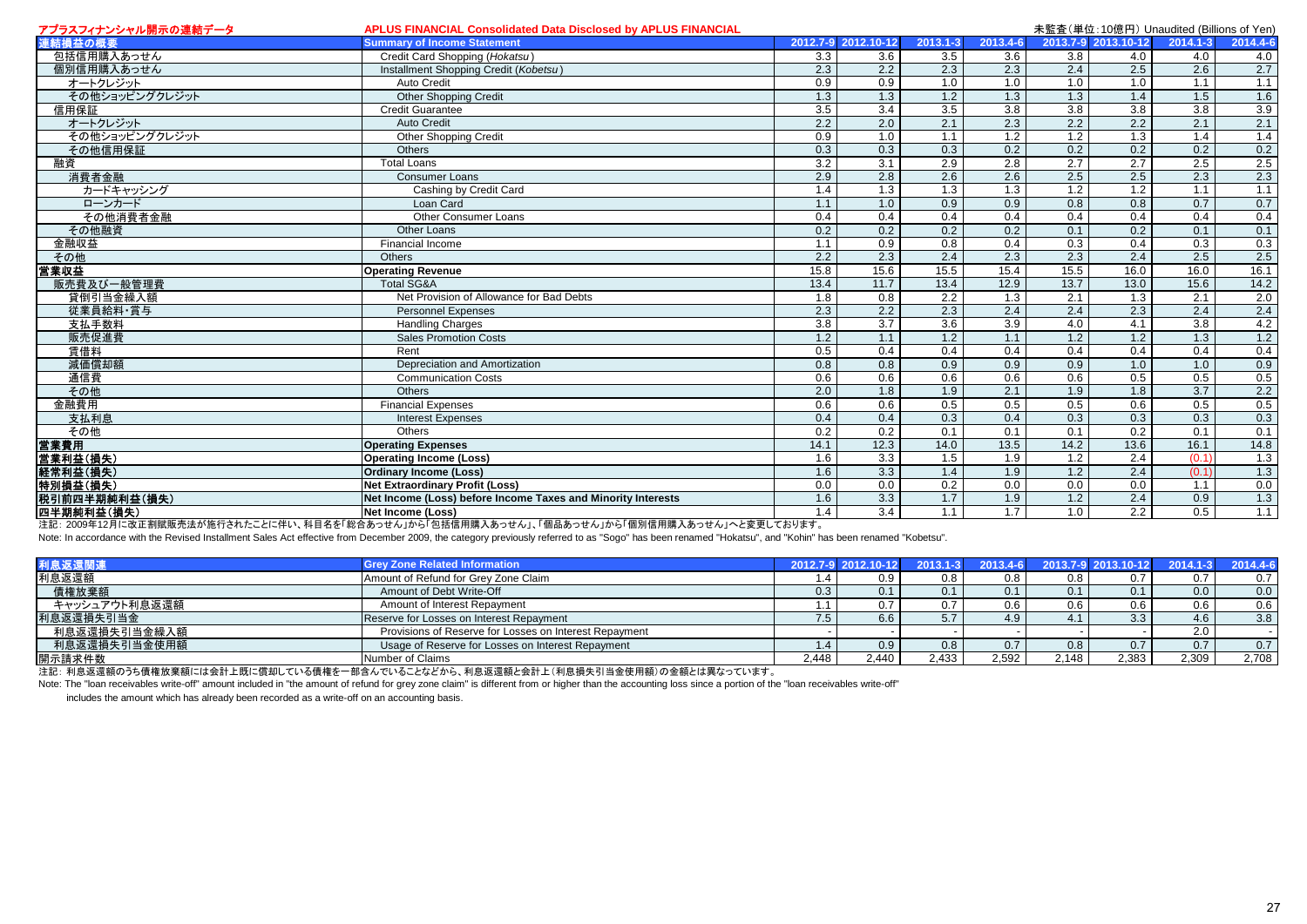|                     |                                                              |        |         |        |        |        |         | 未監査(単位: 10億円) Unaudited (Billions of Yen) |        |
|---------------------|--------------------------------------------------------------|--------|---------|--------|--------|--------|---------|-------------------------------------------|--------|
| 営業債権残高              | <b>Account Receivables</b>                                   | 2012.9 | 2012.12 | 2013.3 | 2013.6 | 2013.9 | 2013.12 | 2014.3                                    | 2014.6 |
| 割賦売掛金               | <b>Total Installment Receivables</b>                         | 334.2  | 341.0   | 345.4  | 347.6  | 348.8  | 364.1   | 377.5                                     | 383.8  |
| 包括信用購入あっせん          | Credit Card Shopping (Hokatsu)                               | 64.2   | 71.7    | 70.4   | 71.1   | 71.1   | 79.9    | 81.1                                      | 77.6   |
| 個別信用購入あっせん          | Installment Shopping Credit (Kobetsu)                        | 138.8  | 143.0   | 148.0  | 153.9  | 158.5  | 168.0   | 182.6                                     | 193.2  |
| オートクレジット            | <b>Auto Credit</b>                                           | 64.6   | 67.9    | 72.0   | 75.0   | 77.6   | 81.1    | 88.1                                      | 90.9   |
| その他ショッピングクレジット      | <b>Other Shopping Credit</b>                                 | 74.2   | 75.1    | 75.9   | 78.9   | 80.8   | 86.9    | 94.4                                      | 102.3  |
| 融資                  | <b>Total Loans</b>                                           | 131.1  | 126.2   | 126.9  | 122.6  | 119.1  | 116.1   | 113.6                                     | 112.8  |
| 消費者金融               | <b>Consumer Loans</b>                                        | 107.7  | 102.7   | 103.7  | 99.5   | 96.2   | 92.8    | 91.4                                      | 90.3   |
| カードキャッシング           | Cashing by Credit Card                                       | 32.5   | 30.9    | 30.2   | 29.5   | 28.7   | 27.4    | 27.1                                      | 26.7   |
| ローンカード              | Loan Card                                                    | 31.6   | 29.3    | 27.4   | 25.7   | 24.2   | 22.8    | 21.8                                      | 20.6   |
| その他消費者金融            | <b>Other Consumer Loans</b>                                  | 43.4   | 42.4    | 46.0   | 44.3   | 43.1   | 42.5    | 42.4                                      | 43.0   |
| その他融資               | Other Loans                                                  | 23.3   | 23.4    | 23.2   | 23.0   | 22.9   | 23.2    | 22.2                                      | 22.4   |
| その他                 | <b>Others</b>                                                | 0.0    | 0.0     |        |        |        |         |                                           |        |
| 信用保証割賦売掛金           | <b>Customers' Liabilities for Acceptances and Guarantees</b> | 515.7  | 486.0   | 479.7  | 449.2  | 423.3  | 399.2   | 328.5                                     | 308.7  |
| オートクレジット            | <b>Auto Credit</b>                                           | 413.8  | 382.5   | 367.9  | 338.1  | 309.0  | 283.1   | 250.5                                     | 231.6  |
| (信用保証業務によるオフバランス残高) | (Off-Balance Receivables in Credit Guarantee Business)       | 66.7   | 65.2    | 65.9   | 66.1   | 70.4   | 71.4    | 86.1                                      | 87.8   |
| その他ショッピングクレジット      | <b>Other Shopping Credit</b>                                 | 51.1   | 54.1    | 64.2   | 65.1   | 70.0   | 73.1    | 36.3                                      | 36.7   |
| (信用保証業務によるオフバランス残高) | (Off-Balance Receivables in Credit Guarantee Business)       | 80.8   | 88.2    | 90.8   | 101.5  | 109.5  | 117.9   | 165.2                                     | 176.3  |
| その他信用保証             | <b>Others</b>                                                | 50.6   | 49.4    | 47.5   | 45.9   | 44.2   | 43.0    | 41.7                                      | 40.3   |
| リース投資資産             | <b>Leased Investment Assets</b>                              | 0.3    | 0.2     | 0.1    | 0.0    | 0.0    | 0.0     | 0.0                                       | 0.0    |
| 営業債権残高合計            | <b>Total Account Receivables</b>                             | 850.2  | 827.3   | 825.2  | 796.9  | 772.2  | 763.3   | 706.1                                     | 692.5  |

注記: 2009年12月に改正割賦販売法が施行されたことに伴い、科目名を「総合あっせん」から「包括信用購入あっせん」、「個品あっせん」から「個別信用購入あっせん」へと変更しております。

Note: In accordance with the Revised Installment Sales Act effective from December 2009, the category previously referred to as "Sogo" has been renamed "Hokatsu", and "Kohin" has been renamed "Kobetsu".

| 顧客数                        | <b>Number of Customers (Thousands)</b>                             | 2012.9  | 2012.12 | 2013.3  | 2013.6  | 2013.9  | 2013.12 | 2014.3  | 2014.6  |
|----------------------------|--------------------------------------------------------------------|---------|---------|---------|---------|---------|---------|---------|---------|
| ショッピングクレジット事業 新規信用供与件数(千件) | Number of New Transactions in Shopping Credit Business (Thousands) | 81.0    | 71.2    | 72.1    | 74.1    | 77.6    | 76.5    | 81.5    | 75.9    |
| 個別信用購入あっせん                 | Installment Shopping Credit (Kobetsu)                              | 37.7    | 35.8    | 35.7    | 36.6    | 38.9    | 40.4    | 44.3    | 40.0    |
| 信用保証                       | <b>Credit Guarantee</b>                                            | 43.3    | 35.3    | 36.3    | 37.5    | 38.7    | 36.1    | 37.1    | 35.9    |
| 加盟店数(千店)                   | Number of Merchants                                                | 975.0   | n/a     | 987.8   | n/a     | 1,000.8 | n/a     | 1,012.4 | n/a     |
| クレジットカード                   | <b>Credit Card</b>                                                 | 403.6   | n/a     | 405.3   | n/a     | 407.2   | n/a     | 408.6   | n/a     |
| ショッピングクレジット                | <b>Shopping Credit</b>                                             | 571.3   | n/a     | 582.4   | n/a     | 593.6   | n/a     | 603.8   | n/a     |
| 有効カード会員数(千人)               | Available Cardholders                                              | 6,748.3 | 6,622.0 | 6,499.5 | 6,348.4 | 6,231.0 | 6,100.6 | 6,002.7 | 5,917.6 |
| クレジットカード                   | <b>Credit Card</b>                                                 | 6,516.5 | 6,389.1 | 6,266.6 | 6.119.9 | 6,003.3 | 5,902.2 | 5,802.6 | 5,716.7 |
| ローンカード                     | Loan Card                                                          | 231.7   | 232.9   | 232.8   | 228.4   | 227.7   | 198.3   | 200.1   | 200.8   |
| カード新規獲得枚数(千枚)              | Number of New Card Issuance                                        | 38.3    | 44.4    | 43.8    | 43.7    | 50.8    | 47.1    | 50.9    | 53.6    |
| クレジットカード                   | <b>Credit Card</b>                                                 | 36.6    | 42.5    | 42.0    | 42.1    | 48.8    | 44.7    | 48.7    | 51.1    |
| ローンカード                     | Loan Card                                                          | 1.6     | 1.9     |         | 1.6     | 1.9     | 2.4     | 2.2     | 2.4     |
| 残高有口座数(千人)                 | Number of Active Accounts                                          | 383.7   | 370.0   | 355.3   | 349.2   | 339.6   | 328.1   | 315.5   | 311.5   |
| クレジットカードキャッシング             | Cashing by Credit Card                                             | 258.1   | 249.2   | 240.8   | 238.4   | 231.9   | 223.8   | 216.4   | 215.3   |
| ローンカード                     | Loan Card                                                          | 125.0   | 120.8   | 114.5   | 110.8   | 107.6   | 104.3   | 99.0    | 96.1    |

注記: 2009年12月に改正割賦販売法が施行されたことに伴い、科目名を「総合あっせん」から「包括信用購入あっせん」、「個品あっせん」から「個別信用購入あっせん」へと変更しております。

Note: In accordance with the Revised Installment Sales Act effective from December 2009, the category previously referred to as "Sogo" has been renamed "Hokatsu", and "Kohin" has been renamed "Kobetsu".

| 店舗・チャネル                       | d Channels<br><b>ANumber of Branches and A</b>         |          | 2012.12 | 2013. | 2013.6       |       | 013.12   | 2014.3  | 2014.6   |
|-------------------------------|--------------------------------------------------------|----------|---------|-------|--------------|-------|----------|---------|----------|
| 店舗数(箇所)                       | <b>Branches</b>                                        | 35       |         |       |              | 37    | 37       | 27<br>ິ | 37       |
| CD台数(千台):                     | Cash Dispensers (CDs) (Own and Tie-up) (Thousands)     | 150      | n/a     | 151   | n/a          | 152   | n/a      | 153     | n/a      |
|                               |                                                        |          |         |       |              |       |          |         |          |
| 平均貸出金利                        | <b>Average Lending Rates</b>                           | 2012.7-9 |         |       | $2013.4 - 6$ |       | $0 - 12$ | 2014.1  | 2014.4-6 |
| 無担保ローン(クレジットカードキャッシング、ローンカード) | Unsecured Loans (Cashing by Credit Card and Loan Card) | 17.6%    | 17.6%   | 17.6% | 17.7%        | 17.7% | 17.7%    | 17.7%   | 17.7%    |

28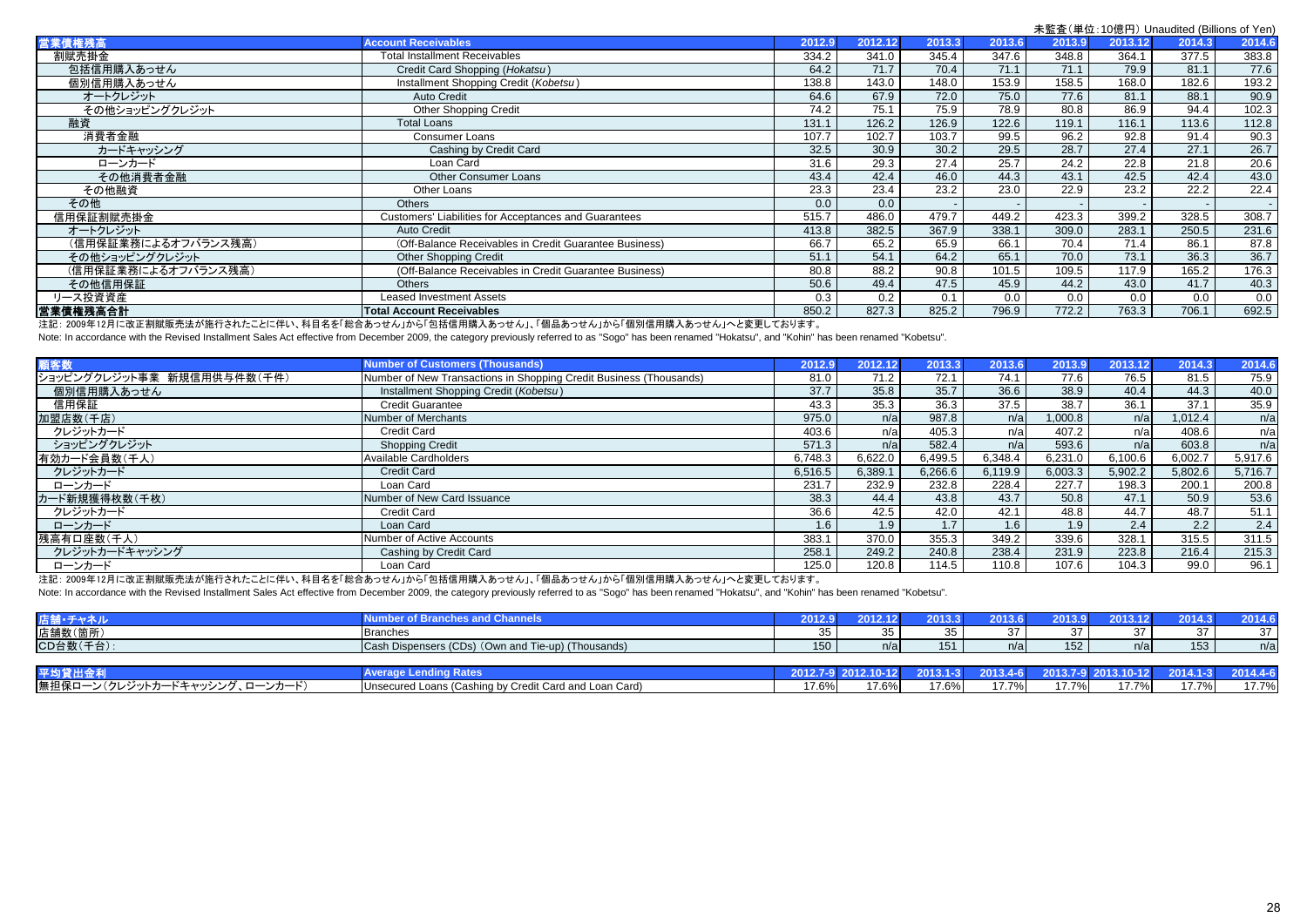| <b>木血且 \半巴. 10応l 1/ Orldudited (Dillions of Terry</b> |                                                     |        |         |        |        |        |         |        |        |
|-------------------------------------------------------|-----------------------------------------------------|--------|---------|--------|--------|--------|---------|--------|--------|
| 融資残高内訳                                                | <b>Breakdown of Loan Receivables</b>                | 2012.9 | 2012.12 | 2013.3 | 2013.6 | 2013.9 | 2013.12 | 2014.3 | 2014.6 |
| 貸付金利別融資残高                                             | Loan Receivables Outstanding by Interest Rate Zone  |        |         |        |        |        |         |        |        |
| 残高(クレジットカードキャッシング、ローンカード):                            | Outstanding (Cashing by Credit Card and Loan Card): |        |         |        |        |        |         |        |        |
| $~15.0\%$                                             | $~15.0\%$                                           | 22.8   | 21.5    | 20.0   | 18.9   | 18.1   | 17.2    | 16.3   | 15.9   |
| $~18.0\%$                                             | $~18.0\%$                                           | 60.2   | 57.7    | 55.2   | 53.8   | 52.6   | 50.8    | 49.0   | 48.4   |
| $~20.0\%$                                             | $~20.0\%$                                           | 1.7    | 1.7     | 1.6    | 1.5    |        | 1.4     | 1.3    | 1.3    |
| $~25.0\%$                                             | $~25.0\%$                                           | 4.0    | 3.9     | 3.6    | 3.5    | 3.5    | 3.4     | 3.2    | 3.2    |
| $~29.2\%$                                             | $~29.2\%$                                           | 1.7    | 1.6     | 1.5    | 1.4    | 1.4    | 1.4     | 1.3    | 1.2    |
| 合計                                                    | Total                                               | 90.6   | 86.6    | 82.0   | 79.4   | 77.1   | 74.4    | 71.3   | 70.2   |
| 比率(クレジットカードキャッシング、ローンカード):                            | Ratios (Cashing by Credit Card and Loan Card):      |        |         |        |        |        |         |        |        |
| $~15.0\%$                                             | $~15.0\%$                                           | 25.2%  | 24.9%   | 24.4%  | 23.9%  | 23.5%  | 23.2%   | 22.9%  | 22.7%  |
| $~18.0\%$                                             | $~18.0\%$                                           | 66.5%  | 66.7%   | 67.3%  | 67.8%  | 68.2%  | 68.3%   | 68.8%  | 69.0%  |
| $~20.0\%$                                             | $~20.0\%$                                           | 2.0%   | 2.0%    | 2.0%   | 2.0%   | 2.0%   | 2.0%    | 2.0%   | 2.0%   |
| $~25.0\%$                                             | $~25.0\%$                                           | 4.4%   | 4.5%    | 4.4%   | 4.5%   | 4.5%   | 4.6%    | 4.6%   | 4.6%   |
| $~29.2\%$                                             | $~29.2\%$                                           | 2.0%   | 1.9%    | 1.9%   | 1.9%   | 1.9%   | 1.9%    | 1.8%   | 1.8%   |
| 合計                                                    | Total                                               | 100.0% | 100.0%  | 100.0% | 100.0% | 100.0% | 100.0%  | 100.0% | 100.0% |
| カードタイプ別融資残高                                           | Loan Receivables Outstanding by Card Type           |        |         |        |        |        |         |        |        |
| クレジットカードキャッシング                                        | Cashing by Credit Card                              | 41.8   | 40.1    | 38.7   | 38.0   | 37.3   | 36.0    | 35.0   | 34.7   |
| ローンカード                                                | Loan Card                                           | 48.8   | 46.4    | 43.2   | 41.4   | 39.8   | 38.3    | 36.3   | 35.4   |
| 合計                                                    | Total                                               | 90.6   | 86.6    | 82.0   | 79.4   | 77.1   | 74.4    | 71.3   | 70.2   |
|                                                       |                                                     |        |         |        |        |        |         |        |        |

注記: 旧金利体系で契約し、貸金業法完全施行後においても、新たな貸付が発生していない債権の一部については、金利を旧金利体系のまま据え置いており、金利体系として20%超に分類される債権は存在しております。

Note: Interest rates for receivables whose contracts were made under the previous interest rate system, and for which there has been no new borrowing, are not required

to be changed after the full implementation of the revised Money-Lending Business Control and Regulation Law. As a result, some receivables are classified as having

|                               |                                                        | 2012 |      | 88.LL |      |            |      | 0014   |      |
|-------------------------------|--------------------------------------------------------|------|------|-------|------|------------|------|--------|------|
| 無担保ローン(クレジットカードキャッシング、ローンカード) | Unsecured Loans (Cashing by Credit Card and Loan Card) |      |      |       |      |            |      |        |      |
| 残高                            | Outstanding                                            | 90.6 |      | 82.0  | 79.4 | 771<br>,,, | 74.4 | $-712$ | 70.2 |
| 91~180日延滞残高                   | 91-180 Davs Delinguency Amount                         |      |      |       | 0.5  |            | 0.4  | 0.3    |      |
| 91~180日延滞比率                   | 91-180 Days Delinguency Ratio                          | 0.8% | 0.8% | 0.6%  | 0.7% | 0.7%       | 0.6% | 0.6%   | 0.6% |

| 加重     |                             | <b>COLLE</b>            | 401 <b>ZH12</b>            | 2013 | nn a d<br>AU R |      | $\sim$ 0.40 $\sim$ 0.5 $\sim$<br>41 H J | <b><i><u>ALCOHOL: AND </u></i></b> | .    |
|--------|-----------------------------|-------------------------|----------------------------|------|----------------|------|-----------------------------------------|------------------------------------|------|
| 期中加重平均 | ig the Fiscal Year<br>Durin | n 70/<br><b>V.I</b> /01 | 0.70<br>ັ. ເ               | 0.7% | $2.7\%$        | 0.6% | 0.6%                                    | 0.6%                               | 0.6% |
| 期末加重平均 | As of the Fiscal Year End   | 0.7%                    | $\sim -c$<br><b>U.I</b> 70 | 0.7% | 0.7%           | 0.6% | 0.6%                                    | 0.6%                               | 0.6% |

| ___<br>$1\Box$                        | en:                        | A A   | 2012.12             | <b><i><u>BAATA</u></i></b> | $\sim$ $\sim$ $\sim$ | 2013.9 |              | 2014.3 |       |
|---------------------------------------|----------------------------|-------|---------------------|----------------------------|----------------------|--------|--------------|--------|-------|
| 1口座あたり残高                              | t Outstanding Per Account. | 236.6 | 234.1               | 230.8                      | 227.5                | 227.2  | 226.7        | 226.0  | 225.3 |
| $\sim$ 44 $-$<br>、―ドキャッシング<br>クレジットカー | Cashing by Credit Card     | 162.0 | 161.2               | 161.0                      | 159.6                | 160.8  | 161.0        | 161.8  | 161.1 |
| ローンカー」                                | Loan Card                  | 390.6 | 381<br>- 21<br>ט∪+. | 377.7                      | 272F<br><b>U.U.</b>  | 370.1  | 0077<br>. or | 366.5  | 369.0 |

| 年齢別残?<br>自高橫成比                | <b>Balance by Age</b>                                  | 2012.9 | 2012.12 | 2013.3 | 2013.6 | 2013   | 2013.12 | 2014.3 | 2014.6 |
|-------------------------------|--------------------------------------------------------|--------|---------|--------|--------|--------|---------|--------|--------|
| 無担保ローン(クレジットカードキャッシング、ローンカード) | Unsecured Loans (Cashing by Credit Card and Loan Card) |        |         |        |        |        |         |        |        |
| $30$                          | $<$ 30                                                 | 5.2%   | 5.1%    | 5.1%   | 5.0%   | 4.8%   | 4.6%    | 4.6%   | 4.5%   |
| <40                           | -40                                                    | 22.5%  | 22.2%   | 21.9%  | 21.6%  | 21.2%  | 20.8%   | 20.5%  | 20.3%  |
| < 50                          | < 50                                                   | 31.9%  | 32.0%   | 32.0%  | 32.1%  | 32.2%  | 32.3%   | 32.3%  | 32.4%  |
| <60                           | <60                                                    | 24.1%  | 24.2%   | 24.2%  | 24.3%  | 24.4%  | 24.5%   | 24.6%  | 24.9%  |
| $>/- 60$                      | Over <sub>60</sub>                                     | 16.2%  | 16.6%   | 16.9%  | 17.0%  | 17.4%  | 17.7%   | 18.0%  | 17.9%  |
| 合計                            | Total                                                  | 100.0% | 100.0%  | 100.0% | 100.0% | 100.0% | 100.0%  | 100.0% | 100.0% |

| اللاقين                             |                                                        | 2012.9 |        |        | 2013   | 2013   | $\sqrt{40}$ | 2014.3 | 2014.6 |
|-------------------------------------|--------------------------------------------------------|--------|--------|--------|--------|--------|-------------|--------|--------|
| 無担保ローン(クレジットカードキャッシング、<br>. ローンカード) | Unsecured Loans (Cashing by Credit Card and Loan Card) |        |        |        |        |        |             |        |        |
| 男性                                  | Male                                                   | 66.7%  | 67.0%  | 67.3%  | 67.6%  | 67.9%  | 68.1%       | 68.2%  | 68.5%  |
| 女性                                  | Female                                                 | 33.3%  | 33.0%  | 32.7%  | 32.4%  | 32.1%  | 31.9%       | 31.8%  | 31.5%  |
| 合計                                  | Tota.                                                  | 100.0% | 100.0% | 100.0% | 100.0% | 100.0% | 100.0%      | 100.0% | 100.0% |

| 実行残高別残高構成比                    | <b>Balance by Amount of Origination</b>                |        | 2012.12 | 2013.3 | 2013.61 | 2013.9 | 2013.12 | 2014.3  | 2014.6    |
|-------------------------------|--------------------------------------------------------|--------|---------|--------|---------|--------|---------|---------|-----------|
| 無担保ローン(クレジットカードキャッシング、ローンカード) | Unsecured Loans (Cashing by Credit Card and Loan Card) |        |         |        |         |        |         |         |           |
| 10万円未満                        | Less than JPY 100K                                     | 7.9%   | 8.1%    | 8.2%   | 8.5%    | 8.5%   | 8.8%    | $9.0\%$ | 8.9%      |
| 10万円以上、30万円未満                 | Over JPY 100K and less than JPY 300K                   | 30.8%  | 30.7%   | 31.0%  | 31.1%   | 31.1%  | 30.7%   | 30.4%   | 30.5%     |
| 30万円以上、50万円未満                 | Over JPY 300K and less than JPY 500K                   | 26.9%  | 27.3%   | 27.5%  | 27.9%   | 28.2%  | 28.5%   | 29.0%   | 29.6%     |
| 50万円以上、100万円未満                | Over JPY 500K and less than JPY 1M                     | 22.5%  | 22.7%   | 22.6%  | 22.4%   | 22.5%  | 22.4%   | 22.4%   | 21.9%     |
| 100万円以上                       | Over JPY 1M                                            | 11.8%  | 11.3%   | 10.6%  | 10.1%   | 9.7%   | 9.5%    | 9.2%    | 9.1%      |
| 信合                            | Total                                                  | 100.0% | 100.0%  | 100.0% | 100.0%  | 100.0% | 100.0%  | 100.0%  | $100.0\%$ |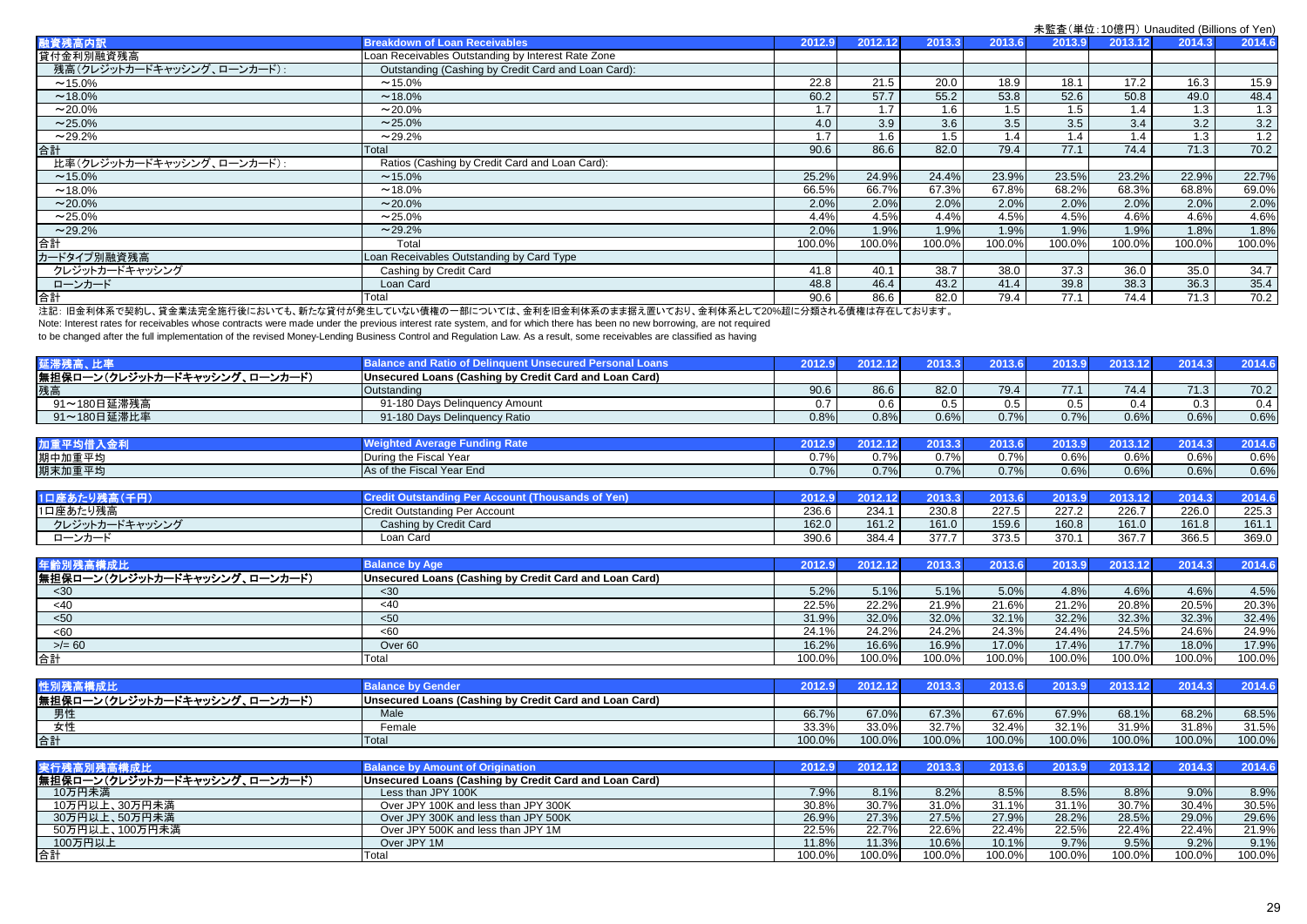#### 昭和リース株式会社の、銀行の勘定科目体系に組替後の、連結損 益計算書、貸借対照表データ **Showa Leasing Consolidated P/L and B/S Data, after Reclassification to**

**Conform to Bank's Financial Statements, before Consolidating to Shinsei**

| (新生銀行への連結会計処理前) | <b>Bank</b>                                              |      |                     |              |          |       | 未監査(単位:10億円) Unaudited (Billions of Yen) |              |          |
|-----------------|----------------------------------------------------------|------|---------------------|--------------|----------|-------|------------------------------------------|--------------|----------|
| 連結損益計算書         | <b>Consolidated Statements of Income</b>                 |      | 2012.7-9 2012.10-12 | $2013.1 - 3$ | 2013.4-6 |       | 2013.7-9 2013.10-12                      | $2014.1 - 3$ | 2014.4-6 |
| 資金運用収益          | Total Interest Income                                    | 0.3  | 0.8                 | 1.1          | 0.3      | 0.3   | 0.3                                      | 0.7          | 0.3      |
| 役務取引等収益         | Fees and Commissions Income                              | 0.3  | 0.4                 | 0.4          | 0.3      | 0.3   | 0.3                                      | 0.5          | 0.2      |
| その他業務収益         | Other Business Income                                    | 25.4 | 25.1                | 26.8         | 24.4     | 25.8  | 24.5                                     | 26.2         | 25.6     |
| その他経常収益         | Other Ordinary Income                                    | 0.0  | 0.0                 | 0.1          | 0.0      | 0.0   | 0.0                                      | 1.4          | 0.0      |
| 経常収益            | <b>Ordinary Income</b>                                   | 26.1 | 26.3                | 28.5         | 25.1     | 26.5  | 25.2                                     | 28.9         | 26.3     |
| 資金調達費用          | <b>Total Interest Expenses</b>                           | 0.8  | 0.7                 | 0.8          | 0.7      | 0.7   | 0.7                                      | 0.9          | 0.6      |
| 役務取引等費用         | Fees and Commissions Expenses                            | 0.0  | 0.0                 | 0.0          | 0.0      | 0.0   | 0.0                                      | 0.0          | 0.0      |
| その他業務費用         | <b>Other Business Expenses</b>                           | 21.5 | 21.1                | 23.3         | 20.8     | 21.9  | 20.8                                     | 22.5         | 22.2     |
| 営業経費            | <b>Total General and Administrative Expenses</b>         | 1.8  | 1.8                 | 2.0          | 1.8      | 1.8   | 1.9                                      | 2.3          | 1.9      |
| その他経常費用         | <b>Other Ordinary Expenses</b>                           | 0.4  | (0.7)               |              |          | (0.5) | 0.4                                      | (1.0)        | (1.1)    |
| 貸倒引当金繰入額        | Provision of Reserve for Loan Losses                     | 0.2  | (0.8)               | 0.6          | (1.3)    | (1.0) | 0.2                                      | (1.1)        | (1.4)    |
| その他             | <b>Others</b>                                            | 0.2  | 0.1                 | 0.4          | 0.0      | 0.5   | 0.1                                      | 0.1          | 0.3      |
| 経常費用            | <b>Ordinary Expenses</b>                                 | 24.8 | 23.0                | 27.3         | 22.2     | 24.0  | 23.9                                     | 24.8         | 23.7     |
| 経常利益            | <b>Net Ordinary Income</b>                               | 1.3  | 3.3                 | 1.2          | 2.9      | 2.4   | 1.2                                      | 4.1          | 2.6      |
| 特別利益            | Special Gains                                            |      | 0.0                 | 0.0          |          | 0.0   | 0.0                                      | 0.0          | 0.0      |
| 特別損失            | <b>Special Losses</b>                                    | 0.0  | 0.0                 | 0.0          | 0.0      | 0.0   | 0.0                                      | 0.0          | 0.0      |
| 税引前四半期純利益(損失)   | Income (Loss) before Income Taxes and Minority Interests | 1.3  | 3.3                 | 1.2          | 2.9      | 2.4   | 1.2                                      | 4.1          | 2.6      |
| 税金              | Income Taxes (Benefit)                                   | 0.0  | 0.2                 | (0.7)        | 0.9      | 0.4   | 0.5                                      | 0.0          | 0.7      |
| 少数株主利益          | Minority Interests in Net Income of Subsidiaries         | 0.0  | 0.0                 | 0.0          | 0.0      | 0.0   | 0.0                                      | 0.0          | 0.0      |
| 四半期純利益(損失)      | <b>Net Income (Loss)</b>                                 | 1.2  | 3.0                 | 1.9          | 2.0      | 2.0   | 0.6                                      | 4.2          | 1.9      |
|                 |                                                          |      |                     |              |          |       |                                          |              |          |

| 連結貸借対照表        | <b>Consolidated Balance Sheets</b>             | 2012.9 | 2012.12 | 2013.3 | 2013.6 | 2013.9 | 2013.12 | 2014.3 | 2014.6 |
|----------------|------------------------------------------------|--------|---------|--------|--------|--------|---------|--------|--------|
| 資産の部:          | Assets:                                        |        |         |        |        |        |         |        |        |
| 現金預け金          | Cash and Due from Banks                        | 61.4   | 58.3    | 59.1   | 56.8   | 62.9   | 43.7    | 48.7   | 26.9   |
| 有価証券           | Securities                                     | 5.5    | 6.0     | 6.1    | 6.4    | 6.9    | 7.3     | 7.2    | 7.3    |
| 貸出金            | Loans and Bills Discounted                     | 37.9   | 33.9    | 46.6   | 42.8   | 37.7   | 38.5    | 39.5   | 39.9   |
| リース債権及びリース投資資産 | Lease Receivables and Leased Investment Assets | 196.9  | 196.4   | 203.5  | 204.0  | 211.6  | 215.7   | 227.7  | 223.9  |
| その他資産          | <b>Other Assets</b>                            | 144.6  | 141.6   | 147.7  | 148.0  | 158.0  | 164.9   | 171.2  | 169.8  |
| 割賦売掛金          | <b>Installment Sales Credit</b>                | 122.4  | 118.9   | 124.9  | 120.7  | 134.4  | 138.8   | 147.0  | 143.9  |
| 有形固定資産         | Premises and Equipment                         | 19.9   | 20.5    | 19.1   | 18.8   | 17.6   | 17.5    | 18.0   | 16.9   |
| 無形固定資産         | Intangible Assets                              | 1.2    | 1.2     | 1.2    | 1.1    | 1.2    | 1.2     | 1.0    | 1.1    |
| 繰延税金資産         | <b>Deferred Tax Assets</b>                     | 1.9    | 1.8     | 2.0    | 1.9    | 1.3    | 1.2     | 1.9    | 1.9    |
| 貸倒引当金          | <b>Reserve for Credit Losses</b>               | (11.7  | (10.7)  |        | (10.5) | (10.2) | (10.6)  | (9.6)  | (8.3)  |
| 資産の部合計         | <b>Total Assets</b>                            | 471.3  | 462.4   | 485.6  | 481.7  | 498.9  | 491.3   | 518.4  | 492.1  |
| 負債及び純資産        | iabilities and Equity                          |        |         |        |        |        |         |        |        |
| 負債の部:          | <b>Liabilities:</b>                            |        |         |        |        |        |         |        |        |
| コマーシャル・ペーパー    | <b>Commercial Paper</b>                        |        |         |        |        |        |         |        | $\sim$ |
| 借用金            | <b>Borrowed Money</b>                          | 304.5  | 293.7   | 310.9  | 307.0  | 319.8  | 310.2   | 322.0  | 311.3  |
| 短期社債           | Short-Term Corporate Bonds                     | 35.9   | 40.0    | 34.8   | 40.0   | 34.0   | 33.7    | 26.4   | 31.7   |
| 社債             | Corporate Bonds                                |        |         |        |        |        |         | 6.0    | 6.0    |
| その他負債          | <b>Other Liabilities</b>                       | 54.1   | 48.5    | 58.0   | 52.0   | 59.9   | 61.1    | 72.8   | 51.3   |
| 繰延税金負債         | <b>Deferred Tax Liabilities</b>                | 0.2    | 0.4     |        |        |        | 0.0     | 0.4    | 0.4    |
| 負債の部合計         | <b>Total Liabilities</b>                       | 397.3  | 385.1   | 406.6  | 401.3  | 416.2  | 407.6   | 430.4  | 403.1  |
| 純資産の部          | Equity:                                        |        |         |        |        |        |         |        |        |
| 株主資本合計         | <b>Total Shareholders' Equity</b>              | 73.3   | 76.3    | 77.7   | 78.8   | 80.9   | 81.6    | 85.8   | 86.8   |
| 資本金            | <b>Capital Stock</b>                           | 29.3   | 29.3    | 29.3   | 29.3   | 29.3   | 29.3    | 29.3   | 29.3   |
| 純資産の部合計        | <b>Total Equity</b>                            | 73.9   | 77.3    | 79.0   | 80.3   | 82.7   | 83.6    | 87.9   | 89.0   |
| 負債の部及び純資産の部合計  | <b>Total Liabilities and Equity</b>            | 471.3  | 462.4   | 485.6  | 481.7  | 498.9  | 491.3   | 518.4  | 492.1  |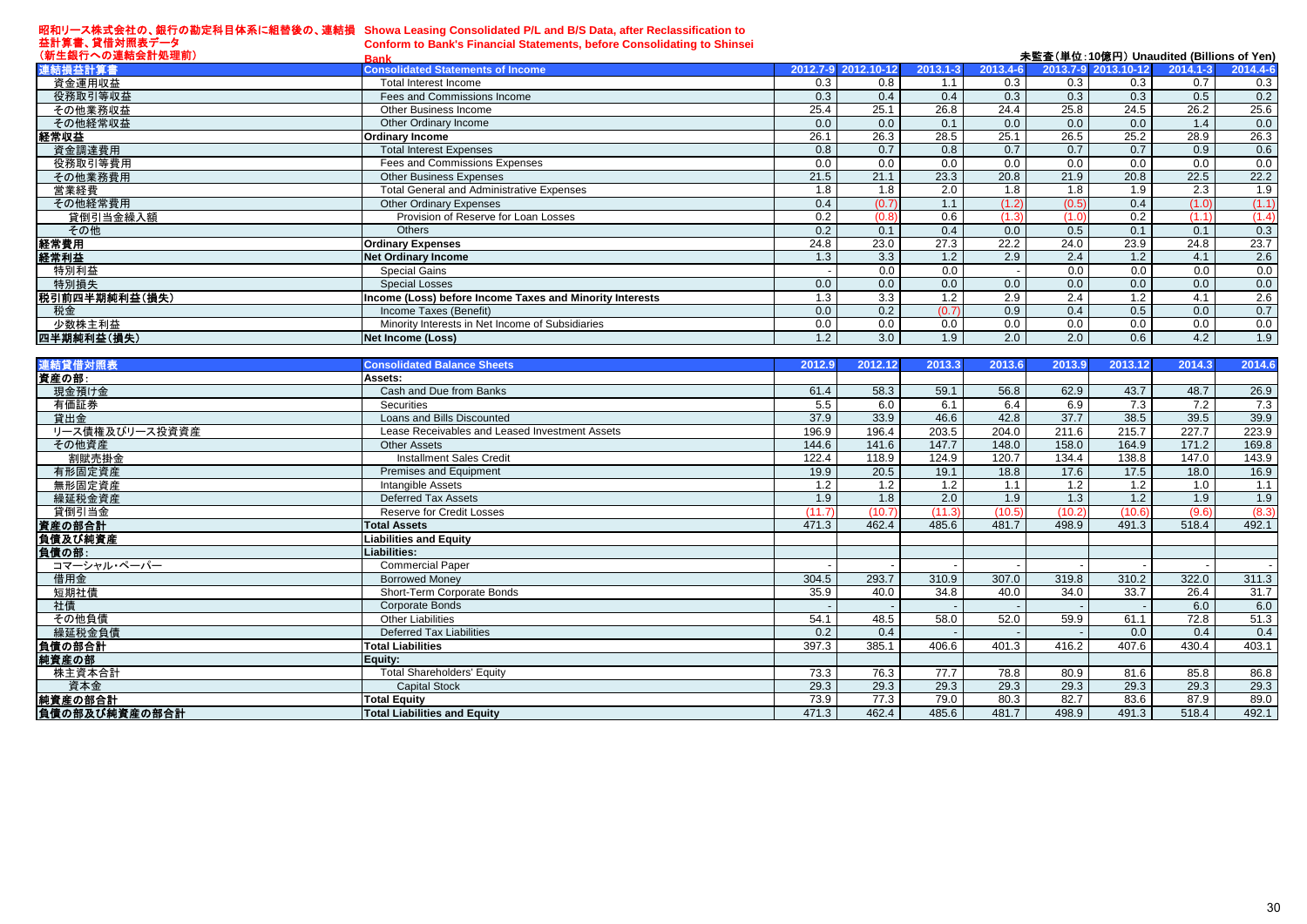| Section 5. 新生銀行 単体財務関連データ | Section 5. Shinsei Bank Nonconsolidated P/L and B/S Data |        |                     |                  |                  |                  |                     | 未監査(単位: 10億円) Unaudited (Billions of Yen) |          |
|---------------------------|----------------------------------------------------------|--------|---------------------|------------------|------------------|------------------|---------------------|-------------------------------------------|----------|
| 単体損益の概要                   | <b>Results of Operations (Nonconsolidated)</b>           |        | 2012.7-9 2012.10-12 | $2013.1 - 3$     | 2013.4-6         |                  | 2013.7-9 2013.10-12 | $2014.1 - 3$                              | 2014.4-6 |
| 業務粗利益                     | <b>Total Gross Business Profit (Loss)</b>                | 27.2   | 19.0                | 22.1             | 27.1             | 20.7             | 21.0                | 29.9                                      | 32.8     |
| 資金利益                      | Net Interest Income                                      | 18.6   | 13.3                | 13.8             | 21.2             | 16.3             | 16.4                | $\overline{27.0}$                         | 24.2     |
| 役務取引等利益                   | Net Fees and Commissions                                 | 3.0    | 1.0                 | 1.7              | 2.8              | 3.1              | (0.6)               | 2.5                                       | 6.5      |
| 特定取引利益                    | Net Trading Income                                       | 4.4    | 1.9                 | 4.1              | 1.5              | 0.9              | 1.7                 | 1.1                                       | 1.8      |
| その他業務利益                   | Net Other Business Income                                | 1.1    | 2.6                 | 2.4              | 1.5              | 0.2              | 3.5                 | (0.7)                                     | 0.2      |
| 経費                        | <b>Total Expenses</b>                                    | (16.6) | (16.8)              | (17.1)           | (16.9)           | (17.3)           | (17.5)              | (17.1)                                    | (18.4)   |
| 実質業務純益                    | Net Business Profit (Jisshitsu Gyomu Jun-eki)            | 10.6   | 2.2                 | 4.9              | 10.1             | 3.3              | 3.4                 | 12.8                                      | 14.3     |
| その他損益                     | Other Operating Expenses, Net                            | (2.7)  | 0.2                 | 2.5              | (1.3)            | 2.5              | 2.8                 | 3.7                                       | 2.7      |
| 経常利益(損失)                  | <b>Net Ordinary Income (Loss)</b>                        | 7.8    | 2.5                 | 7.5              | 8.7              | 5.9              | 6.3                 | 16.5                                      | 17.1     |
| 特別利益(損失)                  | Extraordinary Income (Loss)                              | 0.0    | (0.4)               | (1.2)            | (0.5)            | (0.5)            | (0.0)               | (0.6)                                     | (0.4)    |
| 税引前四半期純利益(損失)             | Income (Loss) before Income Taxes                        | 7.8    | 2.0                 | 6.2              | 8.2              | 5.3              | 6.2                 | 15.9                                      | 16.6     |
| 法人税、住民税及び事業税              | <b>Current Income Taxes</b>                              | (0.0)  | 0.1                 | 0.5              | 0.1              | (0.0)            | (0.0)               | 0.2                                       | (0.0)    |
| 法人税等調整額                   | Deferred Income Taxes Expense                            | 0.4    | 0.0                 | (0.0)            | 0.0              | 1.7              | (0.0)               | (1.5)                                     | 0.0      |
| 四半期純利益(損失)                | <b>Net Income (Loss)</b>                                 | 8.2    | 2.2                 | 6.7              | 8.4              | 7.1              | 6.2                 | 14.6                                      | 16.7     |
|                           |                                                          |        |                     |                  |                  |                  |                     |                                           |          |
| 単体損益計算書                   | <b>Nonconsolidated Statements of Operations</b>          |        | 2012.7-9 2012.10-12 | $2013.1 - 3$     | 2013.4-6         |                  | 2013.7-9 2013.10-12 | 2014.1-3                                  | 2014.4-6 |
| 経常収益                      | <b>Ordinary Income</b>                                   | 41.6   | 32.3                | 46.0             | 43.7             | 37.8             | 38.4                | 50.3                                      | 48.5     |
| 資金運用収益                    | Interest income                                          | 27.0   | 21.8                | 22.5             | 29.6             | 24.6             | 24.3                | 33.8                                      | 30.1     |
| 貸出金利息                     | Interest on Loans and Bills Discounted                   | 16.7   | 17.1                | 17.1             | 17.7             | 17.9             | 17.9                | 18.1                                      | 19.1     |
| 有価証券利息配当金                 | Interest and Dividends on Securities                     | 9.6    | 3.9                 | 4.5              | 10.9             | 5.7              | 5.5                 | 14.6                                      | 10.0     |
| その他の資金運用収益                | Other Interest Income                                    | 0.6    | 0.7                 | 0.7              | 0.8              | 0.9              | 0.8                 | 1.0                                       | 0.8      |
| 役務取引等収益                   | Fees and Commissions Income                              | 3.6    | 4.5                 | 4.7              | 5.7              | 5.2              | 4.5                 | 4.5                                       | 3.9      |
| 特定取引収益                    | Trading Income                                           | 4.9    | 1.6                 | 4.9              | 1.6              | 1.9              | 2.6                 | 1.9                                       | 2.0      |
| その他業務収益                   | Other Business Income                                    | 2.7    | 3.3                 | 4.0              | 4.2              | 1.3              | 3.7                 | 1.4                                       | 1.0      |
| その他経常収益                   | Other Ordinary Income                                    | 3.3    | 1.0                 | 9.7              | 2.3              | 4.6              | 3.1                 | 8.6                                       | 11.3     |
| 貸倒引当金戻入益                  | Net Reversal of Reserve for Credit Losses                | (0.7)  | 0.1                 | (0.1)            | $\sim$           | 1.2              | 1.7                 | 4.3                                       | 2.4      |
| その他                       | Other                                                    | 4.1    | 0.8                 | 9.9              | 2.3              | 3.3              | 1.3                 | 4.3                                       | 8.8      |
| 経常費用                      | <b>Ordinary Expenses</b>                                 | 33.8   | 29.8                | 38.5             | 34.9             | 31.8             | 32.1                | 33.7                                      | 31.4     |
| 資金調達費用                    | <b>Interest Expenses</b>                                 | 8.9    | 8.9                 | 9.1              | 8.8              | 8.7              | 8.2                 | 7.1                                       | 6.1      |
| 預金利息                      | <b>Interest on Deposits</b>                              | 5.7    | 5.6                 | 5.7              | 5.6              | 5.5              | 5.0                 | 4.1                                       | 3.1      |
| 社債利息                      | Interest on Corporate Bonds                              | 2.0    | 2.1                 | 2.2              | 2.2              | 2.3              | 2.3                 | 2.1                                       | 2.1      |
| その他の資金調達費用                | Other Interest Expenses                                  | 1.1    | 1.1                 | 1.1              | 0.9              | 0.8              | 0.8                 | 0.8                                       | 0.8      |
| 役務取引等費用                   | Fees and Commissions Expenses                            | 2.8    | 3.1                 | $\overline{3.3}$ | $\overline{3.6}$ | $\overline{3.7}$ | 4.1                 | 4.5                                       | 4.4      |
| 特定取引費用                    | <b>Trading Losses</b>                                    | 0.4    | (0.2)               | 0.8              | 0.1              | 0.9              | 0.9                 | 0.7                                       | 0.2      |
| その他業務費用                   | <b>Other Business Expenses</b>                           | 1.6    | 0.6                 | 1.6              | 2.7              | 1.0              | 0.1                 | 2.2                                       | 0.7      |
| 営業経費                      | General and Administrative Expenses                      | 17.1   | 17.2                | 18.0             | 17.6             | 17.9             | 18.2                | 17.5                                      | 19.0     |
| その他経常費用                   | <b>Other Ordinary Expenses</b>                           | 2.8    | 0.0                 | 5.5              | 1.9              | (0.6)            | 0.3                 | 1.5                                       | 0.6      |
| 貸倒引当金繰入額                  | Provision of Reserve for Credit Losses                   | 0.6    | (0.6)               | 0.4              | 1.4              | (1.4)            |                     |                                           | $\sim$   |
| その他                       | Other                                                    | 2.2    | 0.7                 | 5.1              | 0.4              | 0.8              | 0.3                 | 1.5                                       | 0.6      |
| 経常利益(損失)                  | <b>Ordinary Profit (Loss)</b>                            | 7.8    | 2.5                 | 7.5              | 8.7              | 5.9              | 6.3                 | 16.5                                      | 17.1     |
| 特別利益                      | <b>Extraordinary Gains</b>                               | 0.0    | 0.0                 | 0.0              | 0.0              | (0.0)            | 0.0                 | 0.0                                       | 0.0      |
| 特別損失                      | <b>Extraordinary Losses</b>                              | 0.0    | 0.5                 | 1.2              | 0.5              | 0.5              | 0.0                 | 0.6                                       | 0.4      |
| 税引前四半期純利益(損失)             | Income (Loss) before Income Taxes                        | 7.8    | 2.0                 | 6.2              | 8.2              | 5.3              | 6.2                 | 15.9                                      | 16.6     |
| 税金:                       | Income Taxes (Benefit):                                  |        |                     |                  |                  |                  |                     |                                           |          |
| 法人税、住民税及び事業税              | Income Taxes (Benefits) - Current                        | 0.0    | (0.1)               | (0.5)            | (0.1)            | 0.0              | 0.0                 | (0.2)                                     | 0.0      |
| 法人税等調整額                   | Income Taxes (Benefits) - Deferred                       | (0.4)  | (0.0)               | 0.0              | (0.0)            | (1.7)            | 0.0                 | 1.5                                       | (0.0)    |
| 四半期純利益(損失)                | Net Income (Loss)                                        | 8.2    | 2.2                 | 6.7              | 8.4              | 7.1              | 6.2                 | 14.6                                      | 16.7     |
|                           |                                                          |        |                     |                  |                  |                  |                     |                                           |          |
| 与信関連費用 (単体)               | <b>Net Credit Costs (Nonconsolidated)</b>                |        | 2012.7-9 2012.10-12 | $2013.1 - 3$     | 2013.4-6         |                  | 2013.7-9 2013.10-12 | $2014.1 - 3$                              | 2014.4-6 |
| 貸出金償却·債権処分損               | Losses on Write-Off of Loans / Losses on Sale of Loans   | (1.9)  | (0.0)               | (4.2)            | (0.2)            | (0.7)            | 0.3                 | (1.3)                                     | (0.4)    |
| 貸倒引当金繰入                   | Net Provision of Reserve for Loan Losses                 | (1.3)  | 0.7                 | (0.5)            | (1.4)            | 2.7              | 1.7                 | 4.3                                       | 2.4      |
| 一般貸倒引当金繰入                 | Net Provision of General Reserve for Loan Losses         | 3.3    | 0.6                 | 4.3              | (0.5)            | 0.6              | 0.7                 | 6.6                                       | 1.5      |
| 個別貸倒引当金繰入                 | Net Provision of Specific Reserve for Loan Losses        | (4.6)  | 0.0                 | (4.9)            | (0.9)            | 2.0              | 0.9                 | (2.2)                                     | 0.9      |
| 償却債権取立益                   | Recoveries of written-off claims                         | 0.8    | 0.6                 | 6.1              | 0.1              | 0.5              | 0.2                 | 1.0                                       | 0.9      |
| 与信閣連書用                    | <b>Net Credit Costs</b>                                  | (2.4)  | 1.3                 | 1.3              | (1.5)            | 2.4              | 2.3                 | 4.0                                       | 2.9      |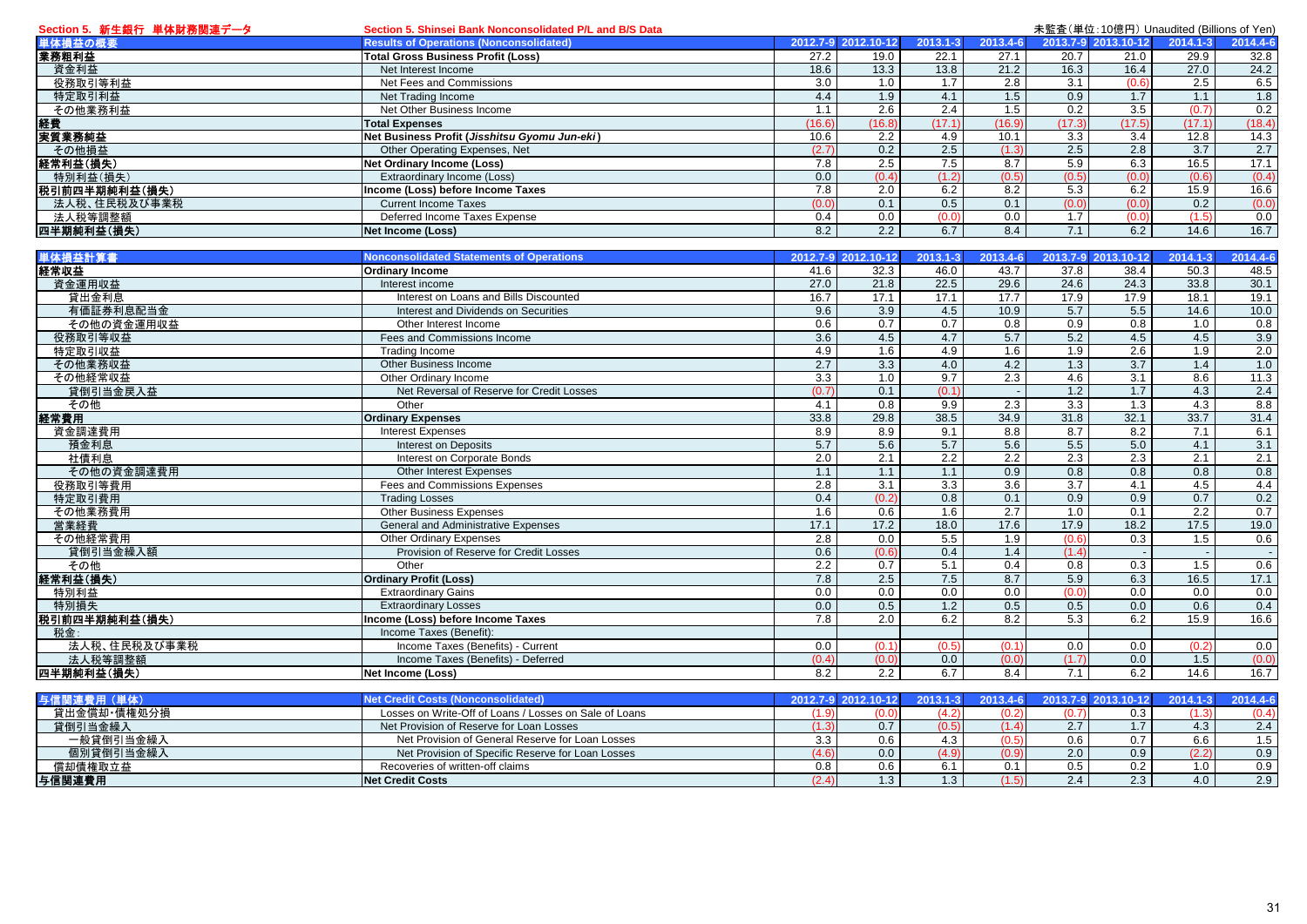| 資金運用/調達の状況            | <b>Interest-Earning Assets and Interest-Bearing Liabilities</b> |         | 2012.7-9 2012.10-12 | $2013.1 - 3$ | 2013.4-6 |         | 2013.7-9 2013.10-12 | $2014.1 - 3$ | 2014.4-6 |
|-----------------------|-----------------------------------------------------------------|---------|---------------------|--------------|----------|---------|---------------------|--------------|----------|
| (平均残高)(単体)            | (Average Balance) (Nonconsolidated)                             |         |                     |              |          |         |                     |              |          |
| 資金運用勘定:               | <b>Interest-Earning Assets:</b>                                 |         |                     |              |          |         |                     |              |          |
| 貸出金                   | Loans and Bills Discounted                                      | 4,164.8 | 4,234.3             | 4,196.3      | 4,197.4  | 4,151.1 | 4,100.0             | 4,118.4      | 4,088.3  |
| 有価証券                  | Securities                                                      | 2,346.6 | 2,383.9             | 2,543.1      | 2,406.7  | 2,242.7 | 2,241.5             | 2,179.0      | 2,104.4  |
| その他資金運用勘定             | Other Interest-Earning Assets                                   | 366.4   | 457.8               | 486.4        | 376.2    | 414.9   | 384.6               | 390.5        | 387.9    |
| 資金運用勘定合計              | <b>Total Interest-Earning Assets</b>                            | 6,877.9 | 7,076.0             | 225.9        | 6,980.5  | 6,808.8 | 6,726.2             | 6,687.9      | 6,580.7  |
| 資金調達勘定:               | <b>Interest-Bearing Liabilities:</b>                            |         |                     |              |          |         |                     |              |          |
| 預金·讓渡性預金              | Deposits, including Negotiable Certificates of Deposit          | 5,633.9 | 5,531.7             | 5,797.3      | 5,963.6  | 6,063.9 | 5,964.0             | 6,076.2      | 5,936.5  |
| 債券                    | Debentures                                                      | 286.5   | 277.3               | 271.2        | 122.0    | 49.4    | 45.2                | 42.9         | 41.1     |
| 借用金                   | <b>Borrowed Monev</b>                                           | 428.3   | 438.0               | 467.1        | 361.4    | 346.7   | 361.1               | 369.0        | 371.9    |
| 劣後借入                  | <b>Subordinated Debt</b>                                        | 93.5    | 92.7                | 92.5         | 92.3     | 89.4    | 89.4                | 82.2         | 67.4     |
| その他借用金                | Other Borrowed Money                                            | 334.8   | 345.3               | 374.6        | 269.0    | 257.3   | 271.7               | 286.7        | 304.5    |
| 社債                    | Corporate Bonds                                                 | 205.1   | 213.0               | 220.3        | 227.4    | 236.4   | 239.0               | 238.0        | 221.4    |
| 劣後社債                  | Subordinated Bonds                                              | 199.7   | 207.6               | 214.8        | 222.5    | 231.5   | 234.1               | 233.3        | 216.9    |
| その他社債                 | <b>Other Corporate Bonds</b>                                    | 5.4     | 5.4                 | 5.4          | 4.9      | 4.9     | 4.9                 | 4.7          | 4.5      |
| その他資金調達勘定             | Other Interest-Bearing Liabilities                              | 262.3   | 374.4               | 551.8        | 587.8    | 595.8   | 569.2               | 660.1        | 754.0    |
| 資金調達勘定合計              | <b>Total Interest-Bearing Liabilities</b>                       | 6,816.1 | 6,834.4             | 7,307.7      | 7,262.5  | 7,292.3 | 7,178.7             | 7,386.5      | 7,325.2  |
| <b> 資金運用収益一資金調達費用</b> | Net Interest Income/Yield on Interest-Earning Assets            | 6.877.9 | 7,076.0             | 7.225.9      | 6,980.5  | 6,808.8 | 6,726.2             | 6,687.9      | 6,580.7  |

注記: 1. 前期の数値については、有価証券の平均残高と利回りの訂正による修正を行っております。

2. 前期の数字は今期の表記に調整されています。

3. 2013.1-3以降は、金融商品等差入担保金を「その他資金運用」に、金融商品等受入担保金を「その他資金調達」に含めております。

Note: 1. Previous period figures for average balance and yield are adjusted to conform to recalculation of the average balance of securities.

2. Previous periods have been adjusted to conform to current period presentation.

3. Cash collateral paid for financial instruments have been included in "Other Interest-Earning Assets" and cash collateral received for financial instruments have been included in "Other Interest-Bearing Liabilities" from

| 資金運用/調達の状況<br>(利息)(単体) | <b>Interest-Earning Assets and Interest-Bearing Liabilities</b><br>(Interest) (Nonconsolidated) |      | 2012.7-9 2012.10-12 | $2013.1 - 3$ | 2013.4-6 |      | 2013.7-9 2013.10-12 | $2014.1 - 3$ | 2014.4-6 |
|------------------------|-------------------------------------------------------------------------------------------------|------|---------------------|--------------|----------|------|---------------------|--------------|----------|
| 資金運用勘定:                | <b>Interest-Earning Assets:</b>                                                                 |      |                     |              |          |      |                     |              |          |
| 貸出金                    | Loans and Bills Discounted                                                                      | 16.7 | 17.1                | 17.1         | 17.7     | 17.9 | 17.9                | 18.1         | 19.1     |
| 有価証券                   | Securities                                                                                      | 9.6  | 3.9                 | 4.5          | 10.9     | 5.7  | 5.5                 | 14.6         | 10.0     |
| その他資金運用勘定              | Other Interest-Earning Assets                                                                   | 0.6  | 0.7                 | 0.7          | 0.8      | 0.9  | 0.8                 | 1.0          | 0.8      |
| 資金運用勘定合計               | <b>Total Interest-Earning Assets</b>                                                            | 27.0 | 21.8                | 22.5         | 29.6     | 24.6 | 24.3                | 33.8         | 30.1     |
| 資金調達勘定:                | <b>Interest-Bearing Liabilities:</b>                                                            |      |                     |              |          |      |                     |              |          |
| 預金·讓渡性預金               | Deposits, including Negotiable Certificates of Deposit                                          | 5.8  | 5.7                 | 5.8          | 5.7      | 5.5  | 5.1                 | 4.1          | 3.2      |
| 債券                     | <b>Debentures</b>                                                                               | 0.2  | 0.2                 | 0.1          | 0.0      | 0.0  | 0.0                 | 0.0          | 0.0      |
| 借用金                    | <b>Borrowed Money</b>                                                                           | 0.6  | 0.6                 | 0.6          | 0.6      | 0.6  | 0.6                 | 0.6          | 0.5      |
| 劣後借入                   | <b>Subordinated Debt</b>                                                                        | 0.4  | 0.4                 | 0.4          | 0.5      | 0.5  | 0.5                 | 0.4          | 0.4      |
| その他借用金                 | <b>Other Borrowed Money</b>                                                                     | 0.1  | 0.1                 | 0.1          | 0.1      | 0.1  | 0.1                 | 0.1          | 0.1      |
| 社債                     | Corporate Bonds                                                                                 | 2.0  | 2.1                 | 2.2          | 2.2      | 2.3  | 2.3                 | 2.1          | 2.1      |
| 劣後社債                   | <b>Subordinated Bonds</b>                                                                       | 2.0  | 2.1                 | 2.2          | 2.2      | 2.3  | 2.3                 | 2.1          | 2.1      |
| その他社債                  | <b>Other Corporate Bonds</b>                                                                    | 0.0  | 0.0                 | 0.0          | 0.0      | 0.0  | 0.0                 | 0.0          | 0.0      |
| その他資金調達勘定              | Other Interest-Bearing Liabilities                                                              | 0.0  | 0.1                 | 0.1          | 0.1      | 0.1  | 0.1                 | 0.1          | 0.1      |
| 資金調達勘定合計               | <b>Total Interest-Bearing Liabilities</b>                                                       | 8.9  | 8.9                 | 9.1          | 8.8      | 8.7  | 8.2                 | 7.1          | 6.1      |
| 資金運用収益一資金調達費用          | Net Interest Income/Yield on Interest-Earning Assets                                            | 18.1 | 12.9                | 13.4         | 20.7     | 15.9 | 16.0                | 26.7         | 24.0     |

注記: 1. 前期の数値については、有価証券の平均残高と利回りの訂正による修正を行っております。

2. 前期の数字は今期の表記に調整されています。

3. 2013.1-3以降は、金融商品等差入担保金を「その他資金運用」に、金融商品等受入担保金を「その他資金調達」に含めております。

Note: 1. Previous period figures for average balance and yield are adjusted to conform to recalculation of the average balance of securities.

2. Previous periods have been adjusted to conform to current period presentation.

3. Cash collateral paid for financial instruments have been included in "Other Interest-Earning Assets" and cash collateral received for financial instruments have been included in "Other Interest-Bearing Liabilities" from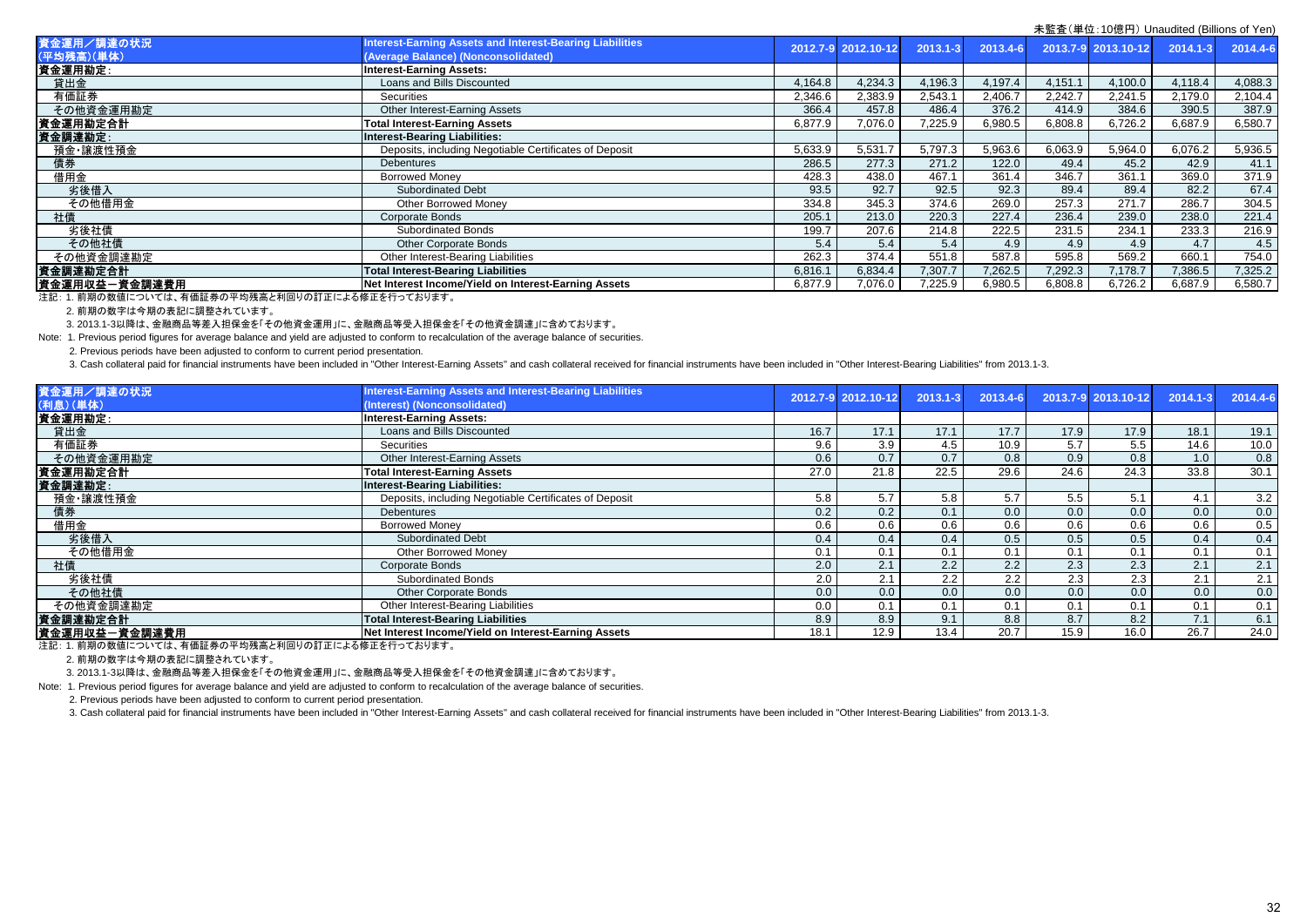|                             |                                                                                                |              |                     |              |          |      |                     |              | $\frac{1}{2}$ |
|-----------------------------|------------------------------------------------------------------------------------------------|--------------|---------------------|--------------|----------|------|---------------------|--------------|---------------|
| 資金運用/調達の状況<br>(利回り(%)) (単体) | Interest-Earning Assets and Interest-Bearing Liabilities<br>(Yield/Rate (%)) (Nonconsolidated) |              | 2012.7-9 2012.10-12 | $2013.1 - 3$ | 2013.4-6 |      | 2013.7-9 2013.10-12 | $2014.1 - 3$ | 2014.4-6      |
| 資金運用勘定:                     | <b>Interest-Earning Assets:</b>                                                                |              |                     |              |          |      |                     |              |               |
| 貸出金                         | Loans and Bills Discounted                                                                     | 1.59         | 1.60                | 1.66         | 1.70     | 1.71 | 1.74                | 1.78         | 1.88          |
| 有価証券                        | Securities                                                                                     | 1.62         | 0.65                | 0.72         | 1.83     | 1.00 | 0.97                | 2.73         | 1.92          |
| その他資金運用勘定                   | Other Interest-Bearing Assets                                                                  | ***          | ***                 | ***          | $***$    | ***  | ***                 | ***          | $***$         |
| 資金運用勘定合計                    | <b>Total Interest-Earning Assets</b>                                                           | 1.55         | 1.22                | 1.26         | 1.70     | 1.43 | 1.43                | 2.05         | 1.83          |
| 資金調達勘定:                     | <b>Interest-Bearing Liabilities:</b>                                                           |              |                     |              |          |      |                     |              |               |
| 預金·讓渡性預金                    | Deposits, including Negotiable Certificates of Deposit                                         | 0.41         | 0.41                | 0.40         | 0.38     | 0.36 | 0.34                | 0.27         | 0.21          |
| 債券                          | <b>Debentures</b>                                                                              | 0.36         | 0.33                | 0.29         | 0.30     | 0.23 | 0.16                | 0.14         | 0.13          |
| 借用金                         | <b>Borrowed Money</b>                                                                          | 0.62         | 0.61                | 0.59         | 0.74     | 0.74 | 0.70                | 0.67         | 0.64          |
| 劣後借入                        | <b>Subordinated Debt</b>                                                                       | 2.06         | 2.05                | 2.14         | 2.21     | 2.24 | 2.22                | 2.35         | 2.71          |
| その他借用金                      | Other Borrowed Money                                                                           | 0.22         | 0.22                | 0.20         | 0.23     | 0.22 | 0.20                | 0.19         | 0.18          |
| 社債                          | Corporate Bonds                                                                                | 3.91         | 3.98                | 4.10         | 3.93     | 3.89 | 3.95                | 3.68         | 3.81          |
| 劣後社債                        | Subordinated Bonds                                                                             | 4.01         | 4.07                | 4.20         | 4.01     | 3.97 | 4.03                | 3.75         | 3.89          |
| その他社債                       | <b>Other Corporate Bonds</b>                                                                   | 0.39         | 0.36                | 0.34         | 0.29     | 0.27 | 0.25                | 0.23         | 0.21          |
| その他資金調達勘定                   | Other Interest-Bearing Liabilities                                                             | <b>Ardra</b> | $***$               | $***$        |          | ***  |                     | ***          | $***$         |
| 資金調達勘定合計                    | <b>Total Interest-Bearing Liabilities</b>                                                      | 0.51         | 0.51                | 0.50         | 0.48     | 0.47 | 0.45                | 0.38         | 0.33          |
| 資金運用収益一資金調達費用               | Net Interest Income/Yield on Interest-Earning Assets                                           | 1.04         | 0.72                | 0.75         | 1.19     | 0.92 | 0.94                | 1.61         | 1.46          |

注記: 1. 前期の数値については、有価証券の平均残高と利回りの訂正による修正を行っております。

2. 前期の数字は今期の表記に調整されています。

3. 2013.1-3以降は、金融商品等差入担保金を「その他資金運用」に、金融商品等受入担保金を「その他資金調達」に含めております。

Note: 1. Previous period figures for average balance and yield are adjusted to conform to recalculation of the average balance of securities.

2. Previous periods have been adjusted to conform to current period presentation.

3. Cash collateral paid for financial instruments have been included in "Other Interest-Earning Assets" and cash collateral received for financial instruments have been included in "Other Interest-Bearing Liabilities" from

未監査 Unaudited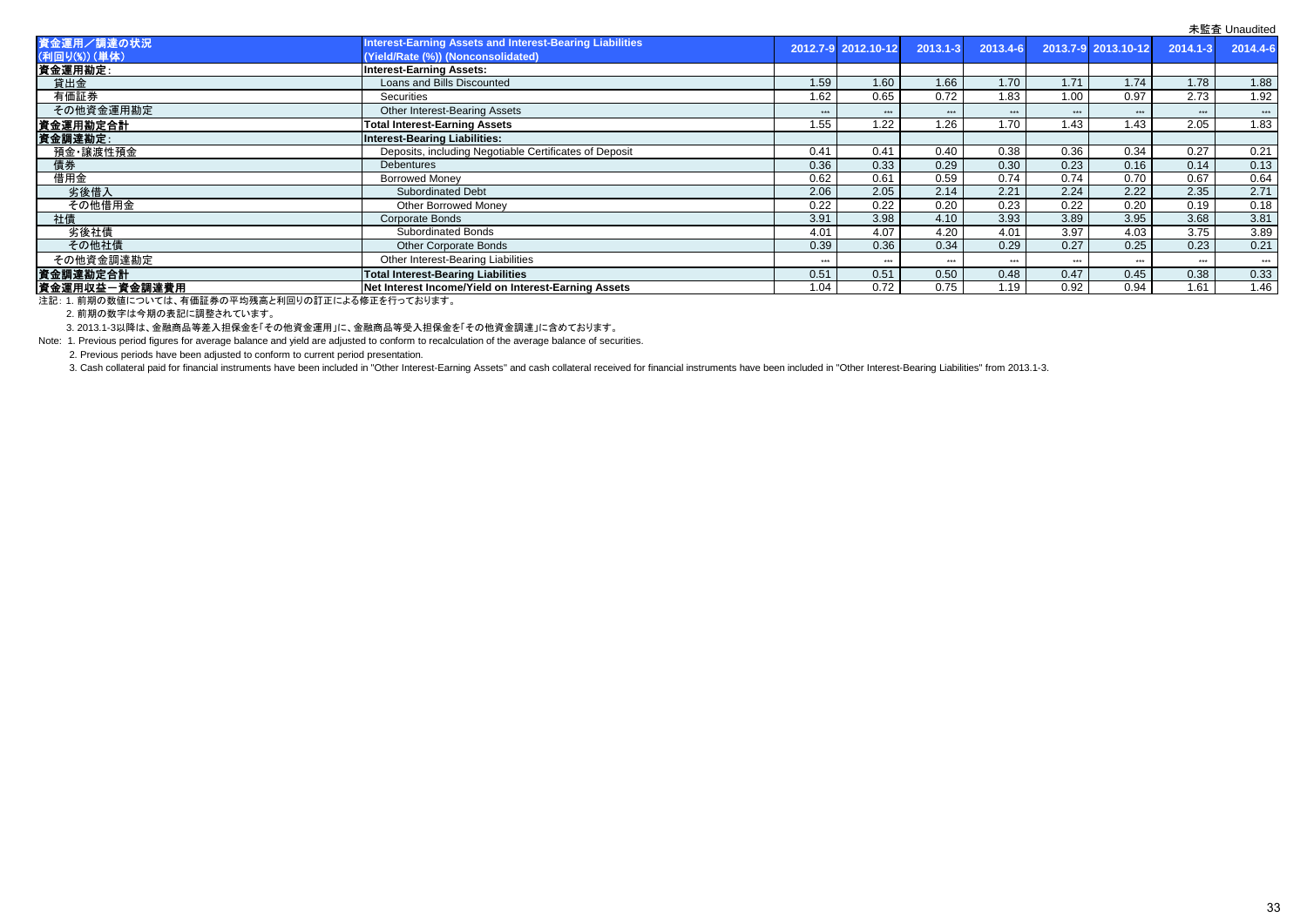| 単体貸借対照表      | <b>Nonconsolidated Balance Sheets</b>                        | 2012.9  | 2012.12 | 2013.3  | 2013.6  | 2013.9  | 2013.12 | 2014.3  | 2014.6     |
|--------------|--------------------------------------------------------------|---------|---------|---------|---------|---------|---------|---------|------------|
| 資産の部:        | Assets:                                                      |         |         |         |         |         |         |         |            |
| 現金預け金        | Cash and Due from Banks                                      | 301.1   | 374.2   | 546.4   | 381.0   | 602.4   | 758.1   | 1,367.8 | 1,324.6    |
| コールローン       | Call Loans                                                   |         |         | 18.8    |         |         | 25.0    | 36.4    | 62.4       |
| 買現先勘定        | Receivables under Resale Agreements                          | 38.3    | 58.5    | 78.5    | 58.5    | 53.2    | 53.2    | 53.2    | 53.2       |
| 債券貸借取引支払保証金  | Receivables under Securities Borrowing Transactions          |         |         |         |         |         |         |         |            |
| 買入金銭債権       | Other Monetary Claims Purchased                              | 217.9   | 211.9   | 198.7   | 194.5   | 191.9   | 191.8   | 195.2   | 193.2      |
|              |                                                              |         |         |         |         |         |         |         |            |
| 特定取引資産       | <b>Trading Assets</b>                                        | 175.2   | 245.9   | 258.9   | 242.1   | 256.0   | 250.0   | 235.0   | 246.7      |
| 金銭の信託        | Monetary Assets Held in Trust                                | 282.2   | 288.6   | 255.5   | 227.8   | 209.4   | 210.0   | 196.4   | 135.8      |
| 有価証券         | Securities                                                   | 2,425.3 | 2,583.9 | 2,282.6 | 2,304.7 | 2,215.7 | 2,298.3 | 1,977.8 | 2,069.7    |
| 投資損失引当金      | Valuation Allowance for Investments                          | (3.3)   | (3.3)   | (3.3)   | (3.3)   | (3.3)   | (3.3)   | (3.3)   | (3.3)      |
| 貸出金          | Loans and Bills Discounted                                   | 4,264.1 | 4,237.1 | 4,224.4 | 4,193.5 | 4,139.9 | 4,145.8 | 4,235.7 | 3,985.5    |
| 外国為替         | Foreign Exchanges                                            | 22.7    | 26.6    | 33.8    | 26.8    | 37.7    | 31.9    | 25.6    | 24.2       |
| その他資産        | <b>Other Assets</b>                                          | 255.6   | 309.0   | 476.9   | 463.6   | 224.2   | 267.4   | 204.7   | 420.9      |
| その他の資産       | Other                                                        | 255.6   | 309.0   | 476.9   | 463.6   | 224.2   | 267.4   | 204.7   | 420.9      |
| 有形固定資産       | Premises and Equipment                                       | 20.6    | 20.1    | 19.6    | 18.8    | 18.4    | 19.3    | 20.0    | 19.7       |
| 無形固定資産       | <b>Intangible Assets</b>                                     | 9.4     | 9.1     | 9.3     | 9.1     | 8.6     | 8.5     | 9.4     | 9.0        |
| 前払年金費用       | <b>Prepaid Pension Cost</b>                                  |         |         |         |         |         |         | 1.8     | $\sim$     |
| 債券繰延資産       | Deferred Issuance Expenses for Debentures                    | 0.1     | 0.1     | 0.0     | 0.0     | 0.0     | 0.0     | 0.0     | 0.0        |
| 繰延税金資産       | <b>Deferred Tax Assets</b>                                   |         |         | 1.2     | 2.7     | 4.5     | 5.1     | 2.4     | 2.4        |
| 支払承諾見返       | Customers' Liabilities for Acceptances and Guarantees        | 10.9    | 10.8    | 12.5    | 17.5    | 11.3    | 16.2    | 11.6    | 26.8       |
| 貸倒引当金        | <b>Reserve for Credit Losses</b>                             | (113.5) | (113.5) | (106.5) | (94.6)  | (90.4)  | (89.0)  | (83.5)  | (63.9)     |
| 資産の部合計       | <b>Total Assets</b>                                          | 7,907.1 | 8,259.3 | 8,307.6 | 8,043.4 | 7,879.9 | 8,188.9 | 8,486.7 | 8,507.4    |
| 負債及び純資産の部    | <b>Liabilities and Equity</b>                                |         |         |         |         |         |         |         |            |
| 負債の部:        | <b>Liabilities:</b>                                          |         |         |         |         |         |         |         |            |
| 預金           | Deposits                                                     | 5,192.9 | 5,481.8 | 5,631.6 | 5,885.9 | 5,694.3 | 5,920.1 | 6,076.9 | 5,729.1    |
| 讓渡性預金        | Negotiable Certificates of Deposit                           | 316.4   | 215.9   | 204.6   | 154.3   | 209.0   | 199.7   | 117.2   | 127.2      |
| 債券           | Debentures                                                   | 280.3   | 274.8   | 265.0   | 51.7    | 45.8    | 43.6    | 41.7    | 40.1       |
| コールマネー       | <b>Call Money</b>                                            | 230.0   | 143.0   | 170.0   | 120.0   | 120.0   | 120.0   | 180.0   | 392.0      |
| 売現先勘定        | Payables under repurchase agreements                         |         | 8.6     |         |         |         | 5.2     |         |            |
| 債券貸借取引受入担保金  |                                                              | 106.8   | 280.9   | 28.3    | 2.0     |         | 18.2    | 300.6   | 263.3      |
|              | Payables under Securities Lending Transactions               |         |         |         |         |         |         |         |            |
| 特定取引負債       | <b>Trading Liabilities</b>                                   | 128.6   | 190.4   | 226.2   | 226.0   | 228.8   | 223.5   | 206.5   | 222.8      |
| 借用金          | <b>Borrowed Money</b>                                        | 489.9   | 397.0   | 479.8   | 345.7   | 356.1   | 373.9   | 360.7   | 399.7      |
| 外国為替         | Foreign Exchanges                                            | 0.1     | 0.2     | 0.3     | 0.2     | 0.2     | 0.5     | 0.0     | 0.0        |
| 社債           | <b>Corporate Bonds</b>                                       | 206.3   | 217.1   | 220.7   | 236.2   | 238.2   | 252.4   | 221.8   | 220.7      |
| その他負債        | <b>Other Liabilities</b>                                     | 281.5   | 377.6   | 398.1   | 336.7   | 297.2   | 332.1   | 265.6   | 370.8      |
| 未払法人税等       | Income Taxes Payable                                         | 0.3     | 0.1     | 0.3     | 0.1     | 0.3     | 0.1     | 0.3     | 0.1        |
| リース債務        | <b>Lease Obligations</b>                                     | 0.0     | 0.0     | 0.0     | 0.0     | 0.0     | 0.0     |         | $\sim$ $-$ |
| 資産除去債務       | <b>Asset Retirement Obligations</b>                          | 6.9     | 7.0     | 6.9     | 7.1     | 7.1     | 7.4     | 7.3     | 7.3        |
| その他の負債       | Other                                                        | 274.2   | 370.5   | 390.8   | 329.4   | 289.7   | 324.5   | 257.8   | 363.3      |
| 賞与引当金        | <b>Accrued Employees' Bonuses</b>                            | 1.7     | 2.5     | 4.0     | 1.0     | 2.0     | 3.0     | 4.0     | 1.1        |
| 退職給付引当金      | Reserve for Retirement Benefits                              |         | $\sim$  |         |         |         |         |         | 1.4        |
| 繰延税金負債       | Deferred Tax Liability                                       | 2.2     | 0.0     |         |         |         |         |         | $\sim$     |
| 支払承諾         | Acceptances and Guarantees                                   | 10.9    | 10.8    | 12.5    | 17.5    | 11.3    | 16.2    | 11.6    | 26.8       |
| 負債の部合計       | <b>Total Liabilities</b>                                     | 7,248.0 | 7,601.1 | 7,641.7 | 7,377.8 | 7,203.3 | 7,509.0 | 7,787.2 | 7,795.5    |
| 純資産の部:       | Equity:                                                      |         |         |         |         |         |         |         |            |
| 株主資本合計       | Shareholders' Equity                                         | 661.3   | 663.5   | 670.3   | 676.1   | 683.2   | 689.4   | 704.1   | 715.4      |
| 資本金          | Common Stock                                                 | 512.2   | 512.2   | 512.2   | 512.2   | 512.2   | 512.2   | 512.2   | 512.2      |
| 資本剰余金        | <b>Capital Surplus</b>                                       | 79.4    | 79.4    | 79.4    | 79.4    | 79.4    | 79.4    | 79.4    | 79.4       |
| 資本準備金        | Additional Paid-in Capital                                   | 79.4    | 79.4    | 79.4    | 79.4    | 79.4    | 79.4    | 79.4    | 79.4       |
| 利益剰余金        | <b>Retained Earnings</b>                                     | 142.2   | 144.4   | 151.2   | 157.0   | 164.1   | 170.3   | 185.0   | 196.2      |
| 利益進備金        | Legal Reserve                                                | 12.0    | 12.0    | 12.0    | 12.6    | 12.6    | 12.6    | 12.6    | 13.1       |
|              |                                                              |         |         |         |         |         |         |         |            |
| その他利益剰余金     | <b>Other Retained Earnings</b>                               | 130.1   | 132.3   | 139.1   | 144.3   | 151.5   | 157.7   | 172.3   | 183.1      |
| 繰越利益剰余金      | <b>Unappropriated Retained Earnings</b>                      | 130.1   | 132.3   | 139.1   | 144.3   | 151.5   | 157.7   | 172.3   | 183.1      |
| 自己株式         | Treasury Stock, at Cost                                      | (72.5)  | (72.5)  | (72.5)  | (72.5)  | (72.5)  | (72.5)  | (72.5)  | (72.5)     |
| 評価・換算差額等合計   | Total Net Unrealized Gain (Loss) and Translation Adjustments | (3.6)   | (6.6)   | (5.6)   | (11.7)  | (7.8)   | (10.8)  | (5.8)   | (4.7)      |
| その他有価証券評価差額金 | Unrealized Gain (Loss) on Available-for-Sale Securities      | (1.3)   | (0.8)   | 2.9     | (3.4)   | 0.6     | 1.3     | 5.1     | 5.6        |
| 繰延ヘッジ損益      | Deferred Gain (Loss) on Derivatives under Hedge Accounting   | (2.2)   | (5.8)   | (8.6)   | (8.2)   | (8.5)   | (12.2)  | (11.0)  | (10.4)     |
| 新株予約権        | <b>Stock Acquisition Rights</b>                              | 1.3     | 1.2     | 1.2     | 1.2     | 1.2     | 1.2     | 1.2     | 1.2        |
| 純資産の部合計      | <b>Total Equity</b>                                          | 659.0   | 658.1   | 665.8   | 665.6   | 676.5   | 679.8   | 699.4   | 711.8      |
| 負債及び純資産の部合計  | <b>Total Liabilities and Equity</b>                          | 7,907.1 | 8,259.3 | 8,307.6 | 8,043.4 | 7,879.9 | 8,188.9 | 8,486.7 | 8,507.4    |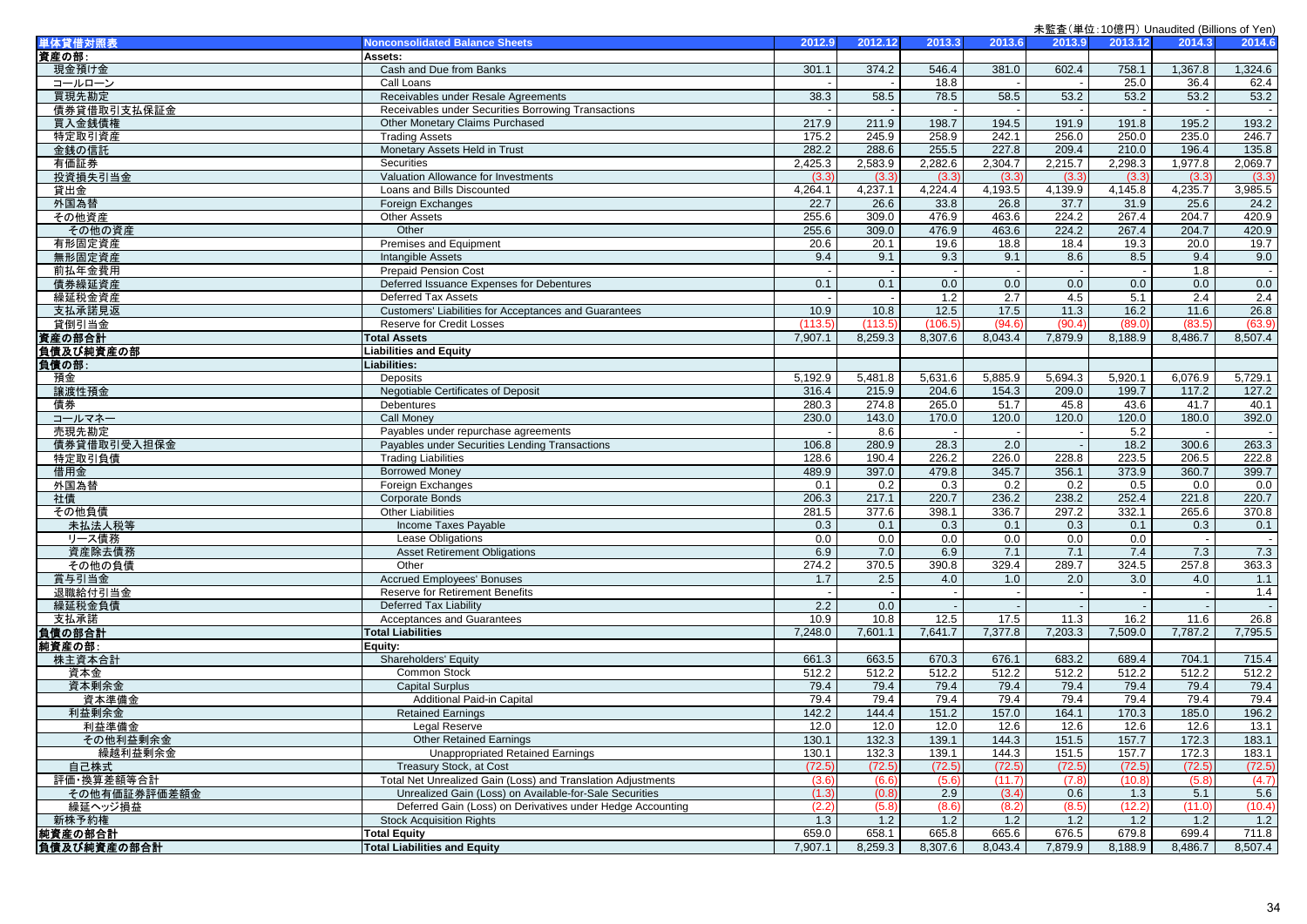|                    |                                                              |         |                  |         |                  |         |                  | 未監査(単位: 10億円) Unaudited (Billions of Yen) |         |
|--------------------|--------------------------------------------------------------|---------|------------------|---------|------------------|---------|------------------|-------------------------------------------|---------|
| 貸出金の残存期間別残高(単体)    | <b>Loan Maturity (Nonconsolidated)</b>                       | 2012.9  | 2012.12          | 2013.3  | 2013.6           | 2013.9  | 2013.12          | 2014.3                                    | 2014.6  |
| 1年以下               | One Year or Less                                             | 1,073.0 | n/a              | 1,019.7 | n/a              | 921.5   | n/a              | 901.1                                     | n/a     |
| 1年超3年以下            | Over One Year to Three Years                                 | 888.7   | n/a              | 887.5   | n/a              | 791.2   | n/a              | 775.6                                     | n/a     |
| 3年超5年以下            | Over Three Years to Five Years                               | 693.6   | n/a              | 640.0   | n/a              | 771.0   | n/a              | 787.3                                     | n/a     |
| 5年超7年以下            | Over Five Years to Seven Years                               | 317.9   | n/a              | 308.9   | n/a              | 204.3   | n/a              | 256.8                                     | n/a     |
| 7年超                | Over Seven Years                                             | 1.172.7 | n/a              | 1.240.4 | n/a              | 1,299.0 | n/a              | 1.365.5                                   | n/a     |
| 期間の定めのないもの         | Indefinite Term                                              | 117.9   | n/a              | 127.7   | n/a              | 152.6   | n/a              | 149.1                                     | n/a     |
| 合計                 | <b>Total</b>                                                 | 4,264.1 | 4,237.1          | 4,224.4 | 4,193.5          | 4,139.9 | 4,145.8          | 4,235.7                                   | 3,985.5 |
|                    |                                                              |         |                  |         |                  |         |                  |                                           |         |
| リスク管理債権(単体)        | <b>Risk Monitored Loans (Nonconsolidated)</b>                | 2012.9  | 2012.12          | 2013.3  | 2013.6           | 2013.9  | 2013.12          | 2014.3                                    | 2014.6  |
| 破綻先債権額             | Loans to Bankrupt Obligors                                   | 5.3     | 5.4              | 8.1     | 8.5              | 8.2     | 8.7              | 7.2                                       | 3.6     |
| 延滞債権額              | Nonaccrual Delinquent Loans                                  | 241.7   | 236.7            | 211.2   | 185.6            | 171.5   | 160.5            | 138.6                                     | 112.4   |
| 3ヵ月以上延滞債権額         | Loans Past Due Three Months or More                          | 0.7     | 1.1              | 1.1     | 1.0              | 1.2     | 1.0              | 0.9                                       | 1.0     |
| 貸出条件緩和債権額          | <b>Restructured Loans</b>                                    | 1.9     | 4.6              | 4.5     | 4.2              | 5.4     | 5.4              | $\overline{3.8}$                          | 3.7     |
| 合計 (A)             | Total (A)                                                    | 249.8   | 248.1            | 225.0   | 199.5            | 186.5   | 175.8            | 150.7                                     | 120.8   |
| 貸出金残高(B)           | Loans and Bills Discounted (B)                               | 4,264.1 | 4,237.1          | 4,224.4 | 4,193.5          | 4,139.9 | 4,145.8          | 4,235.7                                   | 3,985.5 |
| 貸出残高比 (A)/(B)      | (A)/(B)                                                      | 5.86%   | 5.86%            | 5.33%   | 4.76%            | 4.51%   | 4.24%            | 3.56%                                     | 3.03%   |
| 貸倒引当金 (C)          | Reserve for Credit Losses (C)                                | 113.5   | 113.5            | 106.5   | 94.6             | 90.4    | 89.0             | 83.5                                      | 63.9    |
| 引当率 (C)/(A)        | Reserve Ratios (C)/(A)                                       | 45.4%   | 45.8%            | 47.3%   | 47.4%            | 48.5%   | 50.6%            | 55.4%                                     | 52.9%   |
|                    |                                                              |         |                  |         |                  |         |                  |                                           |         |
| 業種別貸出残高(単体)        | <b>Loans by Borrower Industry (Nonconsolidated)</b>          | 2012.9  | 2012.12          | 2013.3  | 2013.6           | 2013.9  | 2013.12          | 2014.3                                    | 2014.6  |
| 国内(除く特別国際金融取引勘定分): | Domestic Offices (excluding Japan Offshore Market Accounts): |         |                  |         |                  |         |                  |                                           |         |
| 製造業                | Manufacturing                                                | 222.5   | 226.9            | 232.0   | 228.9            | 203.9   | 205.6            | 208.9                                     | 200.3   |
| 農業、林業              | Agriculture and Forestry                                     | 0.2     | 0.2              | 0.2     | 0.2              | 0.2     | $\overline{0.2}$ | 0.1                                       | 0.1     |
| 漁業                 | Fisherv                                                      |         |                  |         |                  |         |                  | 0.0                                       | 0.0     |
| 鉱業、砕石業、砂利採取業       | Mining, Quarrying and Gravel Extraction                      | 0.2     | 0.1              | 0.1     | 0.1              | 0.1     |                  | 0.1                                       | 0.0     |
| 建設業                | Construction                                                 | 13.7    | 14.9             | 10.6    | 9.9              | 11.5    | 9.4              | 7.6                                       | 7.3     |
| 電気・ガス・熱供給・水道業      | Electric Power, Gas, Heat Supply and Water Supply            | 110.2   | 107.6            | 124.7   | 133.4            | 139.2   | 157.0            | 170.1                                     | 178.4   |
| 情報通信業              | Information and Communications                               | 38.6    | 33.5             | 30.4    | 29.8             | 34.3    | 33.8             | 39.4                                      | 36.8    |
| 運輸業、郵便業            | <b>Transportation and Postal Service</b>                     | 222.7   | 224.5            | 219.0   | 213.2            | 203.4   | 203.4            | 191.1                                     | 185.8   |
| 卸売業、小売業            | <b>Wholesale and Retail</b>                                  | 80.1    | 80.6             | 70.2    | 70.6             | 73.3    | 72.2             | 87.2                                      | 77.4    |
| 金融業、保険業            | Finance and Insurance                                        | 1,205.6 | 1.116.5          | 1,098.8 | 1,072.4          | 1.037.0 | 989.5            | 949.4                                     | 741.6   |
| 不動産業               | <b>Real Estate</b>                                           | 594.7   | 599.2            | 581.1   | 551.5            | 542.8   | 534.8            | 560.2                                     | 506.7   |
| 各種サービス業            | Services                                                     | 372.7   | 369.9            | 369.5   | 369.6            | 344.4   | 349.7            | 378.4                                     | 375.5   |
| 地方公共団体             | <b>Local Government</b>                                      | 118.0   | 117.9            | 114.0   | 109.1            | 108.4   | 107.4            | 104.3                                     | 101.5   |
| 個人                 | Individual                                                   | 1,065.5 | 1,111.3          | 1.166.1 | 1,210.6          | 1,254.7 | 1,281.7          | 1,310.4                                   | 1,335.5 |
| 海外円借款、国内店名義現地貸     | Overseas Yen Loan and Overseas Loans Booked Domestically     | 145.3   | 158.4            | 160.6   | 162.3            | 149.3   | 167.4            | 198.1                                     | 197.6   |
| 国内店計               | <b>Total Domestic</b>                                        | 4,190.6 | 4.162.2          | 4,178.0 | 4,162.2          | 4,103.1 | 4,112.8          | 4.205.9                                   | 3,945.2 |
| 海外及び特別国際金融取引勘定分:   | Overseas Offices (including Japan Offshore Market Accounts): |         |                  |         |                  |         |                  |                                           |         |
| 政府等                | Governments                                                  | 1.9     | $\overline{1.9}$ | 1.8     | $\overline{1.8}$ | 1.6     | 1.6              | 1.5                                       | 1.5     |
| 金融機関               | <b>Financial Institutions</b>                                | 0.8     | 0.9              | 0.8     | 0.9              | 0.6     | 0.5              | 0.5                                       | 0.2     |
| 商工業                | Commerce and Industry                                        | 70.6    | 71.9             | 43.6    | 28.5             | 34.4    | 30.8             | 27.7                                      | 38.4    |
| その他                | Others                                                       |         |                  |         |                  |         |                  |                                           |         |
| 海外合計               | <b>Total Overseas</b>                                        | 73.5    | 74.9             | 46.4    | 31.3             | 36.8    | 33.0             | 29.7                                      | 40.2    |
| 合計                 | <b>Total</b>                                                 | 4.264.1 | 4.237.1          | 4.224.4 | 4,193.5          | 4.139.9 | 4.145.8          | 4.235.7                                   | 3,985.5 |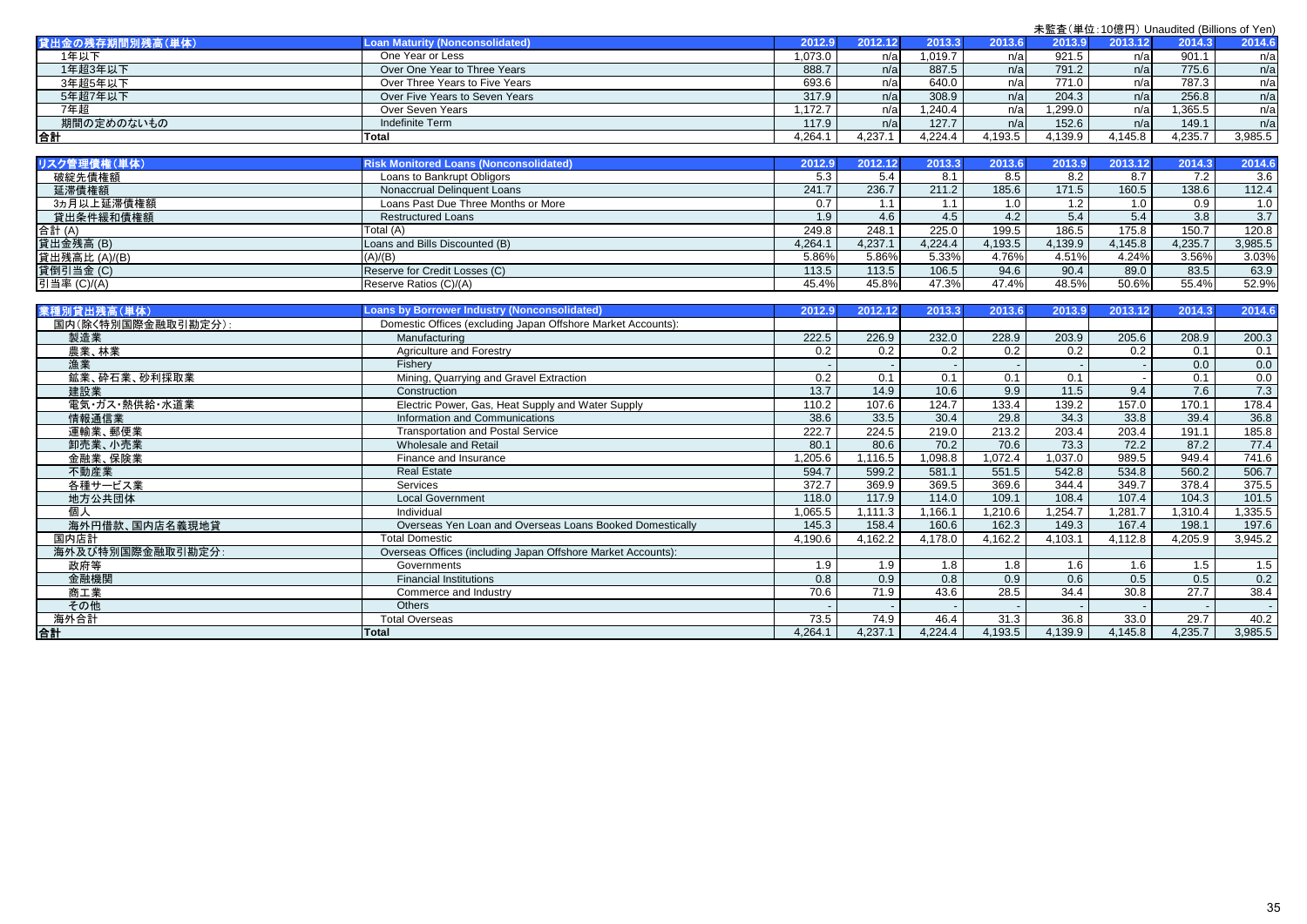|                          |                                                                                  |                  |         |         |         |         | 未監査(単位: 10億円) Unaudited (Billions of Yen) |         |         |
|--------------------------|----------------------------------------------------------------------------------|------------------|---------|---------|---------|---------|-------------------------------------------|---------|---------|
| 業種別リスク管理債権残高(単体)         | Risk Monitored Loans by Borrower Industry (Nonconsolidated)                      | 2012.9           | 2012.12 | 2013.3  | 2013.6  | 2013.9  | 2013.12                                   | 2014.3  | 2014.6  |
| 国内(除く特別国際金融取引勘定分):       | Domestic Offices (excluding Japan Offshore Market Accounts):                     |                  |         |         |         |         |                                           |         |         |
| 製造業                      | Manufacturing                                                                    | 7.4              | 7.3     | 7.5     | 6.5     | 6.2     | 6.5                                       | 5.6     | 1.1     |
| 農業、林業                    | Agriculture and Forestry                                                         |                  |         |         |         |         |                                           |         |         |
| 漁業                       | Fishery                                                                          |                  |         |         |         |         |                                           |         |         |
| 鉱業、砕石業、砂利採取業             | Mining, Quarrying and Gravel Extraction                                          |                  |         |         |         |         |                                           |         |         |
| 建設業                      | Construction                                                                     | 0.0              |         |         |         |         |                                           |         |         |
| 電気・ガス・熱供給・水道業            | Electric Power, Gas, Heat Supply and Water Supply                                |                  |         |         |         |         |                                           |         |         |
| 情報通信業                    | Information and Communications                                                   |                  | 2.3     | 2.1     | 1.6     | 1.9     | 1.7                                       | 0.5     | 0.5     |
| 運輸業、郵便業                  | <b>Transportation and Postal Service</b>                                         | 2.9              | 2.7     | 2.9     | 2.9     | 2.9     | 2.9                                       | 2.9     |         |
| 卸売業、小売業                  | Wholesale and Retail                                                             |                  |         |         | 0.1     | 0.2     | 0.3                                       | 0.3     | 0.3     |
| 金融業、保険業                  | Finance and Insurance                                                            | 43.3             | 43.3    | 41.9    | 41.9    | 41.6    | 41.9                                      | 21.9    | 4.6     |
| 不動産業                     | <b>Real Estate</b>                                                               | 151.6            | 145.5   | 128.4   | 104.3   | 84.7    | 74.9                                      | 74.6    | 73.9    |
| 各種サービス業                  | Services                                                                         | 26.2             | 26.3    | 28.2    | 28.1    | 28.2    | 25.9                                      | 25.4    | 25.5    |
| 地方公共団体                   | <b>Local Government</b>                                                          |                  |         |         |         |         |                                           |         |         |
| 個人                       | Individual                                                                       | 3.5              | 3.9     | 4.1     | 4.1     | 4.4     | 3.8                                       | 3.5     | 3.3     |
| 海外円借款、国内店名義現地貸           | Overseas Yen Loan and Overseas Loans Booked Domestically                         | 14.6             | 16.3    | 9.4     | 9.4     | 16.0    | 17.2                                      | 15.6    | 11.4    |
| 国内店計                     | <b>Total Domestic</b>                                                            | 249.8            | 248.1   | 225.0   | 199.5   | 186.5   | 175.8                                     | 150.7   | 120.8   |
| 海外及び特別国際金融取引勘定分:         | Overseas Offices (including Japan Offshore Market Accounts):                     |                  |         |         |         |         |                                           |         |         |
| 政府等                      | Governments                                                                      |                  |         |         |         |         |                                           |         |         |
| 金融機関                     | <b>Financial Institutions</b>                                                    |                  |         |         |         |         |                                           |         |         |
| 商工業                      | Commerce and Industry                                                            |                  |         |         |         |         |                                           |         |         |
| その他                      | Others                                                                           |                  |         |         |         |         |                                           |         |         |
| 海外合計                     | <b>Total Overseas</b>                                                            |                  |         |         |         |         |                                           |         |         |
| 合計                       | <b>Total</b>                                                                     | 249.8            | 248.1   | 225.0   | 199.5   | 186.5   | 175.8                                     | 150.7   | 120.8   |
|                          |                                                                                  |                  |         |         |         |         |                                           |         |         |
|                          | Coverage Ratio for Nonperforming Claims Classified under the Financial           |                  |         |         |         |         |                                           |         |         |
| 金融再生法の開示基準に基づく債権と保全率(単体) | <b>Revitalization Law (Nonconsolidated)</b>                                      | 2012.9           | 2012.12 | 2013.3  | 2013.6  | 2013.9  | 2013.12                                   | 2014.3  | 2014.6  |
| 破産更生債権及びこれらに準ずる債権        | Claims Against Bankrupt and Quasi-Bankrupt Obligors                              | 51.0             | 51.4    | 38.6    | 34.8    | 33.7    | 34.2                                      | 13.2    | 13.8    |
| 保全額                      | Amount of Coverage                                                               | 51.0             | 51.4    | 38.6    | 34.8    | 33.7    | 34.2                                      | 13.2    | 13.8    |
| 保全率                      | Coverage Ratio                                                                   | 100.0%           | 100.0%  | 100.0%  | 100.0%  | 100.0%  | 100.0%                                    | 100.0%  | 100.0%  |
| 危険債権                     | Doubtful Claims                                                                  | 221.0            | 212.2   | 198.3   | 176.3   | 161.6   | 150.7                                     | 146.7   | 116.2   |
| 保全額                      | Amounts of Coverage                                                              | 213.8            | 205.8   | 191.0   | 170.4   | 155.1   | 144.9                                     | 140.3   | 112.2   |
| 保全率                      | Coverage Ratio                                                                   | 96.7%            | 97.0%   | 96.3%   | 96.7%   | 96.0%   | 96.1%                                     | 95.6%   | 96.5%   |
| 要管理債権                    | <b>Substandard Claims</b>                                                        | $\overline{2.7}$ | 5.9     | 5.7     | 5.2     | 6.7     | 6.5                                       | 4.9     | 4.8     |
| 保全額                      | Amounts of Coverage                                                              | 2.1              | 3.1     | 3.1     | 3.1     | 4.2     | 4.0                                       | 3.5     | 3.3     |
| 保全率                      | Coverage Ratio                                                                   | 78.3%            | 53.2%   | 55.1%   | 58.9%   | 62.9%   | 62.1%                                     | 71.8%   | 68.4%   |
| 金融再生法の開示基準に基づく債権合計(A)    | Total Nonperforming Claims Classified under the Financial Revitalization Law (A) | 274.6            | 269.4   | 242.6   | 216.4   | 202.0   | 191.3                                     | 164.7   | 134.9   |
| 保全額                      | Amounts of Coverage                                                              | 266.8            | 260.3   | 232.7   | 208.3   | 193.0   | 183.1                                     | 157.0   | 129.3   |
| 保全率                      | Coverage Ratio                                                                   | 97.2%            | 96.6%   | 95.9%   | 96.3%   | 95.5%   | 95.7%                                     | 95.3%   | 95.9%   |
| 総与信残高(B)                 | Total Claims (B)                                                                 | 4.457.8          | 4.486.5 | 4.560.5 | 4.511.2 | 4.246.0 | 4.260.8                                   | 4,328.3 | 4.318.1 |
| 貸出金                      | Loans and Bills Discounted                                                       | 4,264.1          | 4,237.1 | 4,224.4 | 4,193.5 | 4,139.9 | 4,145.8                                   | 4,235.7 | 3,985.5 |
| その他                      | Others                                                                           | 193.7            | 249.3   | 336.0   | 317.6   | 106.0   | 114.9                                     | 92.6    | 332.6   |
| 総与信残高比 (A)/(B)           | (A)/(B)                                                                          | 6.16%            | 6.01%   | 5.32%   | 4.80%   | 4.76%   | 4.49%                                     | 3.81%   | 3.12%   |
| 貸倒引当金(C)                 | Reserve for Credit Losses (C)                                                    | 113.5            | 113.5   | 106.5   | 94.6    | 90.4    | 89.0                                      | 83.5    | 63.9    |
| 引当率 (C)/(A)              | Reserve Ratios (C)/(A)                                                           | 41.3%            | 42.2%   | 43.9%   | 43.7%   | 44.8%   | 46.5%                                     | 50.7%   | 47.4%   |
| (参考1)部分直接償却実施額           | (Ref.) Amount of Write-Off                                                       | 69.0             | 65.2    | 58.2    | 63.1    | 63.1    | 63.7                                      | 63.5    | 53.3    |
| (参考2)要注意債権以下             | (Ref.) Below Need Caution Level                                                  | 529.9            | 488.9   | 438.6   | 419.0   | 358.9   | 304.3                                     | 273.5   | 221.8   |
|                          |                                                                                  |                  |         |         |         |         |                                           |         |         |
| 曾倒引当金(单体)                | <b>Reserve for Credit Losses (Nonconsolidated)</b>                               | 2012.9           | 2012.12 | 2013.3  | 2013.6  | 2013.9  | 2013.12                                   | 2014.3  | 2014.6  |
| 貸倒引当金(貸出関連)(A)           | Reserve for Loan Losses (A)                                                      | 109.6            | 109.6   | 102.6   | 90.7    | 86.5    | 85.1                                      | 79.6    | 60.0    |
| 一般貸倒引当金                  | General Reserve for Loan Losses                                                  | 34.1             | 33.4    | 28.5    | 28.9    | 28.0    | 27.1                                      | 19.9    | 18.2    |
| 個別貸倒引当金                  | Specific Reserve for Loan Losses                                                 | 75.4             | 76.2    | 74.0    | 61.8    | 58.4    | 57.9                                      | 59.7    | 41.7    |
| 特定海外債権引当勘定               | Reserve for Loans to Restructuring Countries                                     | 0.0              | 0.0     | 0.0     | 0.0     | 0.0     | 0.0                                       | 0.0     | 0.0     |
| その他個別貸倒引当金               | Specific Reserve for Other Credit Losses                                         | 3.9              | 3.9     | 3.9     | 3.9     | 3.9     | 3.9                                       | 3.9     | 3.9     |
| 貸倒引当金合計(B)               | Total Reserve for Credit Losses (B)                                              | 113.5            | 113.5   | 106.5   | 94.6    | 90.4    | 89.0                                      | 83.5    | 63.9    |
| 総与信残高 (C)                | Total Claims (C)                                                                 | 4,457.8          | 4,486.5 | 4,560.5 | 4,511.2 | 4.246.0 | 4,260.8                                   | 4,328.3 | 4,318.1 |
| 総与信残高比貸倒引当金(貸出関連)(A)/(C) | Ratio of Total Reserve for Loan Losses to Total Claims (A)/(C)                   | 2.5%             | 2.4%    | 2.3%    | 2.0%    | 2.0%    | 2.0%                                      | 1.8%    | 1.4%    |
| 総与信残高比貸倒引当金 (B)/(C)      | Ratio of Total Reserve for Credit Losses to Total Claims (B)/(C)                 | 2.5%             | 2.5%    | 2.3%    | 2.1%    | 2.1%    | 2.1%                                      | 1.9%    | 1.5%    |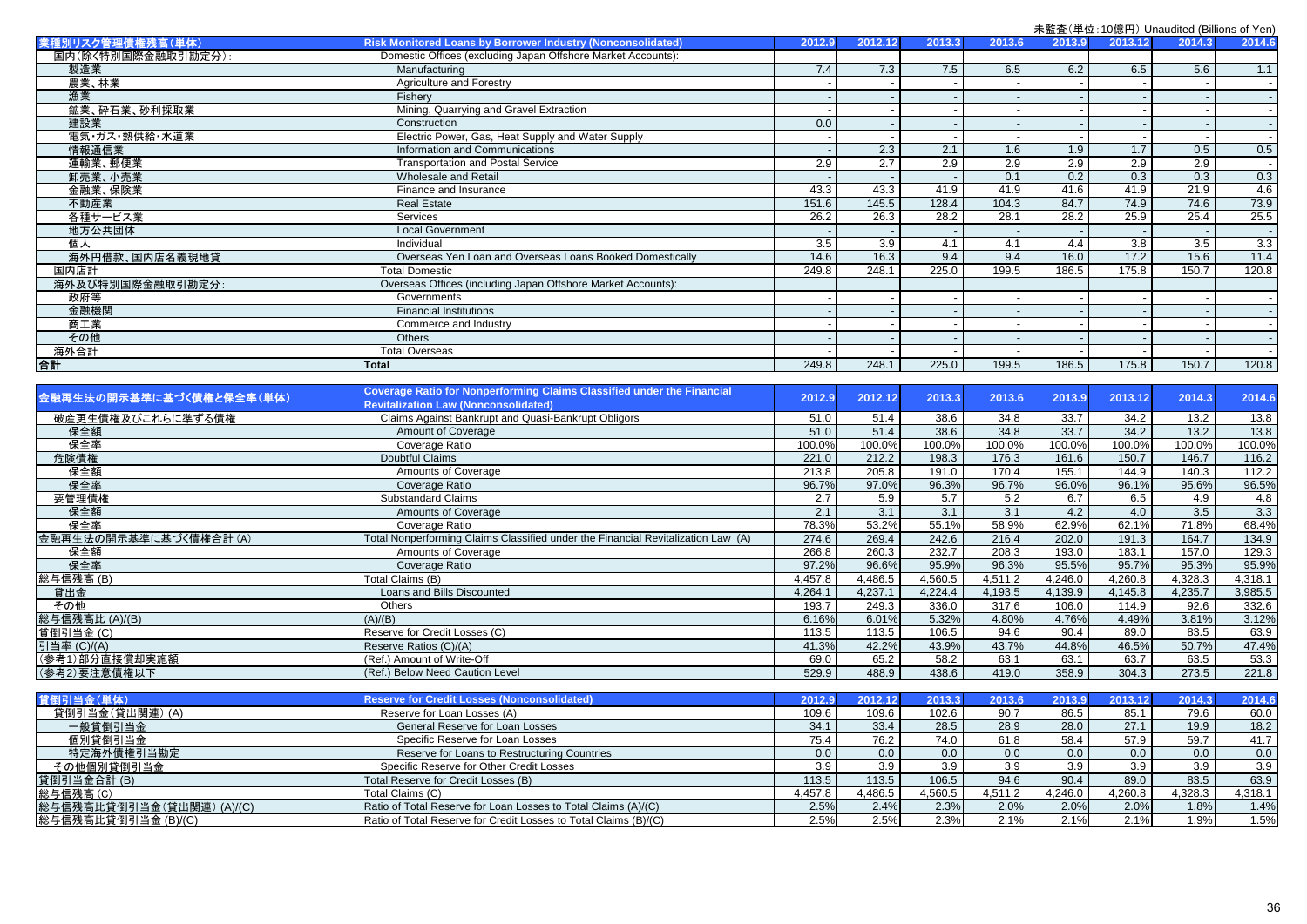|                      |                                                                 |         |         |         |         | 未監査(単位: 10億円) Unaudited (Billions of Yen) |         |         |         |
|----------------------|-----------------------------------------------------------------|---------|---------|---------|---------|-------------------------------------------|---------|---------|---------|
| 債務者区分別の引当率(単体)       | <b>Reserve Ratios for Borrowers' Category (Nonconsolidated)</b> | 2012.9  | 2012.12 | 2013.3  | 2013.6  | 2013.9                                    | 2013.12 | 2014.3  | 2014.6  |
| 実質破綻・破綻先 (無担保部分)     | Legally and Virtually Bankrupt (unsecured portion)              | 100.00% | n/a     | 100.00% | n/a     | 100.00%                                   | n/a     | 100.00% | n/a     |
| 破綻懸念先 (無担保部分)        | Possibly Bankrupt (unsecured portion)                           | 97.72%  | n/a     | 96.14%  | n/a     | 95.33%                                    | n/a     | 95.68%  | n/a     |
| 要管理先 (無担保部分)         | Substandard (unsecured portion)                                 | 82.98%  | n/a     | 36.92%  | n/a     | 51.29%                                    | n/a     | 67.62%  | n/a     |
| その他要注意先 (債権額)        | Need Caution (total claims)                                     | 5.86%   | n/a     | 5.55%   | n/a     | 5.95%                                     | n/a     | 6.57%   | n/a     |
| その他要注意先 (無担保部分)      | Need Caution (unsecured portion)                                | 18.65%  | n/a     | 27.41%  | n/a     | 25.66%                                    | n/a     | 22.89%  | n/a     |
| 正常先 (債権額)            | Normal (total claims)                                           | 0.45%   | n/a     | 0.40%   | n/a     | 0.40%                                     | n/a     | 0.25%   | n/a     |
|                      |                                                                 |         |         |         |         |                                           |         |         |         |
| 住宅ローン残高(単体)          | <b>Housing Loans (Nonconsolidated)</b>                          | 2012.9  | 2012.12 | 2013.3  | 2013.6  | 2013.9                                    | 2013.12 | 2014.3  | 2014.6  |
| 住宅ローン残高              | <b>Housing Loans</b>                                            | 1,011.2 | 0.044.8 | ,085.1  | 1,115.2 | 1,144.8                                   | 1,161.7 | 1,178.9 | 1,191.8 |
|                      |                                                                 |         |         |         |         |                                           |         |         |         |
| 中小企業等に対する貸出金及び比率(単体) | <b>Coans to Small- and Medium-Sized Entities</b>                | 2012.9  | 2012.12 | 2013.3  | 2013.6  | 2013.9                                    | 2013.12 | 2014.3  | 2014.6  |
|                      | (Nonconsolidated)                                               |         |         |         |         |                                           |         |         |         |
| 中小企業等貸出金             | Loans to Small- and Medium-Sized Entities                       | 2,706.3 | n/a     | 2,749.7 | n/a     | 2,800.5                                   | n/a     | 2,829.2 | n/a     |
| 中小企業等貸出金比率           | % of Loans to Small- and Medium-Sized Entities                  | 64.6%   | n/a     | 65.8%   | n/a     | 68.3%                                     | n/a     | 67.3%   | n/a     |
|                      |                                                                 |         |         |         |         |                                           |         |         |         |
| 預金残高(単体)             | <b>Balance of Deposits (Nonconsolidated)</b>                    | 2012.9  | 2012.12 | 2013.3  | 2013.6  | 2013.9                                    | 2013.12 | 2014.3  | 2014.6  |
| 預金残高(譲渡性預金を含む)       | Balance of Deposits (including NCDs)                            | 5,509.3 | 5,697.7 | 5.836.2 | 6,040.2 | 5,903.4                                   | 6,119.9 | 6,194.2 | 5,856.3 |
| 個人預金残高               | Balance of Deposits from Individuals                            | 4,491.5 | 4,672.8 | 4,693.6 | 4,965.1 | 4,988.2                                   | 5,122.9 | 5,090.1 | 4,989.8 |
|                      |                                                                 |         |         |         |         |                                           |         |         |         |
| (参考)                 | (Reference)                                                     |         |         |         |         |                                           |         |         |         |

| .<br>割し         |                |        | 0040   | 0.018  | A A A A | 2013.9                 |        | 20143  |        |
|-----------------|----------------|--------|--------|--------|---------|------------------------|--------|--------|--------|
| 旧<br><b>/ドル</b> | JPY/USD        | 77.45  | 86.46  | 94.03  | 98.71   | <b>Q7 Q6</b><br>ອ ເ.ອເ | 105.35 | 102.82 | 101.40 |
| 円/ユーロ           | <b>IPY/EUR</b> | 100.11 | 114.48 | 120.40 | 128.92  | 132.14                 | 144.77 | 141.42 | 138.36 |
| ∣⊞<br>」/ポンド     | IPY/GBP        | 125.90 | 139.37 | 142.80 | 150.68  | 158.24                 | 173.57 | 171.09 | 172.67 |